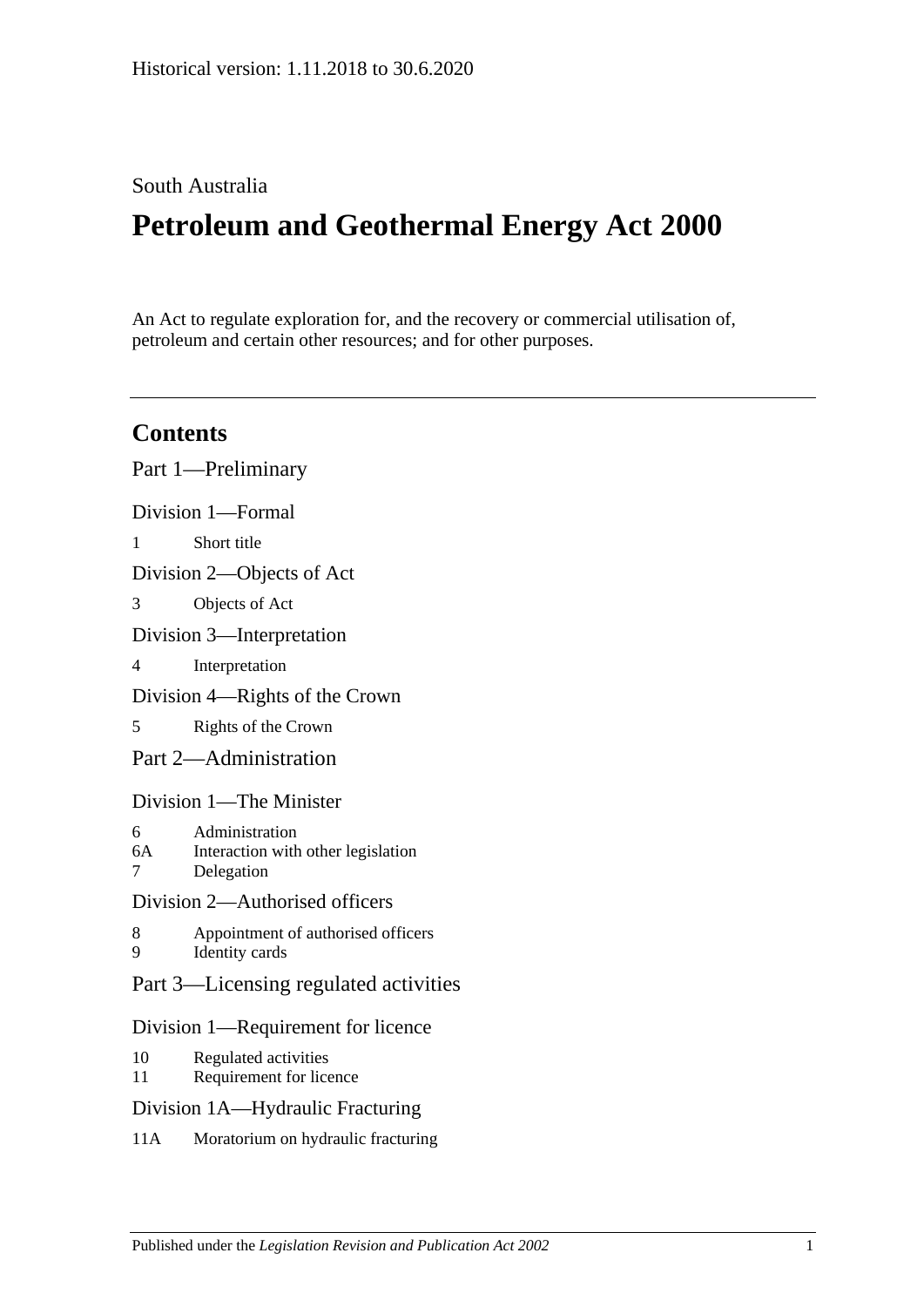### [Division 2—Grant of licence](#page-15-0)

- [General authority to grant licence](#page-15-1)
- [Licence classes](#page-15-2)
- 13A [Licence is not personal property for the purposes of Commonwealth Act](#page-15-3)

#### [Division 3—Preliminary survey licence](#page-15-4)

- [Preliminary survey licence](#page-15-5)
- [Term of preliminary survey licence](#page-16-0)

#### Part [4—Exploration](#page-16-1)

#### [Division 1—Competitive tender regions](#page-16-2)

[Competitive tender regions](#page-16-3)

#### [Division 2—Speculative survey](#page-16-4)

- [Speculative survey licence](#page-16-5)
- [Area of speculative survey licence](#page-16-6)
- [Term of speculative survey licence](#page-16-7)
- [Consultation preceding grant or renewal of speculative survey licence](#page-17-0)

#### [Division 3—Exploration licences](#page-17-1)

- [Exploration licences](#page-17-2)
- [Call for tenders](#page-17-3)
- [Criteria to be considered for granting exploration licence](#page-18-0)
- [Areas for which licence may be granted](#page-18-1)
- [Work program to be carried out by exploration licensee](#page-18-2)
- [Term and renewal of exploration licence](#page-19-0)
- [Production of regulated resource under exploration licence](#page-20-0)

# [Part 5—Retention](#page-20-1)

- [Retention licences](#page-20-2)
- [Grant of retention licence](#page-21-0)
- [Area of retention licence](#page-21-1)
- [Term of retention licence](#page-22-0)
- [Work program to be carried out by retention licensee](#page-22-1)

#### [Part 6—Production](#page-22-2)

- [Production licences](#page-22-3)
- [Grant of production licence](#page-23-0)
- [Power to require holder of exploration licence or retention licence to apply for production](#page-24-0)  [licence](#page-24-0)
- [Area of production licence](#page-24-1)
- [Work program to be carried out by production licensee](#page-24-2)
- [Requirement to proceed with production](#page-25-0)
- [Term of production licence](#page-25-1)
- [Cancellation or conversion of production licence where commercial operations in](#page-25-2)  [abeyance](#page-25-2)
- [Unitisation of production](#page-26-0)

# [Part 7—Royalty](#page-26-1)

[Royalty on regulated resources](#page-26-2)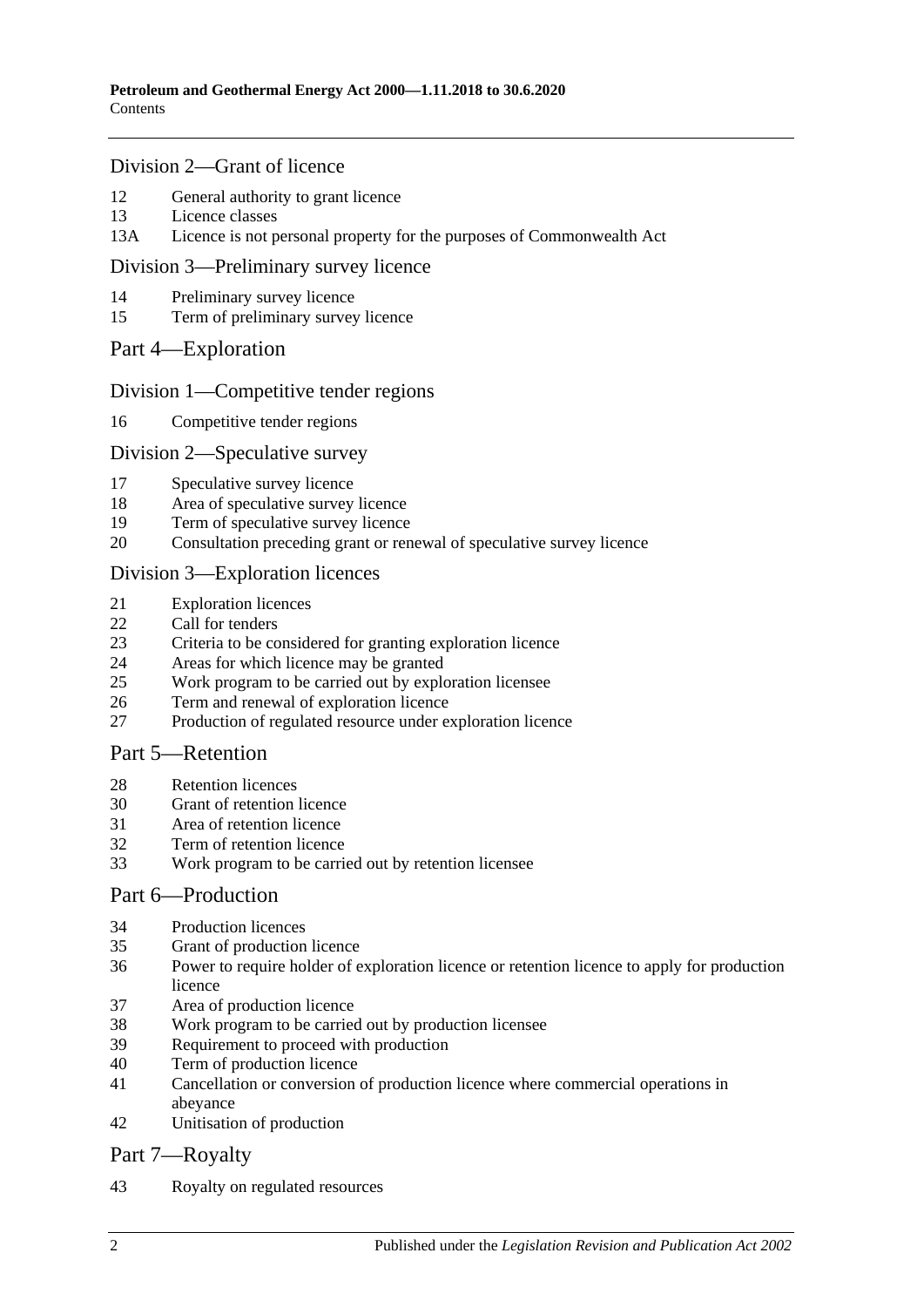- 44 [Penalty for late payment](#page-28-0)
- 45 [Recovery of royalty](#page-28-1)

# [Part 8—Transmission pipelines](#page-28-2)

#### [Division 1—Pipeline licence](#page-28-3)

- 46 [Rights conferred by pipeline licence](#page-28-4)
- 47 [Term and renewal of pipeline licence](#page-28-5)
- 48 [Alteration of pipeline](#page-29-0)

#### [Division 2—Access to pipeline](#page-29-1)

49 [Ministerial power to require access to pipeline](#page-29-2)

#### [Division 3—Special provisions about pipelines](#page-29-3)

- 50 [Acquisition of land by holder of pipeline licence](#page-29-4)
- 51 [Pipeline easements](#page-30-0)
- 52 [Compulsory acquisition of land for pipeline](#page-30-1)
- 53 [Pipeline to be chattel](#page-30-2)
- 54 [Inseparability of dealings with pipeline and pipeline land](#page-30-3)
- 55 [Resumption of pipeline](#page-30-4)
- 55A [Liability to council rates](#page-31-0)

# [Part 9—Associated activities](#page-31-1)

- 56 [Associated activities licence](#page-31-2)
- 57 [Area of associated activities licence](#page-32-0)
- 58 [Term of associated activities licence](#page-32-1)
- 59 [Relationship with other licences](#page-32-2)

#### [Part 9A—Special facilities](#page-33-0)

- 59A [Application of Part](#page-33-1)
- 59B [Special facilities licence](#page-33-2)
- 59C [Area of special facilities licence](#page-34-0)
- 59D [Term of special facilities licence](#page-34-1)
- 59E [Relationship with other licences](#page-34-2)

#### [Part 10—Entry to and use of land](#page-35-0)

- 60 [Right of entry to land](#page-35-1)
- 61 [Notice of entry on land](#page-35-2)
- 62 [Disputed entry](#page-36-0)
- 63 [Right to compensation](#page-36-1)
- 64 [Right to require acquisition of land](#page-37-0)

# [Part 11—General provisions about licences](#page-37-1)

#### [Division 1—General provision about applications](#page-37-2)

- 65 [Application for licence](#page-37-3)
- 66 [Preconditions of grant or renewal of licence](#page-38-0)

#### [Division 2—Extent of licence exclusivity](#page-39-0)

- 67 [Application of Division](#page-39-1)
- 68 [Extent to which same area may be subject to different licences](#page-39-2)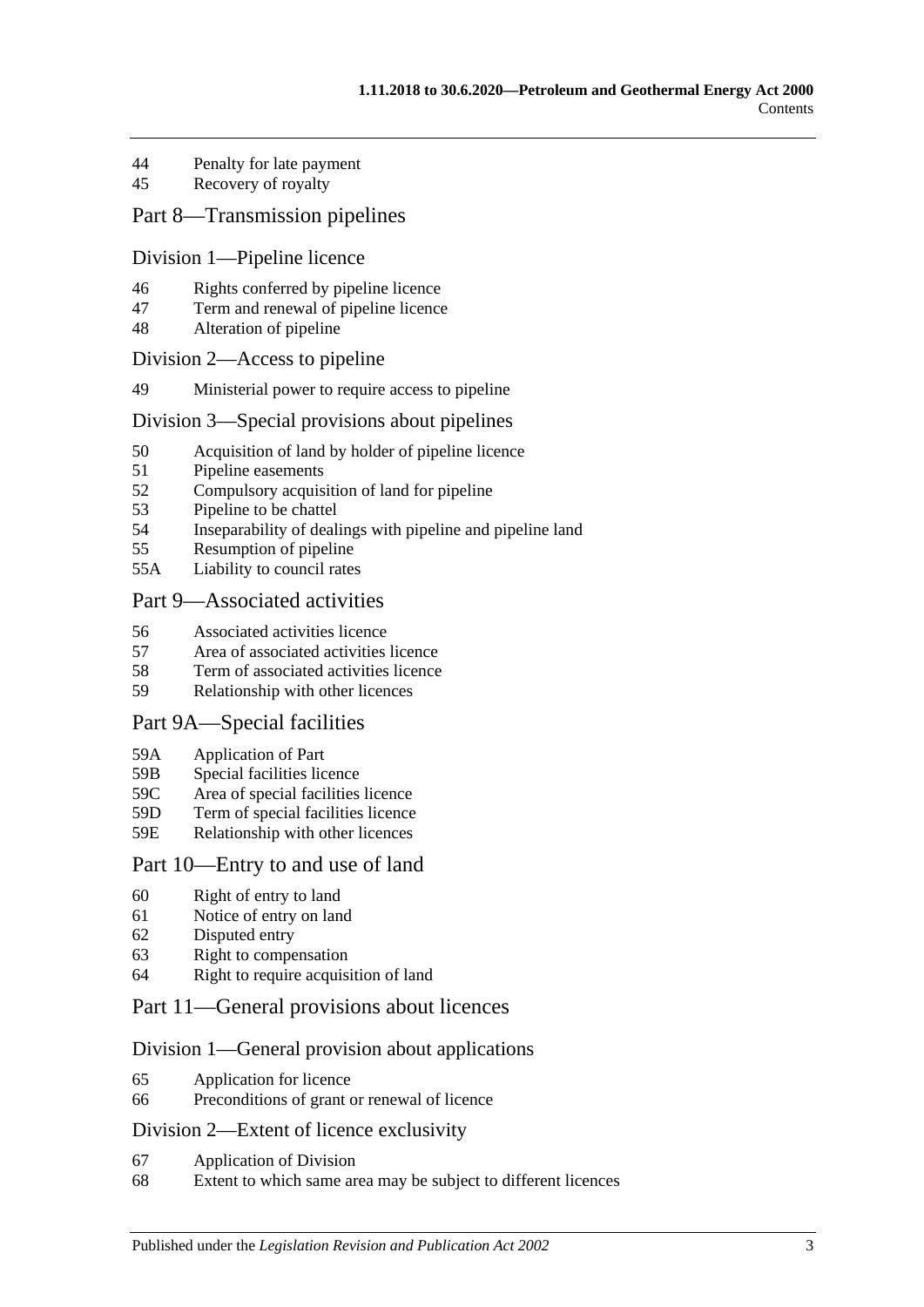- [Grant of compatible licence to area already under licence](#page-39-3)
- [Interrelationship between rights of licensees under compatible licences](#page-40-0)
- [Excision of licence areas](#page-40-1)

#### [Division 3—Licence conditions](#page-40-2)

- [Mandatory conditions](#page-40-3)
- [Mandatory condition as to use of information etc](#page-40-4)
- [Classification of activities to be conducted under licence](#page-40-5)
- [Mandatory condition about resources required for compliance with environmental](#page-41-0)  [obligations](#page-41-0)
- [Discretionary conditions](#page-41-1)
- 76A [Suspension of conditions of licence by agreement](#page-41-2)
- [Non-compliance with licence conditions](#page-41-3)
- [Division 4—Annual fees](#page-42-0)
- [Annual fees](#page-42-1)
- [Division 5—Reservoir access](#page-42-2)
- [Access to natural reservoir](#page-42-3)
- [Division 6—Grant, resumption etc of land](#page-43-0)
- [Grant, resumption etc of Crown and pastoral land](#page-43-1)
- [Division 7—Multiple licensees](#page-43-2)
- [Multiple licensees](#page-43-3)

# [Division 8—Consolidation and division of licence areas etc](#page-44-0)

- [Consolidation of licence areas](#page-44-1)
- [Division of licence areas](#page-44-2)

# [Division 9—Record keeping and reporting requirements](#page-45-0)

- [Records to be kept by licensee](#page-45-1)
- [Reporting of certain incidents](#page-45-2)
- [Information to be provided by licensee](#page-46-0)

#### [Division 10—General requirements for operations](#page-46-1)

- 86A [Fitness-for-purpose assessment](#page-46-2)
- [Activities to be carried out with due care and in accordance with good industry practice](#page-47-0)

#### [Division 11—Minister's power to carry out work](#page-47-1)

[Ministerial direction](#page-47-2)

#### [Division 12—Surrender, suspension or cancellation of licence](#page-48-0)

- [Surrender](#page-48-1)
- [Suspension of licence by agreement](#page-48-2)
- [Disciplinary power to suspend or cancel licence](#page-48-3)

#### [Division 13—Notice of grant etc of licence](#page-49-0)

[Notice to be published in Gazette](#page-49-1)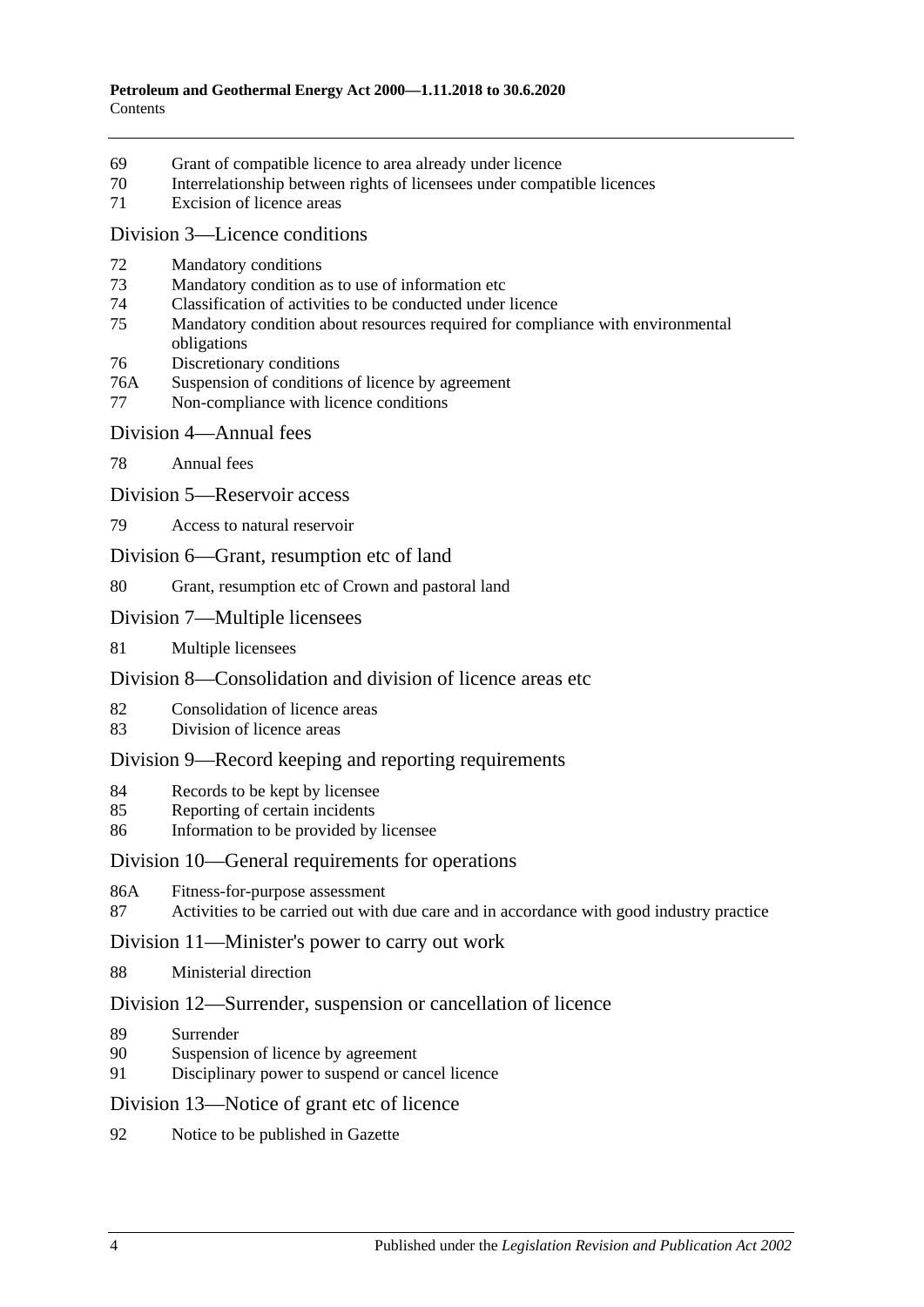[Division 14—Interference with regulated activities](#page-49-2)

93 [Obligation not to interfere with regulated activities](#page-49-3)

[Division 15—Safety net](#page-49-4)

94 [Safety net](#page-49-5)

[Part 12—Environment protection](#page-49-6)

#### [Division 1—Objects](#page-49-7)

95 [Objects](#page-49-8)

[Division 2—Environmental prerequisites](#page-50-0)

96 [Pre-conditions of regulated activities](#page-50-1)

[Division 3—Environmental impact report and classification of regulated activities](#page-50-2)

- 97 [Environmental impact report](#page-50-3)
- 98 [Classification of regulated activities](#page-50-4)

#### [Division 4—Statements of environmental objectives](#page-51-0)

- 99 [Preparation of statement of environmental objectives](#page-51-1)
- 100 [Content of statement of environmental objectives](#page-51-2)
- 101 [Approval of statement of environmental objectives for low impact activities](#page-52-0)
- 102 [Statement of environmental objectives for medium impact activities](#page-52-1)
- 103 [Statement of environmental objectives for high impact activities](#page-53-0)
- 103A [Specially protected areas](#page-53-1)
- 104 [Commencement of statement of environmental objectives](#page-53-2)
- 105 [Enforcement of requirements etc of statement of environmental objectives](#page-53-3)

#### [Division 5—The environmental register](#page-54-0)

- 106 [Environmental register](#page-54-1)
- 107 [Environmental register to be available for inspection](#page-54-2)

#### [Division 6—General provisions for environmental protection](#page-54-3)

- 108 [Power to direct licensee to take action to prevent or minimise environmental damage](#page-54-4)
- 109 [Power to direct rehabilitation of land](#page-55-0)
- 110 [Application for review of environmental direction](#page-55-1)
- 111 [Liability for damage caused by authorised activities](#page-55-2)

#### [Part 13—Registrable dealings](#page-56-0)

#### [Division 1—Registrable dealings](#page-56-1)

- 112 [Registrable dealings](#page-56-2)
- 113 [Requirement for approval and registration of registrable dealings](#page-56-3)
- 114 [Application for approval](#page-56-4)

### [Division 2—The public register](#page-57-0)

- 115 [Public register](#page-57-1)
- 116 [Public register to be available for inspection](#page-57-2)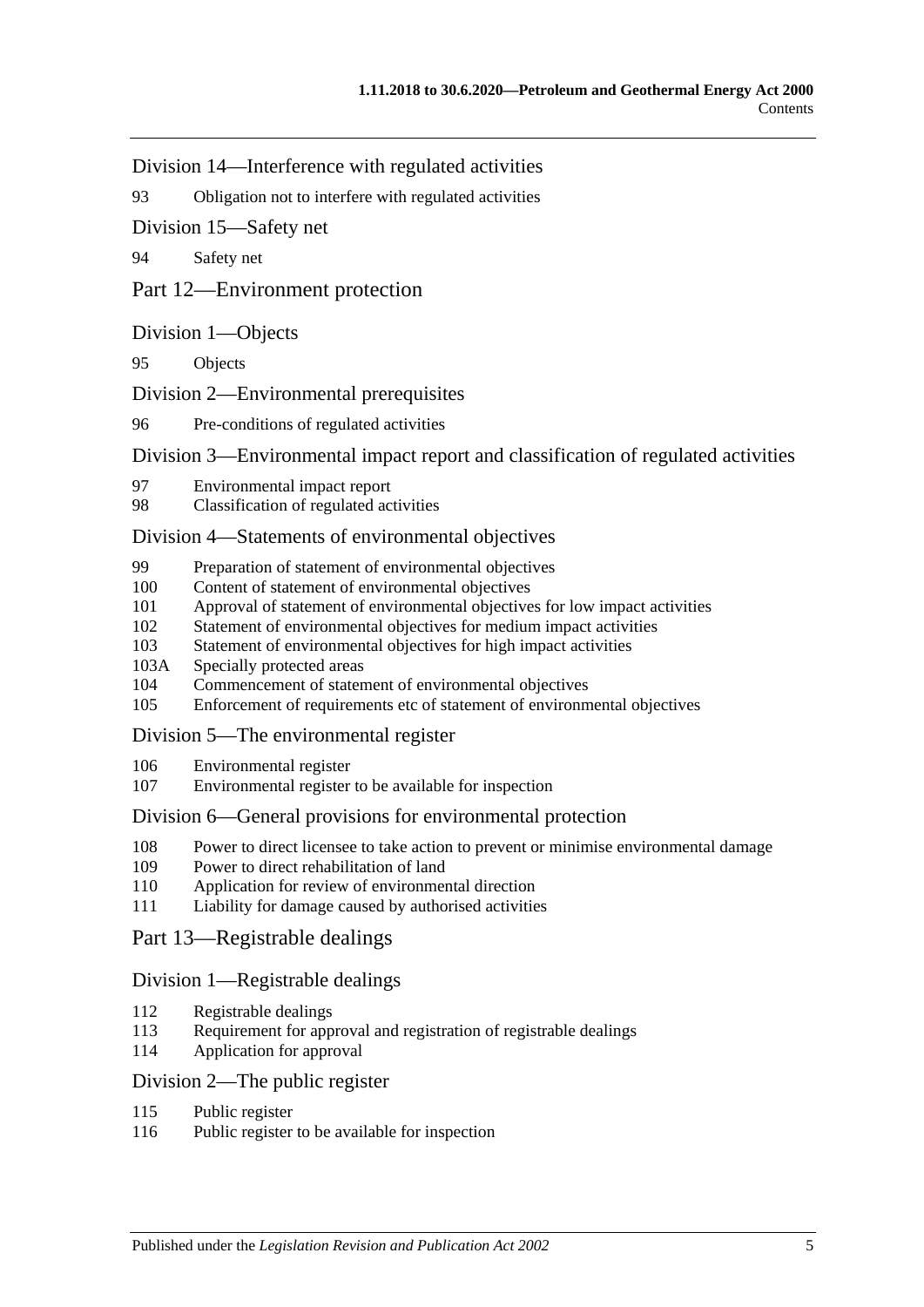#### [Division 3—The commercial register](#page-57-3)

- [Commercial register](#page-57-4)
- [Authority to search register](#page-58-0)

#### [Part 14—Investigation and enforcement](#page-58-1)

- [Authorised investigations](#page-58-2)
- [Powers of entry and inspection](#page-58-3)
- [Power to gather information](#page-59-0)
- [Production of records](#page-59-1)
- [Publication of results of investigation](#page-59-2)

#### [Part 15—Reconsideration and reviews](#page-60-0)

#### [Division 1—Application of this Part](#page-60-1)

[Decisions etc subject to review](#page-60-2)

#### [Division 2—Reconsideration](#page-60-3)

- [Application for reconsideration](#page-60-4)
- [Constitution of advisory committee](#page-60-5)
- [Minister's decision on application for reconsideration](#page-61-0)

#### [Division 3—Reviews](#page-61-1)

[Reviews](#page-61-2)

#### [Part 16—Miscellaneous](#page-61-3)

- [Giving of notices](#page-61-4)
- [Verification of information](#page-61-5)
- 130A [Avoidance of duplication of procedures etc](#page-62-0)
- [Saving of powers with respect to Crown land etc](#page-64-0)
- [Proof of administrative acts](#page-64-1)
- [Extension of time limits](#page-64-2)
- [Secrecy](#page-64-3)
- [Administrative penalties](#page-64-4)
- Preservation of rights under *[Cooper Basin \(Ratification\) Act](#page-65-0) 1975*
- [Regulations](#page-65-1)

#### [Schedule—Transitional provisions](#page-65-2)

- [Continuation of licences](#page-65-3)<br>3 Preservation of operation
- [Preservation of operation of the repealed Act for certain purposes](#page-66-0)
- [Limitation on certain rights](#page-66-1)
- [Environmental assessments](#page-67-0)
- [Statements of environmental objectives](#page-67-1)
- [Presumptive classification of activities](#page-67-2)
- [Non-application of certain provisions to certain pipelines](#page-67-3)

# [Legislative history](#page-68-0)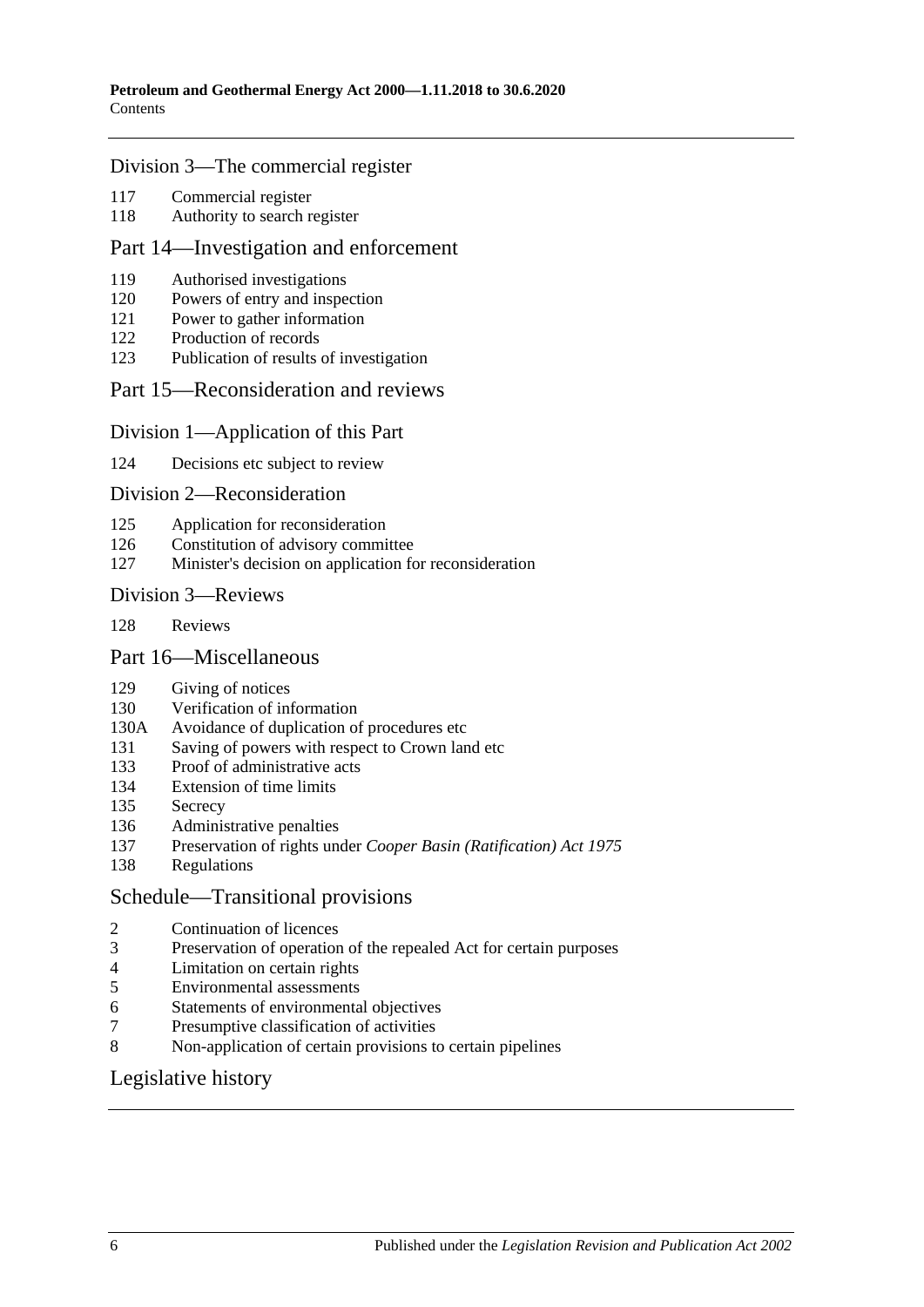# <span id="page-6-0"></span>**The Parliament of South Australia enacts as follows:**

# **Part 1—Preliminary**

# <span id="page-6-1"></span>**Division 1—Formal**

# <span id="page-6-2"></span>**1—Short title**

This Act may be cited as the *Petroleum and Geothermal Energy Act 2000*.

# <span id="page-6-3"></span>**Division 2—Objects of Act**

# <span id="page-6-4"></span>**3—Objects of Act**

The objects of this Act are—

- (a) to create an effective, efficient and flexible regulatory system for the industries involving exploration for, and the recovery or commercial utilisation of, petroleum and other resources (including geothermal resources and natural reservoirs suitable for storage or production purposes) to which this Act applies; and
- (b) to encourage and maintain an appropriate level of competition in exploration for and production of petroleum and other resources to which this Act applies; and
- (c) to create an effective, efficient and flexible regulatory system for the construction and operation of transmission pipelines for transporting petroleum and other substances to which this Act applies; and
- (d) to minimise environmental damage from the activities involved in—
	- (i) exploration for, or the recovery or commercial utilisation of, petroleum and other resources to which this Act applies; and
	- (ii) the construction or operation of transmission pipelines for transporting petroleum and other substances to which this Act applies; and
- (e) to establish appropriate consultative processes involving people directly affected by regulated activities and the public generally; and
- (f) to ensure as far as reasonably practicable security of supply for users of natural gas; and
- (g) to protect the public from risks inherent in regulated activities.

# <span id="page-6-5"></span>**Division 3—Interpretation**

# <span id="page-6-6"></span>**4—Interpretation**

(1) In this Act, unless the contrary intention appears—

*Adelaide Dolphin Sanctuary* has the same meaning as in the *[Adelaide Dolphin](http://www.legislation.sa.gov.au/index.aspx?action=legref&type=act&legtitle=Adelaide%20Dolphin%20Sanctuary%20Act%202005)  [Sanctuary Act](http://www.legislation.sa.gov.au/index.aspx?action=legref&type=act&legtitle=Adelaide%20Dolphin%20Sanctuary%20Act%202005) 2005*;

*administrative penalty*—See [section](#page-64-4) 136;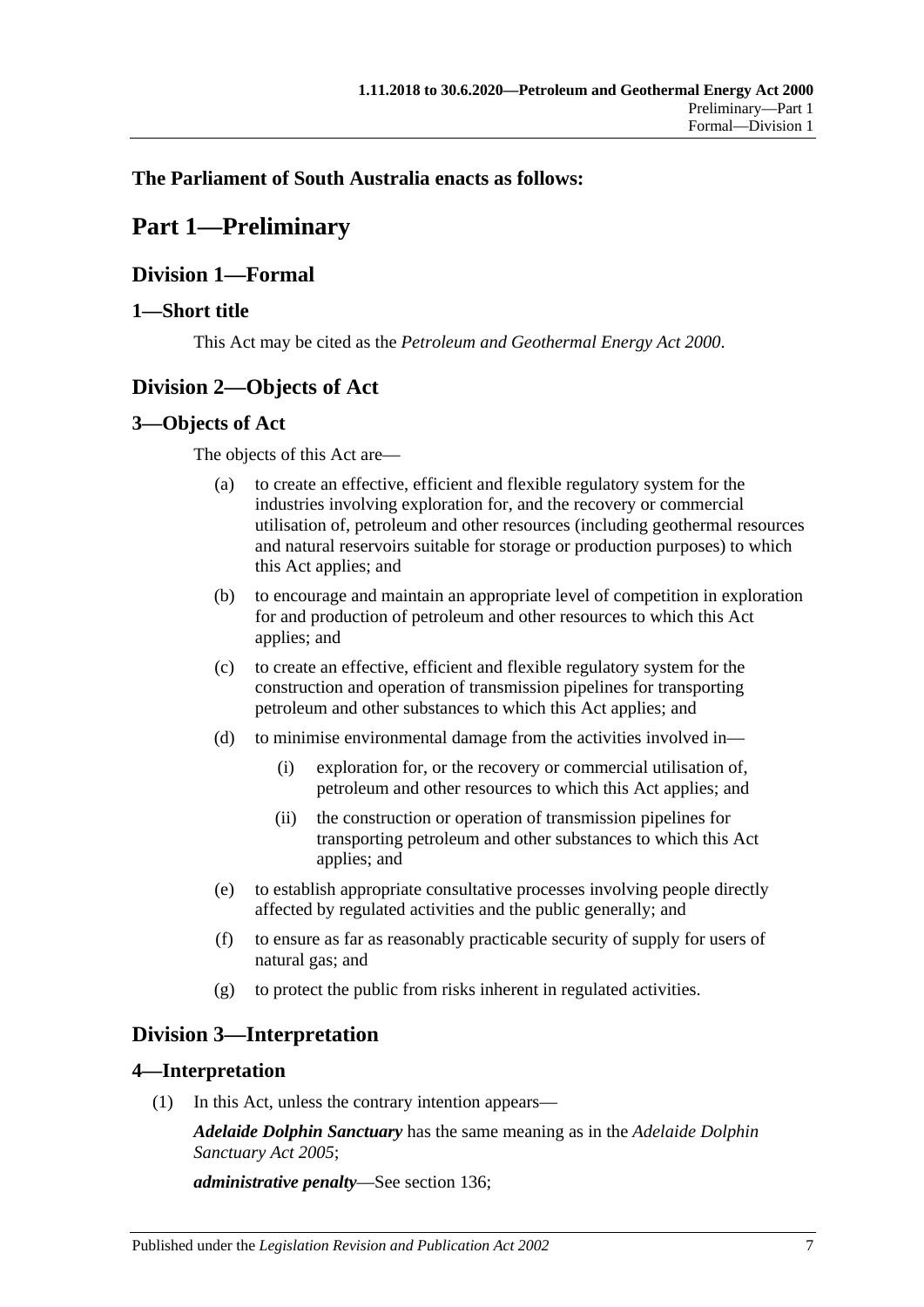*approved form* means a form approved by the Minister;

*associated facilities*—See [section](#page-31-3) 56(2);

*authorised activity* means a regulated activity authorised by a licence;

*authorised officer* means a person authorised in writing by the Minister to exercise the powers of an authorised officer under this Act;

*business day* means any day except a Saturday, Sunday or public holiday;

*competitive tender region* means a part of the State designated as a competitive tender region under [section](#page-16-3) 16;

*contravention* includes non-compliance;

*department* means the department of the Public Service assigned to assist the Minister in the administration of this Act;

*discretionary condition* of a licence means a condition that is imposed at the discretion of the Minister under this Act;

*easement* includes the statutory easement under the *[Natural Gas Authority Act](http://www.legislation.sa.gov.au/index.aspx?action=legref&type=act&legtitle=Natural%20Gas%20Authority%20Act%201967) 1967*;

#### *environment* includes—

- (a) land, air, water (including both surface and underground water), organisms and ecosystems; and
- (b) buildings, structures and cultural artefacts; and
- (c) productive capacity or potential; and
- (d) the external manifestations of social and economic life; and
- (e) the amenity values of an area;

*ERD Court* means the Environment, Resources and Development Court;

*former licensee* includes a person who held a licence under the repealed Act;

*geothermal energy* means thermal energy contained in subsurface rock or other subterranean substances which is extracted or released by a means other than as part of the production of a naturally occurring underground accumulation of a substance;

*GST* means the tax payable under the GST law;

*GST component* means a component attributable to a liability to GST;

*GST law* means—

- (a) *A New Tax System (Goods and Services Tax) Act 1999* (Cwth); and
- (b) the related legislation of the Commonwealth dealing with the imposition of a tax on the supply of goods and services;

*joint venture* includes a partnership;

*land* includes an estate or interest in land or right in respect of land;

*licence* means—

- (a) a speculative survey licence; or
- (b) an exploration licence (in any of its 3 categories—see [section](#page-17-2) 21); or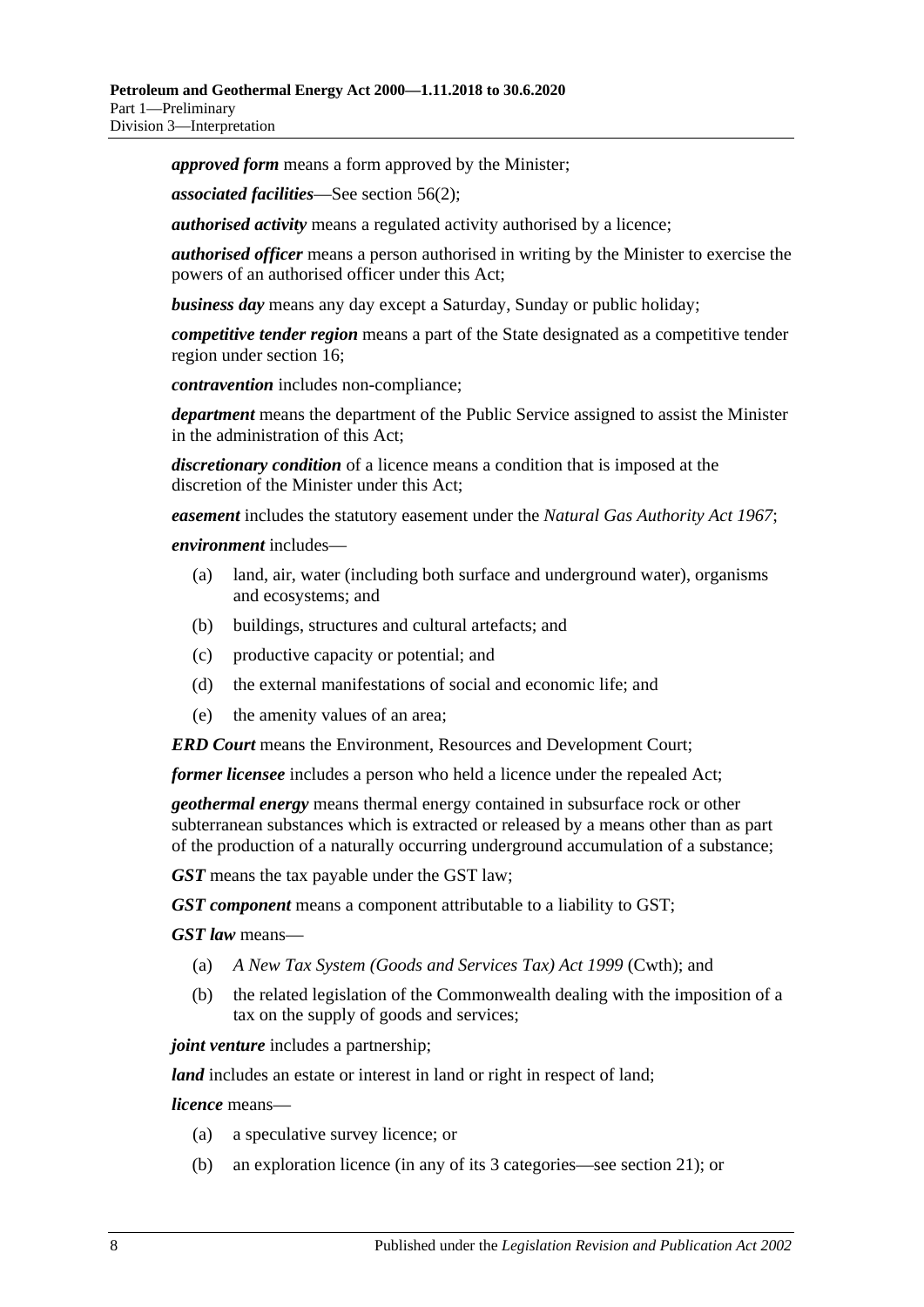- (c) a retention licence (in any of its 3 categories—see [section](#page-20-2) 28); or
- (d) a production licence (in any of its 3 categories—see [section](#page-22-3) 34); or
- (e) a preliminary survey licence; or
- (f) a pipeline licence; or
- (g) an associated activities licence; or
- (h) a special facilities licence;

*mandatory condition* of a licence means a condition that must be imposed under a provision of this Act;

*marine park* has the same meaning as in the *[Marine Parks Act](http://www.legislation.sa.gov.au/index.aspx?action=legref&type=act&legtitle=Marine%20Parks%20Act%202007) 2007*;

*Murray-Darling Basin* has the same meaning as in the *[Murray-Darling Basin](http://www.legislation.sa.gov.au/index.aspx?action=legref&type=act&legtitle=Murray-Darling%20Basin%20Act%201993)  Act [1993](http://www.legislation.sa.gov.au/index.aspx?action=legref&type=act&legtitle=Murray-Darling%20Basin%20Act%201993)*;

*natural gas* means petroleum that is, or would be, gaseous, at Standard Temperature and Pressure;

*natural reservoir* means a part of a geological structure (including one that has been artificially modified)—

- (a) in which petroleum or some other regulated substance has accumulated; or
- (b) which is suitable for the storage of petroleum or some other regulated substance;

*owner* of land means each of the following (insofar as may be relevant in the circumstances of the particular case):

- (a) a person who holds an estate in fee simple in the land;
- (b) a person who holds a lease or licence over the land issued by the Crown;
- (c) a person who is in possession of the land under a lease registered in the Lands Titles Registration Office or deposited in the General Registry Office and noted against the land;
- (d) a person who has, by statute, the care, control or management of the land;
- (e) a person who holds a tenement over or in relation to the land (including in relation to a stratum of the land), other than a speculative survey licence or a preliminary survey licence;
- (f) without limiting a preceding paragraph, a person in actual possession of the land under a right of exclusive possession;
- (g) a person who—
	- (i) holds native title in the land; or
	- (ii) is the registered representative of claimants to native title within the meaning of the *[Native Title \(South Australia\) Act](http://www.legislation.sa.gov.au/index.aspx?action=legref&type=act&legtitle=Native%20Title%20(South%20Australia)%20Act%201994) 1994*,

(with these subparagraphs being in the alternative);

(h) a person of a class brought within the ambit of this definition by the regulations;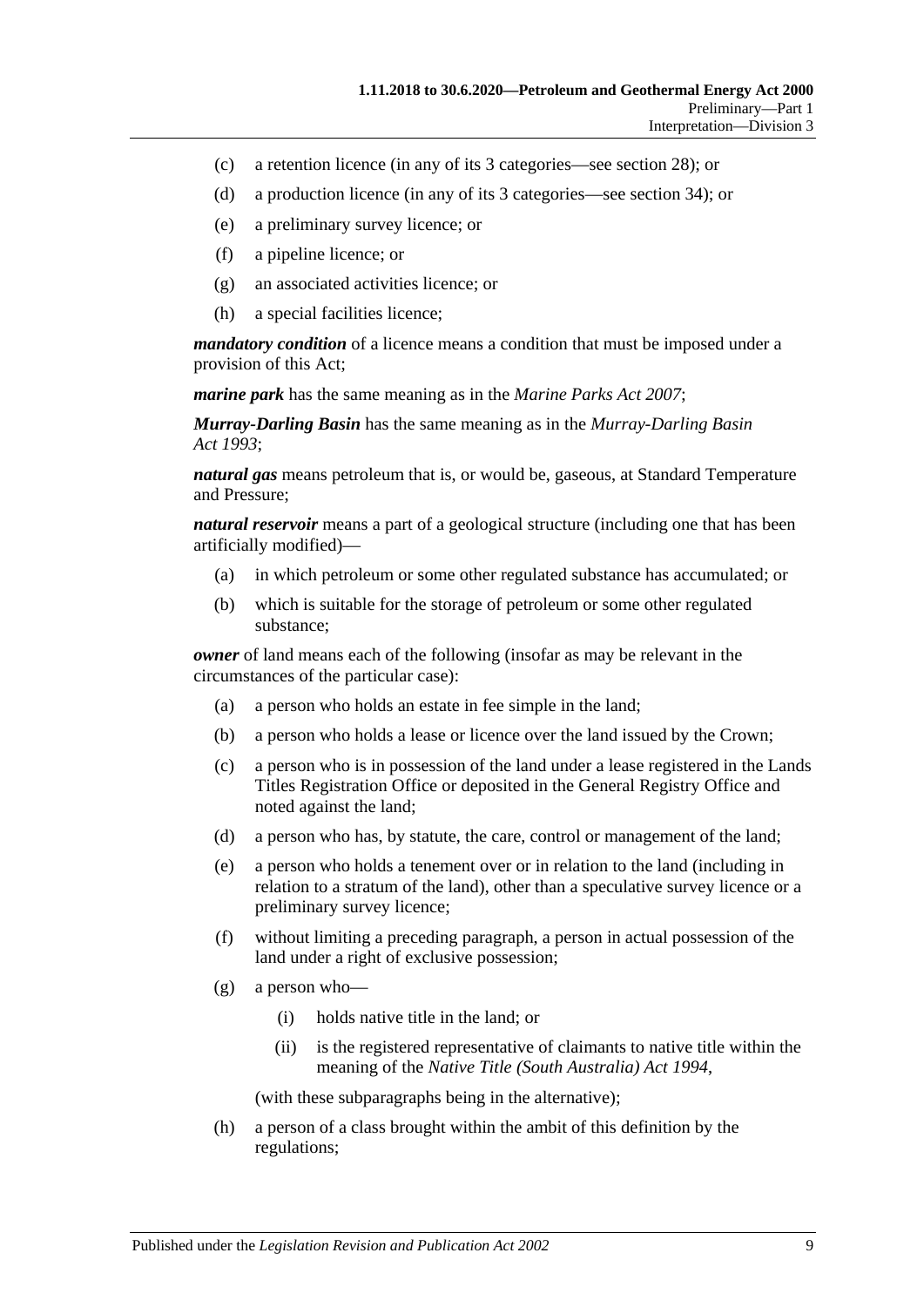*petroleum* means a naturally occurring substance consisting of a hydrocarbon or mixture of hydrocarbons in gaseous, liquid or solid state but does not include coal or shale unless occurring in circumstances in which the use of techniques for coal seam methane production or in situ gasification would be appropriate or unless constituting a product of coal gasification (whether produced below or above the ground) for the purposes of the production of synthetic petroleum;

*pipeline* means a pipe or system of pipes for conveying petroleum or another regulated substance from place to place and includes—

- (a) tanks, machinery and equipment necessary for, or associated with, its operation;
- (b) a part of a pipeline;

*pipeline land* means an interest in land (including an easement) acquired for the construction, maintenance or operation of a transmission pipeline;

*private land* means land alienated from the Crown by the grant of an estate in fee simple or a possessory interest conferring a right to exclusive possession of the land;

#### *produce*—

- (a) a person produces petroleum or another regulated substance if the petroleum or other substance is recovered or released from a natural reservoir in which it has been contained in the course, or as a result, of operations carried out by that person (and production is taken to occur when it reaches ground level);
- (b) a person produces a regulated resource (other than a regulated substance)—
	- (i) in the case of geothermal energy—by releasing the energy for an industrial or commercial purpose;
	- (ii) in the case of a natural reservoir—by using it for the storage of petroleum or another regulated substance;

*prospectivity* of an area means its potential for the discovery of petroleum or other regulated resources;

*public land* means any land that is not private land;

*record* includes—

- (a) a record in the form of a book or document, or in the form of a map;
- (b) a record in the form of electronic data;
- (c) geological samples;
- (d) samples of—
	- (i) petroleum; or
	- (ii) another regulated substance; or
	- (iii) water;

*regulated activity*—See [section](#page-13-3) 10;

*regulated resource* means—

(a) a naturally occurring underground accumulation of a regulated substance; or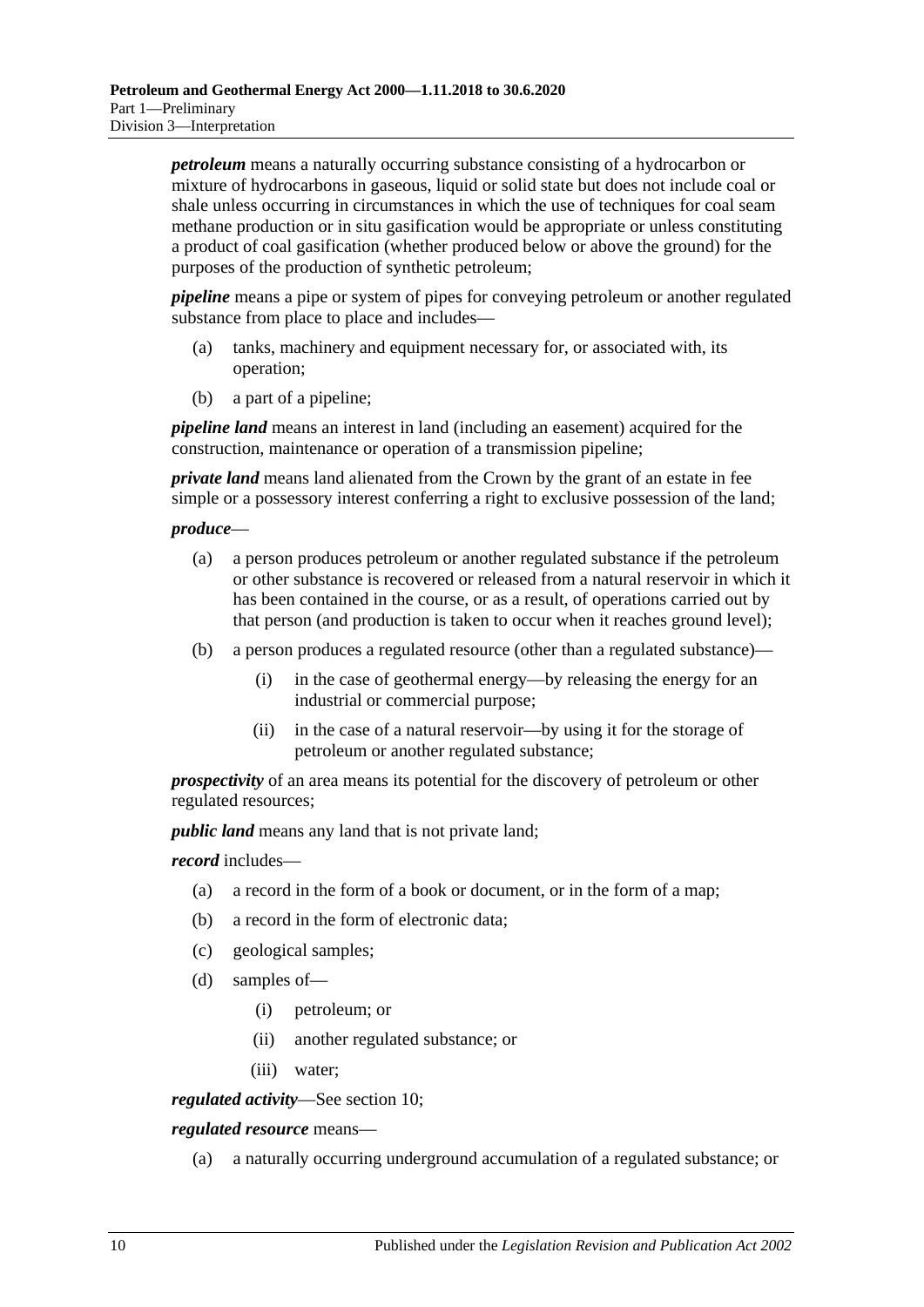- (b) a source of geothermal energy; or
- (c) a natural reservoir;

*regulated substance* means—

- (a) petroleum; or
- (b) hydrogen sulphide; or
- (c) nitrogen; or
- (d) helium; or
- (e) carbon dioxide; or
- (ea) any other substance that naturally occurs in association with petroleum; or
- (f) any substance declared by regulation to be a substance to which this Act applies;

*relevant Act* means—

- (a) in relation to the Adelaide Dolphin Sanctuary—the *[Adelaide Dolphin](http://www.legislation.sa.gov.au/index.aspx?action=legref&type=act&legtitle=Adelaide%20Dolphin%20Sanctuary%20Act%202005)  [Sanctuary Act](http://www.legislation.sa.gov.au/index.aspx?action=legref&type=act&legtitle=Adelaide%20Dolphin%20Sanctuary%20Act%202005) 2005*; or
- (b) in relation to a marine park—the *[Marine Parks Act](http://www.legislation.sa.gov.au/index.aspx?action=legref&type=act&legtitle=Marine%20Parks%20Act%202007) 2007*; or
- (c) in relation to a River Murray Protection Area or the Murray-Darling Basin—the *[River Murray Act](http://www.legislation.sa.gov.au/index.aspx?action=legref&type=act&legtitle=River%20Murray%20Act%202003) 2003*;

#### *relevant court* means—

- (a) where the amount or value of the claim to which the proceedings relate is \$150 000 or less—the Warden's Court; or
- (b) in any other case—the Land and Valuation Court;

#### *relevant Minister* means—

- (a) in relation to the Adelaide Dolphin Sanctuary—the Minister to whom the administration of the *[Adelaide Dolphin Sanctuary Act](http://www.legislation.sa.gov.au/index.aspx?action=legref&type=act&legtitle=Adelaide%20Dolphin%20Sanctuary%20Act%202005) 2005* is committed; or
- (b) in relation to a marine park—the Minister to whom the administration of the *[Marine Parks Act](http://www.legislation.sa.gov.au/index.aspx?action=legref&type=act&legtitle=Marine%20Parks%20Act%202007) 2007* is committed; or
- (c) in relation to a River Murray Protection Area or the Murray-Darling Basin—the Minister to whom the administration of the *[River Murray](http://www.legislation.sa.gov.au/index.aspx?action=legref&type=act&legtitle=River%20Murray%20Act%202003)  Act [2003](http://www.legislation.sa.gov.au/index.aspx?action=legref&type=act&legtitle=River%20Murray%20Act%202003)* is committed;

*repealed Act* means the *[Petroleum Act](http://www.legislation.sa.gov.au/index.aspx?action=legref&type=act&legtitle=Petroleum%20Act%201940) 1940*;

*River Murray Protection Area* means a River Murray Protection Area under the *[River](http://www.legislation.sa.gov.au/index.aspx?action=legref&type=act&legtitle=River%20Murray%20Act%202003)  [Murray Act](http://www.legislation.sa.gov.au/index.aspx?action=legref&type=act&legtitle=River%20Murray%20Act%202003) 2003*;

*specially protected area* means—

- (a) the Adelaide Dolphin Sanctuary; or
- (b) a marine park; or
- (c) a River Murray Protection Area;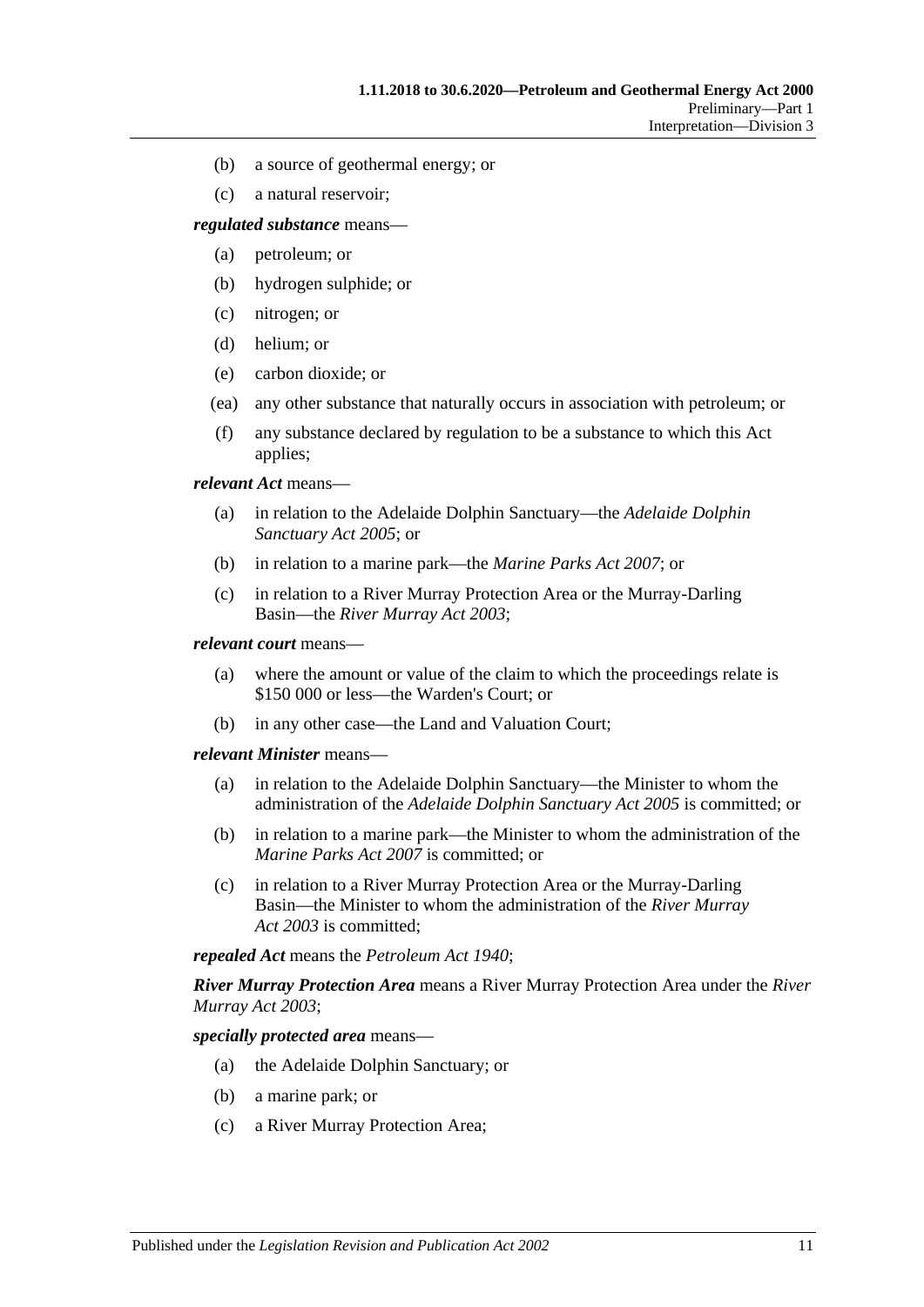*tenement* means a lease, licence or other right relating to exploration for, or the production, recovery, management, conveyance, processing or delivery of, minerals or regulated resources (as the case requires) under any of the following:

- (a) this Act;
- (b) the *[Mining Act](http://www.legislation.sa.gov.au/index.aspx?action=legref&type=act&legtitle=Mining%20Act%201971) 1971* or the *[Opal Mining Act](http://www.legislation.sa.gov.au/index.aspx?action=legref&type=act&legtitle=Opal%20Mining%20Act%201995) 1995*;
- (c) the *[Cooper Basin \(Ratification\) Act](http://www.legislation.sa.gov.au/index.aspx?action=legref&type=act&legtitle=Cooper%20Basin%20(Ratification)%20Act%201975) 1975*, the *[Roxby Downs \(Indenture](http://www.legislation.sa.gov.au/index.aspx?action=legref&type=act&legtitle=Roxby%20Downs%20(Indenture%20Ratification)%20Act%201982)  [Ratification\) Act](http://www.legislation.sa.gov.au/index.aspx?action=legref&type=act&legtitle=Roxby%20Downs%20(Indenture%20Ratification)%20Act%201982) 1982* or the *[Stony Point \(Liquids Project\) Ratification](http://www.legislation.sa.gov.au/index.aspx?action=legref&type=act&legtitle=Stony%20Point%20(Liquids%20Project)%20Ratification%20Act%201981)  Act [1981](http://www.legislation.sa.gov.au/index.aspx?action=legref&type=act&legtitle=Stony%20Point%20(Liquids%20Project)%20Ratification%20Act%201981)*;
- (d) any other Act brought within the ambit of this definition by the regulations;

*transmission pipeline* means a pipeline for conveying petroleum or another regulated substance from a point at or near the place of its production to another place or other places, or for conveying petroleum or another regulated substance to or near a place where it is to be stored in a natural reservoir, (or a pipeline that forms part of a system of pipelines for that purpose) but does not include the following—

- (a) a pipeline located within the area of a production or retention licence or the combined area of two or more production or retention licences (not being part of a pipeline that extends beyond the area of such a licence); or
- (b) a pipeline located within the site of an industrial plant; or
- (c) a pipeline that forms part of a gas distribution system within a city, town or other centre of population or industry; or
- (d) if a pipeline extends beyond State boundaries—the parts of the pipeline located outside the State; or
- (e) a pipeline excluded by regulation from the ambit of this definition;
- (2) A reference in this Act to petroleum or another regulated substance extends to a mixture of substances of which petroleum or the other relevant substance is a constituent part.
- (3) For the purposes of this Act, the *storage* of a regulated substance may include circumstances where it is intended that the regulated substance be held indefinitely in a natural reservoir.

# <span id="page-11-0"></span>**Division 4—Rights of the Crown**

# <span id="page-11-1"></span>**5—Rights of the Crown**

- (1) The property in petroleum and other regulated resources is vested (or continues to be vested) in the Crown.
- (2) On the production of petroleum, or some other regulated substance, by a person lawfully entitled to produce the petroleum or other regulated substance, it becomes the property of the person who produced it.
- (3) The property in a regulated substance placed in a natural reservoir for storage purposes (after being produced or acquired in some other way) is not affected by that placing or storage.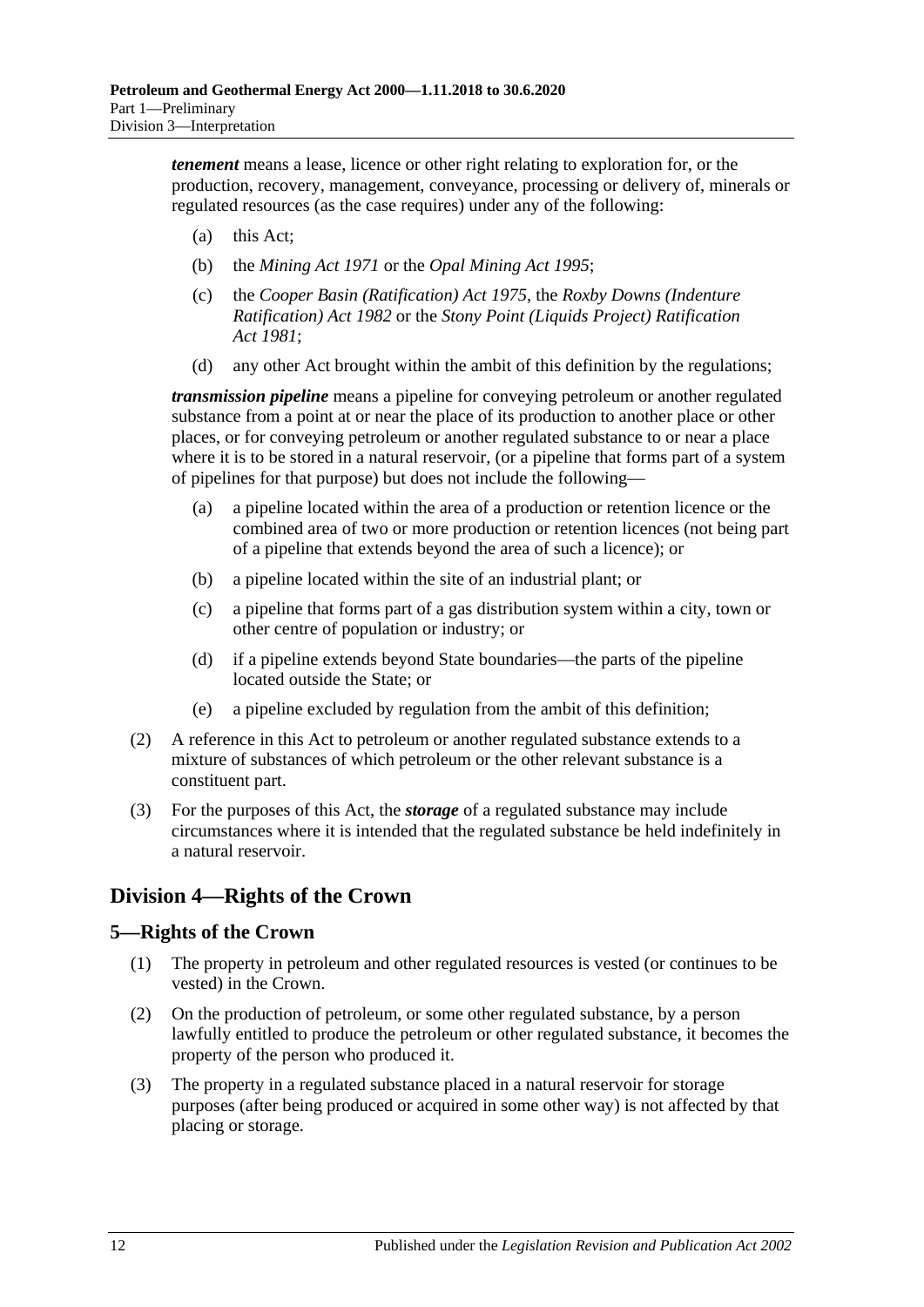# <span id="page-12-0"></span>**Part 2—Administration**

# <span id="page-12-1"></span>**Division 1—The Minister**

# <span id="page-12-2"></span>**6—Administration**

The Minister has the general administration of this Act.

# <span id="page-12-3"></span>**6A—Interaction with other legislation**

The Minister must, in acting in the administration of this Act, take into account the following insofar as they may be relevant:

- (a) the objects and objectives of the *[Adelaide Dolphin Sanctuary Act](http://www.legislation.sa.gov.au/index.aspx?action=legref&type=act&legtitle=Adelaide%20Dolphin%20Sanctuary%20Act%202005) 2005*;
- (b) the objects of the *[Marine Parks Act](http://www.legislation.sa.gov.au/index.aspx?action=legref&type=act&legtitle=Marine%20Parks%20Act%202007) 2007*;
- (c) the objects of the *[Natural Resources Management Act](http://www.legislation.sa.gov.au/index.aspx?action=legref&type=act&legtitle=Natural%20Resources%20Management%20Act%202004) 2004*;
- (d) the objects of the *[River Murray Act](http://www.legislation.sa.gov.au/index.aspx?action=legref&type=act&legtitle=River%20Murray%20Act%202003) 2003* and the *Objectives for a Healthy River Murray* under that Act.

# <span id="page-12-4"></span>**7—Delegation**

- (1) The Minister may—
	- (a) delegate any of the Minister's powers or functions under this Act to a specified person, or a person holding or acting in a specified office or position; or
	- (b) vary or revoke a delegation under this section.
- (1a) The Treasurer may—
	- (a) delegate any of the Treasurer's powers or functions under this Act to a specified person, or a person holding or acting in a specified office or position; or
	- (b) vary or revoke a delegation under this section.
- (2) If the terms of an instrument of delegation allow for subdelegation, the delegate may subdelegate the power or function in accordance with the instrument.
- (3) A delegation or subdelegation does not prevent the exercise of a delegated power or function by the delegator.
- (4) Notice of a delegation or subdelegation, or the variation or revocation of a delegation or subdelegation, under this section is to be published in the Gazette.

# <span id="page-12-5"></span>**Division 2—Authorised officers**

# <span id="page-12-6"></span>**8—Appointment of authorised officers**

The Minister may, by instrument in writing, authorise a person to exercise the powers of an authorised officer under this Act either generally or subject to specified limitations and restrictions.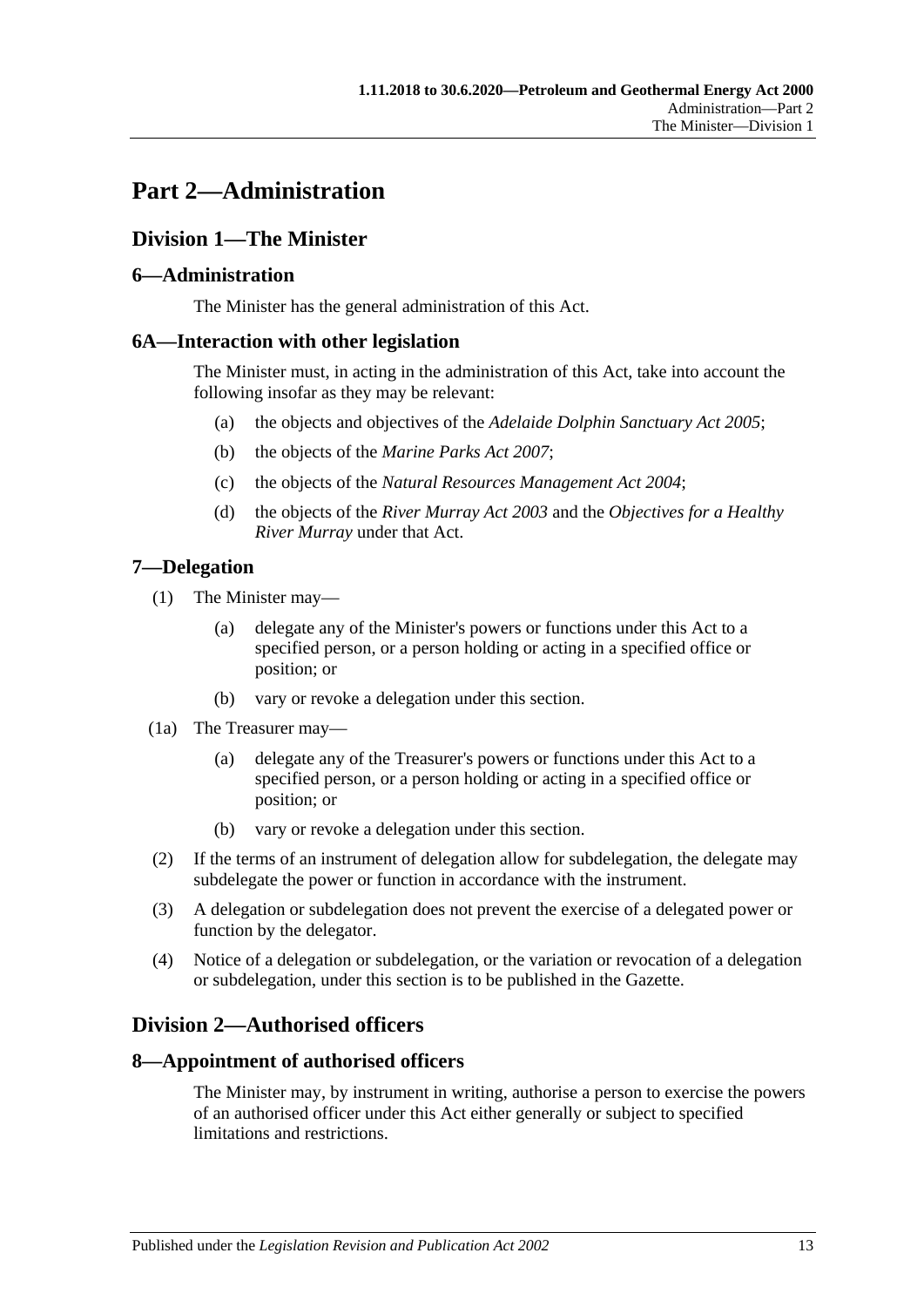# <span id="page-13-0"></span>**9—Identity cards**

- (1) The Minister must issue to each authorised officer an identity card—
	- (a) stating the name of the authorised officer; and
	- (b) containing a photograph of the authorised officer; and
	- (c) stating that the person whose name and photograph appear on the card is an authorised officer for this Act.
- (2) If an authorised officer proposes to exercise powers under this Act against a person, the authorised officer must, if practicable, produce the identity card for inspection.

# <span id="page-13-1"></span>**Part 3—Licensing regulated activities**

# <span id="page-13-2"></span>**Division 1—Requirement for licence**

#### <span id="page-13-3"></span>**10—Regulated activities**

- (1) The following are *regulated activities*:
	- (a) exploration for petroleum or another regulated resource; or
	- (b) operations to establish the nature and extent of a discovery of petroleum or another regulated resource, and to establish the commercial feasibility of production and the appropriate production techniques; or
	- (c) production of petroleum or another regulated substance; or
	- (d) utilisation of a natural reservoir to store petroleum or another regulated substance (including in a case where a trace element naturally occurs with the petroleum or other regulated substance); or
	- (e) production of geothermal energy; or
	- (f) construction of a transmission pipeline for carrying petroleum or another regulated substance; or
	- (g) operation of a transmission pipeline for carrying petroleum or another regulated substance.
- (2) However, exploratory operations conducted at a height of 500m or more above the surface of the ground are not regulated activities.
- (3) A reference to a regulated activity includes all operations and activities reasonably necessary for, or incidental to, that activity such as (for example)—
	- (a) physical and geophysical surveys of land;
	- (b) the drilling of wells;
	- (c) the injection of water or some other substance into a natural reservoir in order to enhance production of petroleum or another regulated substance;
	- (d) forcing water or some other substance through a source of geothermal energy in order to absorb thermal energy and enable its recovery or utilisation at the surface;
	- (e) the processing of substances recovered from a well;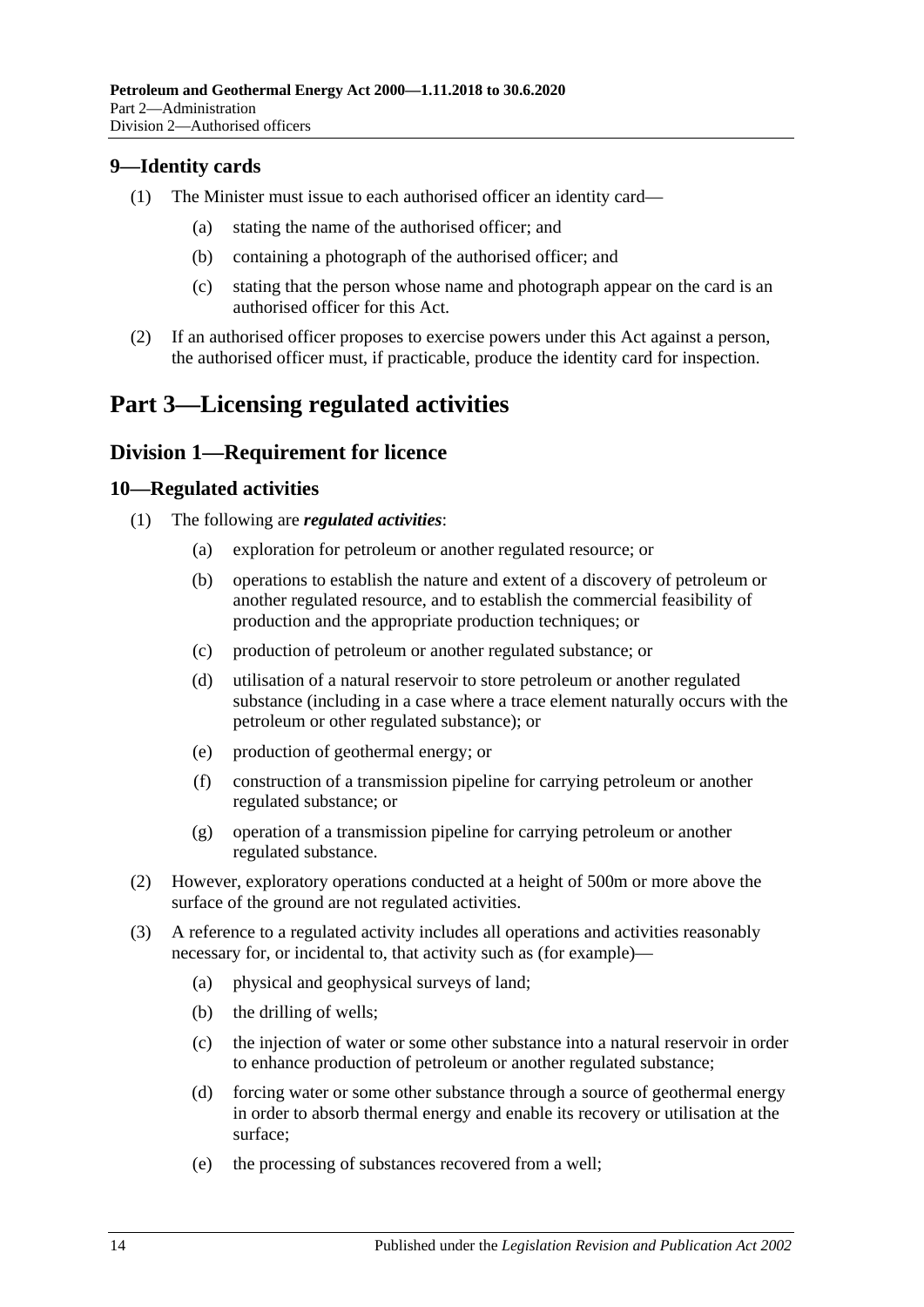- (f) the construction of borrow pits;
- (g) the installation and operation of plant and equipment;
- (h) the use of a natural reservoir to store a regulated substance;
- (i) water disposal;
- (j) the construction of roads, camps, airports, buildings and other infrastructure.

#### <span id="page-14-0"></span>**11—Requirement for licence**

A person must not engage in a regulated activity unless the activity is authorised under this Act.

Maximum penalty: \$120 000.

# <span id="page-14-1"></span>**Division 1A—Hydraulic Fracturing**

#### <span id="page-14-2"></span>**11A—Moratorium on hydraulic fracturing**

- (1) Despite any other provision of this Act, the Minister must not, during the prescribed period, grant a licence under this Act that authorises the carrying out of hydraulic fracturing within the designated area.
- <span id="page-14-3"></span>(2) A condition of a licence that purports to authorise the carrying out of hydraulic fracturing will be taken to be void and of no effect.
- (3) [Subsection](#page-14-3) (2) applies to a licence granted before or after the commencement of this section.
- (4) No compensation is payable by or on behalf of the Crown, the Minister or any other person in connection with the operation of this section.
- (5) In this section—

*designated area* means the area comprised of the following council areas:

- (a) the area of the City of Mount Gambier;
- (b) the area of the District Council of Grant;
- (c) the area of the Kingston District Council;
- (d) the area of the Naracoorte Lucindale Council;
- (e) the area of The District Council of Robe;
- (f) the area of The Tatiara District Council;
- (g) the area of the Wattle Range Council;

*hydraulic fracturing* means the high-pressure injection of a substance or a combination of substances into a wellbore so as to create, or that is likely to create, fractures in rocks or rock formations;

*prescribed period* means the period beginning on the commencement of this section and ending on the tenth anniversary of that commencement;

*wellbore* includes a reference to a hole, tunnel or well drilled into the ground to aid in the exploration and recovery of natural resources.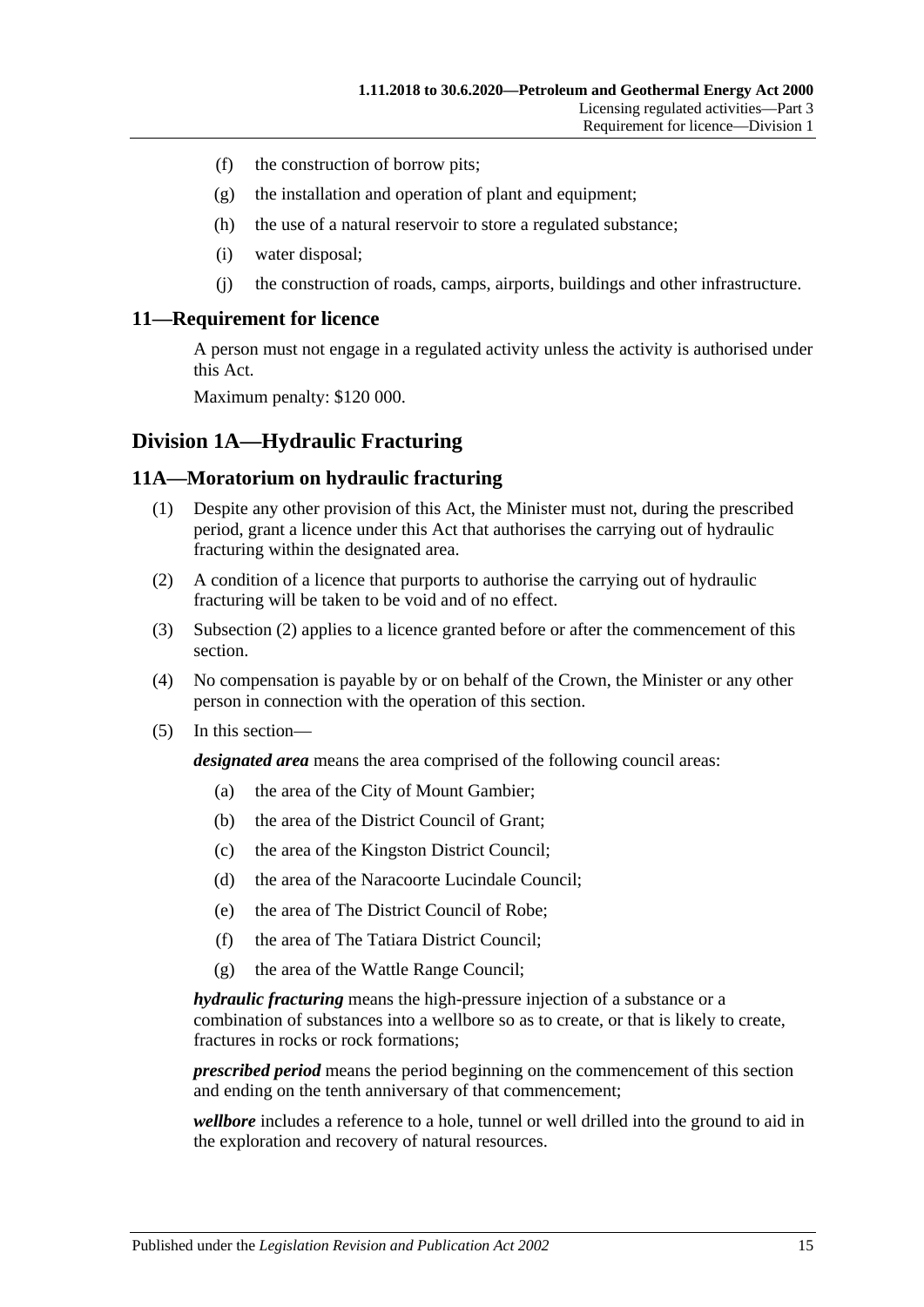# <span id="page-15-0"></span>**Division 2—Grant of licence**

# <span id="page-15-1"></span>**12—General authority to grant licence**

- (1) The Minister may, subject to this Act, grant a licence.
- (2) If an application for the grant or renewal of a licence relates to an area within or adjacent to a specially protected area, the Minister must, before making his or her decision on the application, refer the application to the relevant Minister and consult with the relevant Minister in relation to the matter.
- (3) If an application for the grant or renewal of a licence is referred to a relevant Minister and the Minister to whom the administration of this Act is committed and the relevant Minister cannot agree—
	- (a) on whether a licence should be granted or renewed; or
	- (b) if a licence is granted or renewed, on the conditions to which the licence should be subject,

the Ministers must take steps to refer the matter to the Governor and the Governor will determine the matter (and any decision taken by the Governor will be taken to be a decision of the Minister under this Act).

#### <span id="page-15-2"></span>**13—Licence classes**

Licences are of the following classes:

- (a) preliminary survey licence; and
- (b) speculative survey licence; and
- (c) exploration licence (with 3 categories of licence under this Act); and
- (d) retention licence (with 3 categories of licence under this Act); and
- (e) production licence (with 3 categories of licence under this Act); and
- (f) pipeline licence; and
- (g) associated activities licence; and
- (h) special facilities licence.

# <span id="page-15-3"></span>**13A—Licence is not personal property for the purposes of Commonwealth Act**

A licence is not personal property for the purposes of the *Personal Property Securities Act 2009* of the Commonwealth.

# <span id="page-15-4"></span>**Division 3—Preliminary survey licence**

# <span id="page-15-5"></span>**14—Preliminary survey licence**

- (1) A *preliminary survey licence* authorises the licensee to carry out a survey, environmental evaluation, or other form of assessment preparatory to the carrying out of regulated activities on land.
- (2) A preliminary survey licence may authorise incidental matters such as (for example) marking out the proposed route of a pipeline on land.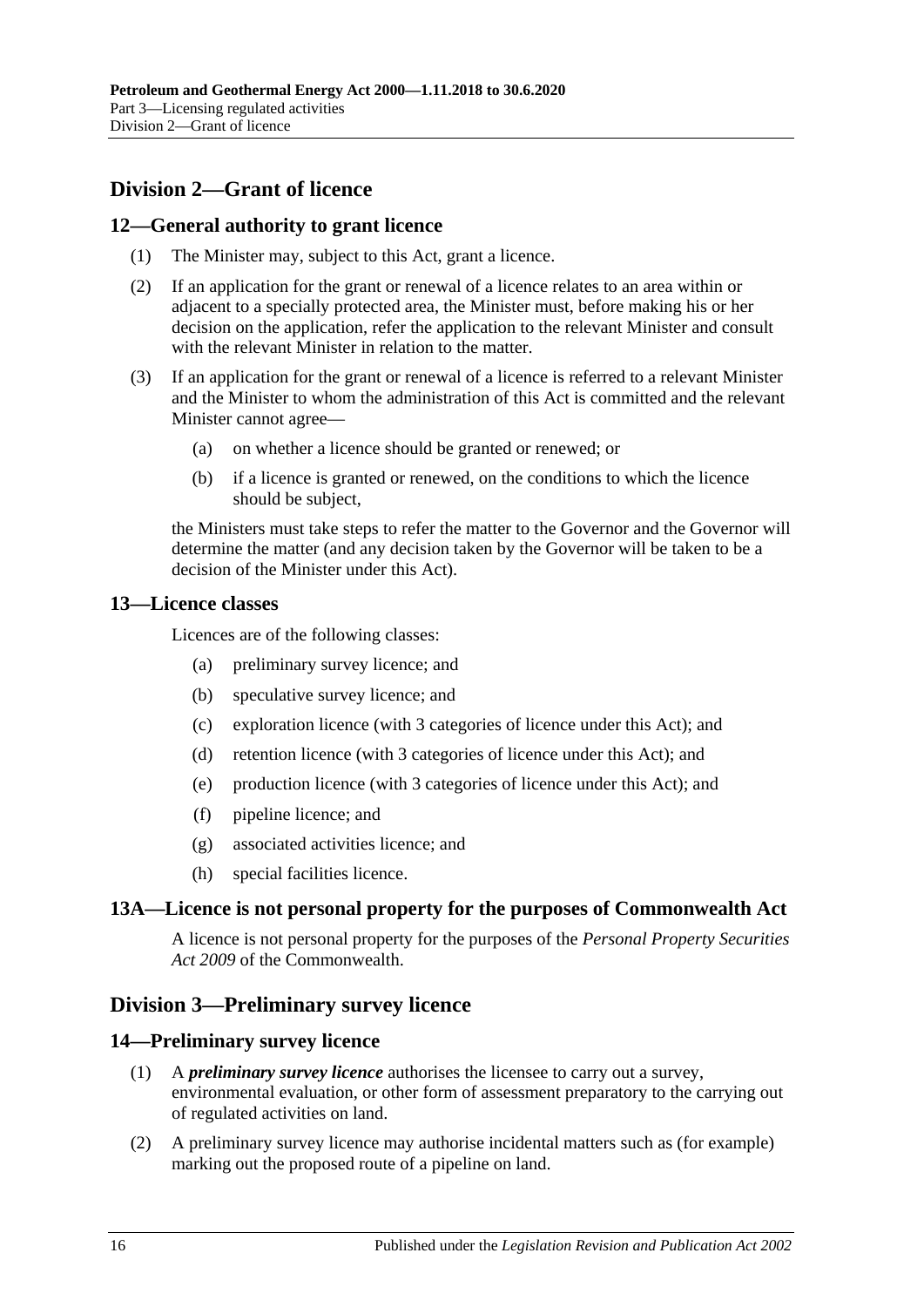- (3) The rights conferred on the holder of a preliminary survey licence are not exclusive.
- (4) The Minister may, on application by a licensee holding a preliminary survey licence, approve the variation of the area to which the licence relates.

#### <span id="page-16-0"></span>**15—Term of preliminary survey licence**

- (1) The term of a preliminary survey licence is 1 year.
- (2) A preliminary survey licence may be renewed from time to time for a further term.

# <span id="page-16-2"></span><span id="page-16-1"></span>**Part 4—Exploration**

# **Division 1—Competitive tender regions**

#### <span id="page-16-8"></span><span id="page-16-3"></span>**16—Competitive tender regions**

- (1) If the Minister considers a particular part of the State to be highly prospective for petroleum exploration or for exploration for other regulated resources, the Minister may, by notice in the Gazette, designate that part of the State as a competitive tender region.
- (2) The notice may specify regulated resources in relation to which the region is to be regarded as highly prospective and, in that case, the region will be regarded as highly prospective for those resources but not in relation to other regulated resources (and the designation under [subsection](#page-16-8) (1) will not apply in relation to the other regulated resources).
- (3) The Minister may, by subsequent notice in the Gazette, vary or revoke a notice under this section.

# <span id="page-16-4"></span>**Division 2—Speculative survey**

#### <span id="page-16-5"></span>**17—Speculative survey licence**

- (1) A *speculative survey licence* authorises the licensee to carry out exploratory operations of the kind specified in the licence in the licence area.
- (2) A speculative survey licence cannot authorise drilling beyond a depth of 300 metres.
- (3) The right to carry out exploratory operations conferred by a speculative survey licence is not an exclusive right.

# <span id="page-16-6"></span>**18—Area of speculative survey licence**

- (1) A speculative survey licence may be granted for 1 or more separate areas.
- (2) However, the total area of a speculative survey licence cannot exceed 10 000 km<sup>2</sup>.

#### <span id="page-16-7"></span>**19—Term of speculative survey licence**

- (1) The term of a speculative survey licence is 1 year.
- (2) A speculative survey licence may be renewed, from time to time, for a further term.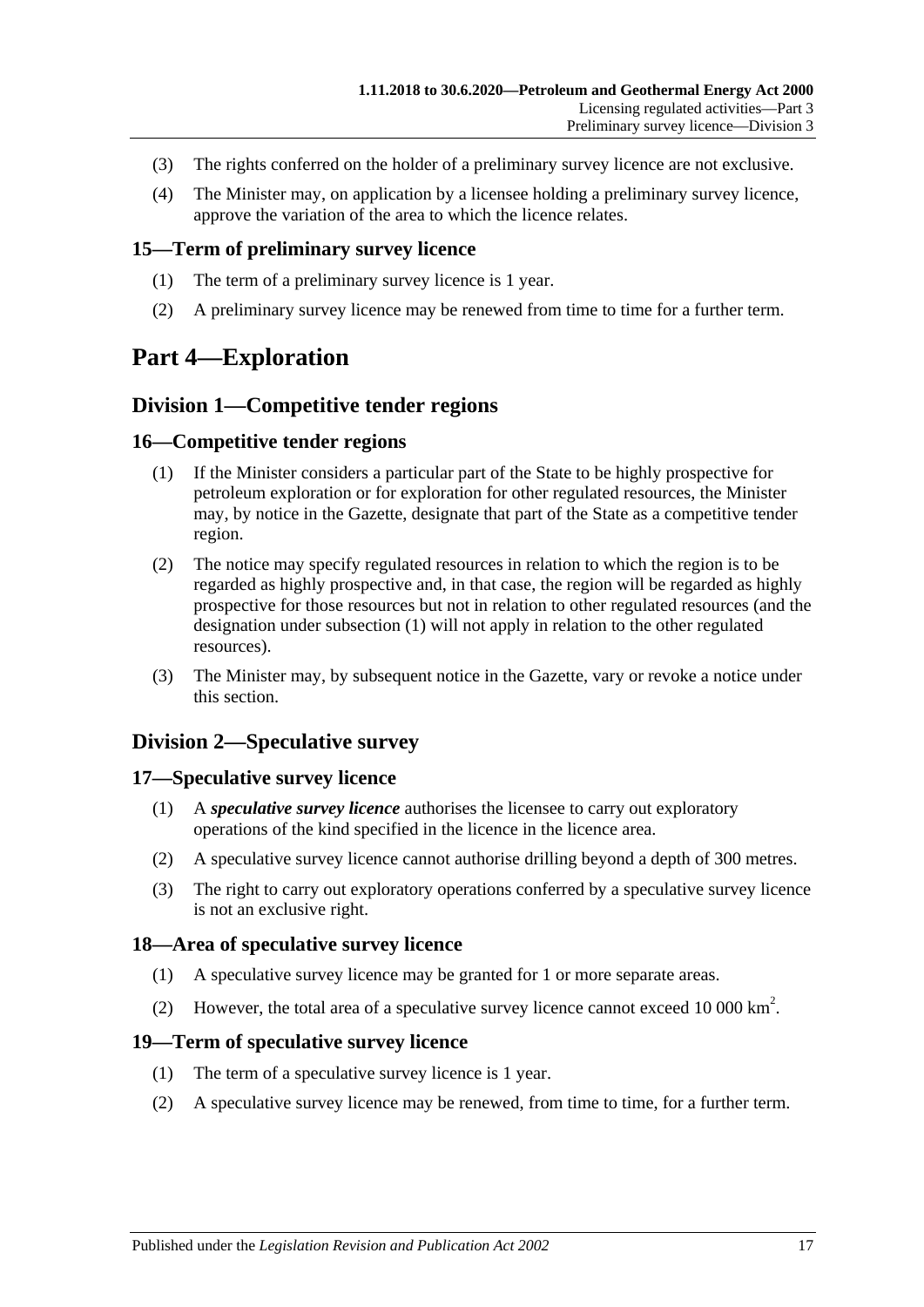### <span id="page-17-0"></span>**20—Consultation preceding grant or renewal of speculative survey licence**

Before a speculative survey licence is granted or renewed over the area, or part of the area, of an existing licence, the applicant for the speculative survey licence must—

- (a) consult with the existing licensee and seek to reach agreement on the activities to be carried out under the speculative survey licence on the area that is to be subject to both licences; and
- (b) inform the Minister of the result of the consultation.

# <span id="page-17-1"></span>**Division 3—Exploration licences**

#### <span id="page-17-2"></span>**21—Exploration licences**

- (1) There will be 3 categories of exploration licence:
	- (a) a *petroleum exploration licence*;
	- (b) a *geothermal exploration licence*;
	- (c) a *gas storage exploration licence*.
- (2) An exploration licence authorises subject to its terms the licensee to carry out in the licence area—
	- (a) exploratory operations for regulated resources of the kind relevant to the category of licence; and
	- (b) with respect to regulated resources of the kind relevant to the category of licence—operations—
		- (i) to establish the nature and extent of a discovery of regulated resources;
		- (ii) to establish the feasibility of production and appropriate production techniques.
- (3) A licensee who holds an exploration licence is entitled, subject to this Act, to the grant of a corresponding retention licence or a corresponding production licence for a regulated resource discovered in the licence area.

# <span id="page-17-3"></span>**22—Call for tenders**

- (1) The Minister must call for tenders for an exploration licence of the relevant category in the following cases:
	- (a) where the exploration licence is to be granted for an area within a competitive tender region (taking into account the regulated resources with respect to which the region has been declared); or
	- (b) where a person has unsuccessfully applied for an exploration licence for the relevant area (but not in response to a call for tenders) and asks the Minister to call for tenders for an exploration licence for the relevant area (taking into account the category of licence).
- (2) The Minister has a discretion to call for tenders for an exploration licence in other cases.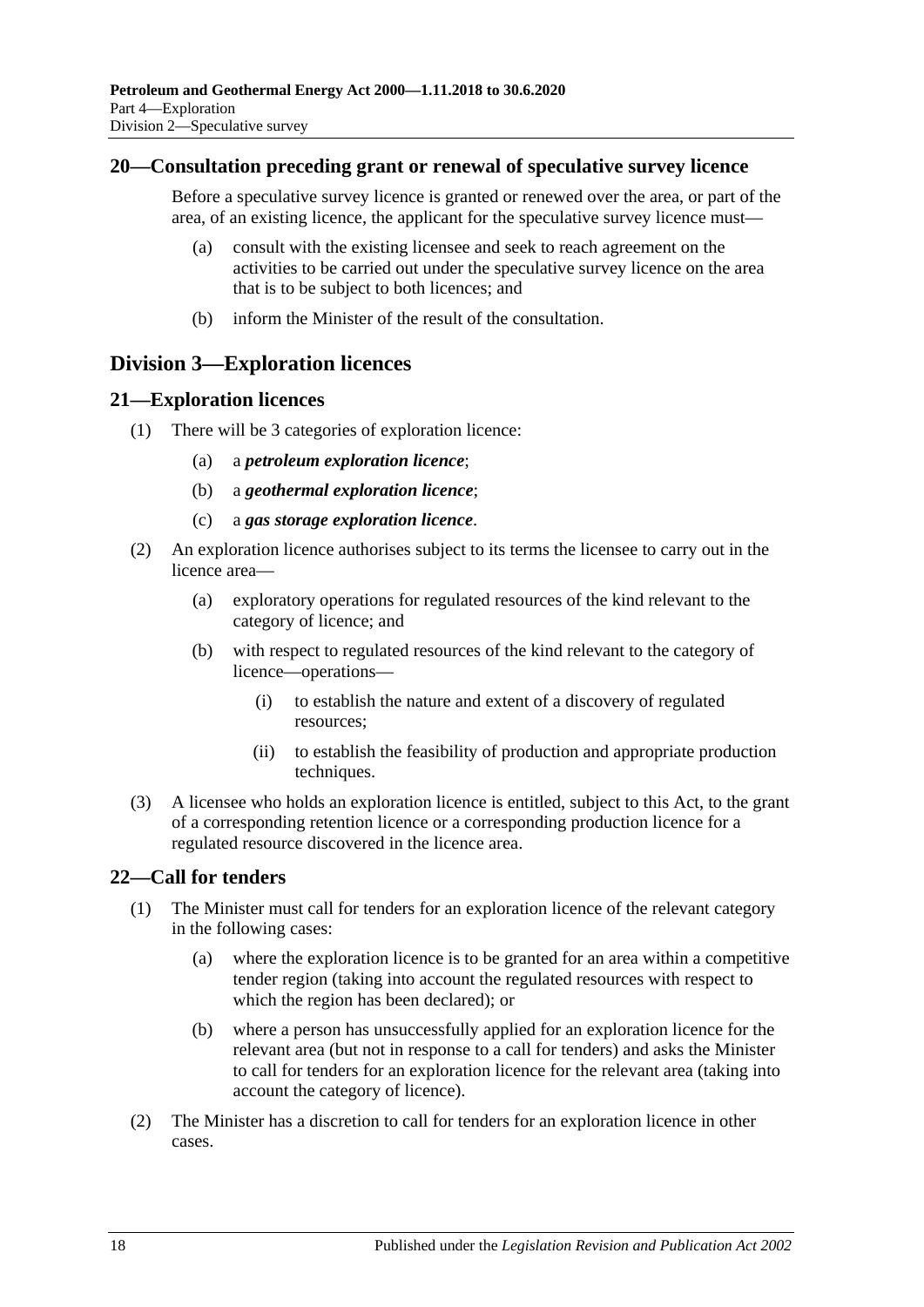- (3) A call for tenders is made by notice published in the Gazette inviting applications for the grant of an exploration licence of the relevant category for an area specified in the notice.
- (4) The notice—
	- (a) must specify a period within which applications are to be made; and
	- (b) must state the criteria by reference to which applications are to be evaluated; and
	- (c) may include information about any special terms and conditions subject to which the exploration licence is to be granted; and
	- (d) may include other information the Minister considers appropriate.
- (5) The selection of an applicant is not complete until the applicant executes the licence.
- (6) On the selection of a successful applicant from among those who apply in response to an advertisement under this section, the Minister must—
	- (a) publish in the Gazette a statement of the basis for the selection of the successful applicant, including the successful applicant's proposed work program; and
	- (b) give any unsuccessful applicant written notice of the reasons for the rejection of the application.

# <span id="page-18-0"></span>**23—Criteria to be considered for granting exploration licence**

In considering an application for the grant of an exploration licence, the Minister must have regard to—

- (a) the suitability of applicant's proposed work program for evaluating the prospectivity of the licence area and discovering regulated resources; and
- (b) the adequacy of the applicant's technical and financial resources; and
- (c) if applications have been invited for the licence by public advertisement—the stated criteria for evaluation of the applications.

# <span id="page-18-1"></span>**24—Areas for which licence may be granted**

- (1) An exploration licence may be granted for 1 or more separate areas.
- (2) However, the total licence area cannot exceed—
	- (a) in the case of a gas storage exploration licence—2 500 km<sup>2</sup>;
	- (b) in the case of a geothermal exploration licence  $-3000 \text{ km}^2$ ;
	- (c) in the case of a petroleum exploration licence—10 000 km<sup>2</sup>.

# <span id="page-18-2"></span>**25—Work program to be carried out by exploration licensee**

- (1) It is a mandatory condition of an exploration licence that the licensee must carry out work in the licence area in accordance with a work program approved by the Minister.
- (2) A proposed work program is to be submitted for the Minister's approval with an application for the grant or renewal of an exploration licence.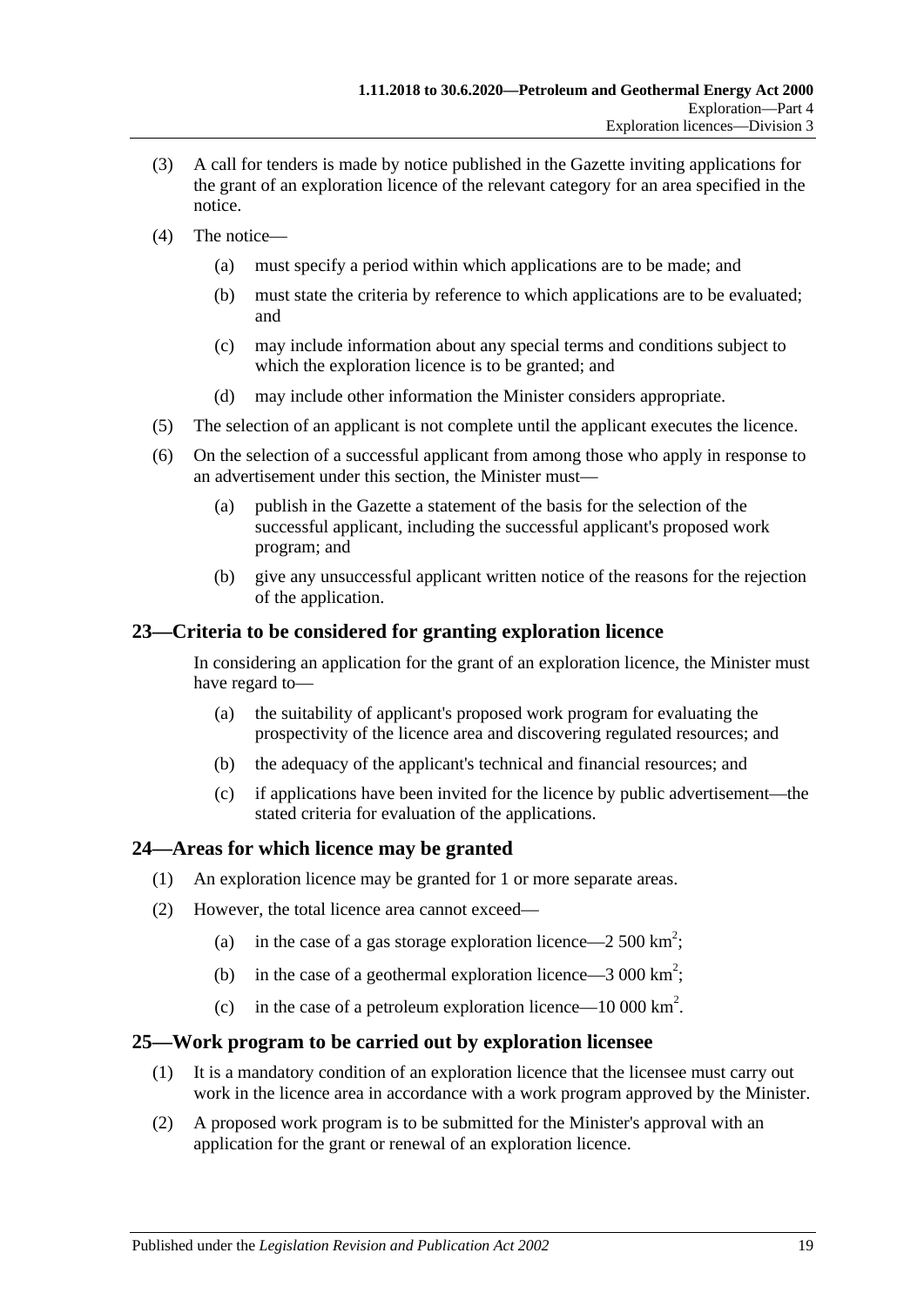- (3) The Minister may approve the proposed work program with or without addition or variation.
- <span id="page-19-1"></span>(4) The Minister may approve deferment, variation or reduction of the work to the carried out under an approved work program.
- (4a) However, Ministerial approval is not required for the acceleration of the work to be carried out under an approved work program.
- (5) If a licence was granted on the basis of competitive tender, the Minister—
	- (a) must, before approving deferment, variation or reduction of the work to be carried out under an approved work program—have regard to work programs proposed by other applicants for the licence; and
	- (b) must publish in the Gazette notice of the approval stating the effect of the approval.
- (6) The Minister may, as a condition of approving the reduction or deferment of work under [subsection](#page-19-1) (4), require the licensee to relinquish a specified portion of the licence area.

# <span id="page-19-0"></span>**26—Term and renewal of exploration licence**

- (1) The term of an exploration licence is 5 years.
- (2) An exploration licence may be granted on terms under which the licence is to be renewable for a further term or 2 further terms (as specified by the Minister at the time of the grant of the licence).
- <span id="page-19-3"></span>(3) Subject to a succeeding subsection, a licence that is renewable for one further term must provide for the excision, on renewal, of an area equal to at least 50% of the original licence area and a licence that is renewable for 2 further terms must provide for the excision, on each renewal, of an area equal to at least 33⅓% of the original licence area.
- <span id="page-19-4"></span><span id="page-19-2"></span>(4) The area to be excised is to be determined by the Minister—
	- (a) if the licensee puts a proposal to the Minister in the application for renewal of the licence and the Minister accepts the proposal—on the basis of that proposal; or
	- (b) in any other case—after the Minister has put a proposal to the licensee and has considered any representations made by the licensee within 14 days after notice of the proposal is given to the licensee.
- <span id="page-19-5"></span>(5) The Minister must accept the licensee's proposal under [subsection](#page-19-2)  $(4)(a)$  if it reasonably allows for the grant of new exploration licences over the area or areas to be excised.
- (5a) [Subsections](#page-19-3) (3), [\(4\)](#page-19-4) and [\(5\)](#page-19-5) do not apply in relation to a gas storage exploration licence.
- (5b) The area to be subject to an excision under [subsection](#page-19-3) (3) will be reduced by an amount equal to the area of any production licence or retention licence granted during the immediately preceding term of the exploration licence.
- (6) When a licence falls due for renewal, the licensee, if not in default under the licence, is entitled to the renewal of the licence in accordance with the terms of the licence.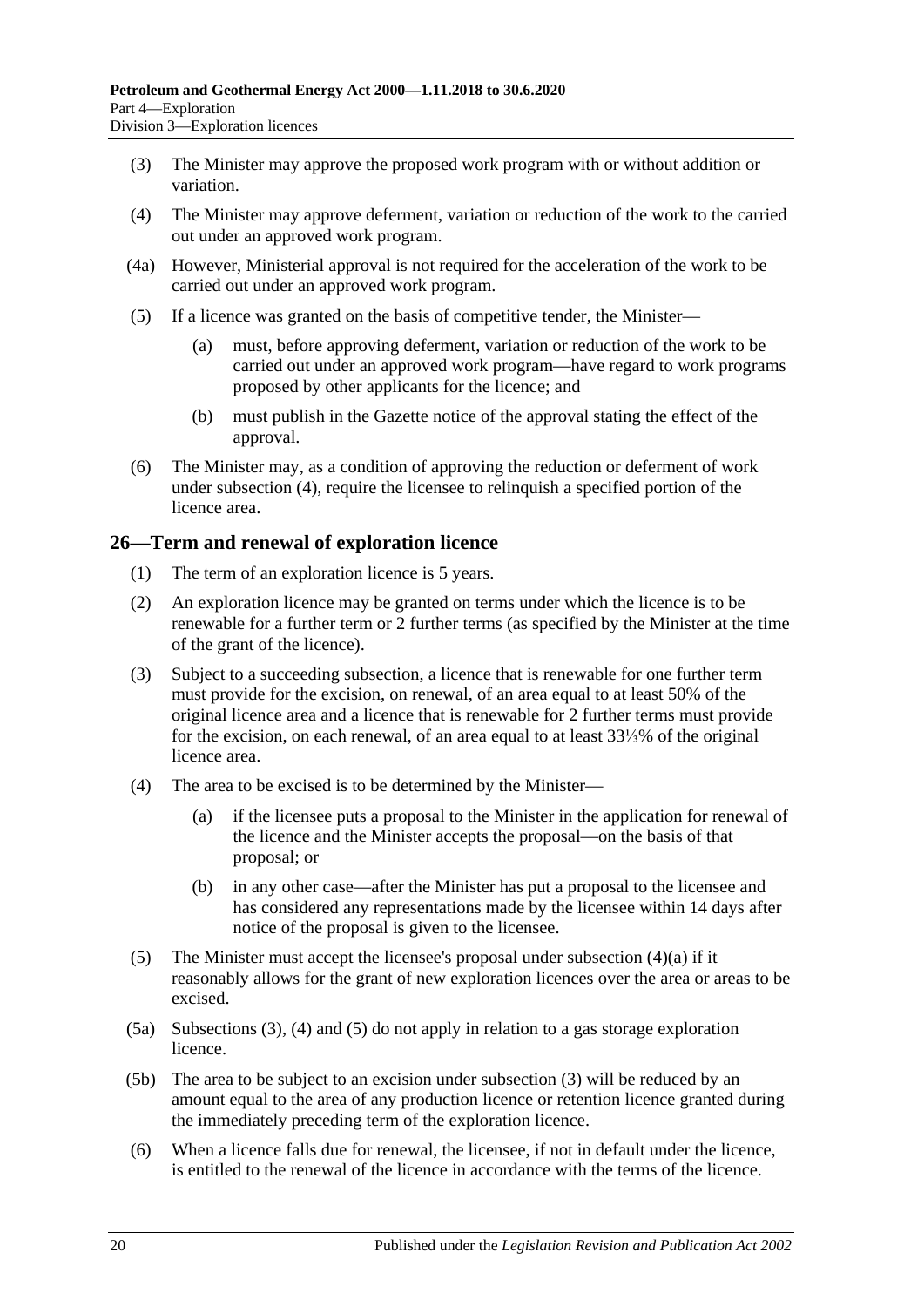# <span id="page-20-0"></span>**27—Production of regulated resource under exploration licence**

- (1) The holder of a petroleum exploration licence may produce a regulated substance from a well in the licence area for the purpose of establishing the nature and extent of a discovery.
- (1a) The holder of a geothermal exploration licence may produce geothermal energy from a well in the licence area for the purpose of establishing the nature and extent of a discovery.
- (2) However, the licensee must not produce a regulated resource from a well for more than 10 days in aggregate without the Minister's approval. Maximum penalty: \$20 000.
- (2a) The holder of a gas storage exploration licence may place petroleum or another regulated substance in a natural reservoir for the purpose of establishing the suitability of the natural reservoir for storage purposes.
- (3) The Minister may grant an approval under this section on conditions the Minister considers appropriate.

# <span id="page-20-1"></span>**Part 5—Retention**

#### <span id="page-20-2"></span>**28—Retention licences**

- (1) There will be 3 categories of retention licence:
	- (a) a *petroleum retention licence*;
	- (b) a *geothermal retention licence*;
	- (c) a *gas storage retention licence*.
- <span id="page-20-3"></span>(2) A retention licence protects the interests of the licensee in a regulated resource of the kind relevant to the category of the licence for a reasonable period in connection with 1 or more of the following purposes:
	- (a) to facilitate—
		- (i) proper evaluation of the productive potential of a discovery that has been made by the licensee; or
		- (ii) carrying out the work necessary to bring the discovery to commercial production; or
		- (iii) without limiting a preceding subparagraph, in the case of a gas storage retention licence—the testing of the natural reservoir for the storage of petroleum or another regulated substance;
	- (b) without limiting [paragraph](#page-20-3) (a), to provide a means by which the licensee may maintain an interest in a regulated resource until production is commercially feasible (subject to limits and conditions under this Act);
	- (c) to facilitate other activities considered appropriate by the Minister.
- (3) Accordingly, a retention licence authorises the licensee to carry out in the licence area (according to the terms of the licence)—
	- (a) operations to establish the nature and extent of a discovery of regulated resources; and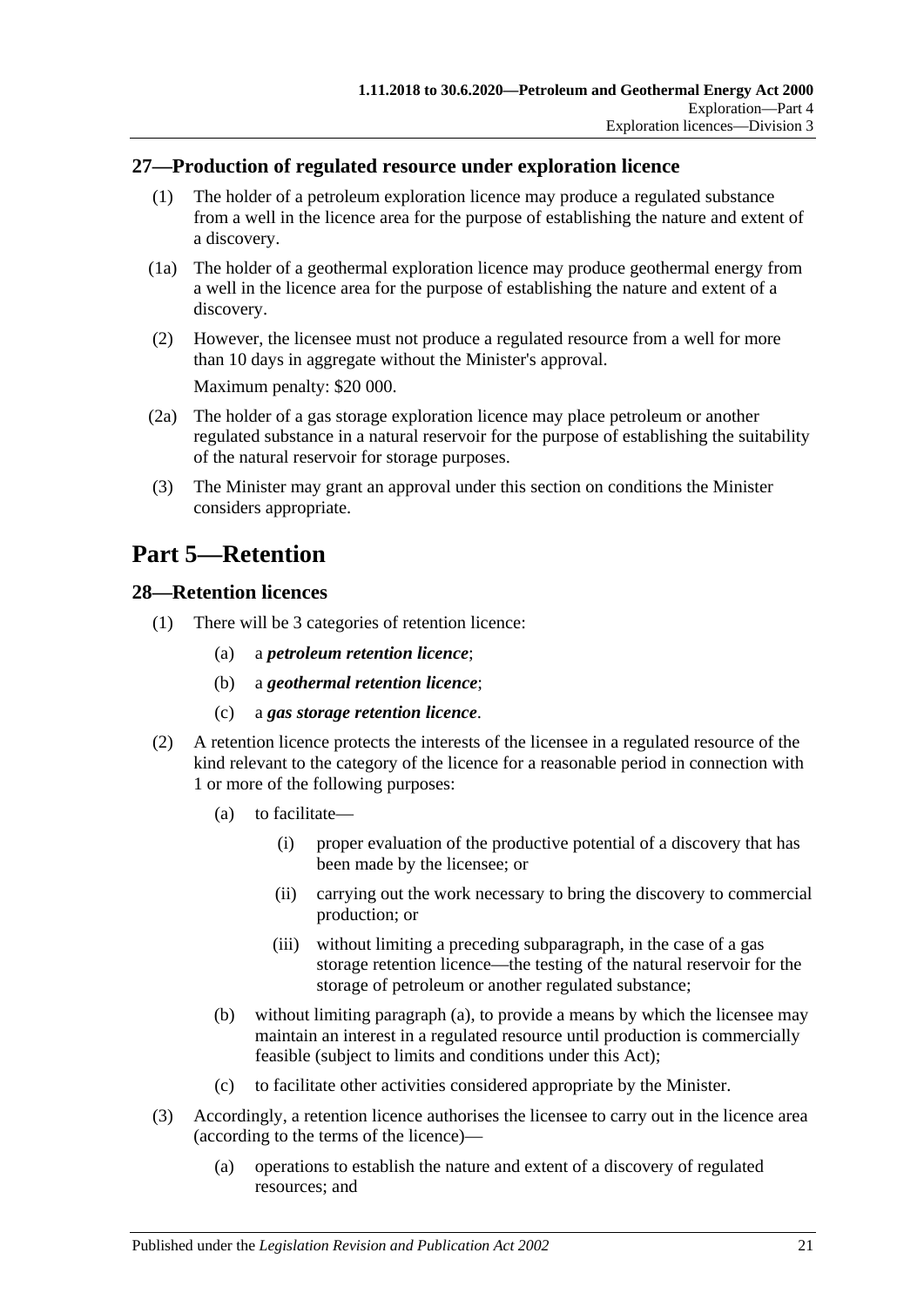- (b) operations to establish the commercial feasibility of production and appropriate production techniques; and
- (c) other regulated activities specified in the licence.

# <span id="page-21-0"></span>**30—Grant of retention licence**

- (1) Subject to this Act, a person is, on application, entitled to the grant of a petroleum retention licence or a geothermal retention licence in respect of a discovery of a relevant resource if—
	- (a) a regulated resource has been discovered in the area for which the retention licence is to be granted and the existence of the regulated resource has been demonstrated by the drilling of at least one well; and
	- (b) the person holds, or held at the time of the application for the retention licence, an exploration licence or a production licence over the area for which the retention licence is to be granted; and
	- (c) the exploration licence or production licence authorised exploration for or production of a regulated resource of the relevant kind; and
	- (d) the Minister is satisfied that production of the regulated resource is not currently commercially feasible, but is more likely than not to become commercially feasible within 15 years.
- (1a) Subject to this Act, a person is, on application, entitled to the grant of a gas storage retention licence in respect of a natural reservoir if the Minister is satisfied as to 1 or both of the following:
	- (a) that it is reasonable to facilitate the testing of the natural reservoir for the storage of petroleum or another regulated substance;
	- (b) that the use of the natural reservoir for the storage of petroleum or another regulated substance is not currently commercially feasible or reasonable (including by virtue of the fact that production of petroleum or another regulated substance from a related area is not currently commercially feasible).
- (2) If the holder of an exploration or production licence is in default under the terms of the licence, the Minister may decline to grant a retention licence until the default is remedied.

# <span id="page-21-1"></span>**31—Area of retention licence**

- (1) The area of a petroleum retention licence must not exceed either of the following limits:
	- (a) twice the area under which (according to a reasonable estimate at the time when the licence was granted or last renewed) the discovery is likely to extend;
	- (b)  $100 \text{ km}^2$ .
- (2) The area of a geothermal retention licence or gas storage retention licence must not exceed  $1000 \mathrm{km}^2$ .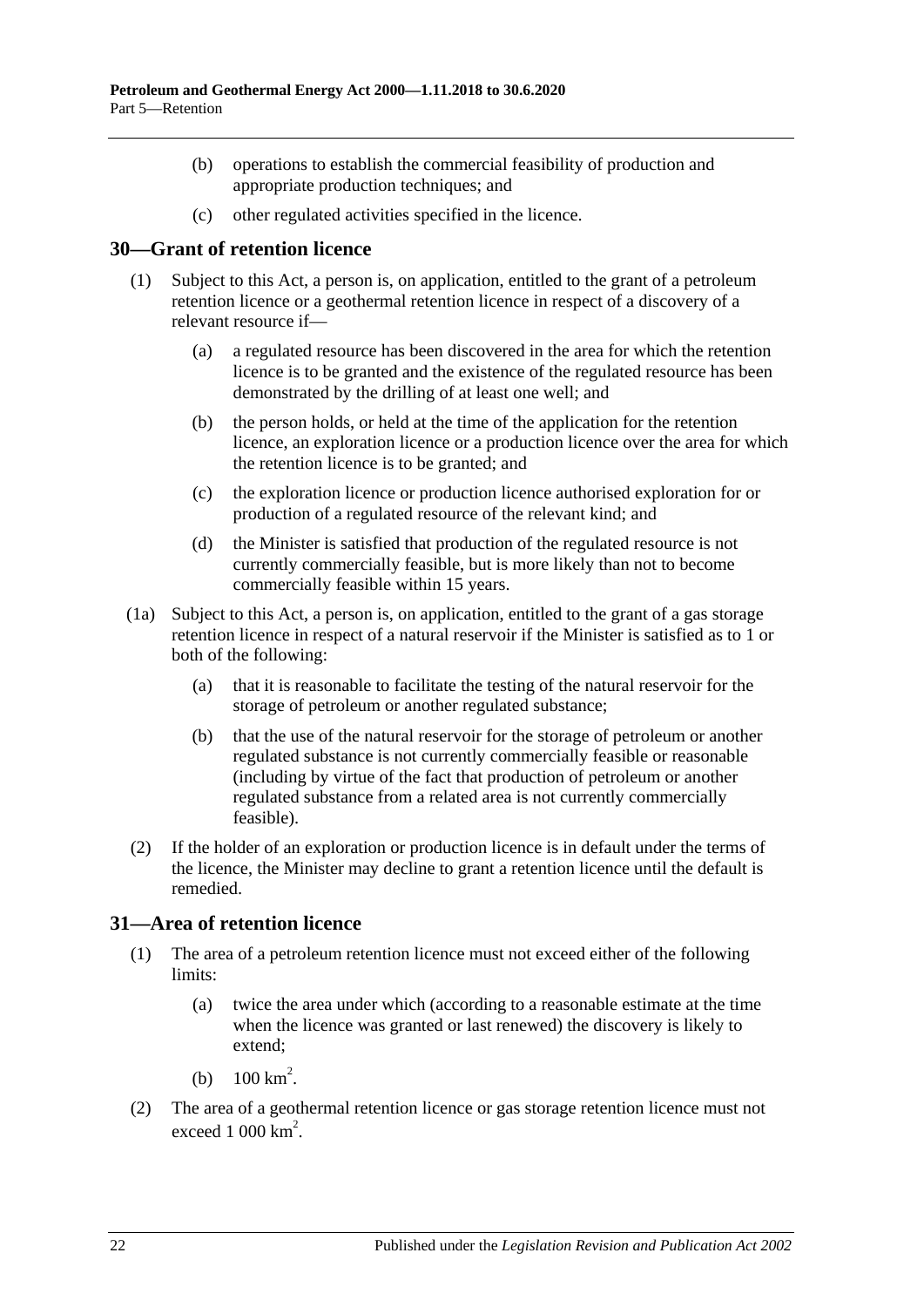# <span id="page-22-0"></span>**32—Term of retention licence**

- (1) The term of a retention licence is 5 years.
- <span id="page-22-4"></span>(2) A retention licence may be renewed from time to time for a further term but only if the Minister is satisfied that production is not currently commercially feasible but is more likely than not to become commercially feasible within the next 15 years.
- <span id="page-22-5"></span>(3) However, in the case of a gas storage retention licence it is unnecessary to be satisfied as to the 15 year period referred to in [subsection](#page-22-4) (2) unless the Minister assesses or determines that the natural reservoir is more likely than not to be used in connection with the production of petroleum.
- (4) [Subsection](#page-22-5) (3) does not derogate from the operation of [section](#page-24-0) 36 or [79.](#page-42-3)

# <span id="page-22-1"></span>**33—Work program to be carried out by retention licensee**

- (1) A retention licence may include a mandatory condition requiring the licensee to carry out work, in accordance with a work program approved by the Minister, for either or both of the following purposes:
	- (a) to establish the nature and extent of a discovery of regulated resources;
	- (b) to establish the commercial feasibility of production and appropriate production techniques.
- (2) A work program to be carried out under the licence must, if the Minister so requires, be submitted with the application for the licence and from time to time as required under the conditions of the licence.
- (3) The Minister may approve a proposed work program with or without addition or variation.
- (4) The Minister may, on application by a licensee—
	- (a) approve deferment of the work to be carried out under an approved work program; and
	- (b) approve variation of the work program by substitution for work previously programmed of work that is, in the Minister's opinion, of equal or greater value.
- (5) To avoid doubt, Ministerial approval is not required for the acceleration of work to be carried out under an approved work program.

# <span id="page-22-2"></span>**Part 6—Production**

# <span id="page-22-3"></span>**34—Production licences**

- (1) There will be 3 categories of production licence:
	- (a) a *petroleum production licence*;
	- (b) a *geothermal production licence*;
	- (c) a *gas storage licence*.
- (2) A petroleum production licence authorises, subject to its terms—
	- (a) operations for the recovery of petroleum or some other regulated substance from the ground including—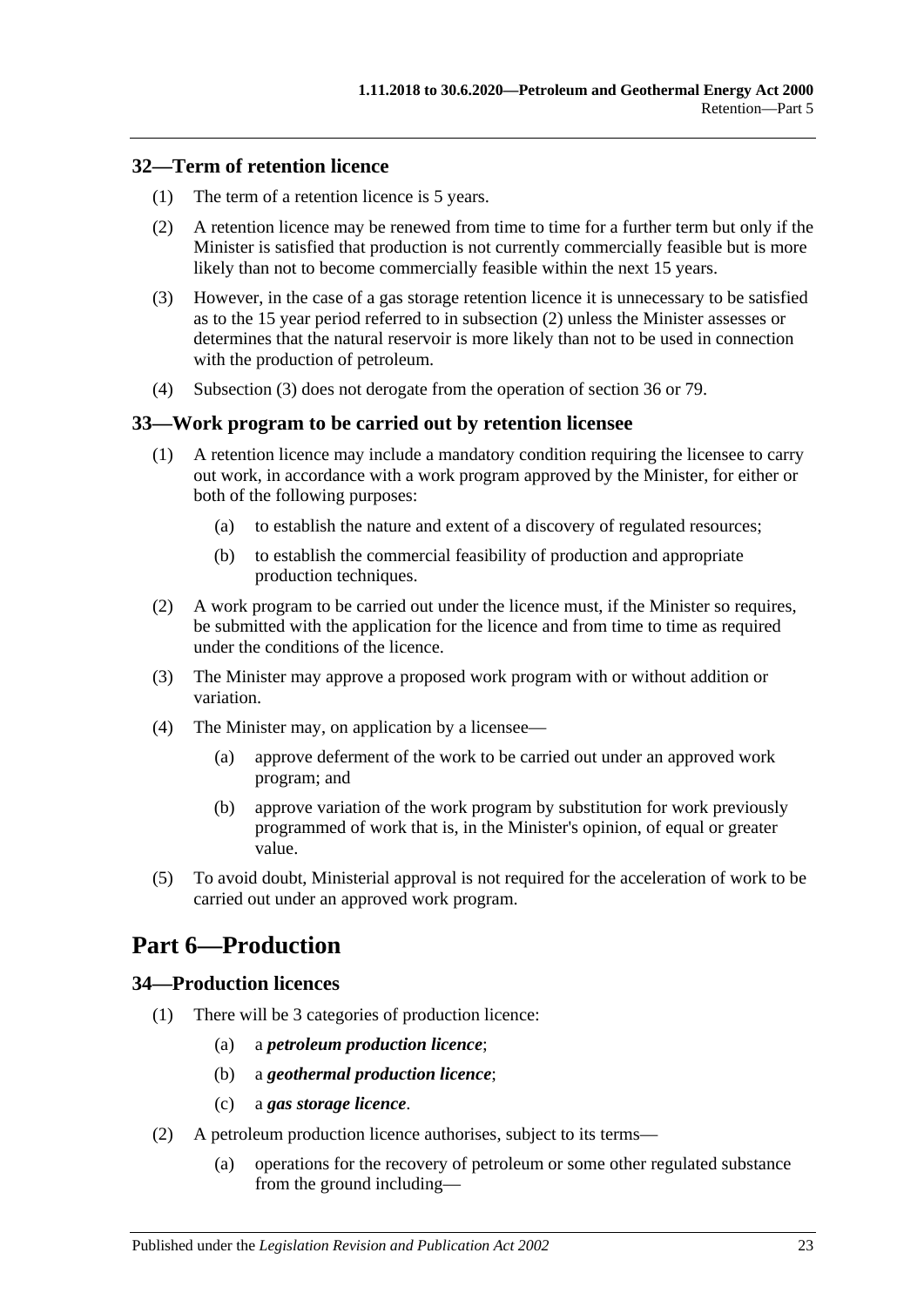- (i) operations involving the injection of petroleum or another substance into a natural reservoir for the recovery (or enhanced recovery) of petroleum or another regulated substance; and
- (ii) if the licence so provides—the extraction of petroleum or another regulated substance by an artificial means such as in situ gasification or the techniques used to recover coal seam methane;
- (b) operations for the processing of regulated substances;
- (c) operations for the storage or withdrawal of petroleum or some other regulated substance for the prudent supply or delivery of the petroleum or other regulated substance to the market.
- (3) A geothermal production licence authorises, subject to its terms, operations for the extraction or release of geothermal energy.
- (4) A gas storage licence authorises, subject to its terms, operations for the use of a natural reservoir for the storage of petroleum or some other regulated substance.
- (5) A production licence also authorises (subject to its terms) the licensee to carry out other regulated activities within the licence area.

# <span id="page-23-3"></span><span id="page-23-0"></span>**35—Grant of production licence**

- <span id="page-23-4"></span><span id="page-23-1"></span>(1) Subject to this Act, a person is, on application, entitled to the grant of a production licence for the production of a regulated resource of a particular kind if—
	- (a) a regulated resource exists in the area for which the production licence is to be granted; and
	- (b) the person holds, or held at the time of the application for the production licence—
		- (i) an exploration licence or a retention licence over the area for which the production licence is to be granted; or
		- (ii) a mining tenement under the *[Mining Act](http://www.legislation.sa.gov.au/index.aspx?action=legref&type=act&legtitle=Mining%20Act%201971) 1971* over the area for which the production licence is to be granted; and
	- $(c)$
- <span id="page-23-5"></span><span id="page-23-2"></span>(i) in a case where [paragraph](#page-23-1)  $(b)(i)$  applies—the exploration licence authorised exploration for a regulated resource of the relevant kind or the retention licence was granted for a regulated resource of the relevant kind;
- (ii) in a case where [paragraph](#page-23-2)  $(b)(ii)$  applies—the mining tenement authorised operations for exploration for or the recovery of coal and the production licence is to be granted for in situ gasification or coal seam methane production (and other related activities as the Minister considers appropriate); and
- (d) production is currently commercially feasible or is more likely than not to become commercially feasible within the next 24 months.
- (2) If the holder of an exploration or retention licence is in default under the terms of the licence, the Minister may decline to grant a production licence until the default is remedied.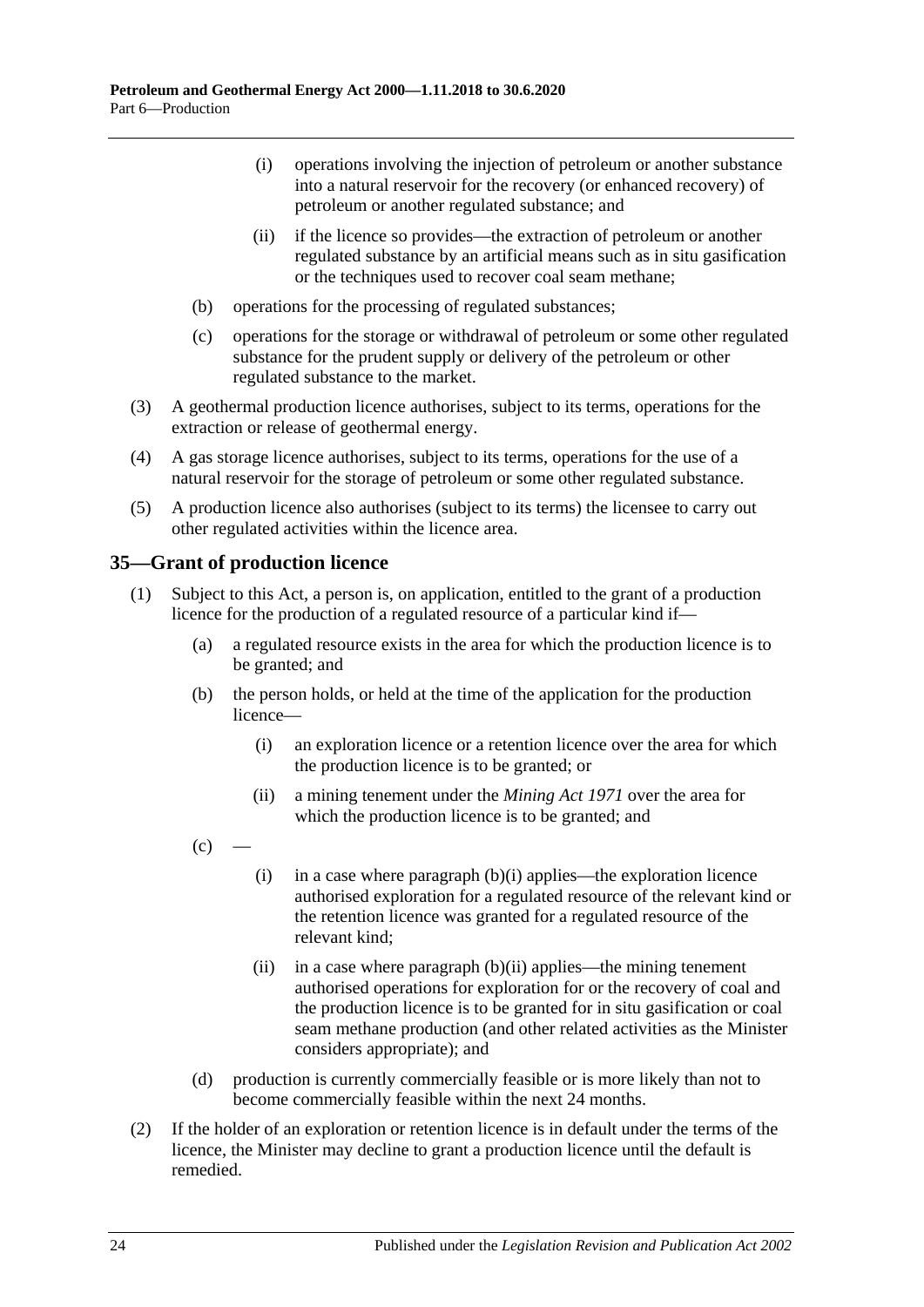- $(3)$  If—
	- (a) the Minister is satisfied that—
		- (i) a regulated resource exists in a particular area; and
		- (ii) production is currently commercially feasible or is more likely than not to become commercially feasible within the next 24 months; but
	- (b) there is no person who is currently entitled to the grant of a production licence under [subsection](#page-23-3) (1),

the Minister may call for tenders for the grant of a production licence and grant a production licence to the applicant who submits the successful tender.

(4) [Subsections](#page-23-4) (1)(b) and [\(c\)](#page-23-5) do not apply if the application is for a gas storage licence.

# <span id="page-24-0"></span>**36—Power to require holder of exploration licence or retention licence to apply for production licence**

- (1) The Minister may, after consultation with the holder of an exploration licence or a retention licence, give a written notice to the holder stating that—
	- (a) production of a regulated resource is, in the Minister's opinion, currently commercially feasible within the whole or a specified part of the licence area; and
	- (b) the holder of the licence should apply for a production licence of the relevant category for the relevant area within a period (which must be at least 6 months) stated in the notice.
- (2) If the holder of the licence does not apply for a production licence for the relevant area within the time stipulated in the notice, the Minister may—
	- (a) excise the relevant area from the exploration or retention licence; and
	- (b) call for tenders for the grant a production licence for the relevant area; and
	- (c) grant a production licence to the applicant who submits the successful tender.

# <span id="page-24-1"></span>**37—Area of production licence**

- (1) The area of a petroleum production licence must not exceed either of the following limits:
	- (a) twice the area under which (according to a reasonable estimate at the time of granting the licence) the discovery is more likely than not to extend;
	- (b)  $100 \text{ km}^2$ .
- (2) The area of a geothermal production licence or gas storage licence must not exceed  $1000 \text{ km}^2$ .

# <span id="page-24-2"></span>**38—Work program to be carried out by production licensee**

- (1) A production licence may include a condition requiring the licensee to carry out work—
	- (a) for the development of the licence area; and
	- (b) for the production of regulated resources,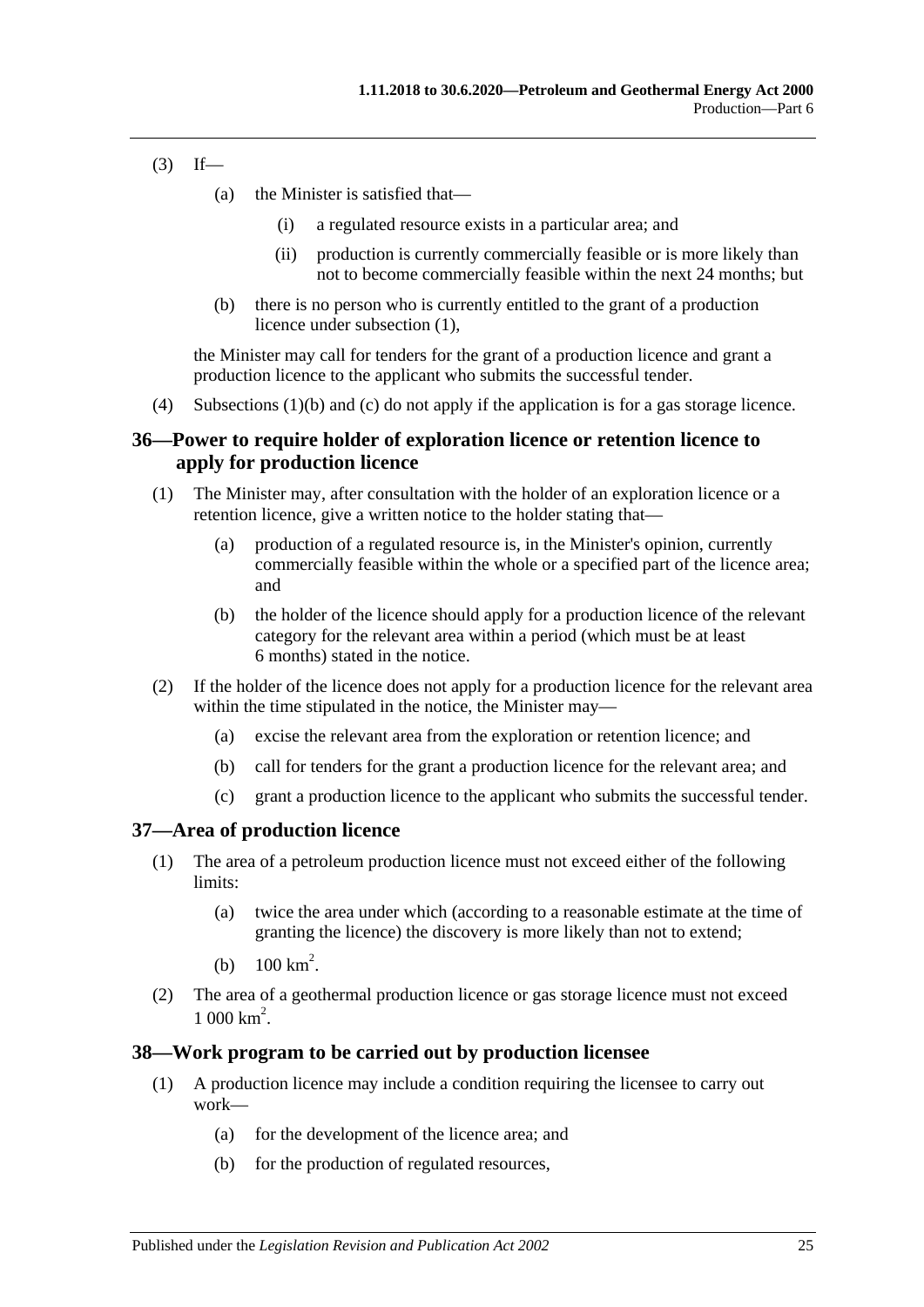in accordance with a work program approved by the Minister.

- (2) If a production licence includes such a condition, a proposed work program must be submitted for the Minister's approval from time to time as required under the relevant licence condition.
- (3) The Minister may approve a proposed work program with or without addition or variation.
- (4) The Minister may, on application by the licensee, vary an approved work program.
- (5) However, Ministerial approval is not required for the acceleration of the work to be carried out under an approved work program.

# <span id="page-25-0"></span>**39—Requirement to proceed with production**

- (1) The holder of a production licence must, subject to this Act, proceed with operations for production of the relevant regulated resources—
	- (a) with due diligence; and
	- (b) in accordance with the conditions of the licence.

Maximum penalty: \$60 000.

- (2) If operations for production of the relevant regulated resource have not commenced within 24 months after the grant of the production licence, the Minister may, by written notice given to the holder of the licence, require the holder of the licence to commence the operations.
- <span id="page-25-3"></span>(3) If, in the Minister's opinion, production from the area of a production licence is practicable and commercially feasible, the Minister may, by written notice given to the licensee, require the licensee to undertake or continue operations in accordance with requirements specified in the notice until the licensee satisfies the Minister that the operations are no longer practicable or commercially feasible.
- (4) A notice under [subsection](#page-25-3) (3) may require production from the area comprised in a production licence at a rate that is no less than a rate specified in the notice.
- (5) If the holder of a production licence fails to proceed with operations for production of a regulated resource as required under the terms of the licence or by notice under this section (and has not entered into arrangements, satisfactory to the Minister, for future production), the Minister may, by written notice to the licensee, cancel the licence.

# <span id="page-25-1"></span>**40—Term of production licence**

A production licence is to be granted for an unlimited term.

# <span id="page-25-2"></span>**41—Cancellation or conversion of production licence where commercial operations in abeyance**

- (1) If operations resulting in production from the licence area on a commercial basis have not been carried on within the area of a production licence for 24 months or more (and the licensee has not entered into arrangements, satisfactory to the Minister, for commencing or resuming such operations at a reasonable future time), the Minister may, by written notice to the licensee—
	- (a) convert the licence into a retention licence; or
	- (b) cancel the licence.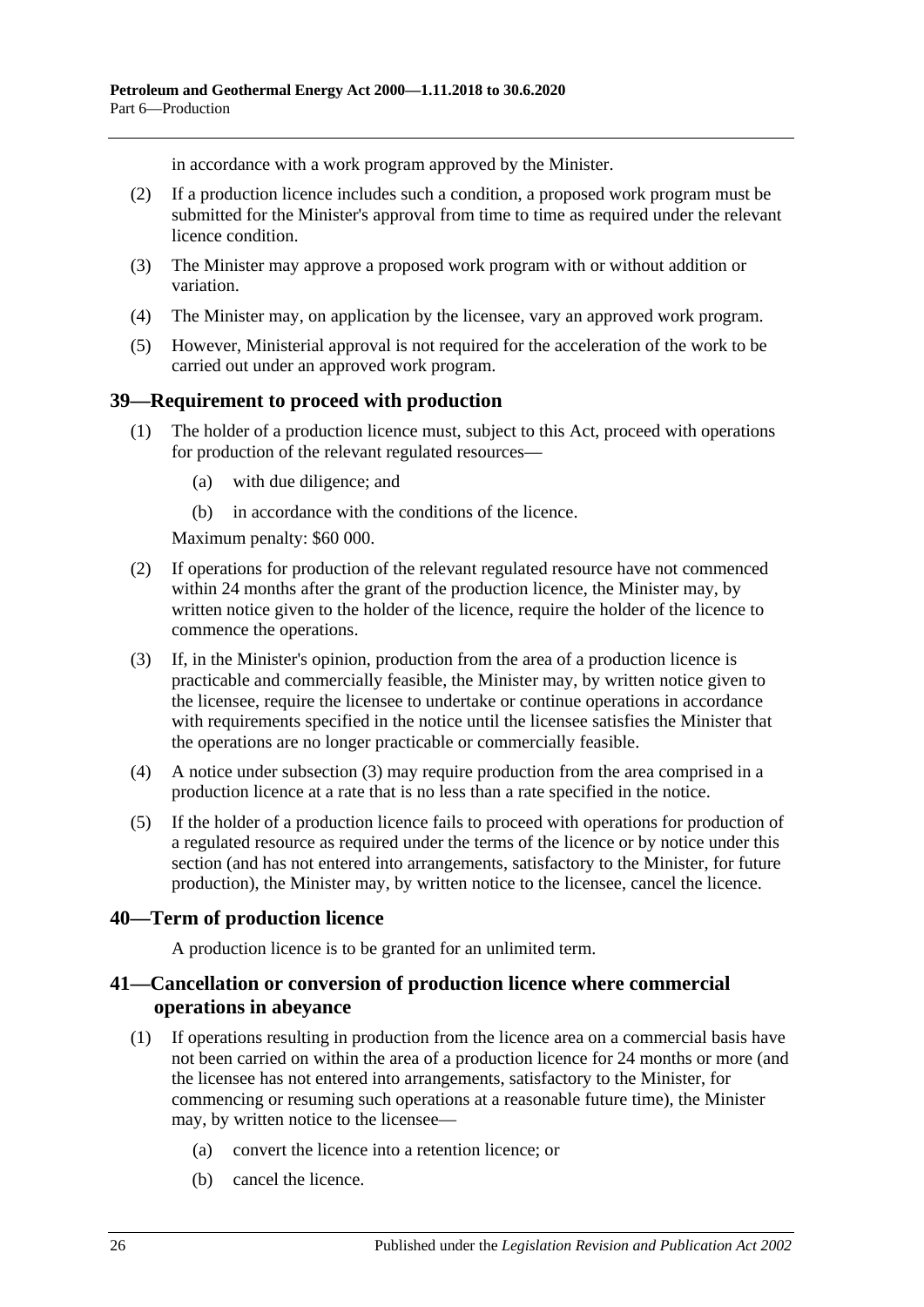(2) Before cancelling a licence under this section, the Minister must give the licensee a reasonable opportunity to make representations about the proposed action.

# <span id="page-26-0"></span>**42—Unitisation of production**

- (1) If the Minister is satisfied that—
	- (a) a natural reservoir containing, or suitable for storage of, a regulated substance extends beyond the area of a production licence; and
	- (b) the adjacent area is covered by an exploration, retention or production licence held by a different person,

the Minister may, by written notice given to the holders of the respective licences, require them to enter into negotiations with a view to establishing a scheme for working or using the relevant areas as a single unit.

- (2) If the holders of the licences fail to reach agreement on the terms of such a scheme within a reasonable time, the Minister may, by written notice given to the licensees, establish such a scheme.
- (3) Before the Minister establishes a scheme under this section, the Minister must allow the holders of the licences affected by the scheme a reasonable opportunity to make submissions on the terms of the scheme.
- (4) A scheme under this section is binding on the holders, for the time being, of the licences affected by the scheme.

# <span id="page-26-1"></span>**Part 7—Royalty**

# <span id="page-26-2"></span>**43—Royalty on regulated resources**

- (1) The holder of a licence must pay to the Crown a royalty equivalent to the prescribed percentage of the value (at the well head) of a regulated resource produced from land comprised in the licence.
- (2) The prescribed percentage is—
	- (a) for a regulated substance— $10\%$ ;
	- (b) for geothermal energy—2.5%.
- (3) Royalty is not payable on the following:
	- (a) a regulated substance that—
		- (i) has been placed in a natural reservoir in the area of a production licence for storage purposes; or
		- (ii) has been destroyed or dissipated in accordance with sound production practice; or
		- (iii) is to be used in the course of productive operations, or for purposes incidental to productive operations, that the producer carries out in the State and are associated with production of a regulated substance in the State; and
	- (b) geothermal energy that is dissipated before it reaches the point of delivery to the purchaser.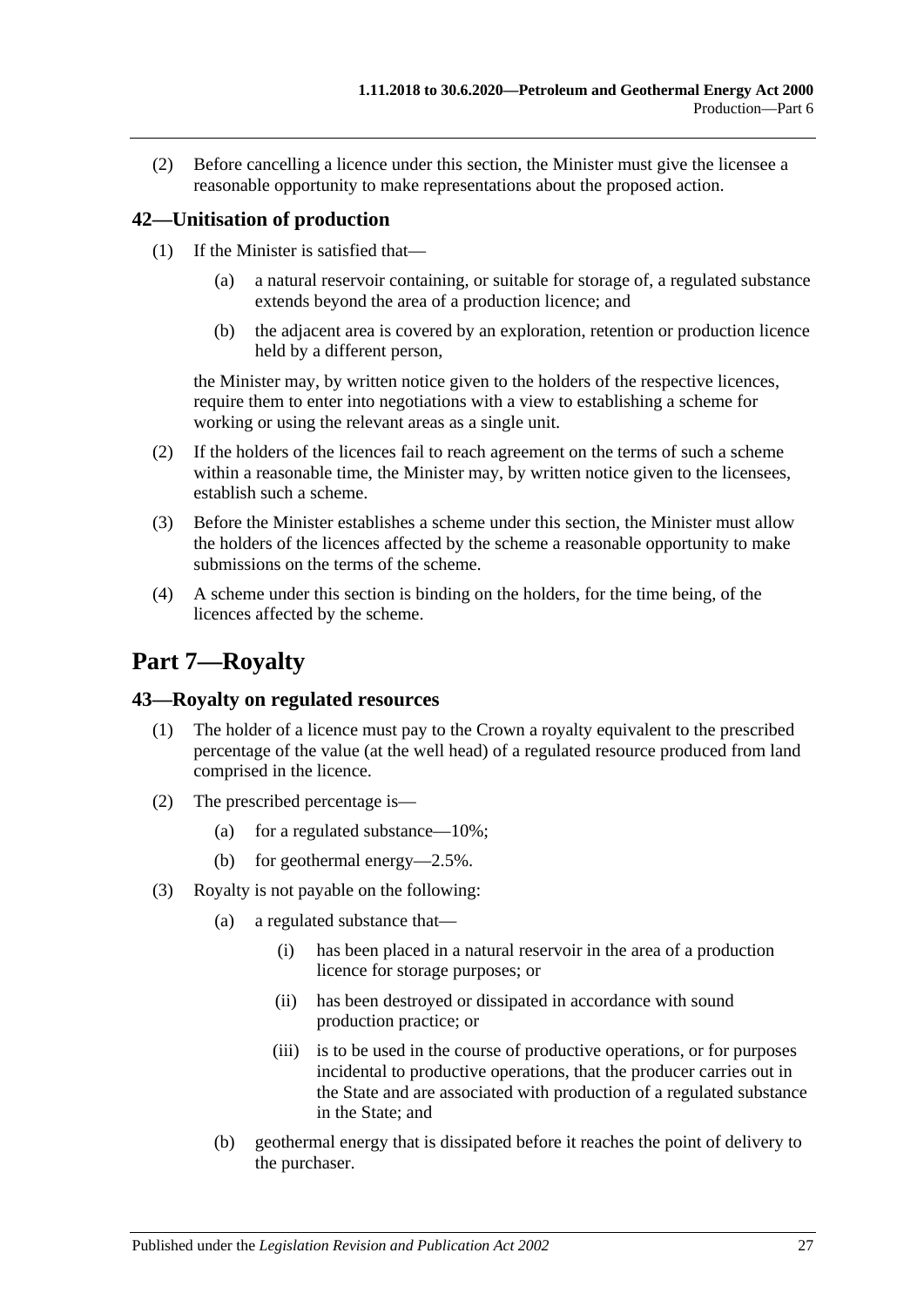- <span id="page-27-0"></span>(4) A licensee must, within 30 days after the end of each month in which a regulated substance or geothermal energy is produced, provide the Minister with a return for the relevant month setting out—
	- (a) the quantity of the regulated substance or energy produced; and
	- (b) the quantity of any regulated substance or energy sold, and the amount realised on sale; and
	- (c) any other relevant information required by the Treasurer after consultation with the Minister.

Administrative penalty.

- <span id="page-27-1"></span>(5) A return must be accompanied by the royalty payable by the licensee in respect of the month to which the return relates.
- <span id="page-27-2"></span>(5a) The Treasurer may, after consultation with the Minister—
	- (a) determine that a requirement of [subsection](#page-27-0) (4) or [\(5\)](#page-27-1) will not apply to a particular licensee or class of licensee; and
	- (b) impose, by notice to the particular licensee or by notice in the Gazette, such other requirements on the licensee or those licensees as may be appropriate in the circumstances.
- (5b) The Treasurer may, after consultation with the Minister, by further notice, vary or revoke requirements imposed under [subsection](#page-27-2) (5a), or impose new requirements.
- <span id="page-27-3"></span>(6) The value at the well head of a regulated substance is a value calculated by subtracting from the price (exclusive of any GST component) that could reasonably be realised on sale of the substance to a genuine purchaser at arms length from the producer all reasonable expenses (exclusive of any GST component) reasonably incurred by the producer—
	- (a) in treating processing or refining the substance; and
	- (b) in transporting the substance from the well head to the point of delivery.
- (7) The value at the well head of geothermal energy is a value calculated by subtracting from the price (exclusive of any GST component) that could reasonably be realised on sale of the energy to a genuine purchaser at arms length from the producer all reasonable expenses (exclusive of any GST component) reasonably incurred by the producer in getting the energy to the point of delivery to the purchaser.
- (8) The value at the well head of a regulated substance or geothermal energy is to be assessed by the Treasurer after consultation with the Minister.
- (9) The Treasurer may, after consultation with the Minister, on application by the producer or on the Treasurer's own initiative after consultation with the Minister, review and revise an earlier assessment of the value at the well head of a regulated substance or geothermal energy.
- (10) The Land and Valuation Court may, on appeal by the producer, vary the Treasurer's assessment.
- (11) In any other proceedings, the Treasurer's assessment is to be taken as conclusive evidence of the value of a regulated substance or geothermal energy at the well head.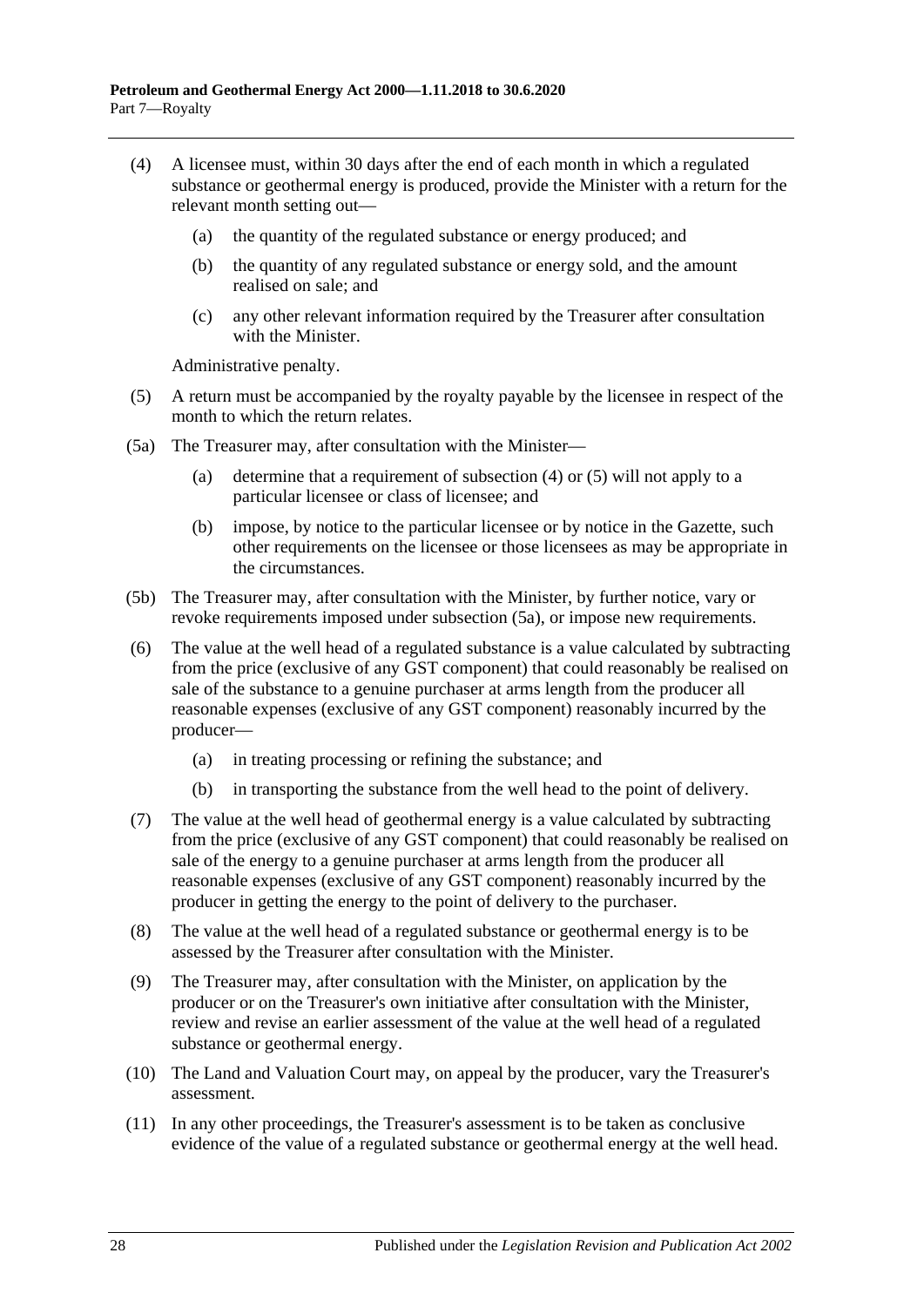(12) The regulations may provide that the whole or a prescribed proportion of a fee of a prescribed class payable by licensees under this Act may be taken to be a reasonable expense for the purposes of [subsection](#page-27-3) (6).

# <span id="page-28-6"></span><span id="page-28-0"></span>**44—Penalty for late payment**

- (1) If a licensee fails to pay royalty as and when required by or under this Part—
	- (a) the amount in arrears will, unless the Treasurer determines otherwise, be increased by penalty interest at the prescribed rate; and
	- (b) the Treasurer may impose on the licensee a fine of an amount fixed by the Treasurer up to a limit of \$1,000 or 10% of the outstanding royalty, whichever is the greater.
- (2) The Treasurer may, after consultation with the Minister, for any proper reason remit penalty interest or a fine imposed under [subsection](#page-28-6) (1) wholly or in part.

# <span id="page-28-1"></span>**45—Recovery of royalty**

Royalty (and any penalty interest or fine imposed by the Treasurer under this Part) may be recovered as a debt due to the Crown.

# <span id="page-28-3"></span><span id="page-28-2"></span>**Part 8—Transmission pipelines**

# **Division 1—Pipeline licence**

# <span id="page-28-4"></span>**46—Rights conferred by pipeline licence**

- (1) A *pipeline licence* authorises the licensee to operate and maintain the transmission pipeline to which it relates.
- (2) If the licence is granted for a proposed transmission pipeline, the licence also authorises the licensee to construct (or complete the construction of) the relevant transmission pipeline.
- (3) A pipeline licence may be granted for the whole or part of a transmission pipeline.
- (4) A pipeline licence—
	- (a) can only be held by a body corporate (or two or more bodies corporate); and
	- (b) can only be held in respect of a transmission pipeline or proposed transmission pipeline owned by a body corporate (or two or more bodies corporate).
- (5) The Minister may, on application by a licensee holding a pipeline licence, vary the licence to cover an extension to, or a variation to the route of, the pipeline.
- (6) If it is reasonably necessary for the holder of a pipeline licence to carry out a regulated activity on land that is adjacent to the site of the pipeline, the holder may, with the consent of the Minister, carry out that activity on that land as if it formed part of the pipeline land.

# <span id="page-28-5"></span>**47—Term and renewal of pipeline licence**

(1) The term of a pipeline licence is 21 years or a lesser term agreed between the pipeline licensee and the Minister.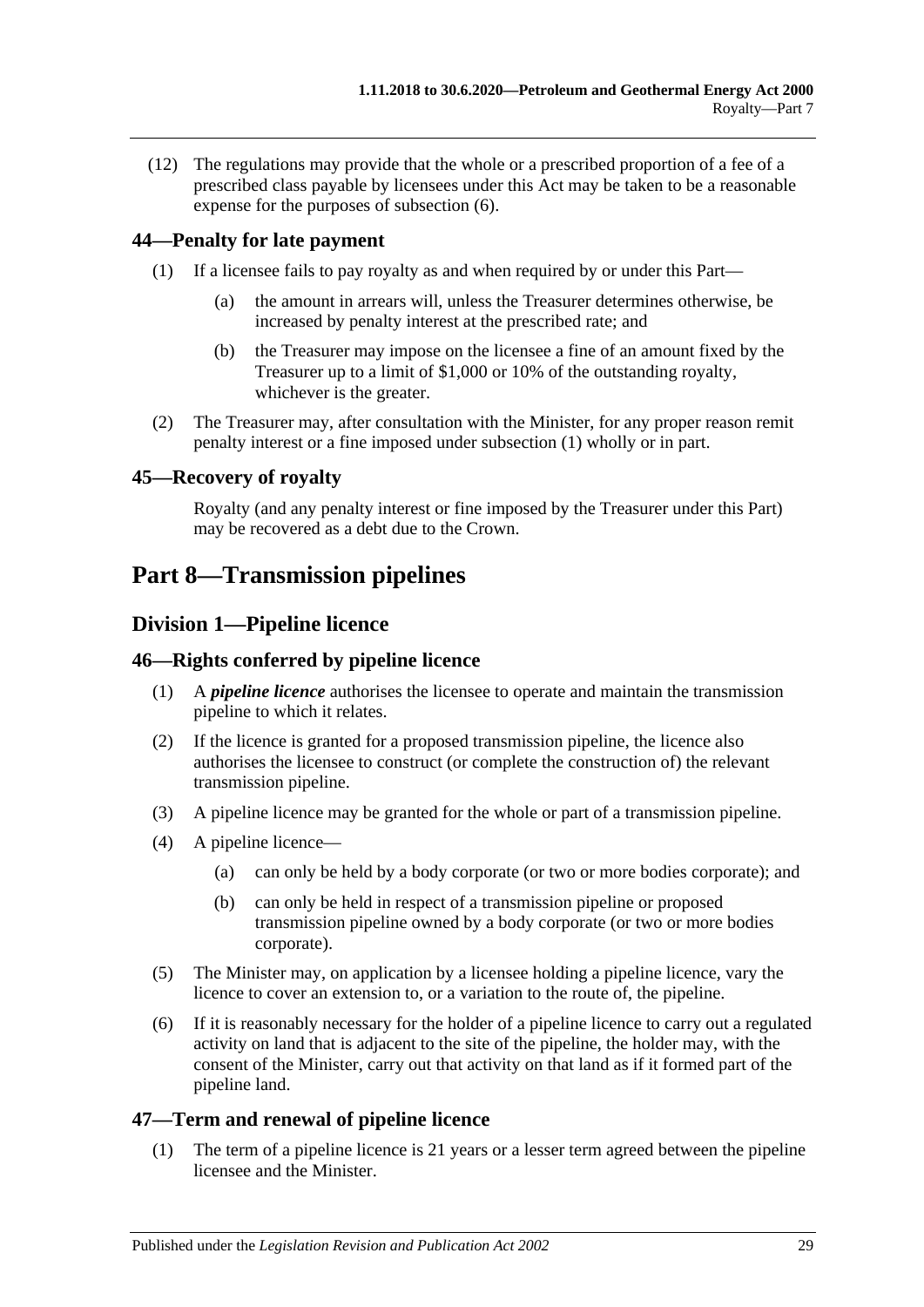(2) Subject to any agreement between the Minister and the pipeline licensee excluding or limiting this right of renewal, a pipeline licence must, on application for renewal, be renewed for a further term.

# <span id="page-29-0"></span>**48—Alteration of pipeline**

A pipeline licensee must not alter or modify, or permit the alteration or modification of, the pipeline except as follows:

- (a) as authorised in the pipeline licence; or
- (b) as may be necessary for the repair or maintenance of the pipeline; or
- (c) as may be necessary for the preservation of life or property in an emergency; or
- (d) as may be authorised by the Minister.

Maximum penalty: \$120 000.

# <span id="page-29-1"></span>**Division 2—Access to pipeline**

#### <span id="page-29-2"></span>**49—Ministerial power to require access to pipeline**

- (1) The Minister may, by written notice given to the holder of a pipeline licence, require the holder to convey a regulated substance for another person on terms and conditions mutually agreed by the holder and the other person or, in default of agreement, on terms and conditions determined by the Minister.
- (2) In considering whether to require the holder of a pipeline licence to convey a regulated substance for another and if so the appropriate terms and conditions on which the holder should be required to do so, the Minister must have regard to—
	- (a) the legitimate business interests of the licensee; and
	- (b) the public interest including the public interest in facilitating competition in markets; and
	- (c) the interests of other persons who have rights of access to the pipeline; and
	- (d) the cost of providing access to the pipeline; and
	- (e) the operational and technical requirements for the safe, efficient and reliable operation of the pipeline; and
	- (f) any other matters the Minister considers relevant.
- (3) A determination under this section, and the Minister's reasons for making it, are to be published in the Gazette.
- (4) This section does not apply if access to the relevant transmission pipeline is governed under some other law.

# <span id="page-29-3"></span>**Division 3—Special provisions about pipelines**

# <span id="page-29-4"></span>**50—Acquisition of land by holder of pipeline licence**

(1) The holder of a pipeline licence must, as soon as practicable after the grant of the licence, proceed to acquire the pipeline land reasonably required for constructing or operating, or constructing and operating, the relevant pipeline.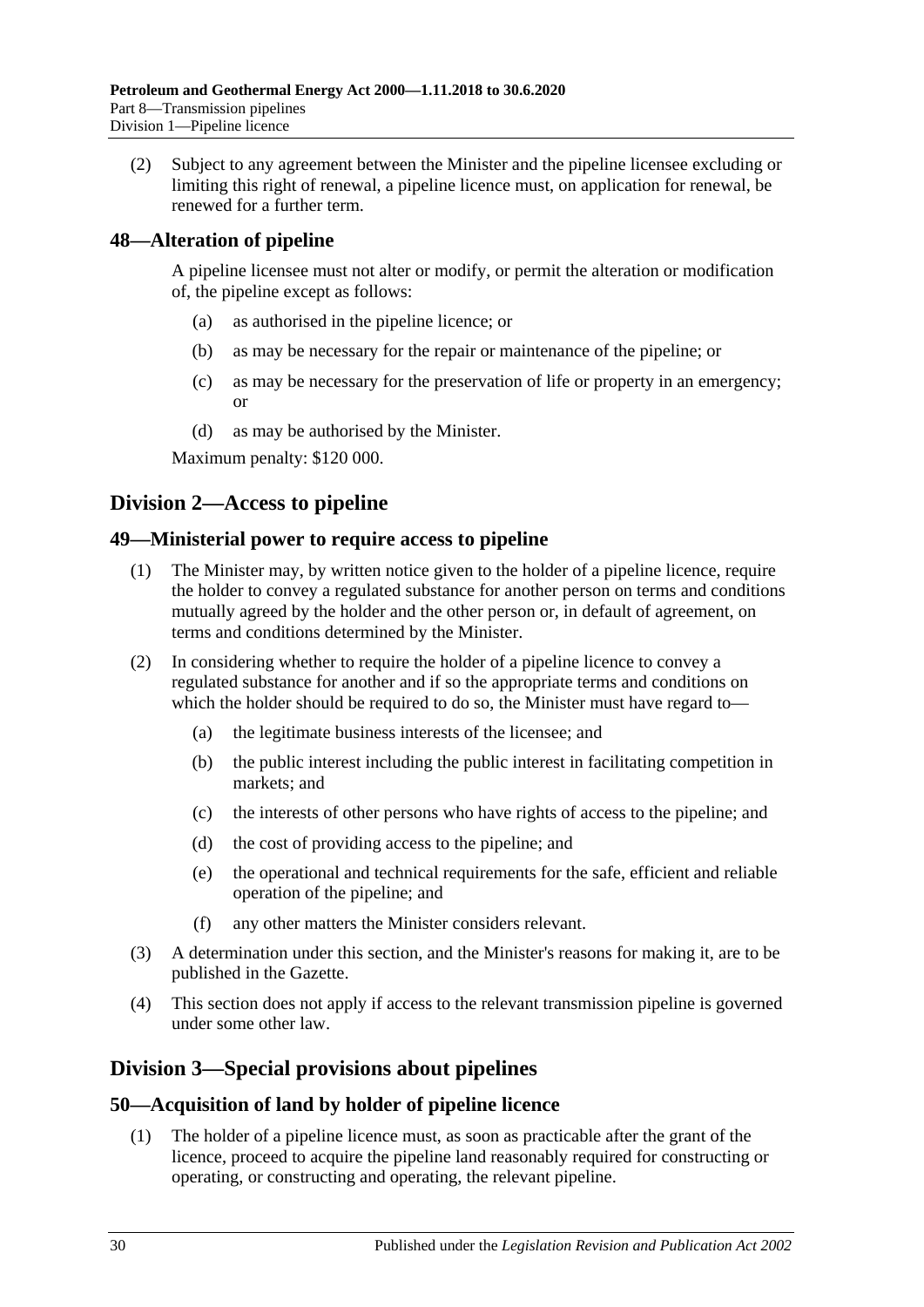(2) Despite any limitation on the powers of a body corporate existing apart from this section, a body corporate is authorised to transfer to the holder of a pipeline licence any land required for the construction or operation of a pipeline under the relevant pipeline licence.

# <span id="page-30-0"></span>**51—Pipeline easements**

An easement acquired for the construction or operation of a pipeline is an easement in gross that does not depend on the existence of a dominant tenement.

# <span id="page-30-1"></span>**52—Compulsory acquisition of land for pipeline**

If the Minister is satisfied that the holder of a pipeline licence—

- (a) reasonably requires land (apart from the interest conferred by the licence) for the purpose of constructing, modifying or operating a pipeline or for incidental purposes; and
- (b) has failed to acquire the land by agreement after making reasonable attempts to do so,

the holder may, with the Minister's approval, proceed to acquire the land compulsorily under the *[Land Acquisition Act](http://www.legislation.sa.gov.au/index.aspx?action=legref&type=act&legtitle=Land%20Acquisition%20Act%201969) 1969*.

# <span id="page-30-2"></span>**53—Pipeline to be chattel**

A pipeline is a chattel and capable of being acquired, owned, dealt with and disposed of as such.

# <span id="page-30-3"></span>**54—Inseparability of dealings with pipeline and pipeline land**

Unless the Minister gives written consent, a pipeline cannot be transferred, mortgaged, or otherwise dealt with separately from the pipeline land related to the pipeline, nor can pipeline land be transferred, mortgaged or dealt with separately from the pipeline to which it relates.

# <span id="page-30-5"></span><span id="page-30-4"></span>**55—Resumption of pipeline**

- (1) If a pipeline for which a licence was granted is not used for the transportation of a regulated substance for a continuous period of more than 3 years, the Minister may give written notice to all interested persons of intention to resume the pipeline and the pipeline land.
- (2) The *interested persons* are—
	- (a) the holder (or former holder) of the pipeline licence; and
	- (b) the owner of, and other persons interested in, the pipeline and the related pipeline land.
- (3) Before the Minister gives notice under [subsection](#page-30-5) (1), the Minister must—
	- (a) invite all interested persons to make representations about the proposed resumption; and
	- (b) consider any representations made in response to the invitation.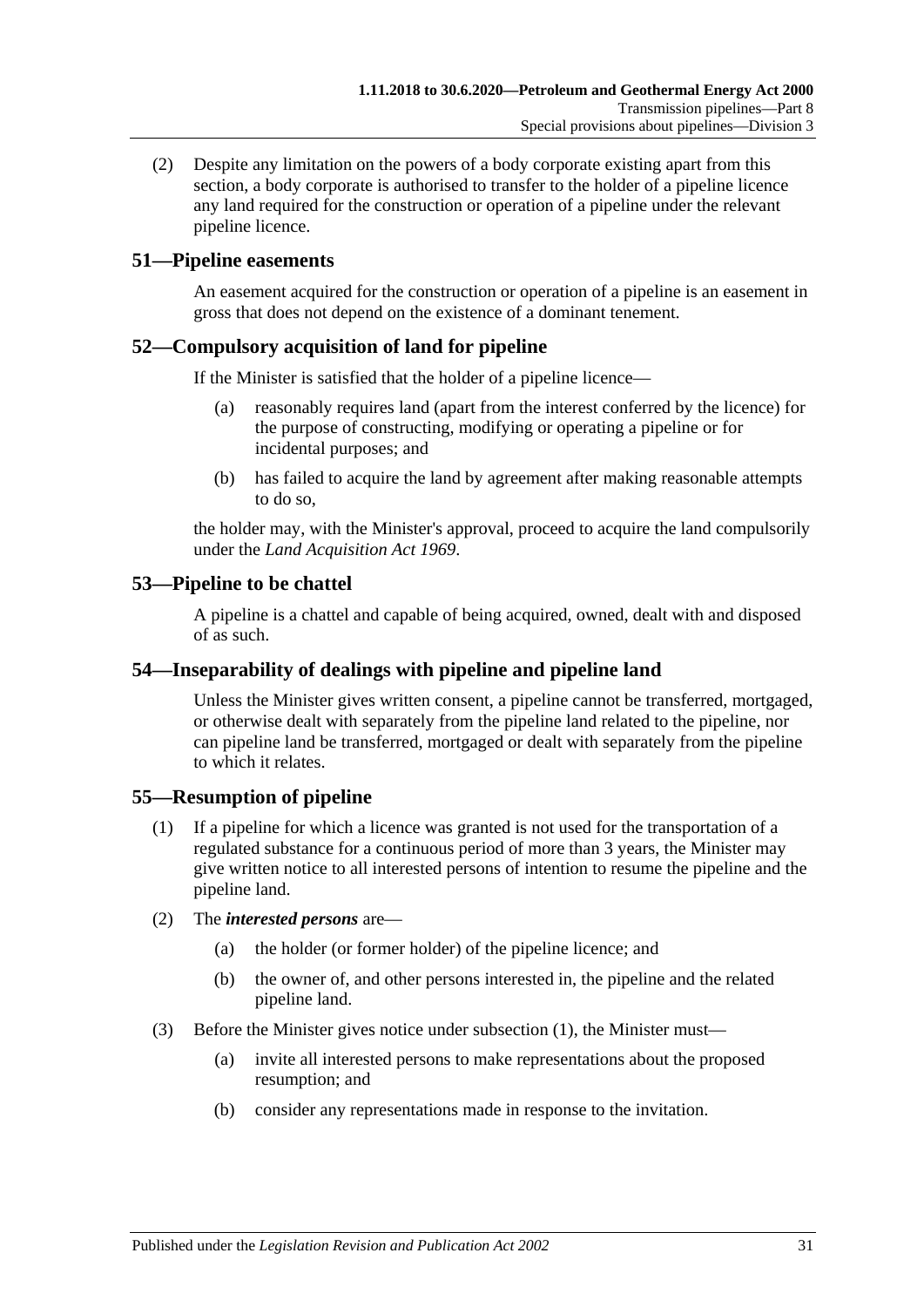- (4) The notice of the intended resumption—
	- (a) may be given whether or not a pipeline licence remains in force for the pipeline (but if a licence is in force, the notice terminates the licence); and
	- (b) must be given to all interested persons.
- (5) The owner of the pipeline may within 6 months after the notice is given take up and remove the pipeline and associated structures (wholly or in part) and restore the relevant land as far as practicable to its former condition.
- <span id="page-31-4"></span>(6) After the six month period has ended, the Minister may exercise either or both of the following powers:
	- (a) the Minister may, by written notice given to the owner of the pipeline, require the owner, within a reasonable time stated in the notice, to remove buildings, structures and fixtures associated with the pipeline and to restore the land, as far as practicable, to its former condition; and
	- (b) the Minister may, by notice published in the Gazette, vest the pipeline land and any buildings, structures and fixtures (including the pipeline) remaining on the land in the Crown.
- <span id="page-31-5"></span>(7) If the owner of the pipeline fails to comply with a notice under [subsection](#page-31-4)  $(6)(a)$ , the Minister may have the necessary work carried out and recover the cost of doing so from the owner.
- (8) No compensation is payable for the divestiture of property under [subsection](#page-31-5) (6)(b).
- (9) If an easement is vested in the Crown under [subsection](#page-31-5) (6)(b), the Minister may, by notice in the Gazette, surrender (and thus extinguish) the easement.

#### <span id="page-31-0"></span>**55A—Liability to council rates**

The land that constitutes pipeline land under this Act is exempt from the requirement to pay rates under the *[Local Government Act](http://www.legislation.sa.gov.au/index.aspx?action=legref&type=act&legtitle=Local%20Government%20Act%201999) 1999*.

# <span id="page-31-1"></span>**Part 9—Associated activities**

#### <span id="page-31-2"></span>**56—Associated activities licence**

- <span id="page-31-6"></span>(1) An *associated activities licence*—
	- (a) authorises the holder of the licence (the *primary licence*)—
		- (i) to establish and operate associated facilities on land outside the area of the primary licence;
		- (ii) without limiting [subparagraph](#page-31-6) (i), to carry out any type of associated regulated activity on land outside the area of the primary licence;
	- (b) for that purpose, confers rights of access to and use of land to which the licence relates on terms and conditions specified in the licence.
- <span id="page-31-3"></span>(2) An *associated facility* or an *associated regulated activity* is anything that is reasonably necessary for, or incidental to, carrying on regulated activities in the area of the primary licence, or in the vicinity of the area of the primary licence.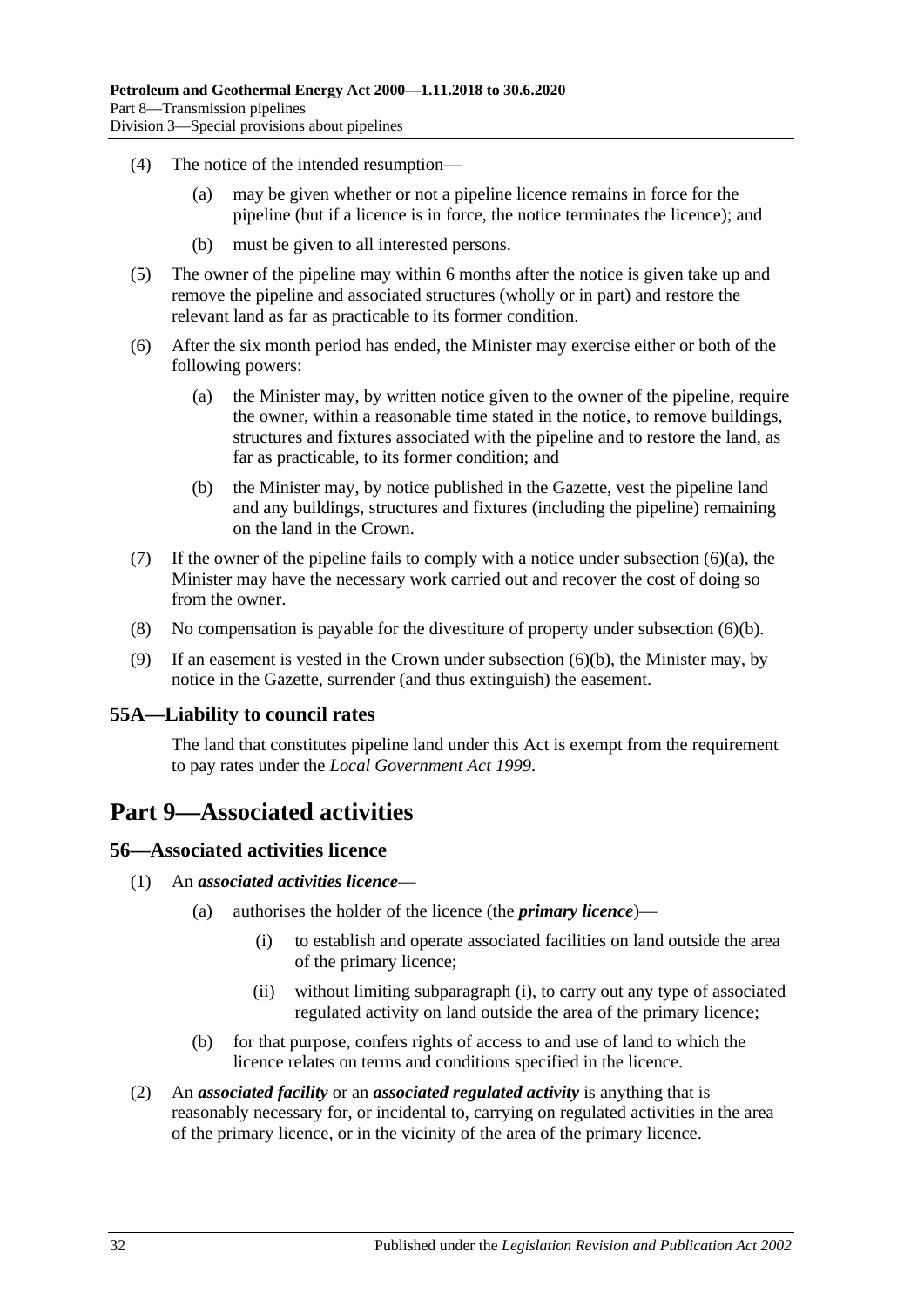- (3) For example—
	- (a) an associated activities licence might be granted to the holder of an exploration licence, a retention licence or a production licence authorising the holder of the licence to drill a well from an area outside the area of the primary licence for obtaining access to geological structures within the area of the primary licence;
	- (b) an associated activities licence might be granted authorising the holder of the licence to establish and operate facilities within the licence area such as—
		- (i) a pipeline;
		- (ii) a processing plant;
		- (iii) a camp, airport, building or other infrastructure;
		- (iv) commercial or recreational facilities for people involved in regulated activities.

### <span id="page-32-0"></span>**57—Area of associated activities licence**

- (1) An associated activities licence cannot be granted for an area exceeding—
	- (a) in a case involving facilities or activities that, in the opinion of the Minister, are permanent (or effectively permanent)—5  $km^2$ ;
	- (b) in any other case—1 500  $\text{km}^2$ .
- (2) However, these restrictions on the area of a licence do not apply if the licence area is in the form of a corridor with a width of 50m or less.

#### <span id="page-32-1"></span>**58—Term of associated activities licence**

- (1) Subject to [subsection](#page-32-3) (2), an associated activities licence is an adjunct to the primary licence and is, subject to its terms, granted for the same term, and renewable at the same time and in the same way as the primary licence.
- <span id="page-32-3"></span>(2) An associated activities licence for activities that, in the opinion of the Minister, are temporary in nature will be granted for a term determined by the Minister (which may be a term that takes into account any decommissioning, rehabilitation or other action that may be required at the conclusion of the activities and which may be renewed from time to time as the Minister thinks fit).

#### <span id="page-32-2"></span>**59—Relationship with other licences**

- (1) An associated activities licence may be granted in respect of an area comprised within the area of another licence.
- (2) Subject to any relevant licence conditions, the rights conferred by an associated activities licence prevail over rights conferred by another licence in respect of the same area.
- <span id="page-32-4"></span>(3) Before the Minister grants an associated activities licence for an area covered by another licence—
	- (a) the Minister must have regard to—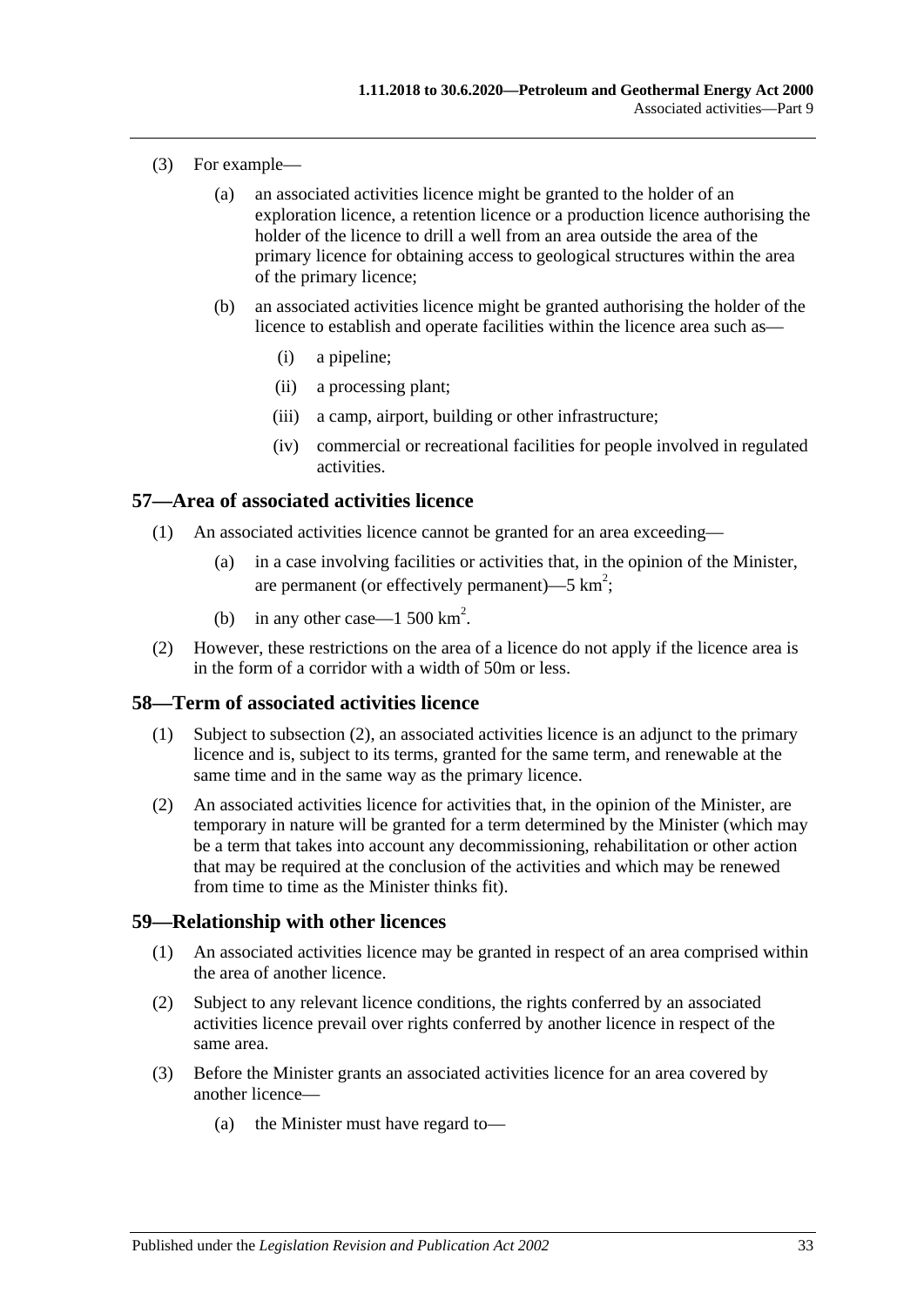- (i) the reasons put forward by the applicant for the grant of the licence and, in particular, whether they justify the grant of the licence in derogation from the rights of the existing licensee; and
- (ii) the legitimate business interests of the existing licensee; and
- (iii) the effect of the operations to be carried out under the associated activities licence on the operations conducted under the existing licence; and
- (iv) the operational and technical requirements for the safe, efficient and reliable conduct of operations under both licences; and
- (v) any other matters the Minister considers relevant; and
- (b) the Minister must consult with the existing licensee about the matters referred to in [paragraph](#page-32-4) (a) and about the conditions to be included in the licence.
- (4) If an associated activities licence is granted over the area of another licence, the holder of the other licence is to be entitled to compensation for diminution of the rights conferred by that licence—
	- (a) to be agreed between the licensees; or
	- (b) in default of agreement, to be determined by the relevant court.
- <span id="page-33-3"></span>(5) If an associated activities licence is granted over the area of another licence, the Land and Valuation Court may, on application by the holder of the other licence made within 2 months after the grant of the associated activities licence, review the terms and conditions of the associated activities licence and vary them as the Court considers just.
- (6) The Land and Valuation Court may, in exercising its powers under [subsection](#page-33-3) (5), relocate the area of the associated activities licence or vary the area in some other way.

# <span id="page-33-0"></span>**Part 9A—Special facilities**

# <span id="page-33-4"></span><span id="page-33-1"></span>**59A—Application of Part**

- (1) This Part applies to any area declared by the Minister by notice in the Gazette to be a *declared area* for the purposes of this Part.
- (2) The Minister may vary or revoke a declaration under [subsection](#page-33-4) (1) from time to time by notice in the Gazette.

# <span id="page-33-2"></span>**59B—Special facilities licence**

- (1) A *special facilities licence*
	- (a) authorises the licensee to establish and operate (within a declared area) facilities for the purposes involving or associated with—
		- (i) searching for any regulated substance; or
		- (ii) processing any regulated substance; or
		- (iii) producing or generating energy from a source of geothermal energy; or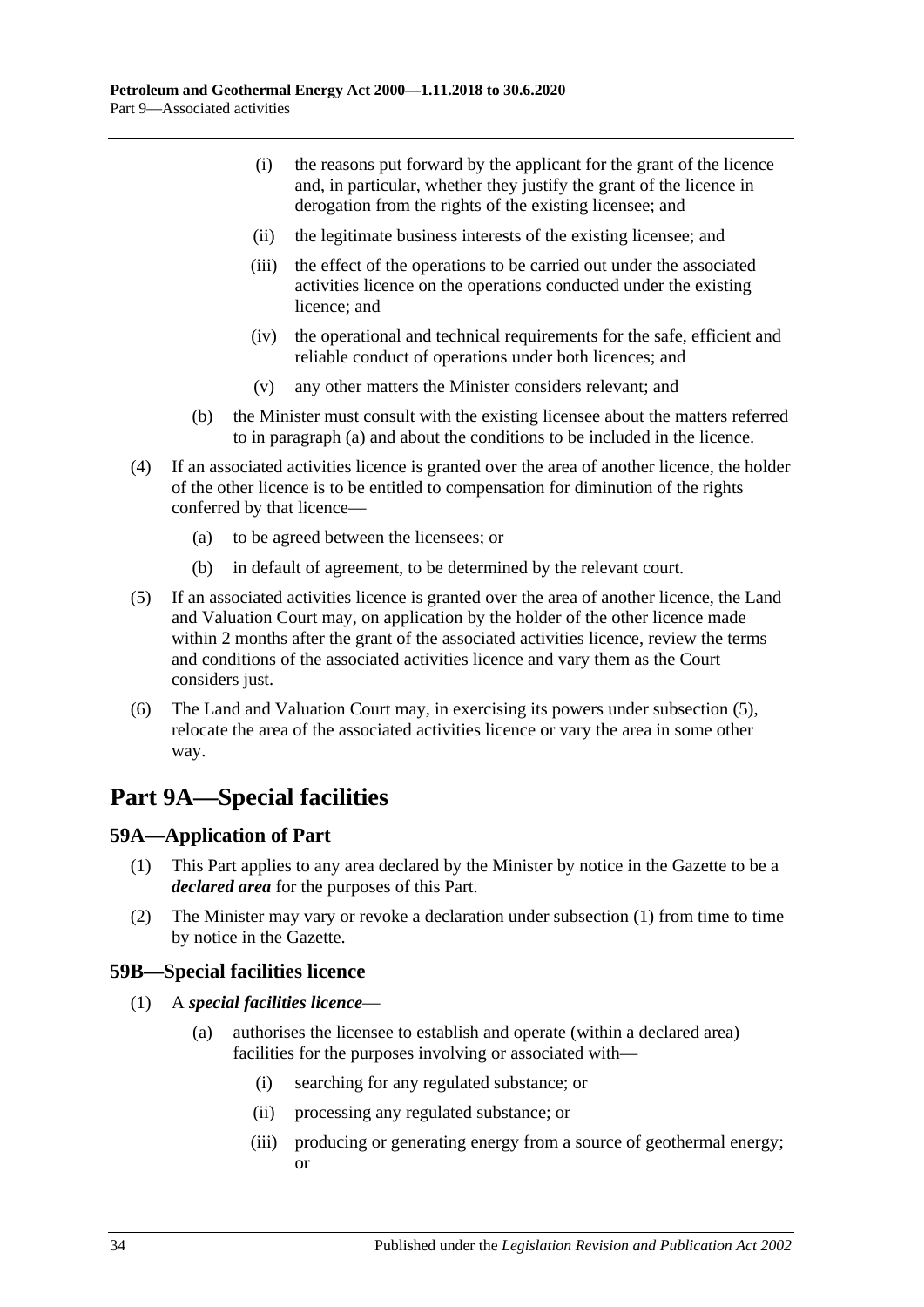- (iv) other activities that may be relevant or incidental to searching for any regulated substance or processing, producing or storing any regulated substance or a product derived from a regulated substance; and
- (b) for that purpose, confers rights of access to and use of land to which the licence relates on terms and conditions specified in the licence.
- (2) For example, a special facilities licence might be granted authorising the holder of the licence to establish and operate facilities within the licence area such as—
	- (a) a processing plant;
	- (b) an electricity generation facility that uses geothermal energy (but not an electricity transmission facility);
	- (c) other forms of infrastructure.
- (3) For the purposes of this Part—
	- (a) the holder of a special facilities licence does not need to be the holder of any other licence under this Act associated with the production or utilisation of a regulated resource; and
	- (b) the area of a special facilities licence does not need to be in the vicinity of the area of any other licence under this Act.

# <span id="page-34-0"></span>**59C—Area of special facilities licence**

A special facilities licence cannot be granted for an area that exceeds  $5 \text{ km}^2$ .

# <span id="page-34-1"></span>**59D—Term of special facilities licence**

- (1) A special facilities licence will be granted for a term determined by the Minister.
- (2) The Minister may—
	- (a) extend the term of a special facilities licence from time to time;
	- (b) cancel a special facilities licence if the Minister considers that the licence is no longer being used for the purposes for which the licence was granted.

# <span id="page-34-2"></span>**59E—Relationship with other licences**

- (1) A special facilities licence may be granted in respect of an area comprised within the area of another licence.
- (2) The rights conferred by a special facilities licence prevail over rights conferred by another licence in respect of the same area to the extent (if any) determined by the Minister to be reasonable and appropriate and specified in the special facilities licence.
- <span id="page-34-3"></span>(3) Before the Minister grants a special facilities licence for an area covered by another licence—
	- (a) the Minister must have regard to—
		- (i) the reasons put forward by the applicant for the grant of the licence and, in particular, whether they justify the grant of the licence in derogation from the rights of the existing licensee; and
		- (ii) the legitimate business interests of the holder of the existing licence; and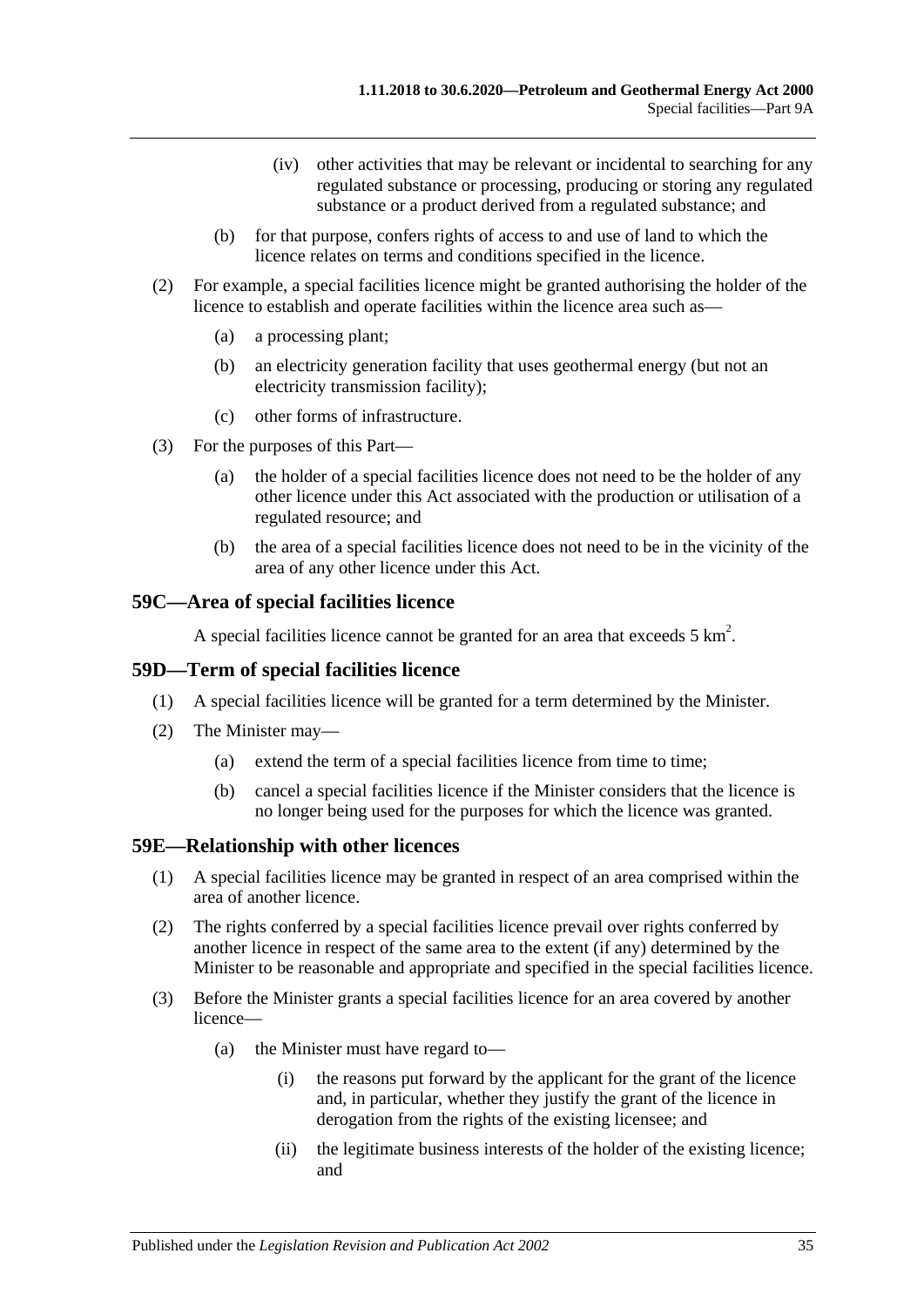- (iii) the effect of the operations to be carried out under the special facilities licence on the operations carried out under the existing licence; and
- (iv) the operational and technical requirements for the safe, efficient and reliable conduct of operations under both licences; and
- (v) any other matters the Minister considers relevant; and
- (b) the Minister must consult with the existing licensee about the matters referred to in [paragraph](#page-34-3) (a) and about the conditions to be included in the licence.
- (4) If a special facilities licence is granted over the area of another licence, the holder of the other licence is to be entitled to compensation for diminution of the rights conferred by that licence—
	- (a) to be agreed between the licensees; or
	- (b) in default of agreement, to be determined by the relevant court.
- <span id="page-35-3"></span>(5) If a special facilities licence is granted over the area of another licence, the Land and Valuation Court may, on application by the holder of the other licence made within 2 months after the grant of the special facilities licence, review the terms and conditions of the special facilities licence and vary them as the Court considers just.
- (6) The Land and Valuation Court may, in exercising its powers under [subsection](#page-35-3) (5), relocate the area of the special facilities licence or vary the area in some other way.

# <span id="page-35-0"></span>**Part 10—Entry to and use of land**

#### <span id="page-35-1"></span>**60—Right of entry to land**

A licensee may, subject to this Part—

- (a) enter land to carry out authorised activities on the land; or
- (b) enter land for the purpose of gaining access to adjacent land on which the licensee proposes to carry out authorised activities.

#### <span id="page-35-2"></span>**61—Notice of entry on land**

- (1) A licensee must, at least 21 days before entering land under this Part, give written notice to each owner of the land, in the form required by the regulations—
	- (a) of the licensee's intention to enter the land; and
	- (b) if the licensee proposes to carry out regulated activities on the land—of the nature of the activities to be carried out on the land.

Maximum penalty: \$20 000.

- (2) Once notice of entry has been given, a further notice for re-entry of the land is not necessary unless the activities to be carried out on the land differ significantly, in nature or extent, from the activities as described in the previous notice.
- (3) An owner of land who is entitled to receive a notice under this section may, by written notice furnished to the licensee, reduce the required period of notice.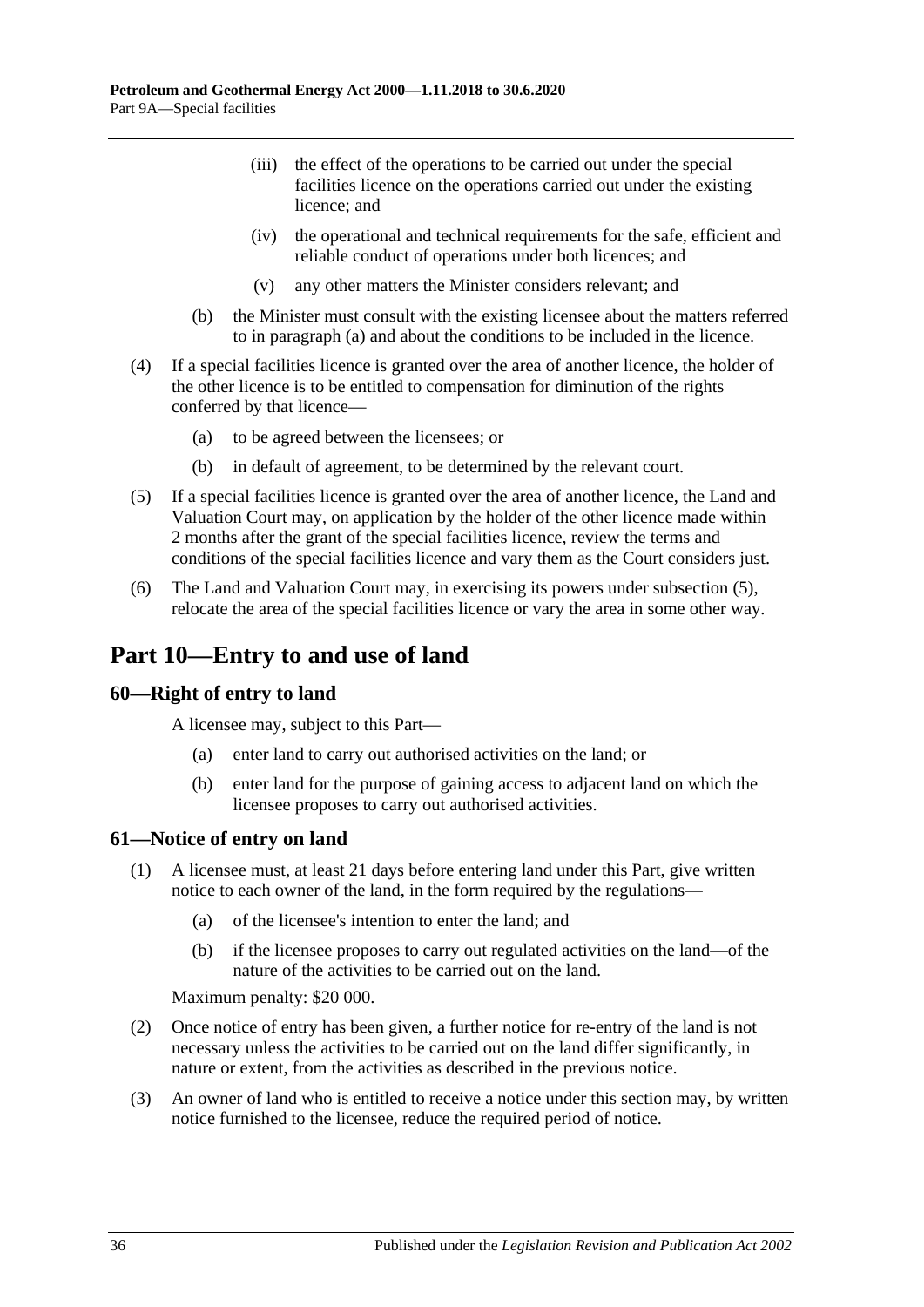## **62—Disputed entry**

- (1) An owner of the land may, by giving notice of objection to the licensee, object to the licensee's proposed entry.
- (2) A notice of objection must be given within 14 days after the licensee's notice of the proposed entry.
- (3) If an owner gives notice of objection, the licensee must notify the Minister that entry is disputed.
- (4) When notice of disputed entry is given, the Minister may attempt to mediate between the parties in order to arrive at mutually satisfactory terms under which the licensee may enter the land and (if relevant) carry out regulated activities on the land.

 $(5)$  If—

- (a) the Minister decides against attempting to reach a settlement of the dispute by mediation; or
- (b) an attempt is made but the dispute is not resolved within a period fixed in the regulations for the purposes of this paragraph,

either the licensee or the owner may apply to the Warden's Court for a resolution of the dispute.

(6) The Warden's Court may, on an application under this section, determine terms on which the licensee may enter the land and carry out regulated activities on the land.

#### **63—Right to compensation**

- (1) The owner of land is entitled to compensation from a licensee who enters the land and carries out regulated activities under this Act.
- <span id="page-36-0"></span>(2) The compensation payable to an owner of land must be directly related to the owner and will be to cover—
	- (a) deprivation or impairment of the use and enjoyment of the land; and
	- (b) damage to the land (not including damage that has been made good by the licensee); and
	- (c) damage to, or disturbance of, any business or other activity lawfully conducted on the land; and
	- (d) consequential loss suffered or incurred by the owner on account of the licensee entering the land and carrying out regulated activities under this Act.
- (3) The compensation is not to be related to the value or possible value of regulated resources contained in the land.
- (3aa) Compensation is not payable under this section to the holder of a tenement under the *[Mining Act](http://www.legislation.sa.gov.au/index.aspx?action=legref&type=act&legtitle=Mining%20Act%201971) 1971* in relation to—
	- (a) any loss represented by a reduction in the value of any minerals that may be recovered under that tenement; or
	- (b) any other loss, deprivation or impairment of a prescribed kind.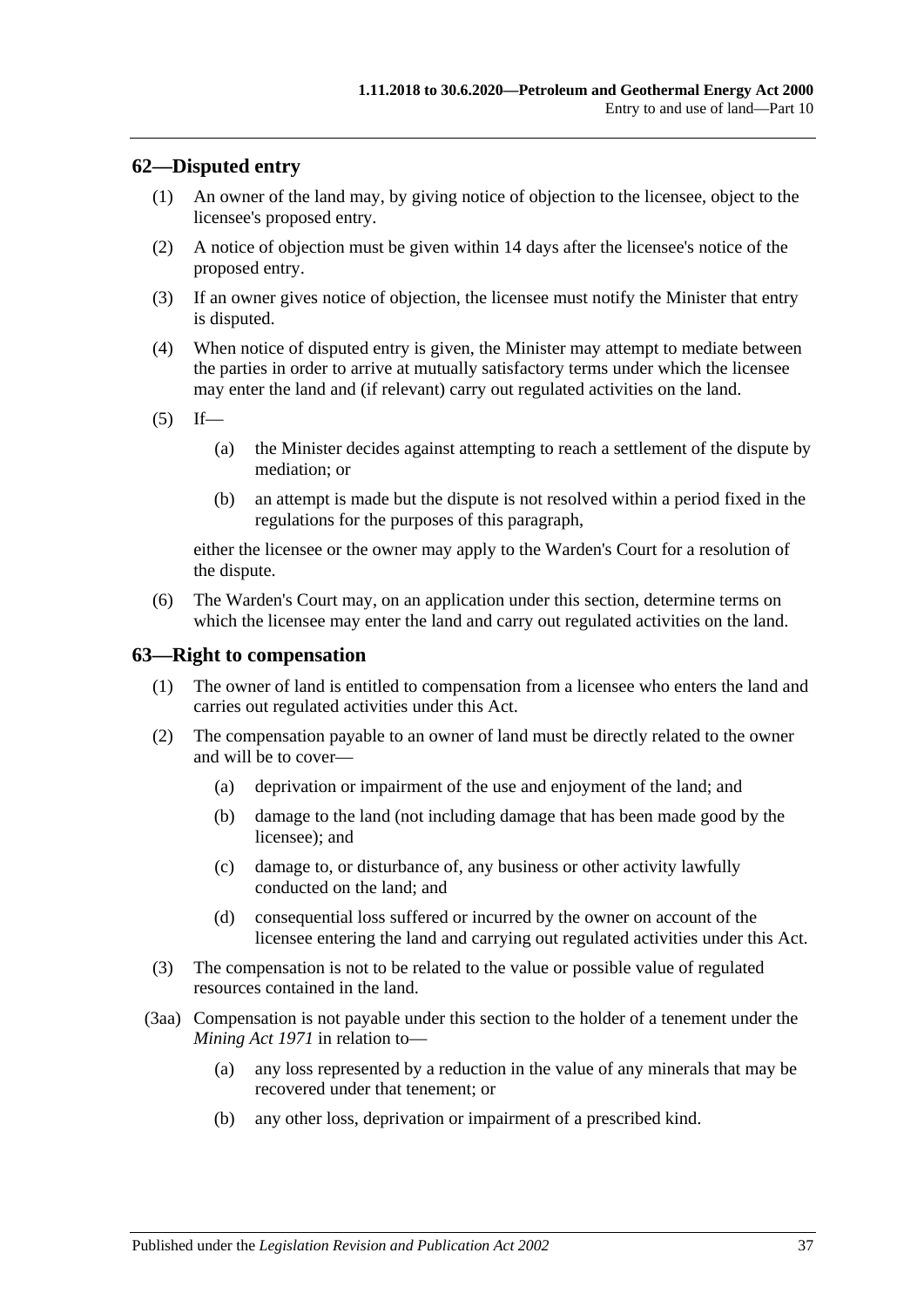- <span id="page-37-0"></span>(3a) The compensation may include an additional component to cover reasonable costs reasonably incurred by an owner of land in connection with any negotiation or dispute related to—
	- (a) the licensee gaining access to the land; and
	- (b) the activities to be carried out on the land; and
	- (c) the compensation to be paid under [subsection](#page-36-0) (2).
- (4) The compensation is to be determined by agreement or in default of agreement by the relevant court.
- (5) In assessing compensation under [subsection](#page-37-0) (3a), costs in connection with any negotiation or dispute will not be taken to be reasonably incurred if they arise during any period when a reasonable offer of compensation is open to be accepted by the relevant owner of land.
- (6) In assessing compensation payable to an owner of land under this section, any other compensation paid or payable under this or any other Act or law to the owner or any other owner, insofar as is fair, reasonable and appropriate to do so and to the extent that the compensation relates to the same matter, damage or loss (as the case may require), must be taken into account.

## **64—Right to require acquisition of land**

- (1) If the activities of a licensee on land substantially impair the owner's use and enjoyment of the land, the owner may apply to the relevant court for an order under this section.
- (2) The court may, on an application under this section—
	- (a) make an order transferring the owner's land to the licensee; and
	- (b) order the licensee to pay to the owner, by way of compensation—
		- (i) an amount equivalent to the market value of the land; and
		- (ii) a further amount the court considers just by way of compensation for disturbance.

# **Part 11—General provisions about licences**

## **Division 1—General provision about applications**

## **65—Application for licence**

- (1) An application for a licence—
	- (a) must be made in an approved form; and
	- (b) if the licence is to contain a mandatory condition requiring the licensee to carry out work in accordance with an approved work program—must be accompanied by a proposed work program for the first term of the licence; and
	- (c) must be accompanied by a statement of the financial and technical resources available to the applicant; and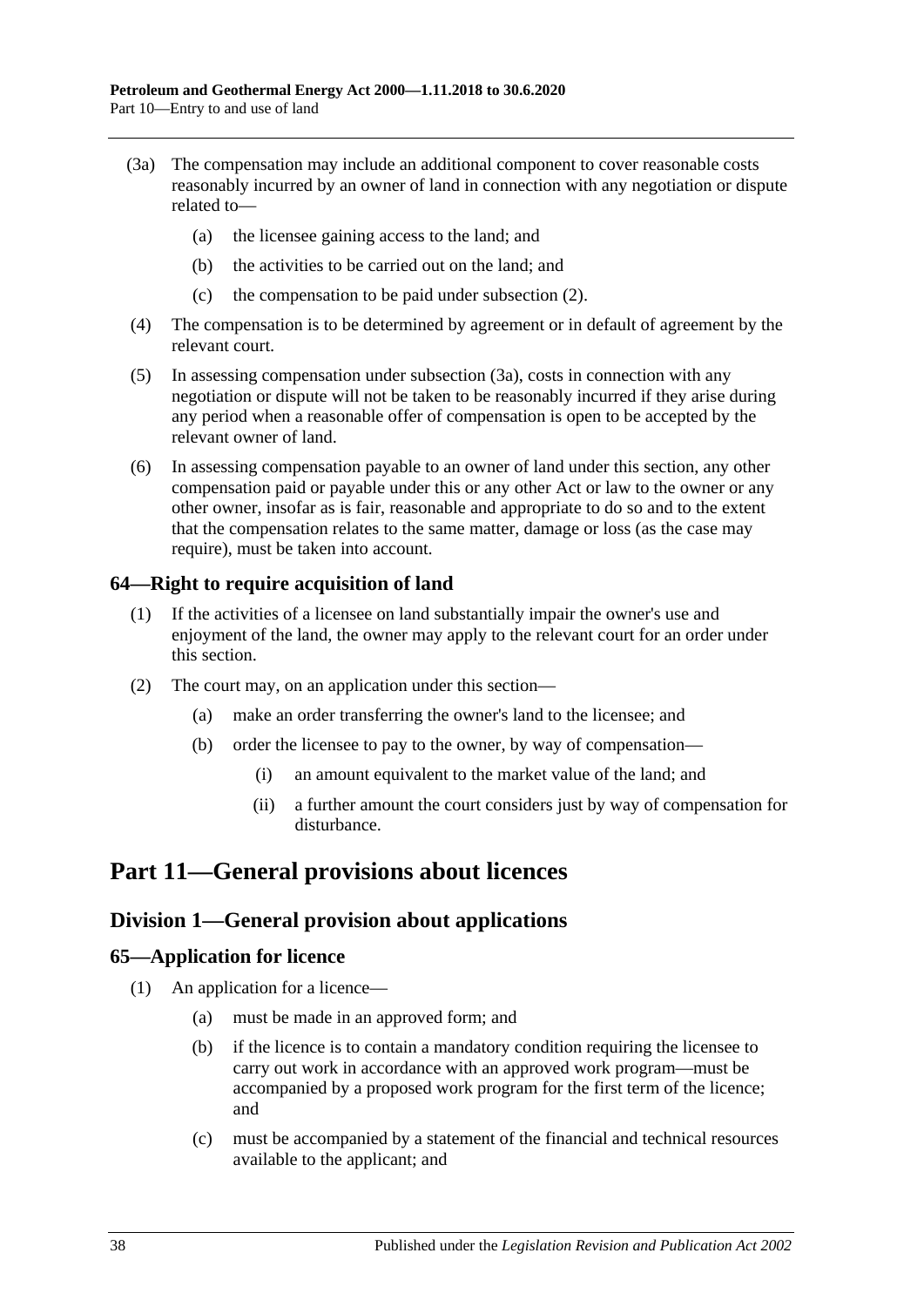- (d) must contain other information required in the approved form; and
- (e) must be accompanied by the fee prescribed by the regulations.
- <span id="page-38-0"></span>(1a) If an application for an exploration licence is made in accordance with this Act (the *relevant application*), the relevant application will, for the purposes associated with its consideration and any grant of an exploration licence on the basis of the application, rank ahead of any other application for an exploration licence for an overlapping area received by the Minister after the time that the Minister received the relevant application.
- (1b) [Subsection](#page-38-0) (1a) does not apply if the application is in response to a call for tenders under [section](#page-17-0) 22.
- (1c) A ranking established under [subsection](#page-38-0) (1a) will cease to apply if the Minister cancels the ranking on the ground—
	- (a) that the applicant has failed to comply with a requirement under this Act (in accordance with any relevant time requirement); or
	- (b) that the application is found to be invalid; or
	- (c) that there is some other default, defect or circumstances that the Minister considers is sufficiently significant to warrant the cancellation of the ranking.
- (2) An application for the renewal of a licence—
	- (a) must be made to the Minister in an approved form at least 2 months before the end of the licence term preceding the proposed renewal; and
	- (b) must contain other information required by the Minister; and
	- (c) if the licence contains a mandatory condition requiring the licensee to carry out work in accordance with an approved work program—must be accompanied by a proposed work program for the term of the renewal; and
	- (d) must be accompanied by the fee prescribed by the regulations.
- <span id="page-38-1"></span>(3) The Minister may require an applicant for the grant or renewal of a licence to provide any further information, documents or materials to assist in assessing and determining the application.
- (4) If an applicant fails to comply with a requirement under [subsection](#page-38-1) (3) within a reasonable time allowed by the Minister (which must be at least 30 days), the application lapses.
- (5) If an application for the renewal of a licence is made before the end of the term of the licence, the licence term is extended until the application is determined.
- (6) Notice of an application for the grant of a production licence, and notice of an application for the grant or renewal of a pipeline licence, associated activities licence or special facilities licence, must be published in the Gazette in accordance with a determination of the Minister before the application is determined.

#### **66—Preconditions of grant or renewal of licence**

- (1) The Minister may offer a licence to a particular applicant on condition that—
	- (a) the applicant is to return the executed licence to the Minister within a specified period; and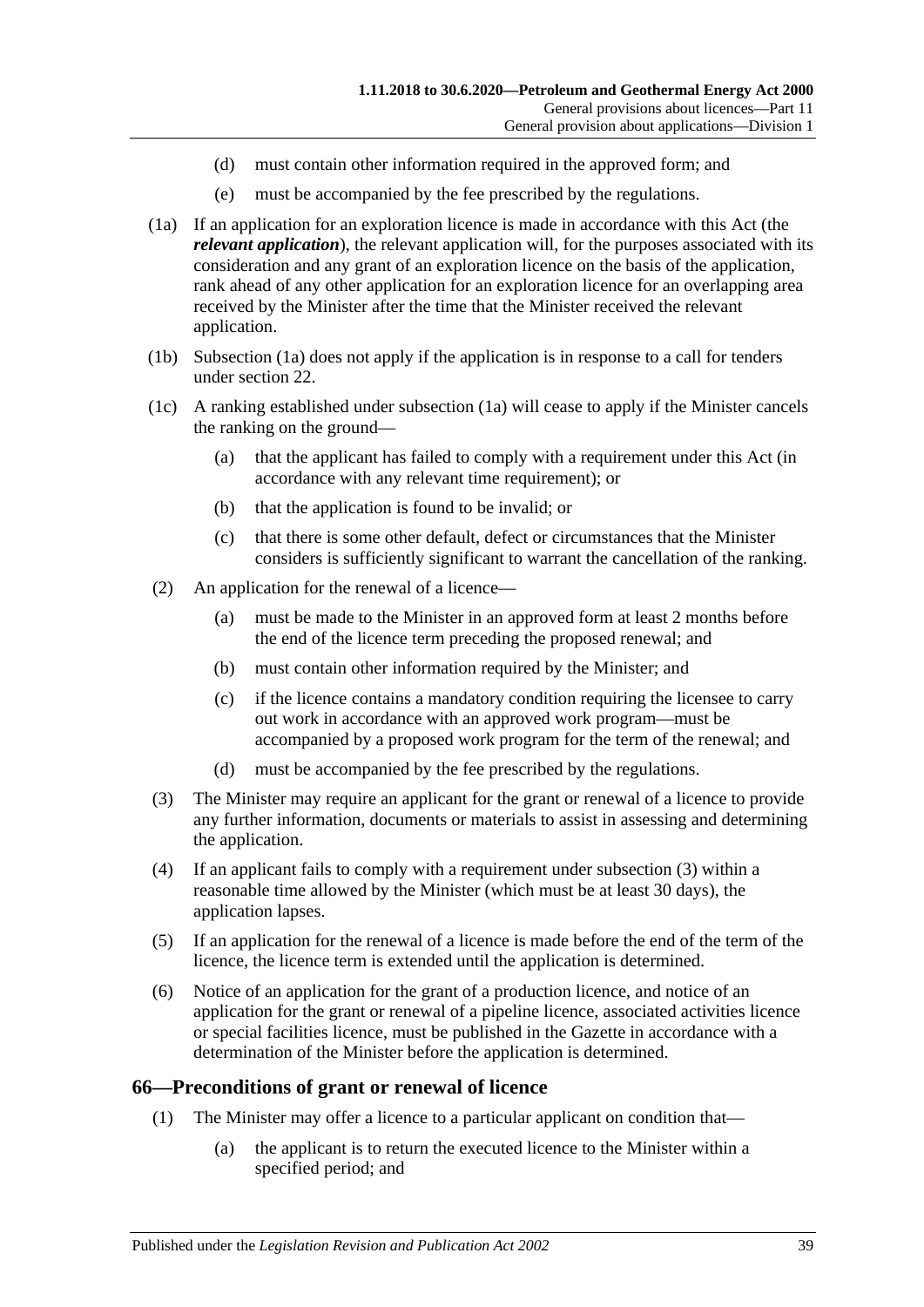- (b) if the applicant fails to do so—the offer lapses and the licence may be offered to someone else.
- (2) As a condition of granting or renewing a licence, the Minister may require the applicant to give security, of a kind and amount acceptable to the Minister, for the satisfaction of obligations arising under this Act or the licence.

## **Division 2—Extent of licence exclusivity**

## **67—Application of Division**

This Division applies to licences of the following classes:

- (a) exploration licence;
- (b) retention licence;
- (c) production licence.

#### **68—Extent to which same area may be subject to different licences**

- (1) A licence to which this Division applies is *compatible* with another licence to which this Division applies if—
	- (a) 1 relates to a source of geothermal energy and the other does not; or
	- (b) 1 relates to gas storage and the other does not.
- (3) The same area cannot be simultaneously subject to two or more licences to which this Division applies unless the licences are compatible.
- (4) For the purposes of this section, if a person who is entitled to the grant of a licence to which this Division applies makes an application for such a licence, the area to which the application relates is to be taken to be subject to a licence to which this Division applies until the application is determined.
- (5) This section does not derogate from the operation of [Division 5.](#page-42-0)

#### <span id="page-39-0"></span>**69—Grant of compatible licence to area already under licence**

- (1) Before the Minister grants a compatible licence in respect of an area that is already wholly or partly subject to a licence to which this Division applies, the Minister must consult with the existing licensee (unless the existing licensee is the person seeking the compatible licence).
- (2) The Minister must, in acting under [subsection](#page-39-0) (1), seek to consult on—
	- (a) the reasons put forward by the applicant for the grant of the relevant licence; and
	- (b) the legitimate business interests of the holder of the existing licence; and
	- (c) the effect of the operations to be carried out under the proposed licence on the operations carried out under the existing licence; and
	- (d) the operational and technical requirements for the safe, efficient and reliable conduct of operations under both licences,

(and the Minister may consult on such other matters as the Minister considers relevant).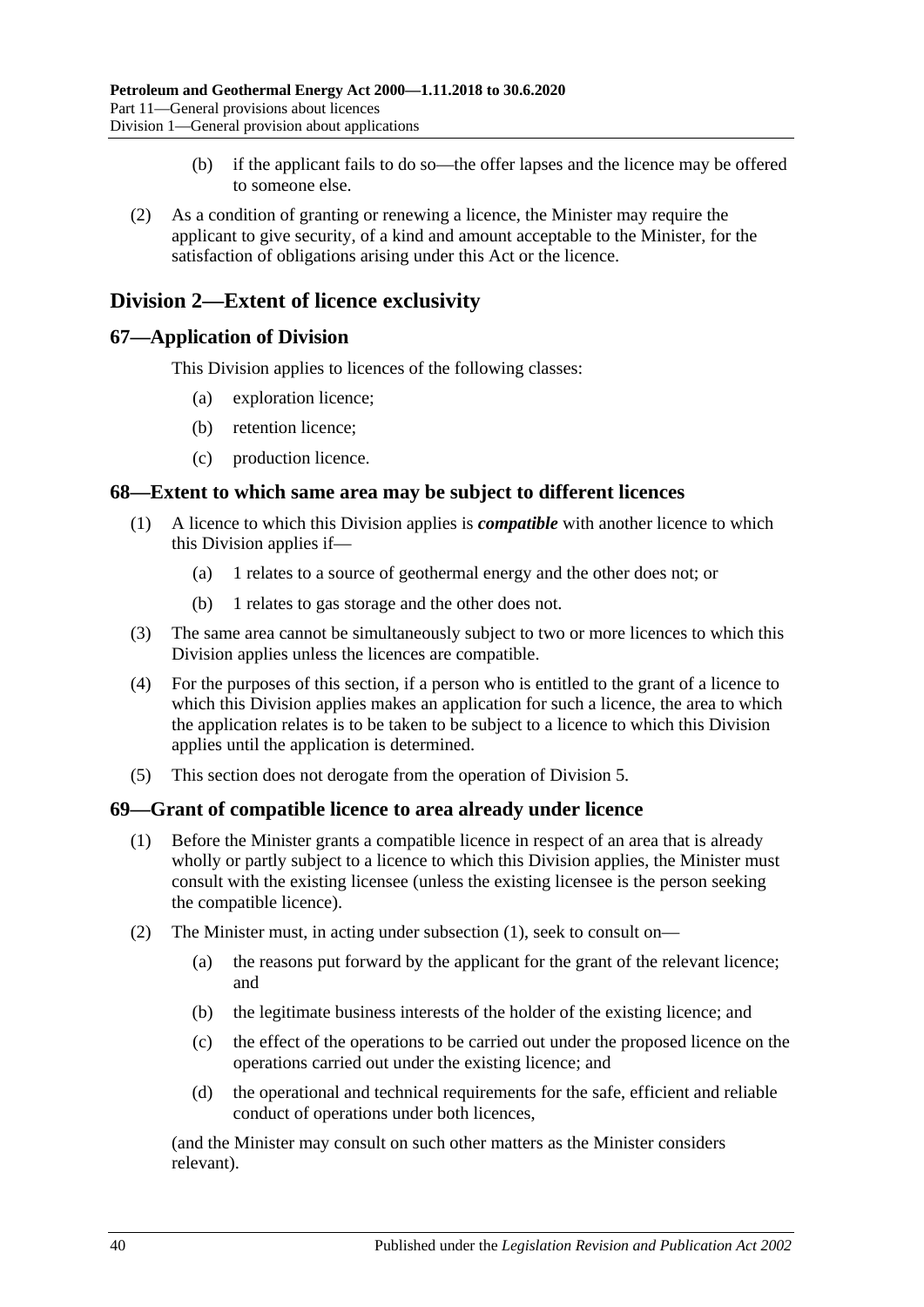#### **70—Interrelationship between rights of licensees under compatible licences**

If a licensee discovers a regulated resource in an area subject to two or more compatible licences, the rights under this Act in respect of the discovery attach to the licensee who holds a licence for a regulated resource of the relevant kind irrespective of whether that licensee actually made the discovery.

## **71—Excision of licence areas**

If—

- (a) a retention licence is granted to the holder of an exploration licence or a production licence in respect of part only of the area comprised in the earlier licence; or
- (b) a production licence is granted to the holder of an exploration licence or a production licence in respect of part only of the area comprised in the earlier licence,

the area of the new licence is excised from the area of the earlier licence.

## **Division 3—Licence conditions**

## **72—Mandatory conditions**

A licence must include the conditions designated in this Act as mandatory conditions.

## **73—Mandatory condition as to use of information etc**

It is a mandatory condition of every licence that the licensee authorises the Minister—

- (a) to make use of information and records provided by the licensee under this Act; and
- (b) to disclose information and records provided by the licensee under this Act as authorised by the regulations.

## <span id="page-40-0"></span>**74—Classification of activities to be conducted under licence**

- (1) A licence is to include mandatory conditions dividing the regulated activities to be carried out under the licence into—
	- (a) activities requiring high level official surveillance; or
	- (b) activities requiring low level official surveillance.
- (2) The activities are to be classified as requiring high level official surveillance unless the licensee satisfies the Minister that, in view of the licensee's demonstrated competence to comply with the requirements of this Act and the conditions of the licence, the activities should be classified as requiring low level official surveillance.
- (3) The mandatory conditions are to provide as follows:
	- (a) the Minister's prior written approval is required for activities requiring high level official surveillance; and
	- (b) notice of activities requiring low level official surveillance is to be given as required in the conditions or by regulation.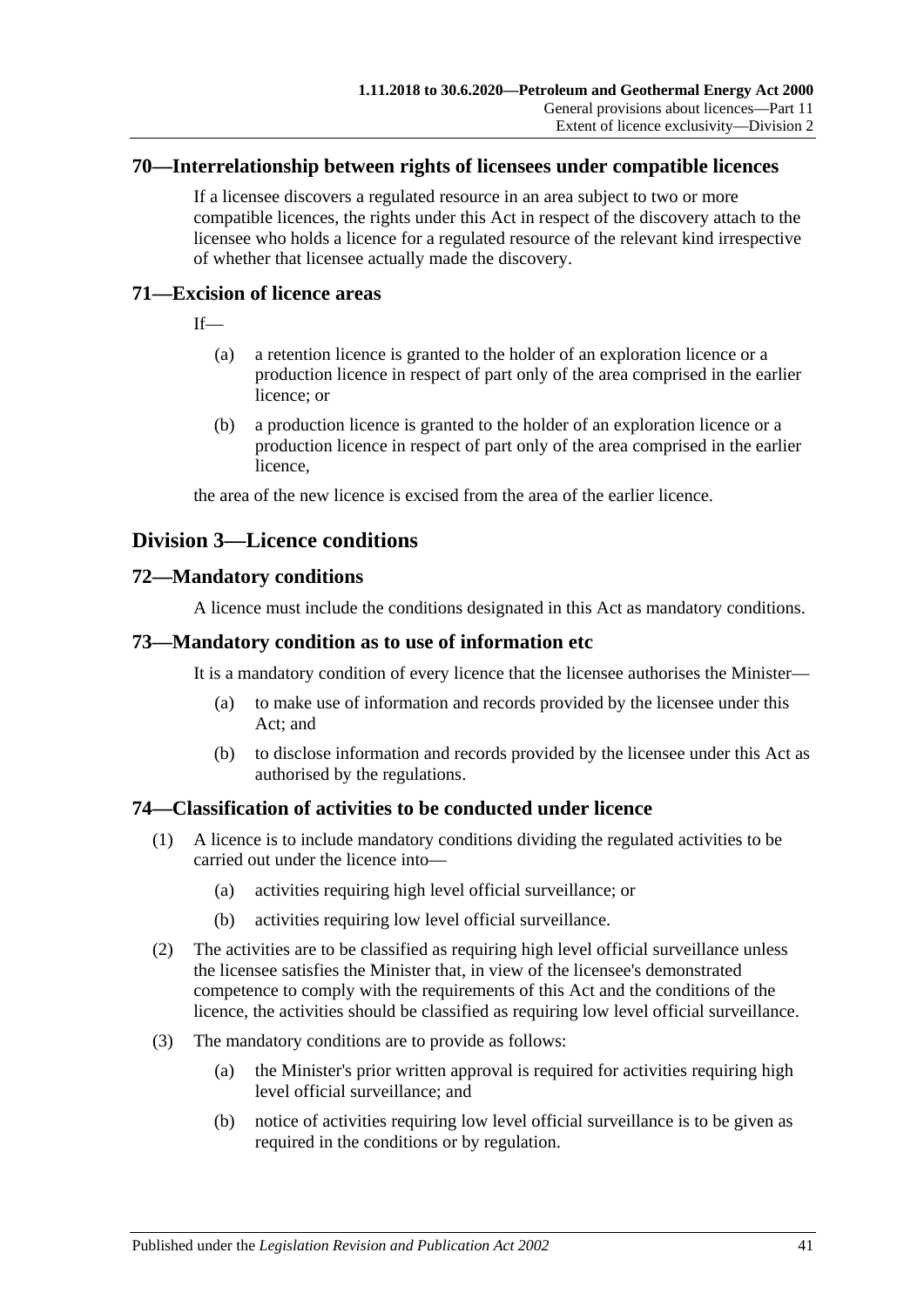- <span id="page-41-1"></span>(4) The Minister may, by written notice to a licensee, change the classification of activities under the relevant licence conditions.
- (5) If regulated activities to be conducted under a licence are generally or substantially classified as requiring a low level of official surveillance, the annual licence fee payable for the licence will be reduced by an amount not exceeding 50% of the fee according to a determination of the Minister as to the level of official surveillance required under the licence.

## **75—Mandatory condition about resources required for compliance with environmental obligations**

It is a mandatory condition of every licence that the licensee must have adequate technical and financial resources to ensure compliance with the licensee's environmental obligations (including the rehabilitation of land adversely affected by regulated activities carried out under the licence).

## **76—Discretionary conditions**

- (1) A licence may be granted on other conditions (*discretionary conditions*) the Minister considers appropriate.
- (2) The discretionary conditions of the licence may (for example) include a condition requiring the licensee to maintain insurance on terms and conditions approved by the Minister insuring the licensee and the State against obligations arising from regulated activities under the licence.
- (3) The Minister may add a discretionary condition to a licence, or vary or revoke a discretionary condition of a licence—
	- (a) on the renewal of the licence; or
	- (b) at any other time with the agreement of the licensee.

#### <span id="page-41-0"></span>**76A—Suspension of conditions of licence by agreement**

- (1) The Minister may, by agreement with the licensee, suspend, either for a specified period or indefinitely, any of the conditions attached to a licence (including a mandatory condition).
- (2) The Minister may, as or when the Minister thinks fit, terminate a suspension under [subsection](#page-41-0) (1).
- (3) If a suspension is put in place under [subsection](#page-41-0) (1), the Minister may, if relevant, by the instrument of suspension or by a later instrument furnished to the licensee, extend the period of the licence by a period not exceeding the period of the suspension.

## **77—Non-compliance with licence conditions**

If a licence condition is not complied with, the licensee is guilty of an offence. Maximum penalty: \$120 000.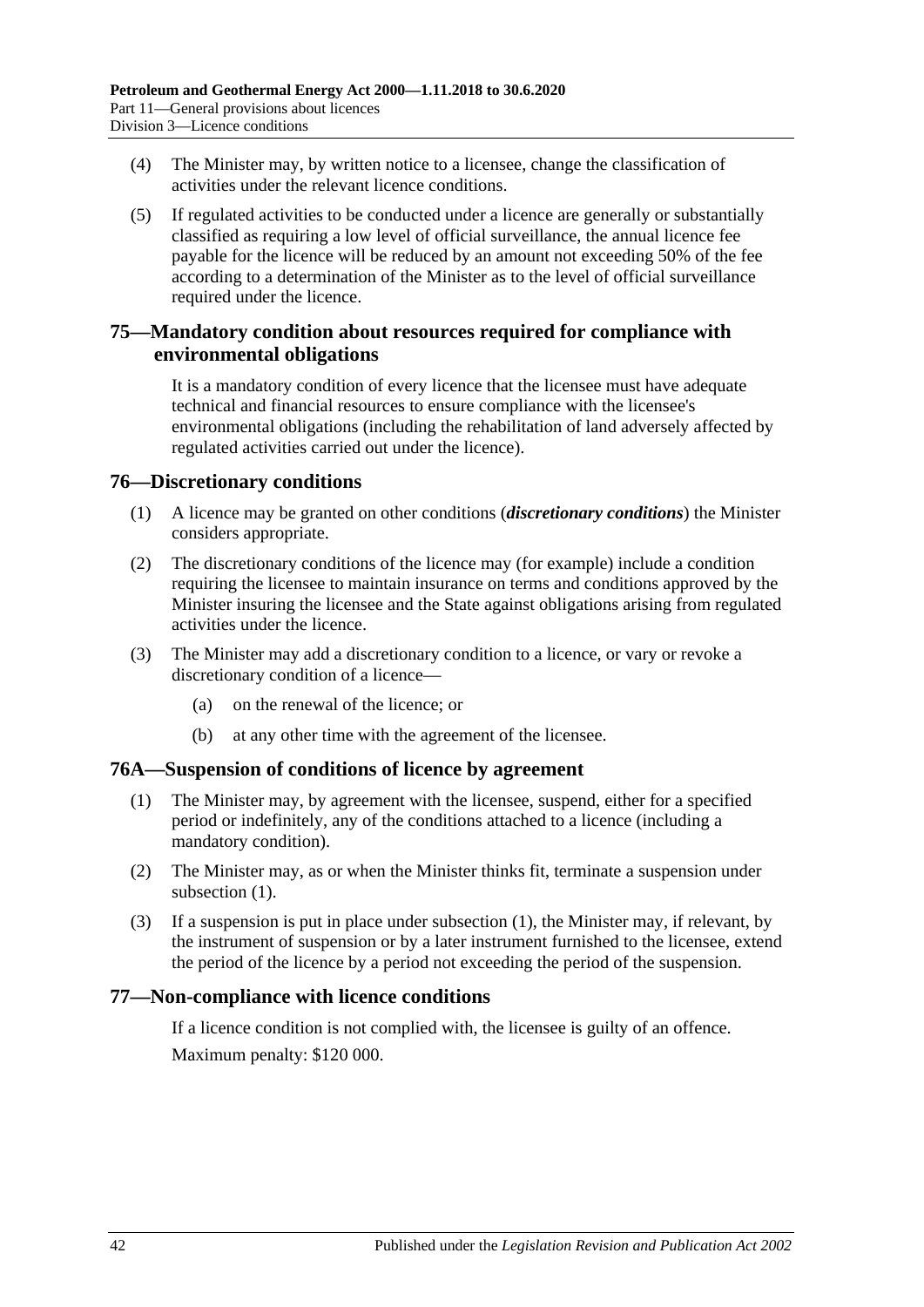# **Division 4—Annual fees**

## <span id="page-42-1"></span>**78—Annual fees**

- (1) A licensee must pay to the Minister annually and in advance a fee appropriate to the relevant licence fixed by, or calculated in accordance with, the prescribed scale.
- <span id="page-42-2"></span>(2) If a licensee fails to pay a fee in accordance with [subsection](#page-42-1)  $(1)$ —
	- (a) the amount in arrears will, unless the Minister determines otherwise, be increased by penalty interest at the prescribed rate; and
	- (b) the Minister may impose on the licensee a fine of an amount fixed by the Minister up to a limit of \$1,000 or 10% of the outstanding fee, whichever is the greater.
- (3) The Minister may for any proper reason remit penalty interest or a fine imposed under [subsection](#page-42-2) (2) wholly or in part.
- (4) A fee (and any penalty interest or fine imposed by the Minister under this section) may be recovered as a debt due to the Crown.

## <span id="page-42-0"></span>**Division 5—Reservoir access**

#### **79—Access to natural reservoir**

- $(1)$  If—
	- (a) there is a natural reservoir in the area of a licence that is, in the Minister's opinion, suitable for use for the storage of a regulated substance; and
	- (b) a person (the *applicant*) who is not the holder of the relevant licence seeks access to the natural reservoir for the storage of a regulated substance; and
	- (c) the applicant, after making reasonable attempts to do so, fails to reach agreement with the licensee on terms and conditions of access to and use of the natural reservoir,

the Minister may, by notice in writing given to the applicant and the holder of the licence, determine terms and conditions (which the Minister considers to be fair and reasonable commercial terms) on which the applicant is to be entitled to access to and use of the reservoir.

- (2) In considering whether to make a determination under this section and, if so, the terms and conditions of the determination, the Minister must have regard to—
	- (a) the legitimate business interests of the licensee; and
	- (b) the public interest including the public interest in facilitating competition in markets; and
	- (c) the interests of persons other than the immediate parties to the determination that might be affected by the determination; and
	- (d) the operational requirements for the safe, efficient and reliable use of the natural reservoir; and
	- (e) any other matters the Minister considers relevant.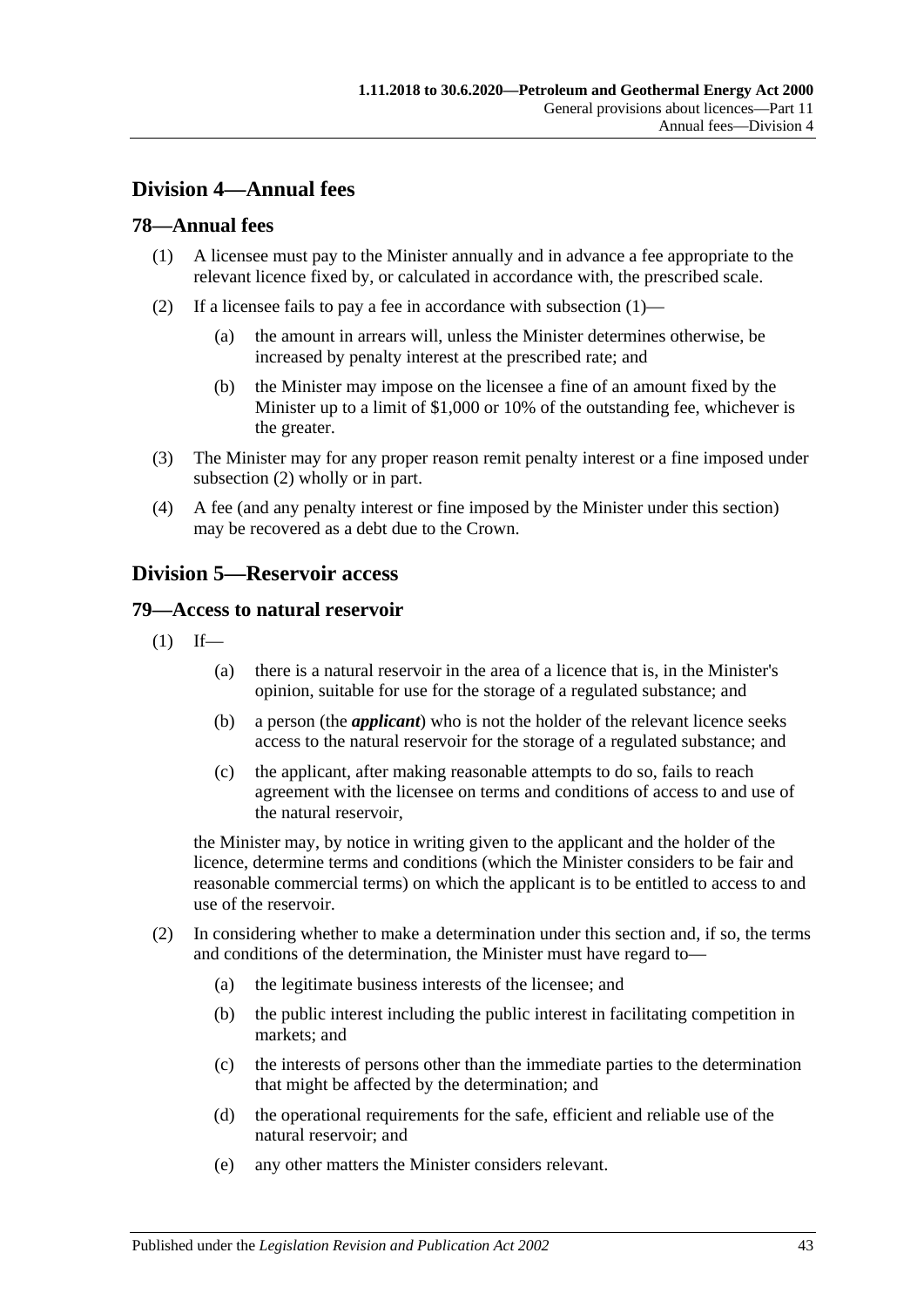- (3) Before making a determination under this section, the Minister must give the interested parties a reasonable opportunity to comment on the proposed determination.
- (4) A determination under this section is binding on the holder of the licence and the applicant.
- (5) Access may be granted on terms under which the person to whom the right of access is granted is required to take out a licence for the purpose of exercising the right of access arising under the determination.
- (6) A party to a determination under this section may appeal against the determination to the Land and Valuation Court.
- (7) On an appeal under this section—
	- (a) the Court may confirm the Minister's determination; or
	- (b) the Court may cancel the Minister's determination if satisfied that it is not fair and reasonable that the applicant should have access to the natural reservoir; or
	- (c) the Court may vary the terms and conditions of the determination as the Court considers fair and reasonable.
- (8) The Court may make incidental and ancillary orders (including orders for costs).

## **Division 6—Grant, resumption etc of land**

## **80—Grant, resumption etc of Crown and pastoral land**

- (1) The Minister responsible for the administration of the *[Crown Land Management](http://www.legislation.sa.gov.au/index.aspx?action=legref&type=act&legtitle=Crown%20Land%20Management%20Act%202009)  Act [2009](http://www.legislation.sa.gov.au/index.aspx?action=legref&type=act&legtitle=Crown%20Land%20Management%20Act%202009)* may grant unalienated Crown land to a licensee for the purpose of carrying on regulated activities or for purposes incidental to such activities.
- (2) A statutory power to resume land subject to a lease under the *[Crown Lands Act](http://www.legislation.sa.gov.au/index.aspx?action=legref&type=act&legtitle=Crown%20Lands%20Act%201929) 1929* or the *[Pastoral Land Management and Conservation Act](http://www.legislation.sa.gov.au/index.aspx?action=legref&type=act&legtitle=Pastoral%20Land%20Management%20and%20Conservation%20Act%201989) 1989* for a public work or public purpose may be exercised as if the land required for carrying on regulated activities or for purposes incidental to such activities were land required for a public work or a public purpose.

## **Division 7—Multiple licensees**

#### **81—Multiple licensees**

- (1) If a licence is held by 2 or more persons, they are jointly and severally liable for the obligations of the licensee under this Act.
- (2) If a licence is held by 2 or more persons, they must, by written notice given to the Minister, nominate a representative (who may—but need not—be one of the licensees) who is authorised to give and receive notices on their behalf.

Administrative penalty.

(3) A notice given by or to the authorised representative is taken to have been given by or to all the licensees.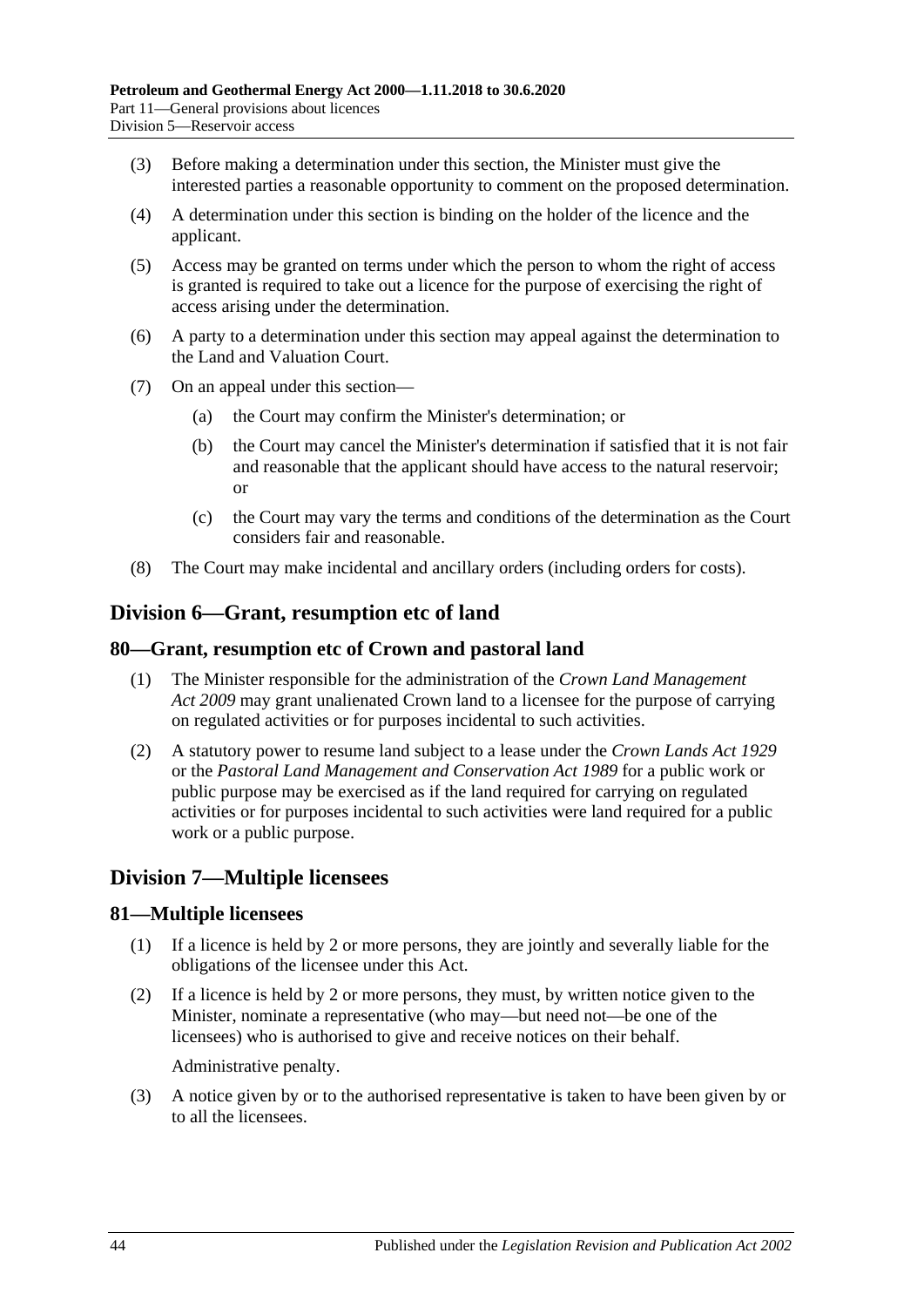## **Division 8—Consolidation and division of licence areas etc**

## <span id="page-44-3"></span>**82—Consolidation of licence areas**

- (1) The Minister may, by agreement with a licensee or prospective licensee, consolidate adjacent licence areas into a single licence area.
- (2) If a licence or licences have already been issued for 1 or more of the licence areas to be consolidated, the Minister may—
	- (a) vary the licence or licences, and provide for or vary such terms and conditions attaching to the licence or licences as the Minister considers appropriate in view of the consolidation; or
	- (b) amalgamate 2 or more licences, and provide for such terms and conditions attaching to the amalgamated licence as the Minister considers appropriate in view of the consolidation.
- (2a) The rights of the holder of a licence under subsection (2) are not to be more extensive than those existing under the relevant licence or licences immediately before any variation or amalgamation under that subsection.
- (3) In this section—
	- (a) a reference to a *licence area* extends to an area for which an application for a licence has been made; and
	- (b) a reference to *adjacent licence areas* extends to 2 or more areas which are within the vicinity of each other.

## <span id="page-44-4"></span>**83—Division of licence areas**

- (1) The Minister may, by agreement with a licensee, divide a licence area into separate areas so that each becomes subject to a different licence.
- <span id="page-44-1"></span><span id="page-44-0"></span>(2) On dividing a licence area, the Minister—
	- (a) may vary the existing licence by excising part of the licence area and issue a new licence for the balance of the area (on terms and conditions the Minister considers appropriate and for a term equal to the balance of the term of the existing licence); or
	- (b) issue new licences in place of the existing licence (each of which is then taken to be a continuation, in part, of the existing licence).
- <span id="page-44-2"></span>(2a) The rights of the holder of the licence issued under [subsection](#page-44-0) (2) are not to be more extensive than those existing under the relevant licence immediately before any division under this section.
- (3) If the area to which an exploration licence relates is divided, there must be no reduction of the aggregate work to be carried out.
- (4) Each of the following will be taken to be an original licence area for the purposes of [section](#page-19-0) 26(3):
	- (a) the area remaining after an excision under [subsection](#page-44-1)  $(2)(a)$ ;
	- (b) the area of any new licence under [subsection](#page-44-1)  $(2)(a)$  or [\(b\).](#page-44-2)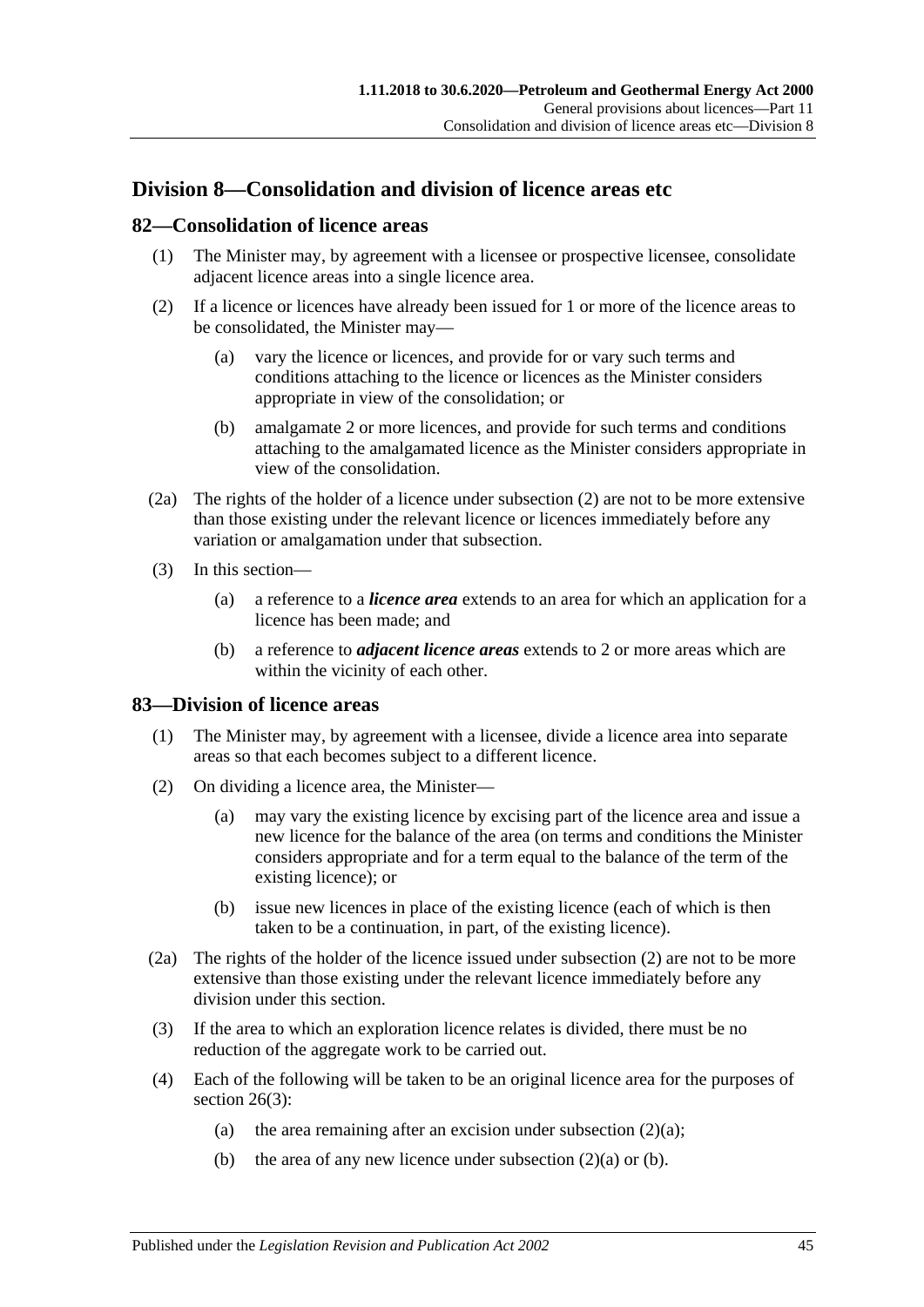# **Division 9—Record keeping and reporting requirements**

## **84—Records to be kept by licensee**

- (1) A licensee must maintain—
	- (a) a record of all regulated activities carried out under the licence including, where appropriate, maps and plans; and
	- (b) a record of the results of regulated activities carried out under the licence, including the results of the analysis of geological samples; and
	- (c) a record of compliance audits by internal or external auditors required under the regulations; and
	- (d) other records as required by the regulations.

Administrative penalty.

(2) The licensee must provide the Minister with a copy of the records kept under this section at the times required by the regulations or by the Minister by written notice given to the licensee.

Administrative penalty.

## <span id="page-45-0"></span>**85—Reporting of certain incidents**

(1) In this section—

*serious incident* means an incident arising from activities conducted under a licence in which—

- (a) a person is seriously injured or killed; or
- (b) an imminent risk to public health or safety arises; or
- (c) serious environmental damage occurs or an imminent risk of serious environmental damage arises; or
- (d) security of natural gas supply is prejudiced or an imminent risk of prejudice to security of natural gas supply arises; or
- (e) some other event or circumstance occurs or arises that results in the incident falling within a classification of serious incidents under the regulations or a relevant statement of environmental objectives.

*reportable incident* means an incident (other than a serious incident) arising from activities conducted under a licence classified under the regulations as a reportable incident.

(2) A licensee must report a serious incident to the Minister as soon as practicable after its occurrence and must provide the Minister with a written report on the incident as required under the regulations.

Administrative penalty.

(3) A licensee must report a reportable incident to the Minister as required under the regulations.

Administrative penalty.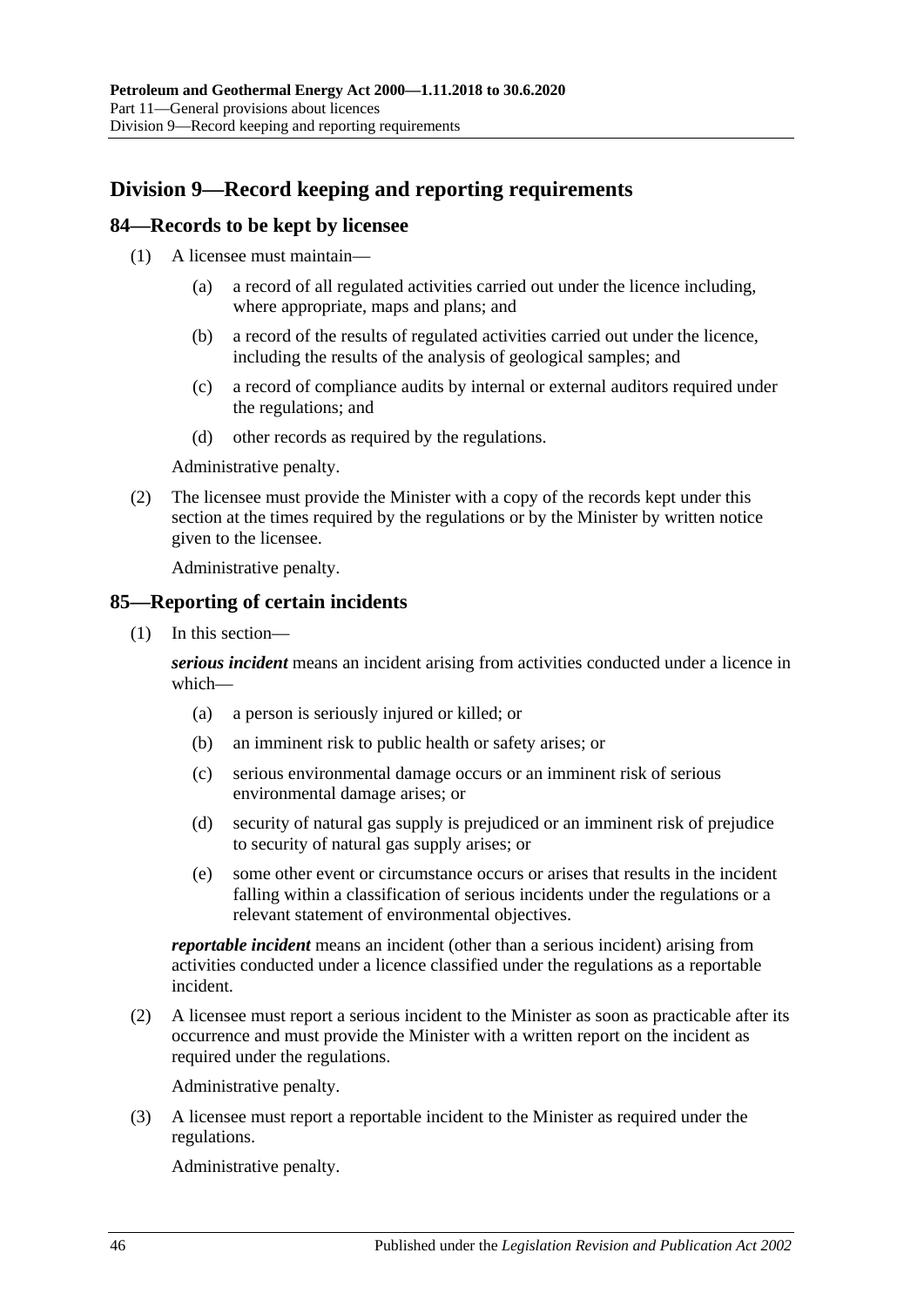## **86—Information to be provided by licensee**

(1) A licensee must, as required under the regulations, provide the Minister with information required by the regulations.

Administrative penalty.

<span id="page-46-0"></span>(2) A licensee must provide the Minister with any other information reasonably requested by the Minister within the time specified in the request.

Administrative penalty.

- (3) If the Minister considers the provision of the information requested under [subsection](#page-46-0) (2) essential in the public interest, and gives an intimation to that effect in the request, non-compliance with the request is a summary offence punishable on conviction by a fine not exceeding \$120,000.
- <span id="page-46-1"></span>(4) A licensee must, if requested to do so by the Minister, provide the Minister with an expert report, within the time specified in the request, verifying information provided to the Minister by the licensee.

Administrative penalty.

- (5) A request under [subsection](#page-46-1) (4) must either nominate the person by whom the expert report is to be prepared or state the nature of the qualifications and experience that the person who prepares the report must possess.
- (6) A reference in this section to a licensee extends to a former licensee.
- (7) A requirement under any other provision of this Act to provide any information or report extends to a former licensee to the extent that the information or report is reasonably required in connection with the operation or administration of this Act.

## **Division 10—General requirements for operations**

#### **86A—Fitness-for-purpose assessment**

(1) In this section—

*prescribed licence* means—

- (a) a retention licence; or
- (b) a production licence; or
- (c) a pipeline licence; or
- (d) an associated activities licence; or
- (e) a special facilities licence.
- (2) A licensee under a prescribed licence must carry out fitness-for-purpose assessments of facilities operated on land within the area of the licence at intervals prescribed by the regulations in order to assess risks imposed by the facilities on—
	- (a) public health and safety; and
	- (b) the environment; and
	- (c) the security of production or supply of natural gas (so far as this may be relevant).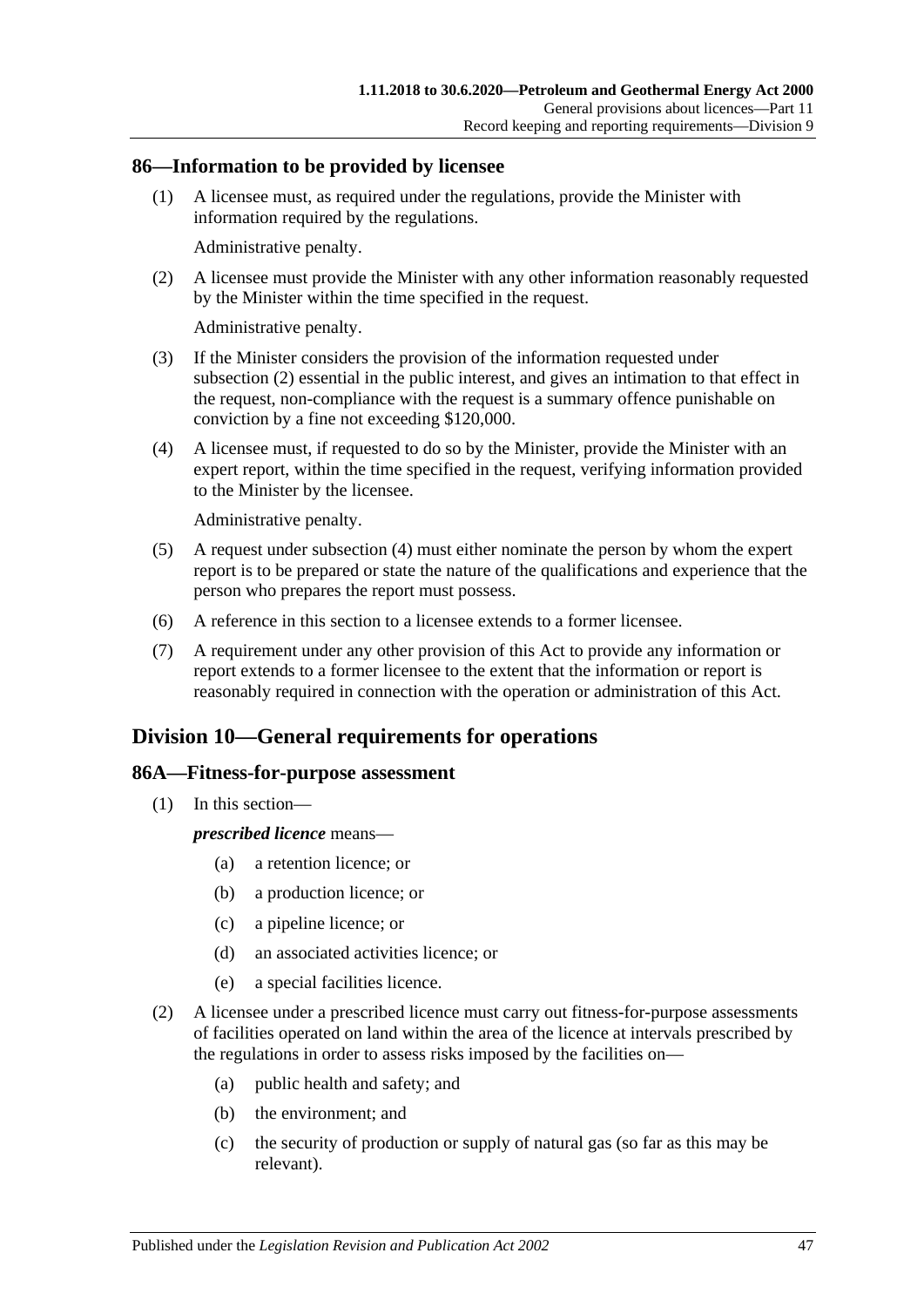- (3) An assessment under this section must comply with any requirements prescribed by the regulations.
- (4) The licensee must prepare a report on the assessment in a manner and form determined by the Minister and furnish a copy of the report to the Minister in accordance with the regulations.
- (5) A report under this section must comply with any other requirements prescribed by the regulations.
- (6) A licensee must promptly carry out any remedial action that is necessary or appropriate in view of a report under this section (and, in particular, must ensure that any identified risks are eliminated or reduced so far as is reasonably practicable).
- (7) A licensee who fails to comply with a requirement under this section is guilty of an offence.

Maximum penalty: \$120 000.

## **87—Activities to be carried out with due care and in accordance with good industry practice**

A licensee must carry out regulated activities—

- (a) with due care for—
	- (i) the health and safety of persons who may be affected by those activities; and
	- (ii) the environment; and
	- (iii) where relevant—the need to ensure, in a case where interruption of natural gas supply could cause significant social disruption, that facilities for processing and transporting natural gas are designed, constructed, managed and operated on a prudential basis so as to provide a reliable and adequate supply of natural gas; and

(b) in accordance with good practice as recognised in the relevant industry. Maximum penalty: \$120 000.

## **Division 11—Minister's power to carry out work**

#### <span id="page-47-0"></span>**88—Ministerial direction**

- <span id="page-47-1"></span>(1) The Minister may, by notice in writing given to a licensee, direct the licensee—
	- (a) to carry out specified obligations under this Act or the licence; or
	- (b) to cease specified activities that are contrary to this Act or the licence.
- (2) The licensee must comply with a direction under [subsection](#page-47-0) (1) within the time allowed in the notice.

Maximum penalty: \$120 000.

(3) If the licensee fails to comply with a direction under [subsection](#page-47-1)  $(1)(a)$  within the time allowed in the notice, the Minister may take the required action, or arrange for the required action to be taken, and recover the cost, as a debt, from the licensee.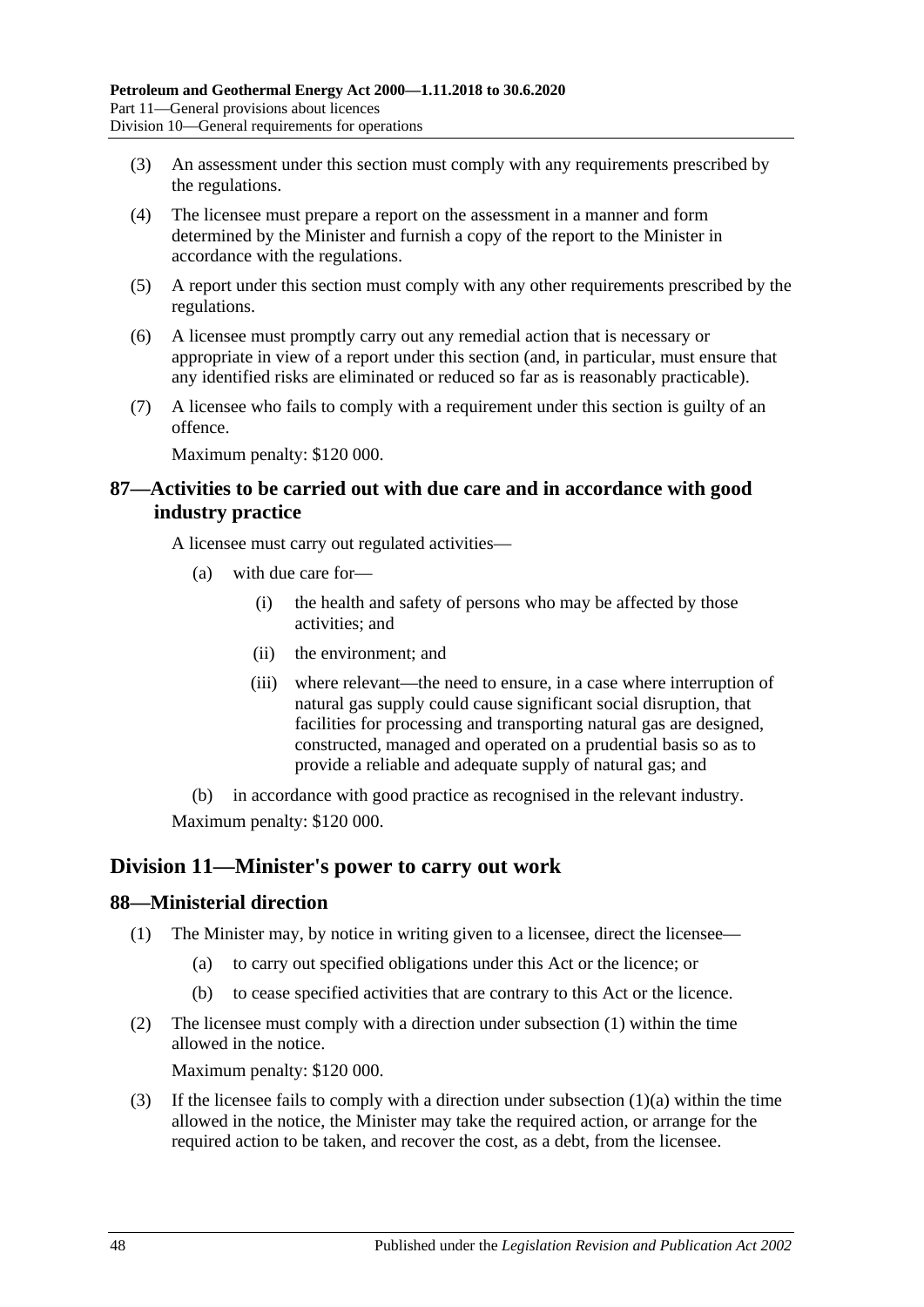# **Division 12—Surrender, suspension or cancellation of licence**

## **89—Surrender**

- (1) A licensee may apply to the Minister to surrender the licence or to surrender part of the licence area.
- (2) The Minister may accept the surrender as from a date specified by the Minister in a notice of acceptance of the surrender given to the applicant.
- (3) If the licensee surrenders part of the licence area, the licence continues in relation to the remainder of the licence area subject to any modification of its conditions that the Minister considers appropriate in view of the surrender.
- (4) The Minister may accept a surrender on any one or more of the following conditions:
	- (a) that the applicant rehabilitate land affected by activities conducted under the licence;
	- (b) that the applicant pay any monetary obligations incurred before the surrender;
	- (c) that the applicant provide information that should have been, but has not been, provided before the surrender.

## **90—Suspension of licence by agreement**

The Minister may, by agreement with the licensee, suspend a licence for a specified period.

## **91—Disciplinary power to suspend or cancel licence**

- (1) If a licensee fails to comply with this Act or a condition of the licence, the Minister may, by written notice given to the licensee—
	- (a) suspend the licence for a specified period or until the Minister terminates the suspension; or
	- (b) cancel the licence.
- (2) Before the Minister suspends or cancels the licence, the Minister must give the licensee a notice of default—
	- (a) specifying the default; and
	- (b) stating the action that the Minister proposes to take; and
	- (c) if the default is capable of being remedied—allowing the licensee a reasonable opportunity to remedy the default; and
	- (d) whether or not the default is capable of being remedied—giving the licensee a reasonable opportunity to show cause why the proposed action should not be taken.
- (3) If the notice allows the licensee an opportunity to remedy a default, and the licensee remedies the default to the Minister's satisfaction, the Minister is not to suspend or cancel the licence on the basis of that default.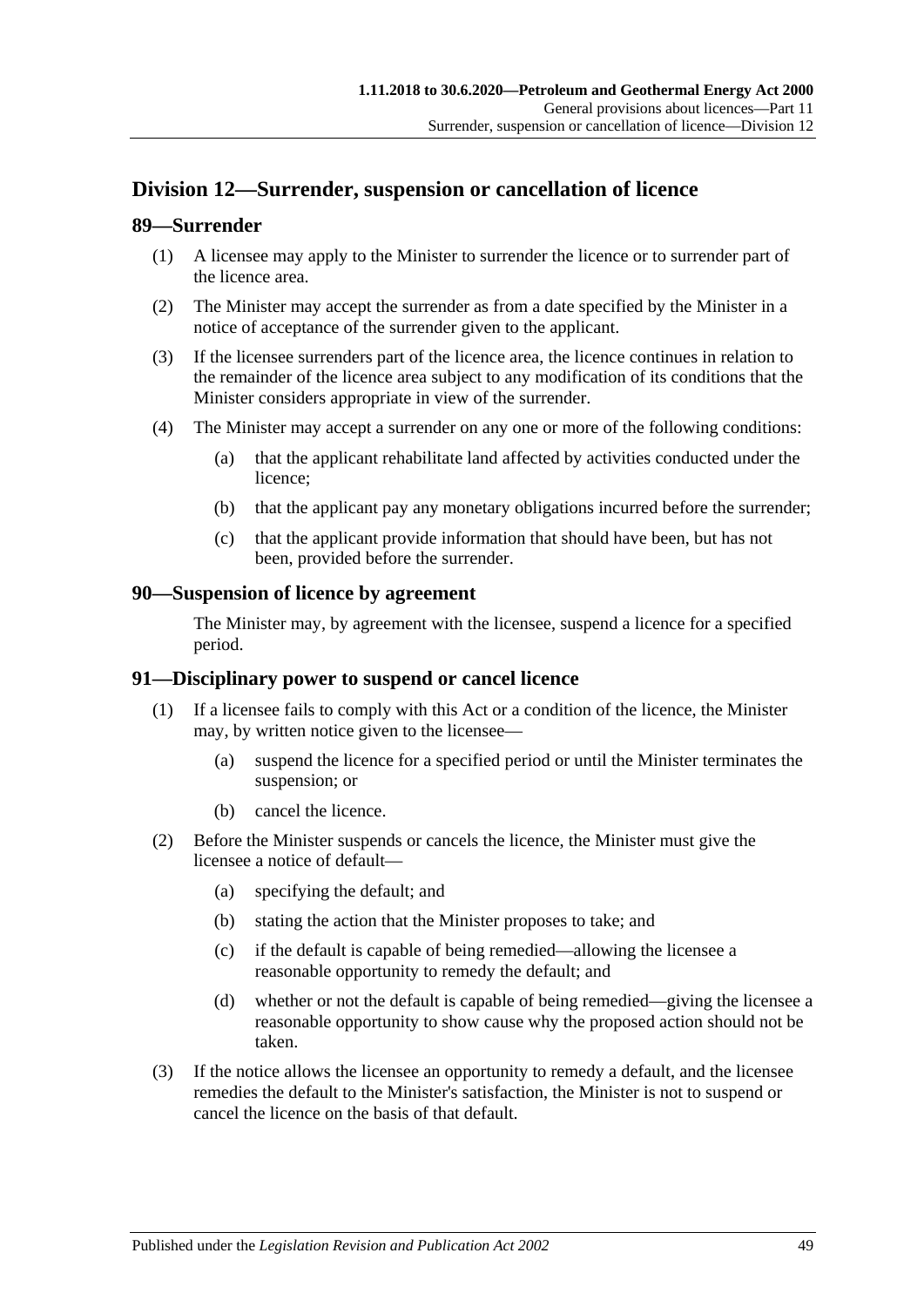# **Division 13—Notice of grant etc of licence**

## **92—Notice to be published in Gazette**

- (1) Notice of the grant, suspension or cancellation of a licence is to be published in the Gazette.
- (2) Notice of the surrender of a licence or part of a licence area is to be published in the Gazette.

## **Division 14—Interference with regulated activities**

## **93—Obligation not to interfere with regulated activities**

A person must not (except as authorised under this Act) interfere with regulated activities lawfully conducted under a licence. Maximum penalty: \$60 000.

## **Division 15—Safety net**

## **94—Safety net**

- (1) The Minister may enter into an agreement with a licensee—
	- (a) that, if the licence should at some future time be found to be wholly or partially invalid due to circumstances beyond the control of the licensee, the licensee will have a preferential right to the grant of a new licence; and
	- (b) dealing with the terms and conditions on which the new licence will be granted.
- (2) The Minister must consider any proposal by a licensee for an agreement under this section.

# **Part 12—Environment protection**

# **Division 1—Objects**

## **95—Objects**

- (1) The object of this Part is to ensure that, in carrying out regulated activities, licensees—
	- (a) ensure that regulated activities that have (actually or potentially) adverse effects on the environment are properly managed to reduce environmental damage as far as reasonably practicable; and
	- (b) eliminate as far as reasonably practicable risk of significant long term environmental damage; and
	- (c) ensure that land adversely affected by regulated activities is properly rehabilitated.
- (2) The Minister must, in acting under this Part, have regard to, and seek to further, the objects of the *[Natural Resources Management Act](http://www.legislation.sa.gov.au/index.aspx?action=legref&type=act&legtitle=Natural%20Resources%20Management%20Act%202004) 2004*.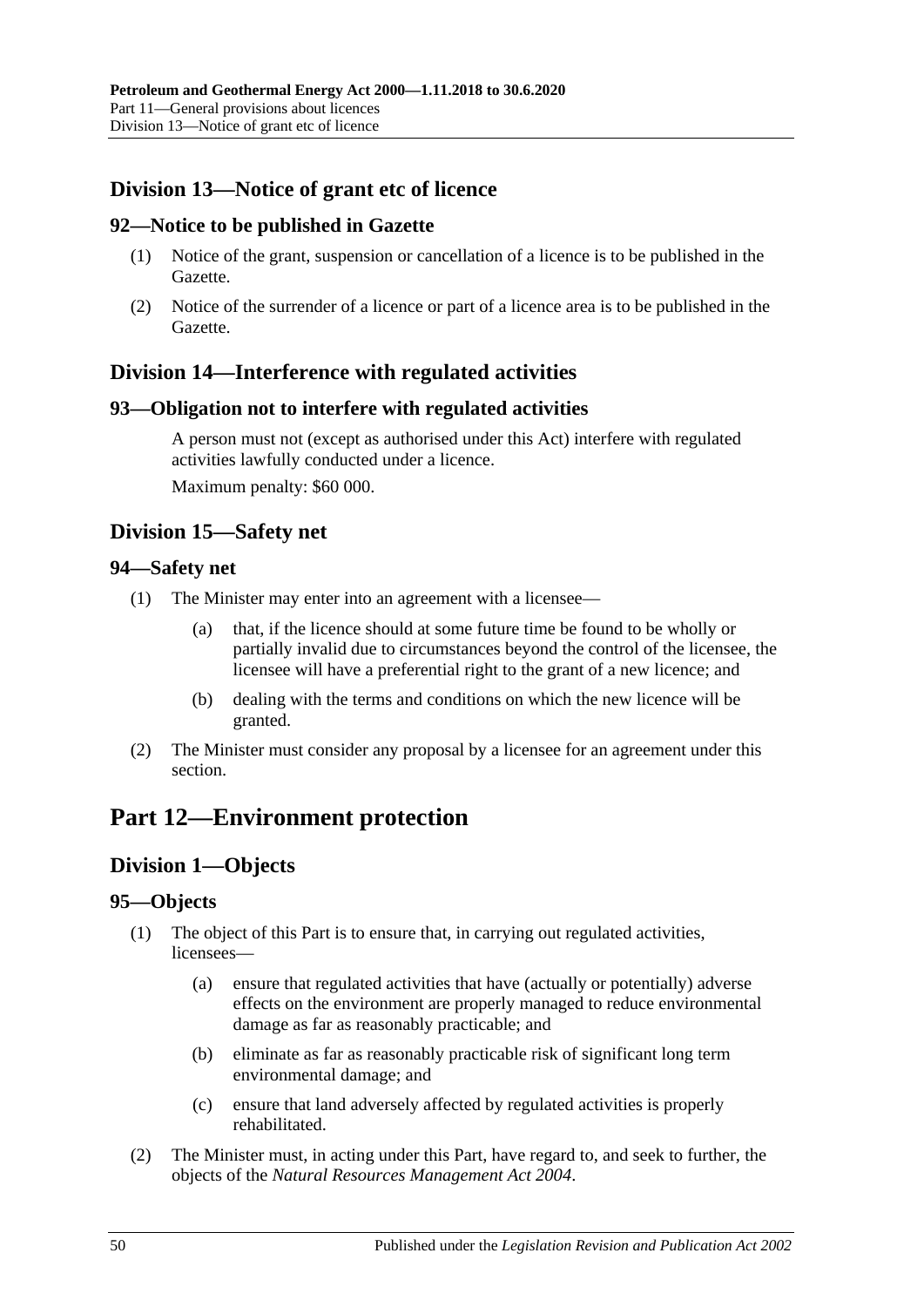# **Division 2—Environmental prerequisites**

## **96—Pre-conditions of regulated activities**

A licensee must not carry out regulated activities unless a statement of environmental objectives is in force for the relevant activities under this Part. Maximum penalty: \$120 000.

## **Division 3—Environmental impact report and classification of regulated activities**

## **97—Environmental impact report**

- (1) An environmental impact report on regulated activities must be prepared in accordance with the regulations.
- (2) An environmental impact report—
	- (a) must take into account cultural, amenity and other values of Aboriginal and other Australians insofar as those values are relevant to the assessment; and
	- (b) must take into account risks inherent in the regulated activities to the health and safety of the public; and
	- (c) must contain sufficient information to make possible an informed assessment of the likely impact of the activities on the environment.
- (3) An environmental impact report—
	- (a) may relate to regulated activities generally or a particular class of regulated activities; and
	- (b) may be applicable to the whole of the State or be limited to a particular part of the State.

#### **98—Classification of regulated activities**

- (1) After preparation of an environmental impact report, the Minister must classify the activities to which the report relates as—
	- (a) low impact activities; or
	- (b) medium impact activities; or
	- (c) high impact activities.
- (2) The classification is to be made on the basis of—
	- (a) the environmental impact report; and
	- (b) criteria for the assessment of the environmental impact of regulated activities established under this section.
- (3) The Minister—
	- (a) must, by notice in the Gazette, establish criteria for the assessment of the environmental impact of regulated activities; or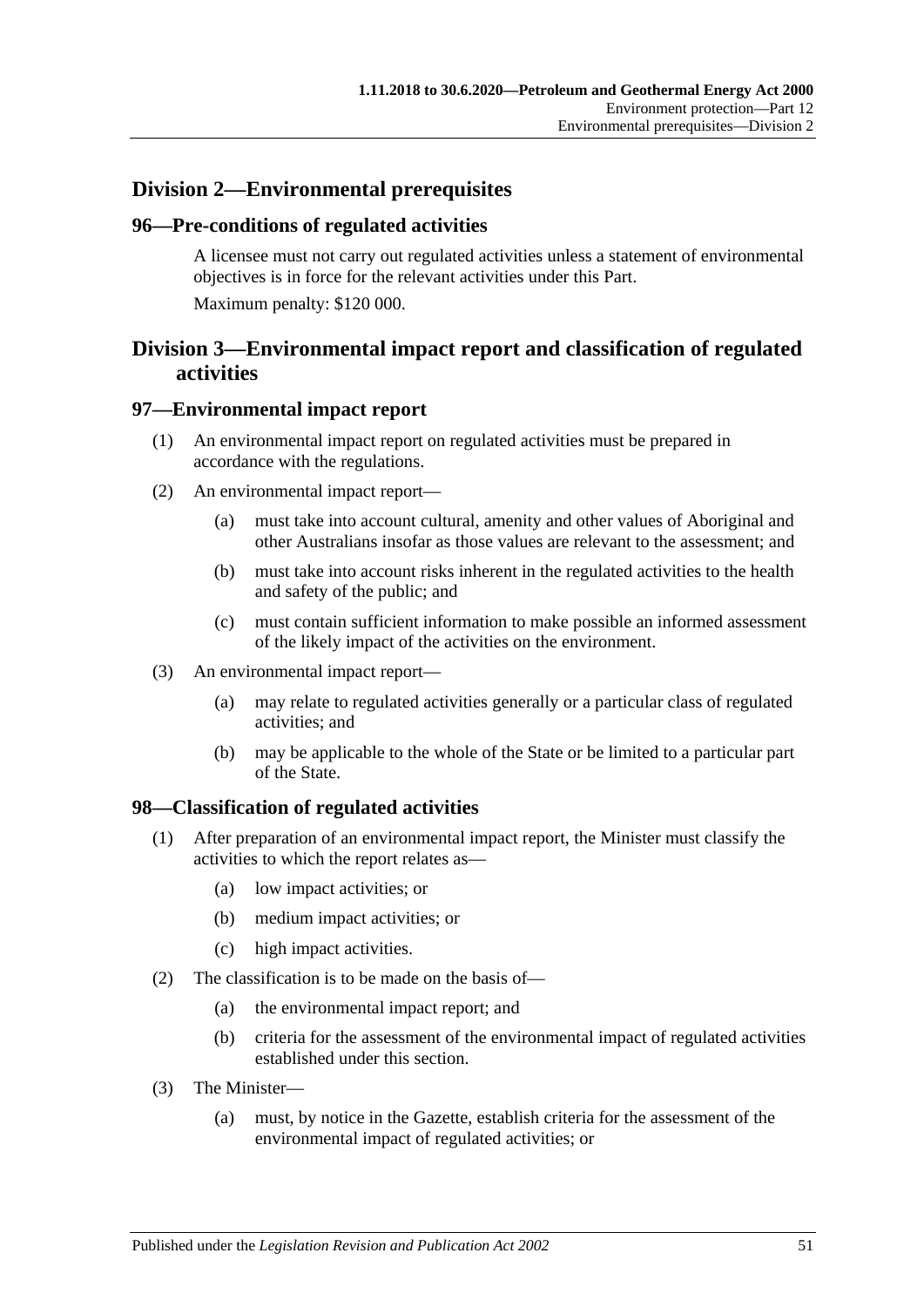- (b) may, by similar notice, revise criteria previously established under this section.
- (4) In classifying activities that are likely to be recurrent, the Minister must have regard to the cumulative effect of the activities.

## **Division 4—Statements of environmental objectives**

## **99—Preparation of statement of environmental objectives**

- (1) A statement of environmental objectives for regulated activities is to be prepared in accordance with the requirements of the regulations—
	- (a) for low impact or medium impact activities—on the basis of an environmental impact report; or
	- (b) for high impact activities—on the basis of an environmental impact assessment under Part 8 of the *[Development Act](http://www.legislation.sa.gov.au/index.aspx?action=legref&type=act&legtitle=Development%20Act%201993) 1993*.
- (2) If the Minister decides that an approved statement of environmental objectives should be revised, a revised statement of environmental objectives is to be prepared in accordance with the requirements of the regulations—
	- (a) if the approved statement relates to low impact or medium impact activities—on the basis of an environmental impact report; or
	- (b) if the approved statement relates to high impact activities—on the basis of an environmental impact assessment under Part 8 of the *[Development Act](http://www.legislation.sa.gov.au/index.aspx?action=legref&type=act&legtitle=Development%20Act%201993) 1993*.

## **100—Content of statement of environmental objectives**

- (1) A statement of environmental objectives for regulated activities—
	- (a) must state environmental objectives that must be achieved in carrying out regulated activities to which the statement applies; and
	- (b) must state criteria to be applied to determine whether the stated environmental objectives have been achieved in a particular case; and
	- (c) may include conditions and requirements to be complied with in order to achieve the stated objectives; and
	- (d) must impose reporting obligations on a person carrying out regulated activities to which it relates.
- (2) One of the environmental objectives must be the rehabilitation of land adversely affected by regulated activities.
- (3) A statement of environmental objectives—
	- (a) may provide for and, for high impact activities, must provide for a report or periodic reports (to be obtained by the Minister at the expense of the licensee) from an independent expert on the environmental consequences of the activities; and
	- (b) may include a system for evaluating the licensee's environmental performance.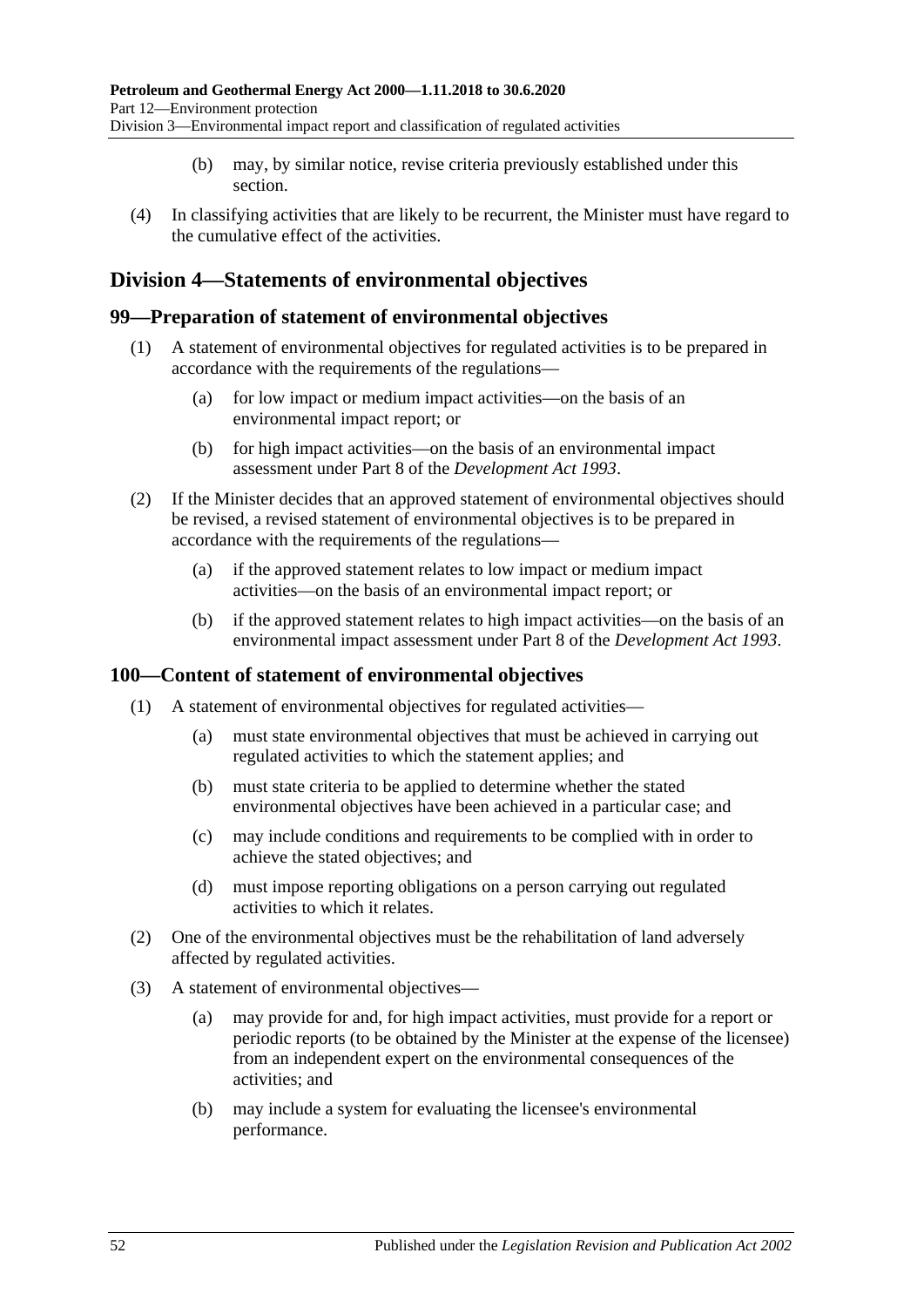- (4) A statement of environmental objectives—
	- (a) may be generally applicable throughout the State; or
	- (b) may be limited to a specific part of the State.

## **101—Approval of statement of environmental objectives for low impact activities**

- (1) If, after consulting with government agencies as required under the regulations, the Minister is satisfied with a statement of environmental objectives for low impact activities, the Minister may approve the statement.
- (2) If, after consulting with government agencies as required under the regulations, the Minister is not satisfied with a statement of environmental objectives for low impact activities, the Minister may—
	- (a) amend the statement and approve it in the amended form; or
	- (b) require the preparation of a fresh statement of environmental objectives.

#### **102—Statement of environmental objectives for medium impact activities**

- (1) When a statement (or revised statement) of environmental objectives has been prepared for medium impact activities, the Minister must, if satisfied that the statement (or revised statement) is an acceptable basis for public consultation, publish a notice in a newspaper circulating generally throughout the State—
	- (a) stating that the relevant environmental impact report and the proposed statement of environmental objectives may be inspected at a nominated address or a copy may be obtained from that address; and
	- (b) inviting submissions from interested members of the public on the environmental impact report and on the subject matter of the proposed statement (or revised statement) of environmental objectives within a period ending on a date (the **closing date for submissions**) at least 30 business days after publication of the notice.
- (2) The Minister may also invite submissions from organisations and persons who have, in the Minister's opinion, a particular interest in the relevant subject matter.
- (3) Copies of written submissions made in response to an invitation under this section are to be kept available for inspection at the Minister's public office.
- (4) The Minister—
	- (a) must take into account all submissions made before the relevant closing date for submissions; and
	- $(b)$  may—
		- (i) approve the statement (or revised statement) of environmental objectives without amendment; or
		- (ii) amend the statement (or revised statement) of environmental objectives as the Minister thinks fit; and
	- (c) if appropriate, may amend the environmental impact report.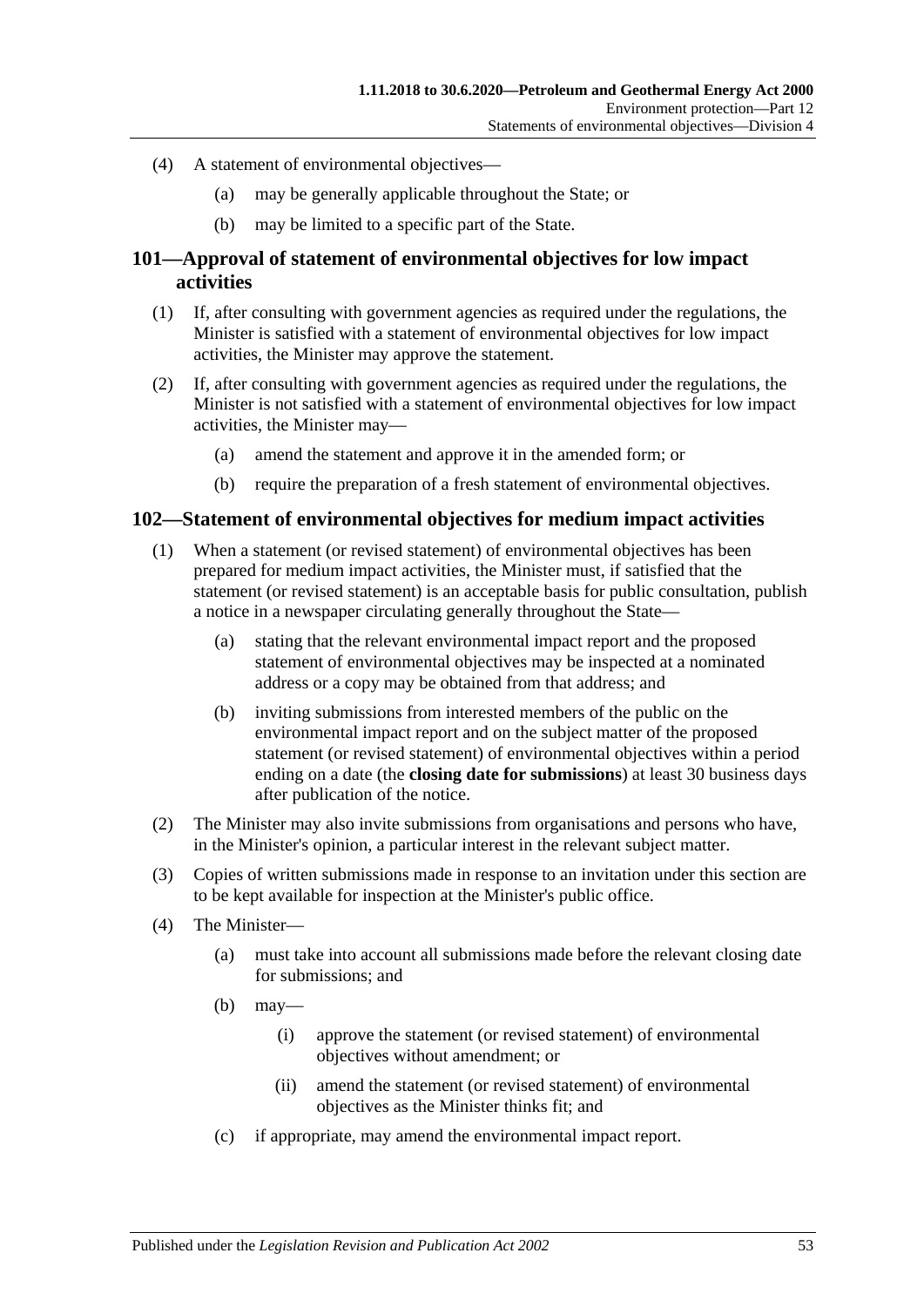(5) If the statement (or revised statement) of environmental objectives is amended, but not substantially, the Minister may approve it in its amended form but, if it is substantially amended, the Minister must repeat the process of public consultation until it is approved without substantial amendment.

## **103—Statement of environmental objectives for high impact activities**

If the Minister is satisfied that a statement (or revised statement) of environmental objectives for high impact activities properly reflects the relevant environmental impact assessment under Part 8 of the *[Development Act](http://www.legislation.sa.gov.au/index.aspx?action=legref&type=act&legtitle=Development%20Act%201993) 1993*, the Minister may approve the statement (or revised statement).

## **103A—Specially protected areas**

- (1) If a statement (or revised statement) of environmental objectives applies to a specially protected area or the Murray-Darling Basin, the Minister must not approve the statement (or revised statement) without the concurrence of the relevant Minister.
- (2) If the Minister to whom the administration of this Act is committed and the relevant Minister cannot reach agreement, the Ministers must take steps to refer the matter to the Governor and the Governor will determine the matter (and any decision taken by the Governor will be taken to be a decision of the Minister under this Act).

## **104—Commencement of statement of environmental objectives**

- (1) When the Minister approves a statement (or a revised statement) of environmental objectives, the Minister must have notice of the approval published in the Gazette.
- (2) The statement (or revised statement) of environmental objectives comes into force when notice of its approval is published in the Gazette or on a later date stated in the notice of approval.
- (3) When a revised statement of environmental objectives comes into force it supersedes the previous statement of environmental objectives for the relevant regulated activities.

## **105—Enforcement of requirements etc of statement of environmental objectives**

- (1) It is mandatory condition of every licence that the licensee must comply with an approved statement of environmental objectives relevant to activities carried out under the licence.
- (2) However, a breach of the condition cannot be a ground for suspending or cancelling the licence or imposing any penalty on the licensee if—
	- (a) it is not a serious incident within the meaning of [section](#page-45-0) 85; and
	- (b) the licensee immediately after becoming aware of the breach takes all reasonable steps to remedy the situation.
- <span id="page-53-0"></span>(3) If a statement of environmental objectives includes a system for evaluating the licensee's environmental performance, and the evaluation indicates poor environmental performance in terms of the criteria of evaluation, the Minister may, by written notice to the licensee, impose prohibitions or restrictions on the licensee engaging in regulated activities.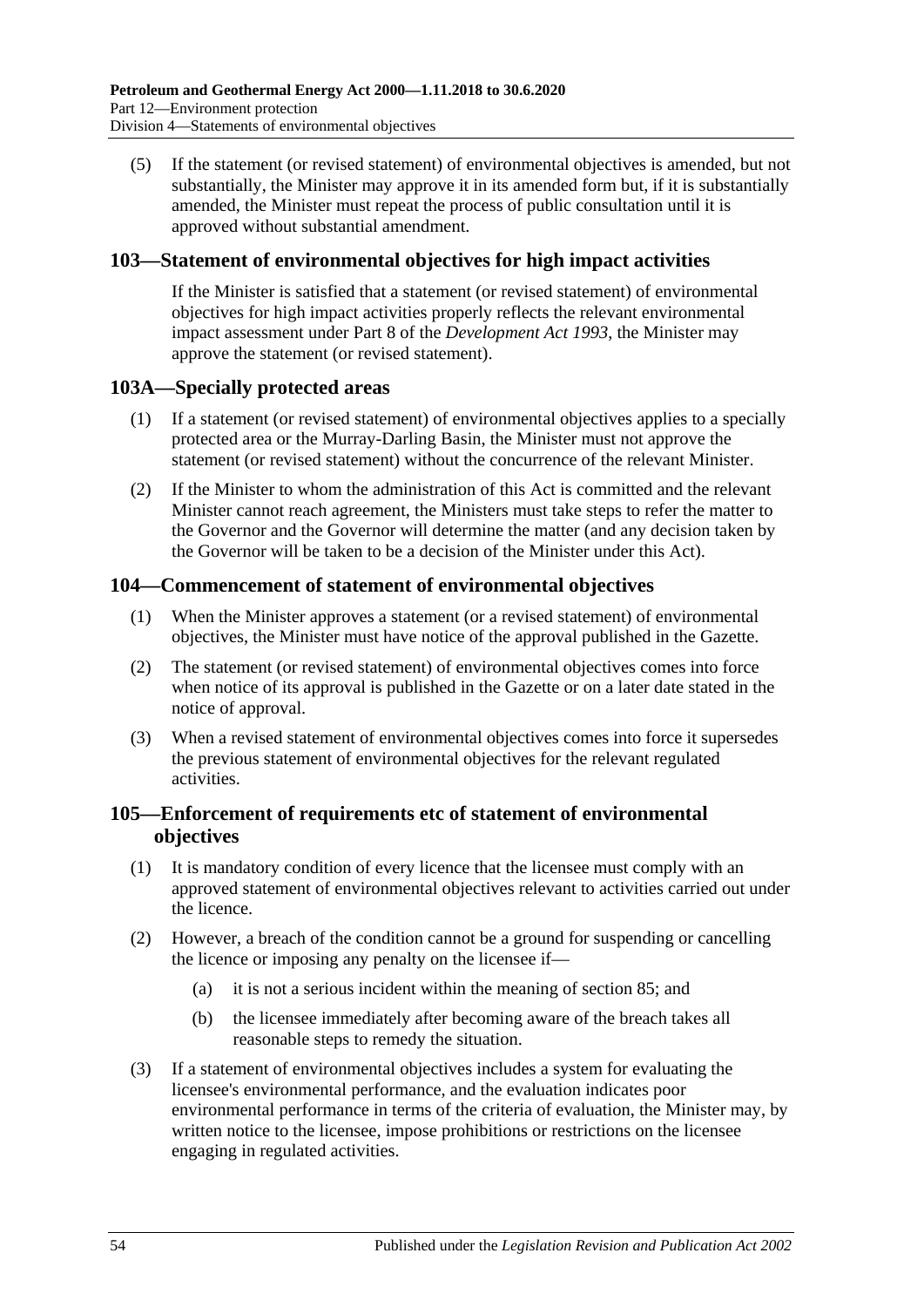(4) A licensee must not contravene a prohibition or restriction imposed under [subsection](#page-53-0)  $(3)$ .

Maximum penalty: \$120 000.

# **Division 5—The environmental register**

## **106—Environmental register**

- (1) The Minister must maintain an environmental register.
- (2) The register must contain—
	- (a) a copy of every environmental impact report prepared for the purposes of this Act; and
	- (b) a copy of the current criteria for the classification of regulated activities; and
	- (c) a copy of every classification of regulated activities made by the Minister under this Part; and
	- (d) a copy of every current statement (or revised statement) of environmental objectives approved under this Act and a copy of the environmental impact report on which the statement is based; and
	- (e) a copy of every environmental impact assessment affecting regulated activities under the *[Development Act](http://www.legislation.sa.gov.au/index.aspx?action=legref&type=act&legtitle=Development%20Act%201993) 1993*; and
	- (f) a copy of every report provided under reporting obligations imposed by a statement of environmental objectives.

## **107—Environmental register to be available for inspection**

- (1) The environmental register is to be available for inspection, without fee, during ordinary office hours at a public office, or public offices, determined by the Minister.
- (2) The Minister must ensure that copies of material on the environmental register can be purchased for a reasonable fee at the public office, or public offices, at which the register is kept available for inspection.
- (3) The Minister must ensure that the environmental register can be inspected at the department's website.

# **Division 6—General provisions for environmental protection**

## **108—Power to direct licensee to take action to prevent or minimise environmental damage**

- (1) If, in the Minister's opinion, authorised activities are being conducted in a way that results in undue damage to the environment, the Minister may, by written notice given to the licensee (an *environmental direction*), direct the licensee to take specified action to prevent or minimise environmental damage.
- (2) If, in the opinion of an authorised officer, authorised activities are being conducted in a way that results in undue damage to the environment and it is urgently necessary to take action to prevent or minimise environmental damage, the authorised officer may, by written notice given to the licensee (an *environmental direction*), direct the licensee to take specified action to prevent or minimise environmental damage.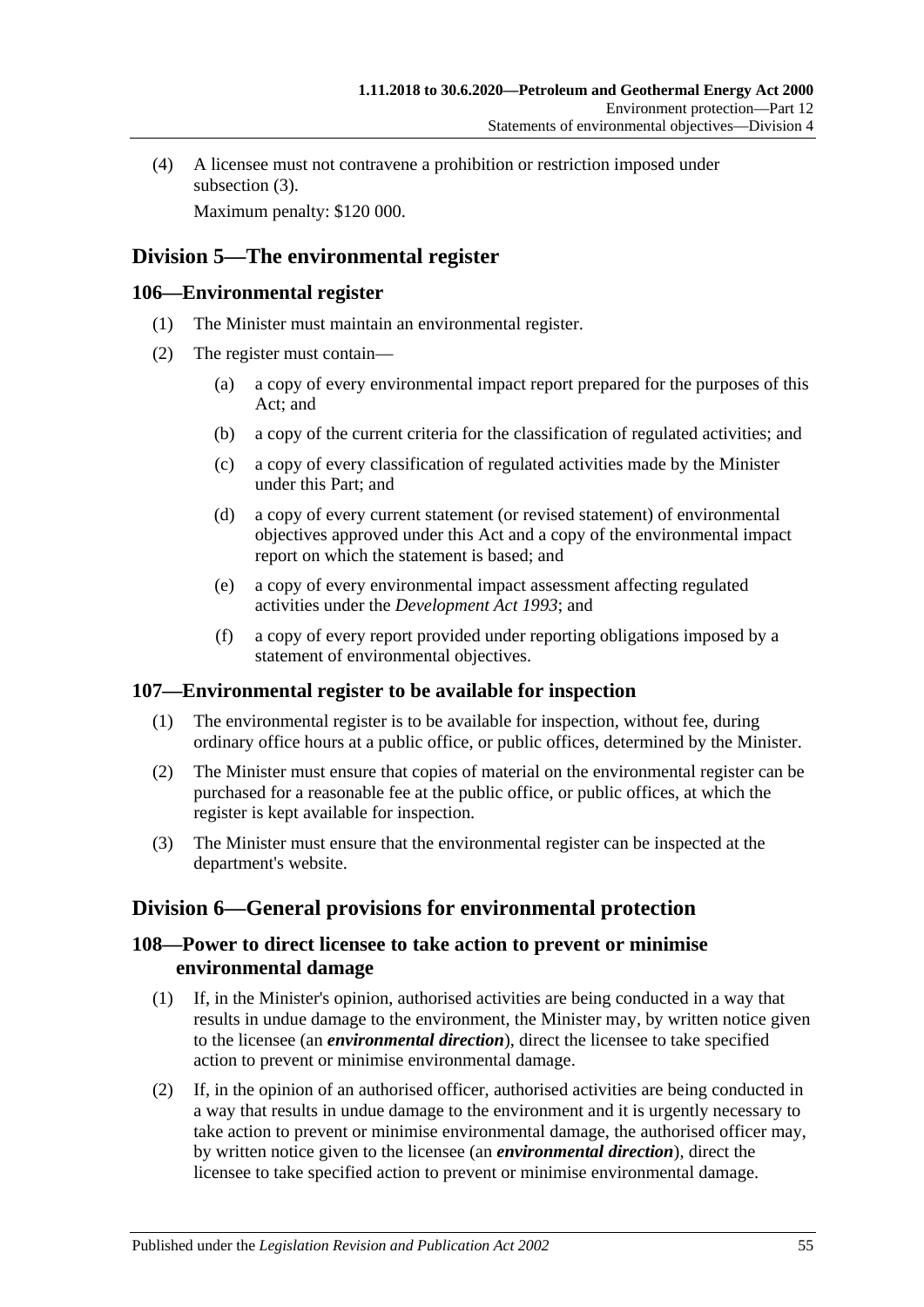- (3) A direction under this section must allow a reasonable time for compliance with the direction.
- (4) A licensee must comply with a direction under this section within the time allowed in the direction.

Maximum penalty: \$120 000.

(5) If a direction is given under this section, the Minister must review the adequacy of the relevant statement of environmental objectives and, if it appears on the review that a revised statement of environmental objectives is necessary to prevent continuation or recurrence of undue damage to the environment, the Minister must take the necessary steps to have a revised statement of environmental objectives for the relevant activities prepared and brought into force.

## **109—Power to direct rehabilitation of land**

- (1) The Minister may, by written notice given to a licensee or former licensee (an *environmental direction*), direct the licensee or former licensee—
	- (a) to take specified action to rehabilitate land adversely affected by regulated activities; or
	- (b) to take action necessary to rehabilitate the land to a standard specified in the direction.
- (2) A direction under this section—
	- (a) must allow a reasonable time for compliance with the direction; and
	- (b) may require the removal of abandoned equipment and facilities.
- (3) A person must comply with a direction under this section within the time allowed in the direction.

Maximum penalty: \$120 000.

## **110—Application for review of environmental direction**

- (1) The licensee or former licensee required to comply with an environmental direction may apply to the ERD Court for a review of the direction within 14 days after receiving the direction.
- (2) Unless the Court decides to the contrary, an application for review of an environmental direction does not suspend operation of the direction.
- (3) On review of an environmental direction, the ERD Court may—
	- (a) confirm the direction (with or without modification); or
	- (b) revoke the direction.

## **111—Liability for damage caused by authorised activities**

(1) A licensee (or former licensee) is liable to compensate the State for the cost of environmental rehabilitation the State is reasonably required to carry out as a result of serious environmental damage, or the threat or potential of serious environmental damage (insofar as this may be reasonably assessed), arising from activities carried out under the licence.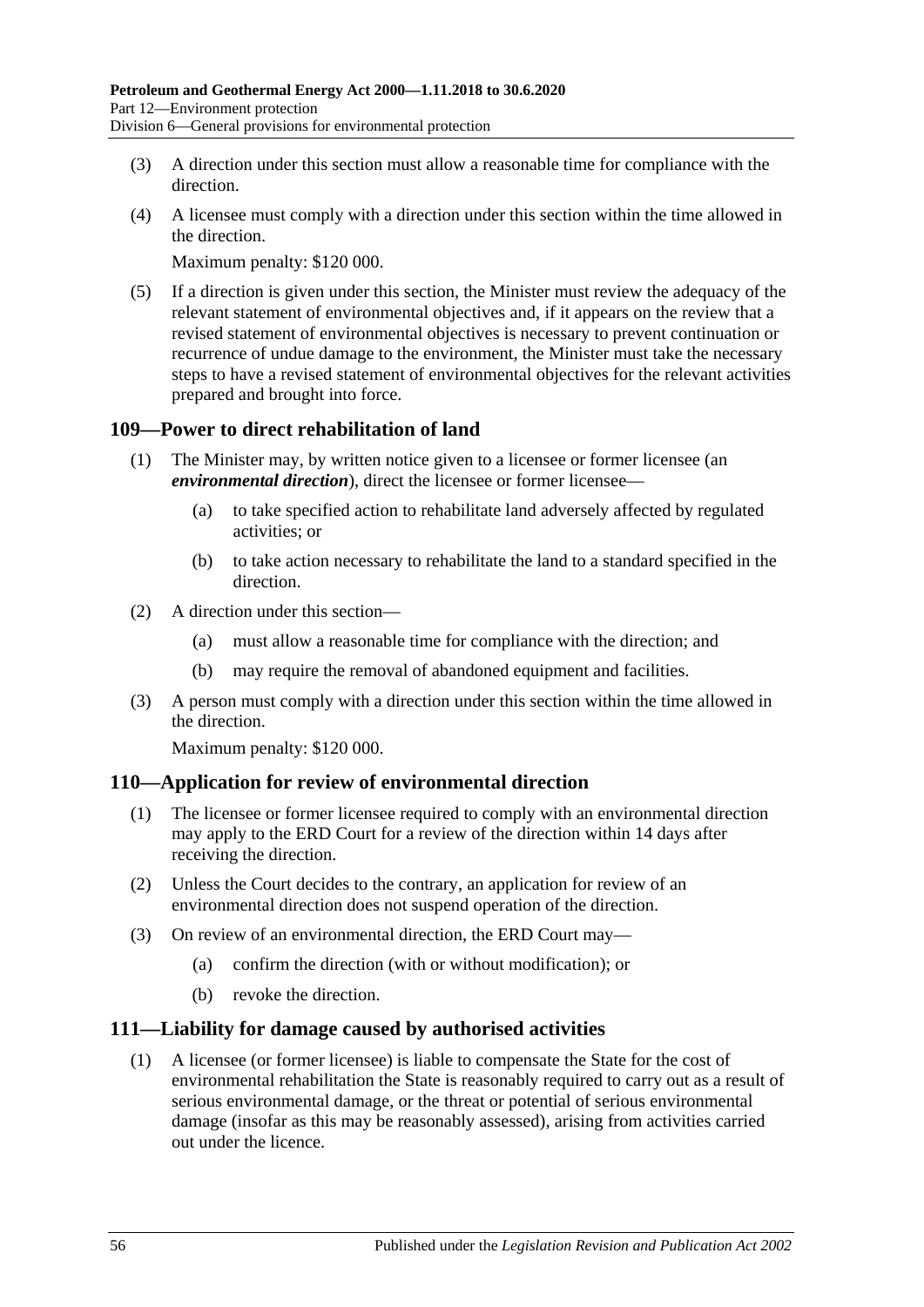- (2) If a licensee provides the Minister with a report, made by an independent expert acceptable to the Minister, containing an assessment of the risk inherent in regulated activities, and of the precautions necessary to eliminate or minimise the risk, the Minister may enter into an agreement with the licensee under which—
	- (a) the licensee is obliged to take specified precautions to eliminate or minimise the risk; and
	- (b) the licensee's liability under this section is limited or excluded.
- (3) The Minister may recover compensation on behalf of the State under this section in a court having jurisdiction in cases of tort up to the amount claimed.

# **Part 13—Registrable dealings**

## **Division 1—Registrable dealings**

## **112—Registrable dealings**

The following are registrable dealings:

- (a) any transaction under which the interest conferred by a licence is mortgaged, charged, or made the security for a liability;
- (b) a joint venture agreement, farm in agreement, joint operating agreement or other transaction under which a person acquires, or may acquire, an interest in—
	- (i) resources discovered, utilised or recovered under an exploration, retention or production licence; or
	- (ii) the proceeds of any business conducted under a licence;
- (c) the transfer or assignment of a licence or an interest in a licence.

## **113—Requirement for approval and registration of registrable dealings**

- (1) A registrable dealing cannot take effect unless the Minister has approved and registered the dealing.
- (2) However, the terms of a registrable dealing may provide that, on approval by the Minister, it takes effect retrospectively from a specified date.

## **114—Application for approval**

- (1) A party to a registrable dealing may apply to the Minister for approval and registration of the dealing.
- (2) An application for approval and registration of a registrable dealing—
	- (a) must be made in writing to the Minister; and
	- (b) must be accompanied by a copy of the instrument effecting the dealing; and
	- (c) must be accompanied by the information and materials required under the regulations; and
	- (d) must be accompanied by the prescribed fee.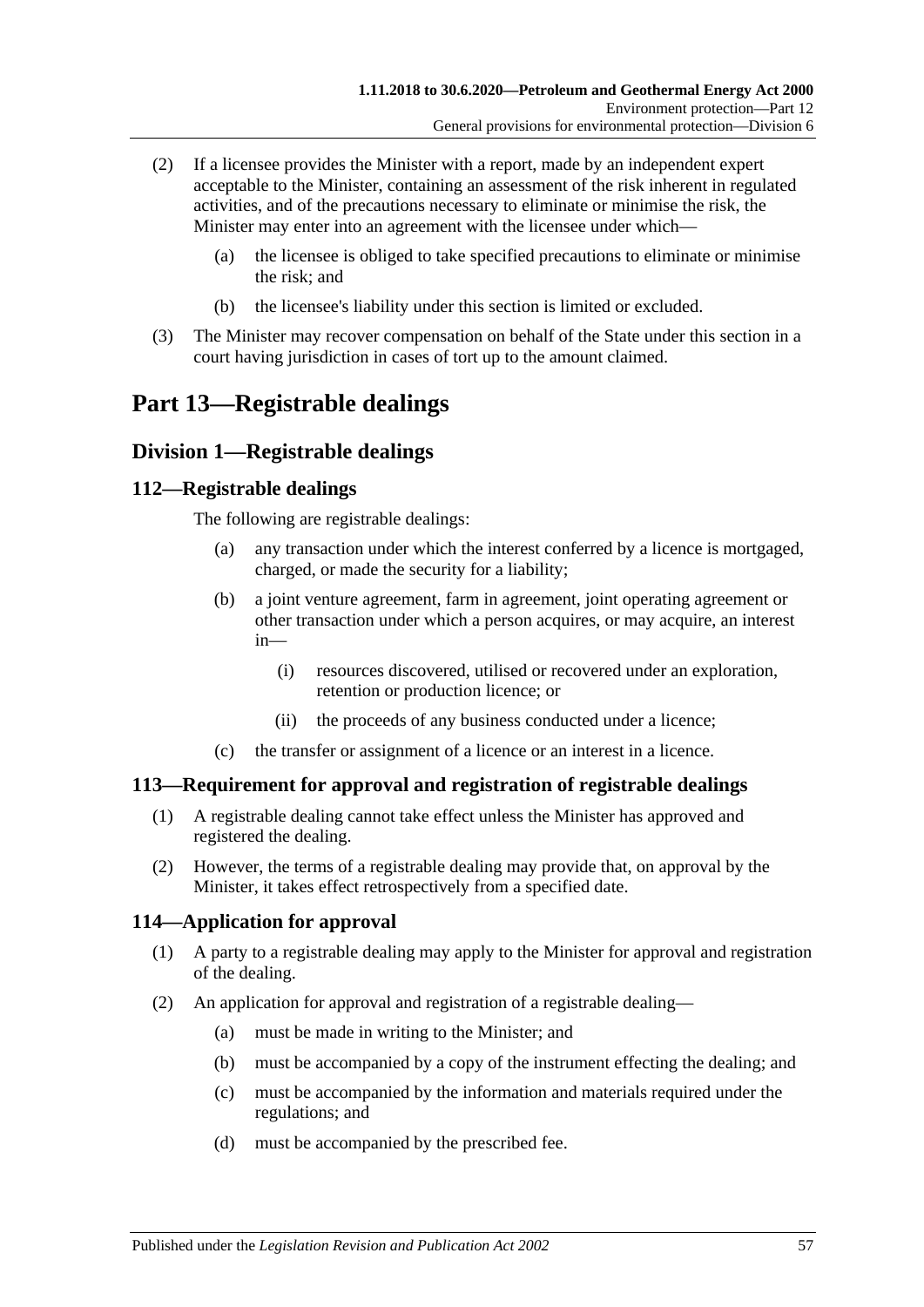(3) On approving a registrable dealing, the Minister must register the dealing in the appropriate register.

# **Division 2—The public register**

## **115—Public register**

- (1) The Minister must maintain a public register of licences.
- (2) The register must contain—
	- (a) the terms and conditions of each licence issued under this Act; and
	- (b) the name of the licensee; and
	- (c) an accurate description of the licence area or in the case of a pipeline licence the route of the pipeline; and
	- (d) a note of any registrable dealing affecting the licence; and
	- (e) any other information (other than commercially sensitive information) the Minister considers appropriate to the public register.
- (3) The public register may be kept in the form of a computer record.

## **116—Public register to be available for inspection**

- (1) The public register is to be available for inspection, without fee, during ordinary office hours at a public office, or public offices, determined by the Minister.
- (2) The Minister must ensure that copies of material on the public register can be purchased for a reasonable fee at the public office, or public offices, at which the register is kept available for inspection.
- (3) The Minister must ensure that the public register can be inspected at the department's website (but is not required to have available for inspection on the website material that was included in the register before the commencement of this Act unless the Minister has the material in the form of electronic data).

## **Division 3—The commercial register**

## **117—Commercial register**

- (1) The Minister must maintain a commercial register.
- (2) The commercial register must contain, in relation to each licence—
	- (a) a copy of each document, related to the licence, effecting or recording the terms of a registrable dealing; and
	- (b) other information the Minister considers appropriate to the commercial register.
- (3) The commercial register may be kept in the form of a computer record.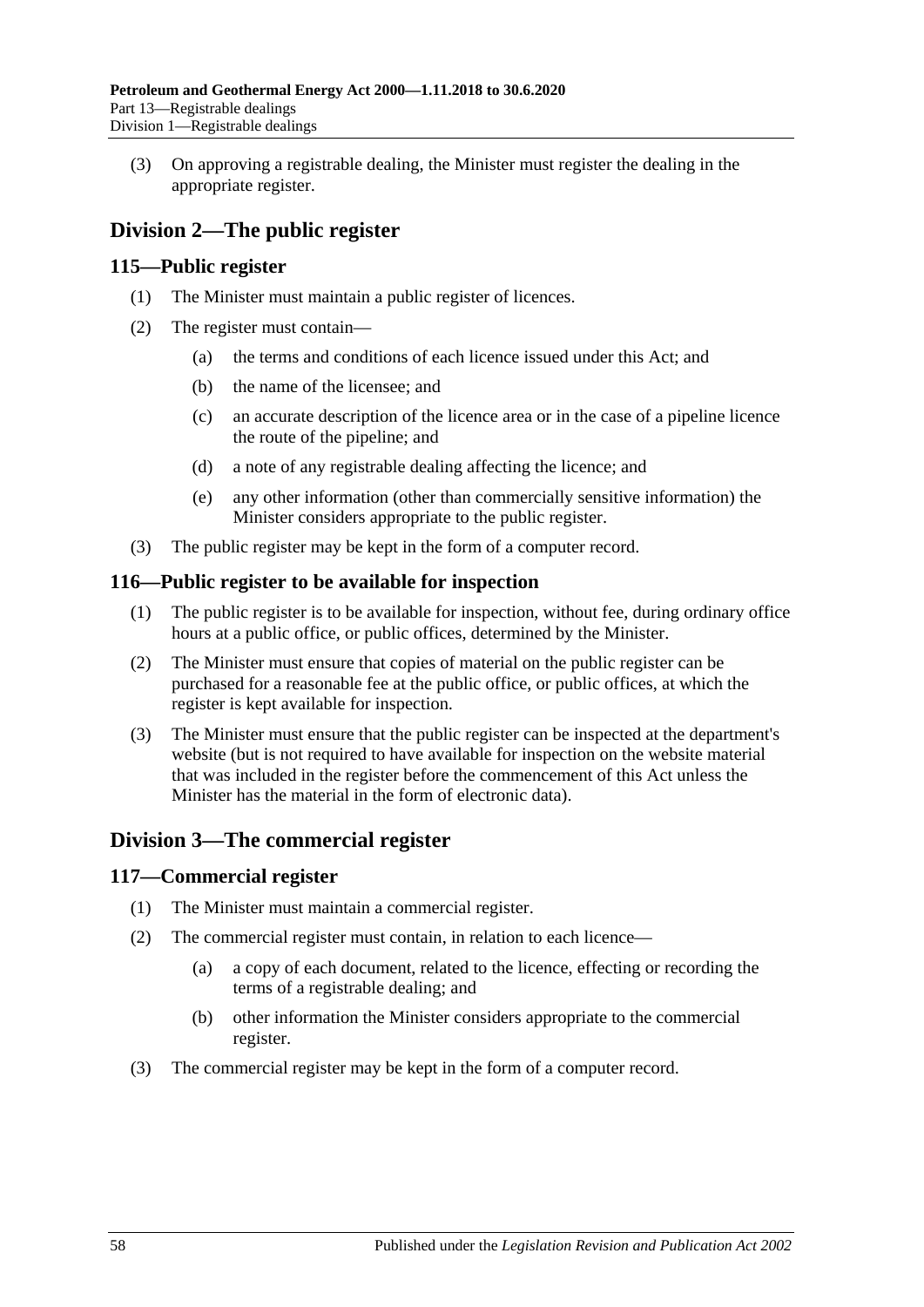## **118—Authority to search register**

- (1) A person is entitled to have access to the material included in the commercial register, on payment of the prescribed inspection fee, if the access is authorised by—
	- (a) a person who has a legal or equitable interest in the relevant licence or registered dealing; or
	- (b) the Minister.
- <span id="page-58-0"></span>(2) The Minister must not authorise access under [subsection](#page-58-0) (1)(b) unless the Minister has consulted with the licensee to whom the material relates and is satisfied that access should be authorised in the public interest.

# **Part 14—Investigation and enforcement**

#### **119—Authorised investigations**

An investigation by an authorised officer is an *authorised investigation* if the purpose of the investigation is—

- (a) to monitor compliance with this Act; or
- (b) to gather information about a suspected offence against this Act; or
- (c) to gather information about personal injury or loss of property related to authorised activities; or
- (d) to gather information about the environmental impact of authorised activities; or
- (e) to gather other information relevant to the administration or enforcement of this Act.

#### **120—Powers of entry and inspection**

- (1) For the purpose of carrying out an authorised investigation, an authorised officer may—
	- (a) enter land, and inspect the land and any operations or activities conducted on the land; or
	- (b) examine anything on the land; or
	- (c) take photographs, films or videos; or
	- (d) carry out tests on wells, facilities and equipment; or
	- (e) take and remove samples; or
	- (f) take and remove any thing that may be evidence of non-compliance with this Act.
- (2) A person must not, without reasonable excuse, obstruct an authorised officer in the exercise of powers under this section.

Maximum penalty: \$4 000 or imprisonment for 6 months.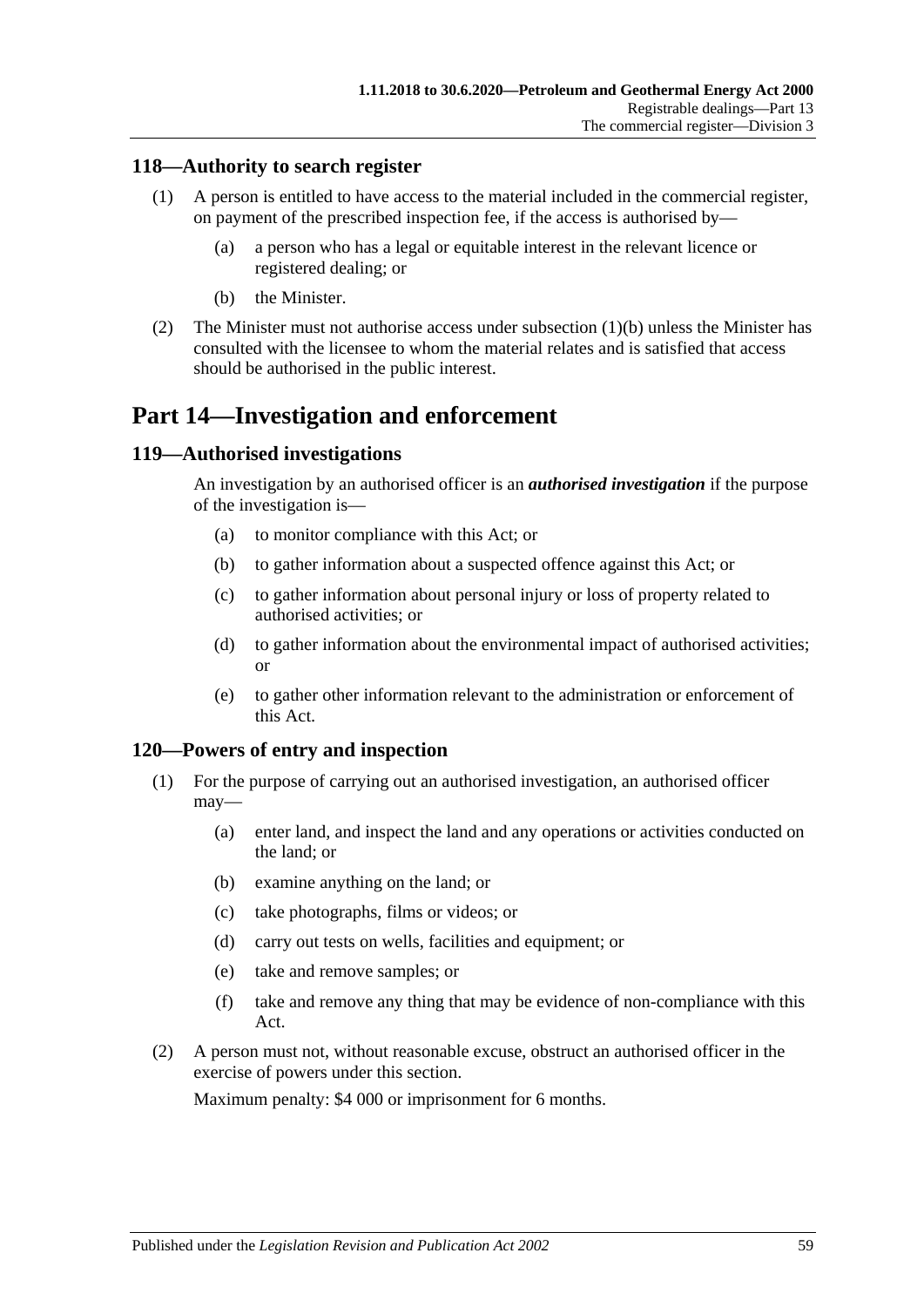## **121—Power to gather information**

- (1) An authorised officer may require a person who may be in a position to provide information relevant to any matter subject to an authorised investigation—
	- (a) to answer a question relevant to the investigation; or
	- (b) to take reasonable steps to obtain information relevant to the investigation and to pass it on to the authorised officer.
- <span id="page-59-0"></span>(2) A person required to answer a question under this section must answer the question to the best of the person's knowledge, information and belief.

Maximum penalty: \$4 000 or imprisonment for 6 months.

(3) A person of whom a requirement is made under [subsection](#page-59-0) (1)(b) must comply with the requirement.

Maximum penalty: \$4 000 or imprisonment for 6 months.

(4) A person is not required to answer a question or to provide information under this section if the answer to the question or the information would tend to incriminate the person of an offence and the person objects to answering the question or providing the information on that ground.

## **122—Production of records**

- (1) This section applies to records relating to—
	- (a) authorised activities; or
	- (b) the production of a regulated substance; or
	- (c) the sale of, or any other dealing with, a regulated substance produced under this Act; or
	- (d) other matters relevant to the calculation of the royalty payable on any such substance.
- (2) A person who has possession or control of a record to which this section applies must, at the request of an authorised officer—
	- (a) produce the record for inspection by the authorised officer; and
	- (b) answer any questions that the authorised officer reasonably asks about the record.

Maximum penalty: \$4 000 or imprisonment for 6 months.

(3) An authorised officer may retain records produced under this section for the purpose of making copies of them.

#### **123—Publication of results of investigation**

- (1) The Minister may publish a report setting out the results of an authorised investigation.
- (2) A report published under this section is protected by absolute privilege.
- (3) Information on the authorised investigations carried out during the course of a year must be included in a report published by the department on an annual basis.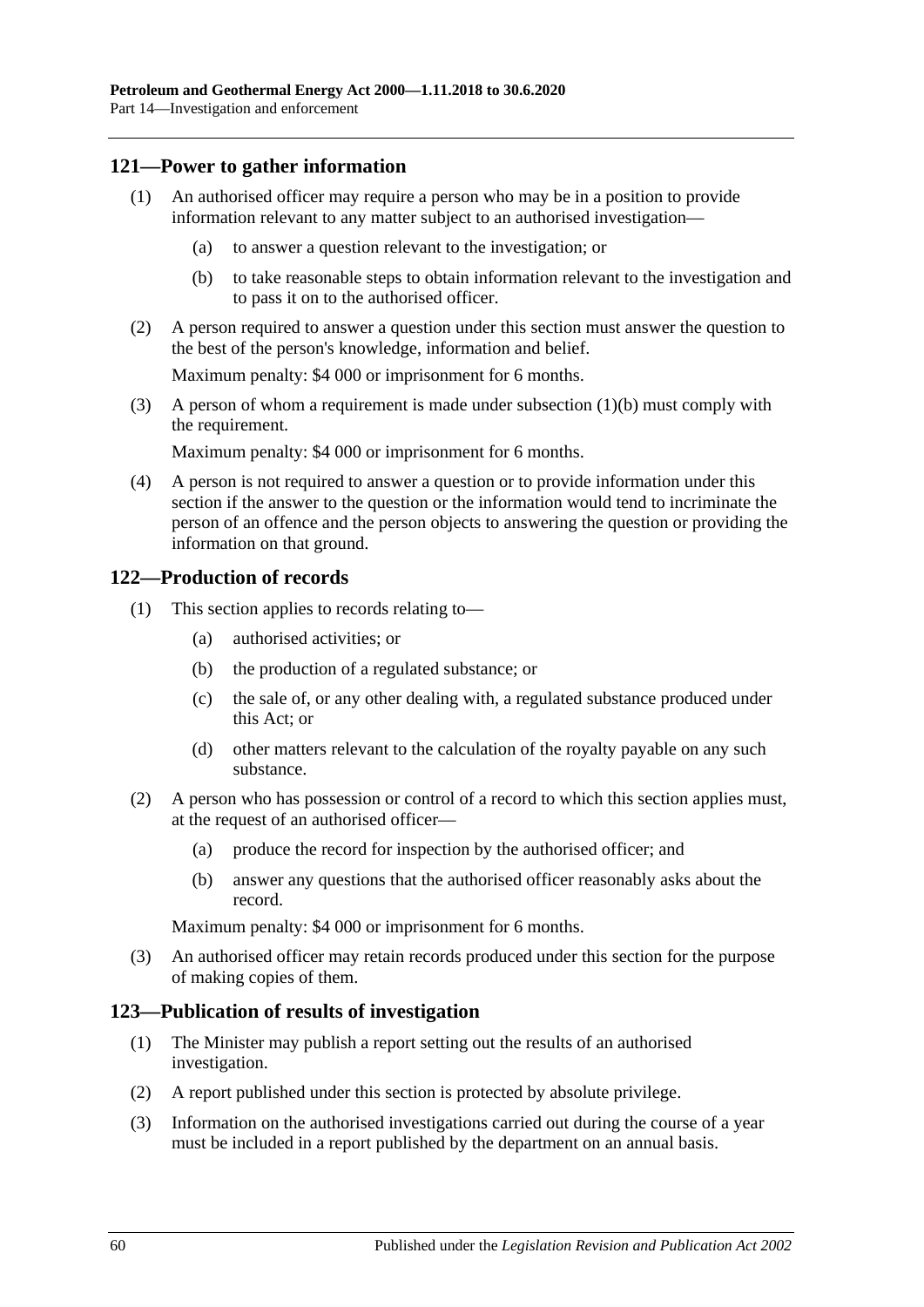# **Part 15—Reconsideration and reviews**

# **Division 1—Application of this Part**

## **124—Decisions etc subject to review**

The following are *reviewable administrative acts*:

- (a) a decision to grant or refuse an application for a licence;
- (b) a decision to refuse an application for the renewal of a licence;
- (c) a decision to impose licence conditions or about the nature of licence conditions;
- (d) a decision to suspend or cancel a licence;
- (e) a determination requiring the holder of a pipeline licence to provide access to the pipeline or a decision not to make such a determination;
- (f) a direction to a licensee or former licensee under this Act;
- (g) a decision about the material to be included in or excluded from a register kept under this Act;
- (h) the imposition of an administrative penalty;
- (i) the imposition of penalty interest or a fine on account of a failure to pay royalty or an annual licence fee under this Act.

# **Division 2—Reconsideration**

## **125—Application for reconsideration**

- (1) A person directly affected by a reviewable administrative act may, within 14 days after receiving notice of the act, apply to the Minister for reconsideration.
- (2) A person is not to be regarded as directly affected by a decision to grant or refuse an application for a licence unless the person was an applicant for the licence.
- (3) An application under this section—
	- (a) must be made in writing; and
	- (b) must set out in detail the grounds on which the applicant asks for reconsideration of the administrative act.
- (4) An application under this section will not postpone the effect of the reviewable administrative act unless the Minister decides that it should do so and suspends its operation accordingly.

## **126—Constitution of advisory committee**

- (1) On receipt of an application for reconsideration of a reviewable administrative act, the Minister will constitute an advisory committee to advise on whether the administrative act should be altered or revoked.
- (2) The advisory committee will consist of people with experience relevant to the questions the committee is to consider.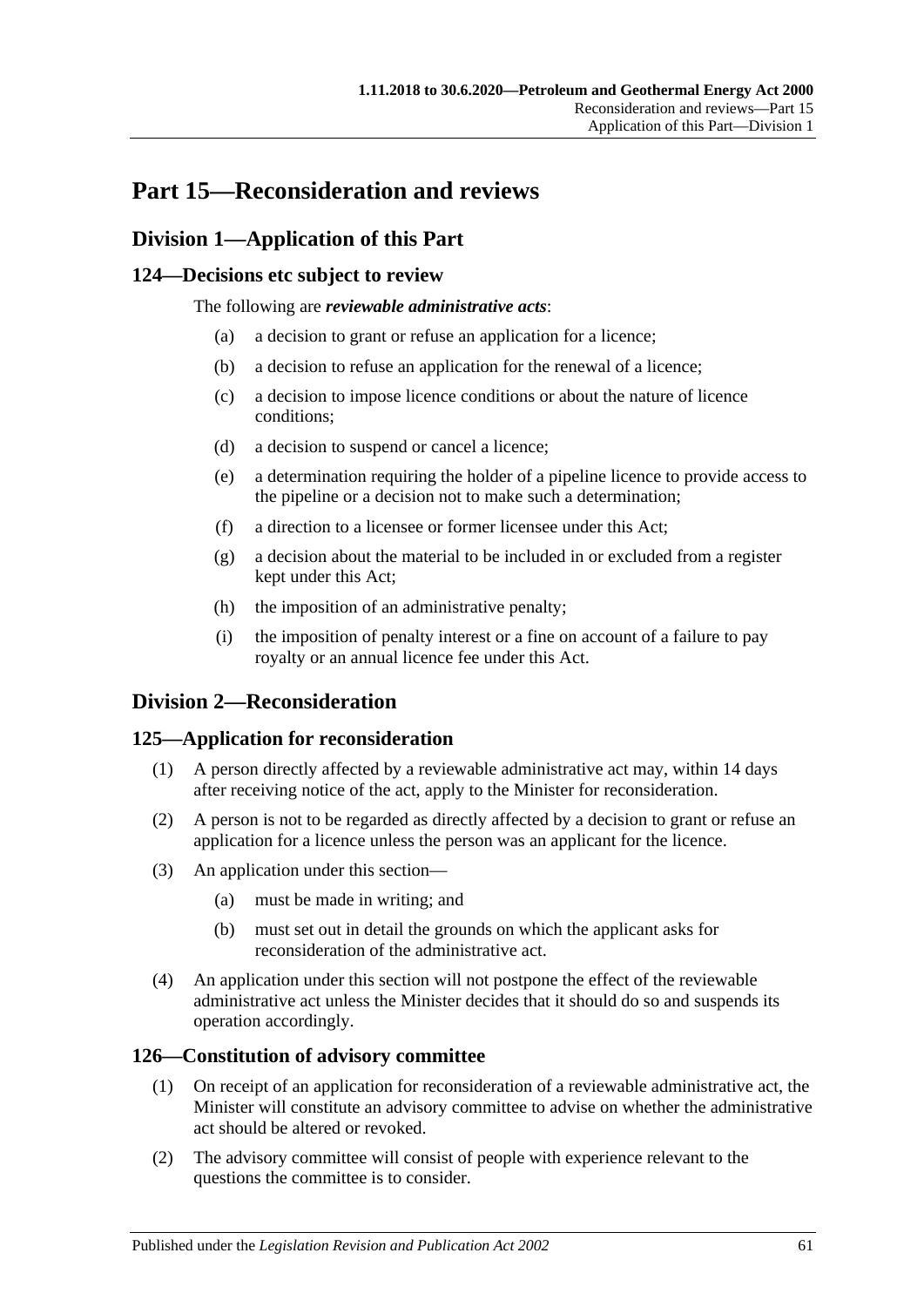- (3) A person who is a member of the department, or who has a direct or indirect interest in a licence in force under this Act, is not eligible for appointment to an advisory committee.
- (4) However, the Minister need not constitute an advisory committee to advise on an application if of the opinion that—
	- (a) the application is frivolous or vexatious; or
	- (b) the application does not raise issues on which the Minister requires external advice.

## **127—Minister's decision on application for reconsideration**

- (1) The Minister will, after considering the advice of the advisory committee (if any), decide the application for reconsideration and, in doing so, may confirm, vary or revoke the relevant administrative act.
- (2) If an advisory committee was constituted, the Minister is bound to consider its advice but is not bound by the advice.
- (3) The Minister must give the applicant written notice of the Minister's decision on the application.

# **Division 3—Reviews**

## **128—Reviews**

- (1) An applicant who is dissatisfied with the Minister's decision on an application for reconsideration under this Part may apply to the Tribunal under section 34 of the *[South Australian Civil and Administrative Tribunal Act](http://www.legislation.sa.gov.au/index.aspx?action=legref&type=act&legtitle=South%20Australian%20Civil%20and%20Administrative%20Tribunal%20Act%202013) 2013* for a review of the Minister's decision.
- (2) An application for review must be made within 1 month after the applicant receives notice of the Minister's decision.
- (3) In this section—

*Tribunal* means the South Australian Civil and Administrative Tribunal established under the *[South Australian Civil and Administrative Tribunal Act](http://www.legislation.sa.gov.au/index.aspx?action=legref&type=act&legtitle=South%20Australian%20Civil%20and%20Administrative%20Tribunal%20Act%202013) 2013*.

# **Part 16—Miscellaneous**

## **129—Giving of notices**

- (1) A notice under this Act may be given—
	- (a) personally or by post; or
	- (b) by transmitting a copy of the notice to the recipient's fax or E-Mail address.
- (2) If a copy of a notice is transmitted by fax or E-Mail, the notice is taken to have been given on the next business day after transmission.

## **130—Verification of information**

(1) Any information given to the Minister under this Act must, if the Minister so requires, be verified by a signed declaration.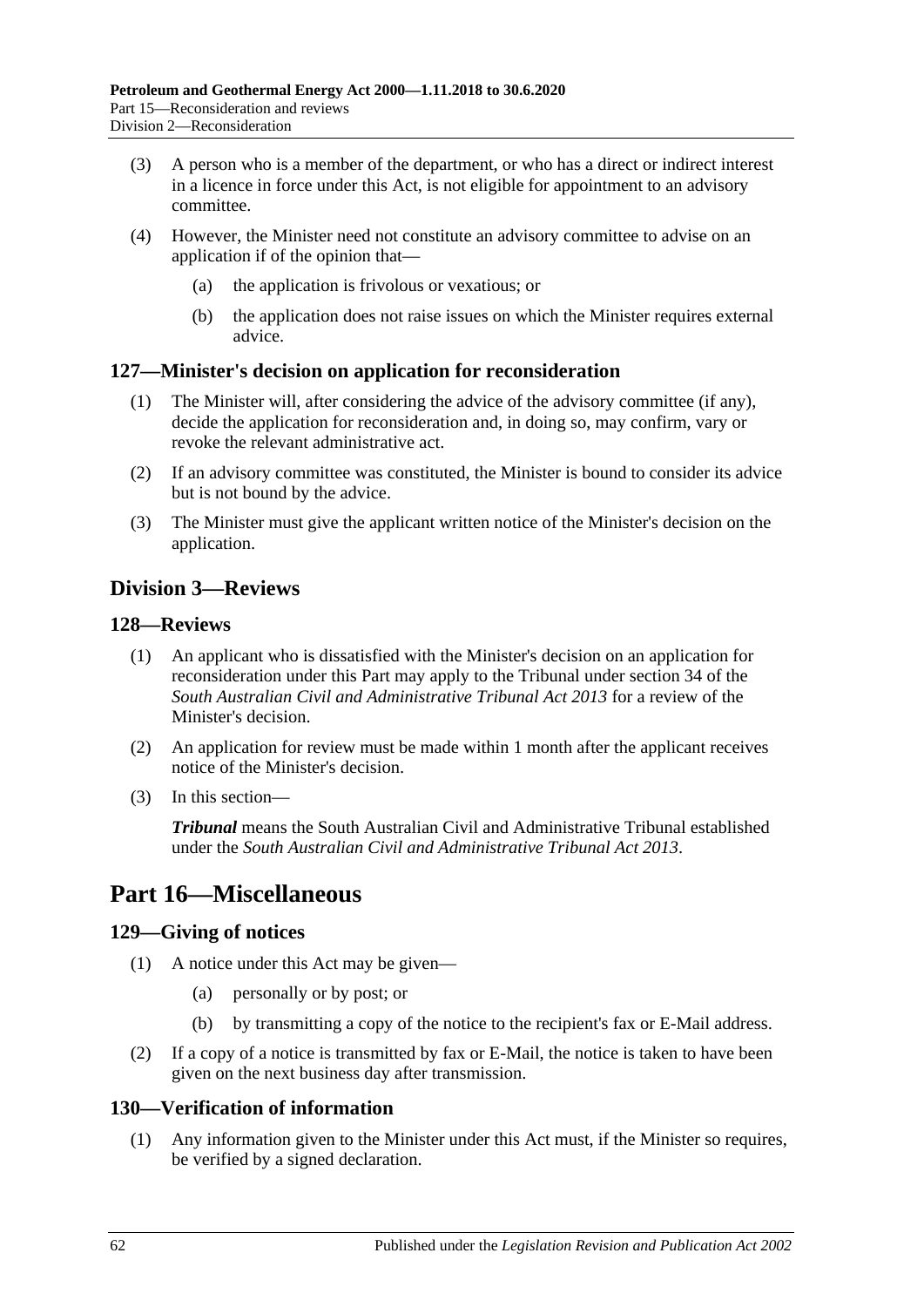(2) A person who makes a declaration verifying information given to the Minister under this Act knowing the information to be false or misleading in a material particular is guilty of an offence.

Maximum penalty: \$20 000 or imprisonment for 12 months.

## **130A—Avoidance of duplication of procedures etc**

- (1) The purpose of this section is to provide for the avoidance of unnecessary duplication of procedures and compliance requirements under the Commonwealth Act and this Act where an activity requires authorisation under this Act and approval under the Commonwealth Act.
- <span id="page-62-2"></span><span id="page-62-1"></span><span id="page-62-0"></span>(2) Despite any other provision of this Act, the Minister may—
	- (a) accept a Commonwealth Act document as an application, notice or other document for the purposes of this Act if (subject to [subsection](#page-63-0) (5)) the document complies with the requirements of this Act; and
	- (b) direct that a procedure taken under the Commonwealth Act in relation to a Commonwealth Act document that has been accepted by the Minister under [paragraph](#page-62-0) (a) will be taken to have fulfilled the requirement for a procedure in relation to the relevant document under this Act if the requirements of this Act in relation to the procedure have been complied with; and
	- (c) instead of the Minister, or some other person, preparing a plan, report, statement, assessment or other document under this Act, adopt or accept the whole or part of a document (whether a plan, report, statement, assessment or other document of the same kind or not) used, or to be used, for the purposes of the Commonwealth Act as the document required under this Act if (subject to [subsection](#page-63-0) (5)) the document has been prepared in compliance with this Act and complies with the requirements of this Act.
- (3) To avoid doubt, where a controlled action under the Commonwealth Act is an activity or part of an activity, or includes an activity, for which a licence is required under this Act, the Minister, when considering—
	- (a) an application for a licence for the activity; or
	- (b) whether to give written approval for activities pursuant to a licence requiring high level official surveillance; or
	- (c) whether to approve a statement (or revised statement) of environmental objectives,

may use information and other material provided to the Commonwealth Minister under the Commonwealth Act for the purpose of deciding whether to give his or her approval to the controlled action under that Act.

- (4) Where a controlled action under the Commonwealth Act is an activity or part of an activity, or includes an activity, for which a licence is required under this Act, the Minister—
	- (a) must, if the Commonwealth Minister has given his or her approval to the controlled action, consider whether—
		- (i) the discretionary conditions (if any) to be attached to the licence; or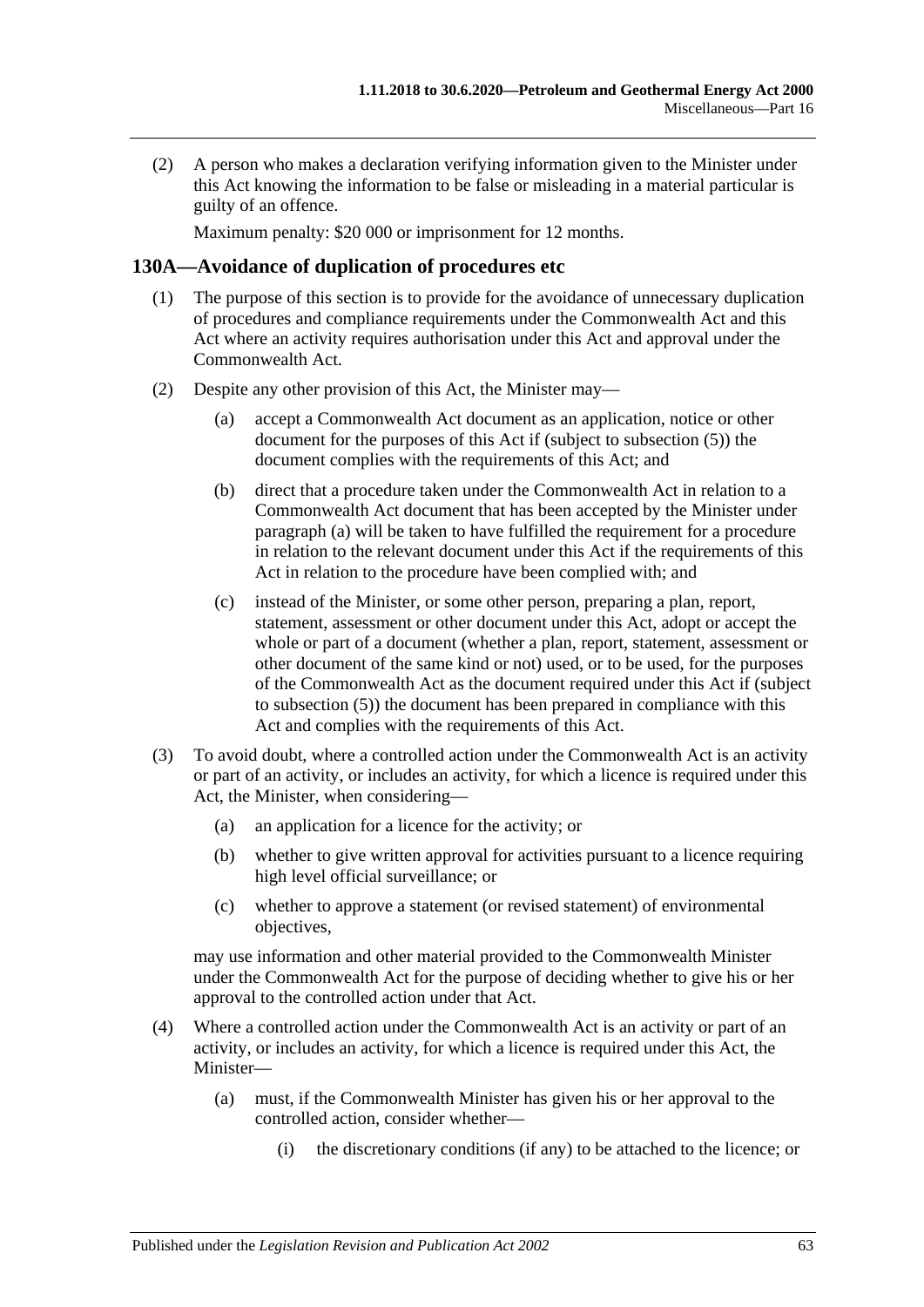(ii) the conditions or requirements of the statement or revised statement of environmental objectives approved by the Minister in relation to the activity authorised by the licence,

should be consistent with the conditions (if any) attached to the Commonwealth Minister's approval under the Commonwealth Act;

- (b) may determine that—
	- (i) the licence will be subject to a condition; or
	- (ii) a statement or revised statement of environmental objectives approved by the Minister in relation to the activity authorised by the licence should include a condition or requirement,

requiring compliance with all or some of the conditions attached to the Commonwealth Minister's approval under the Commonwealth Act.

- <span id="page-63-0"></span>(5) A document accepted or adopted under [subsection](#page-62-1) (2)—
	- (a) may be in a form that does not comply with the requirements of this Act; and
	- (b) may include information or other material that is irrelevant for the purposes of this Act.
- (6) Once a document is accepted or adopted under [subsection](#page-62-1) (2) or a direction has been given in relation to a procedure under [subsection](#page-62-2) (2)(b), the document or procedure will not be invalid or ineffective for the purposes of this Act because a court, tribunal or other authority has decided that it is invalid or ineffective for the purposes of the Commonwealth Act.
- (7) In this section—

#### *assessment report* means—

- (a) an assessment report as defined in the Commonwealth Act by reference to section 84(3), 95, 100 or 105 of that Act; or
- (b) a report under section 121 of the Commonwealth Act;

*Commonwealth Act* means the *Environment Protection and Biodiversity Conservation Act 1999* of the Commonwealth;

#### *Commonwealth Act document* means—

- (a) a referral under section 68, 69 or 71 of the Commonwealth Act; or
- (b) information given by a person to the Minister under the Commonwealth Act under section 86 of that Act; or
- (c) information and invitation published by a proponent under section 93 of the Commonwealth Act; or
- (d) guidelines prepared under section 97 or 102 of the Commonwealth Act; or
- (e) a draft report prepared under section 98 of the Commonwealth Act; or
- (f) a finalised report prepared under section 99 of the Commonwealth Act; or
- (g) a draft statement prepared under section 103 of the Commonwealth Act; or
- (h) a finalised statement prepared under section 104 of the Commonwealth Act; or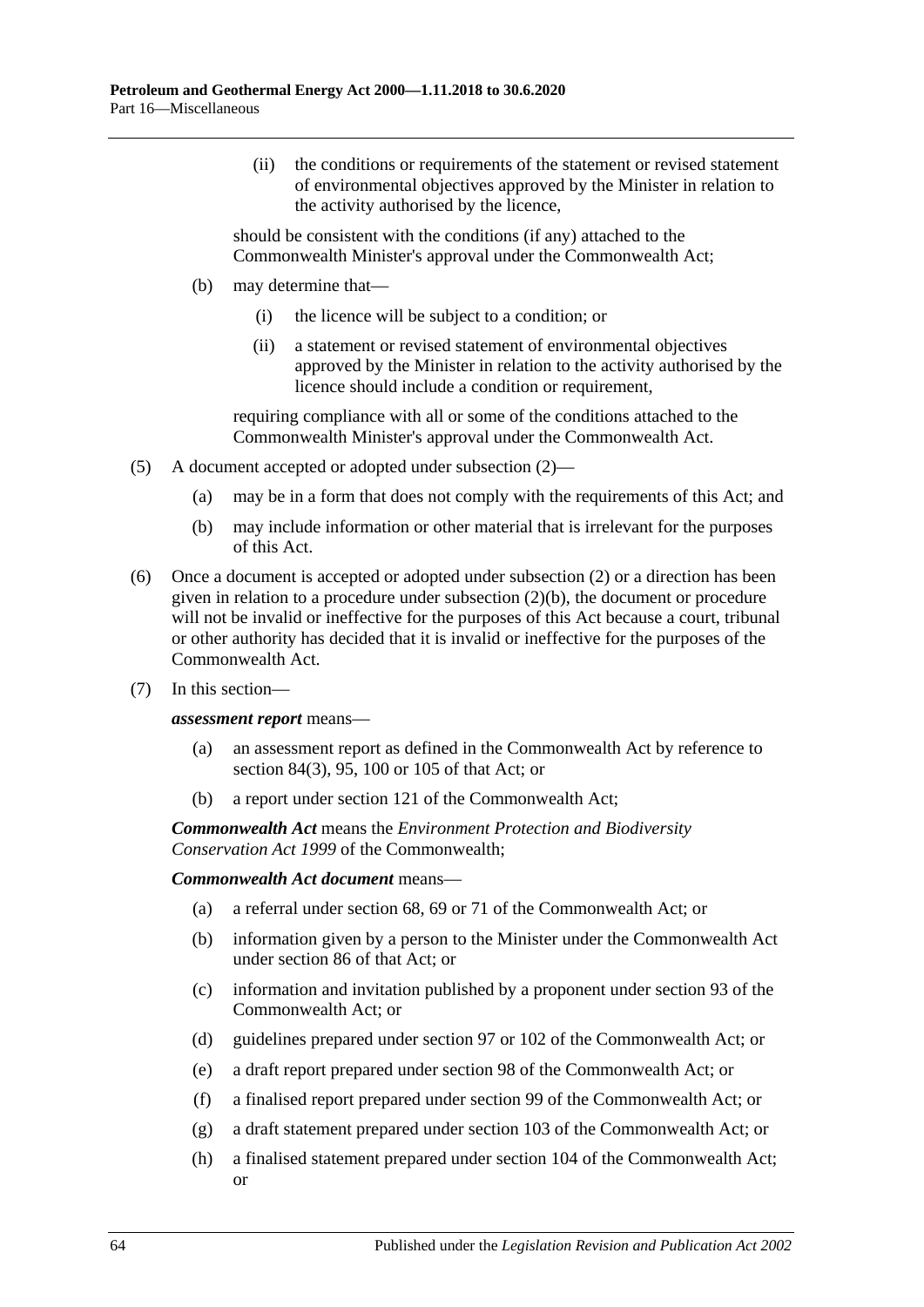(i) an assessment report.

## **131—Saving of powers with respect to Crown land etc**

- (1) Neither this Act nor a licence takes away or limits the power of the Governor or a Minister of the Crown to reserve, dedicate, grant, sell or otherwise deal with or dispose of land.
- (2) However, any such reservation, dedication, grant, sale or other dealing or disposition of land is subject to rights earlier conferred under this Act.

## **133—Proof of administrative acts**

In legal proceedings, a decision, determination, valuation, direction or other act under this Act by the Minister may be proved by production of a certificate apparently signed by the Minister.

## **134—Extension of time limits**

- (1) The Minister has a discretion to extend time limits fixed by or under this Act.
- (2) A time limit may be extended under this section even though it has, at the time of the extension, already expired.
- (3) A note of each decision to extend a time limit under this section must be included in the public register.

#### <span id="page-64-0"></span>**135—Secrecy**

- (1) A person who is, or has been, employed in carrying out duties related to the administration of this Act must not disclose confidential information acquired in the course, or as a result, of carrying out those duties except—
	- (a) in the course of carrying out official duties; or
	- (b) as authorised by the person to whom the duty of confidentiality is owed; or
	- (c) as authorised by regulation; or
	- (d) as required by a court or other lawfully constituted authority; or
	- (e) as authorised by the Minister after consultation (where practicable) with the person to whom the duty of confidentiality is owed.

Maximum penalty: \$20 000 or imprisonment for 12 months.

(2) No civil liability attaches to any person for a disclosure of confidential information made as authorised under [subsection](#page-64-0) (1).

#### **136—Administrative penalties**

- (1) This section applies to any provision of this Act (or the regulations) at the foot of which the words "Administrative penalty" appear.
- (2) If a licensee contravenes a provision to which this section applies, the Minister may, by notice in writing to the licensee, impose an administrative penalty on the licensee.
- (3) If the contravention is of a continuing nature, the Minister may impose a further administrative penalty by way of a daily penalty for every day the contravention continues from the date of the notice until the contravention is remedied.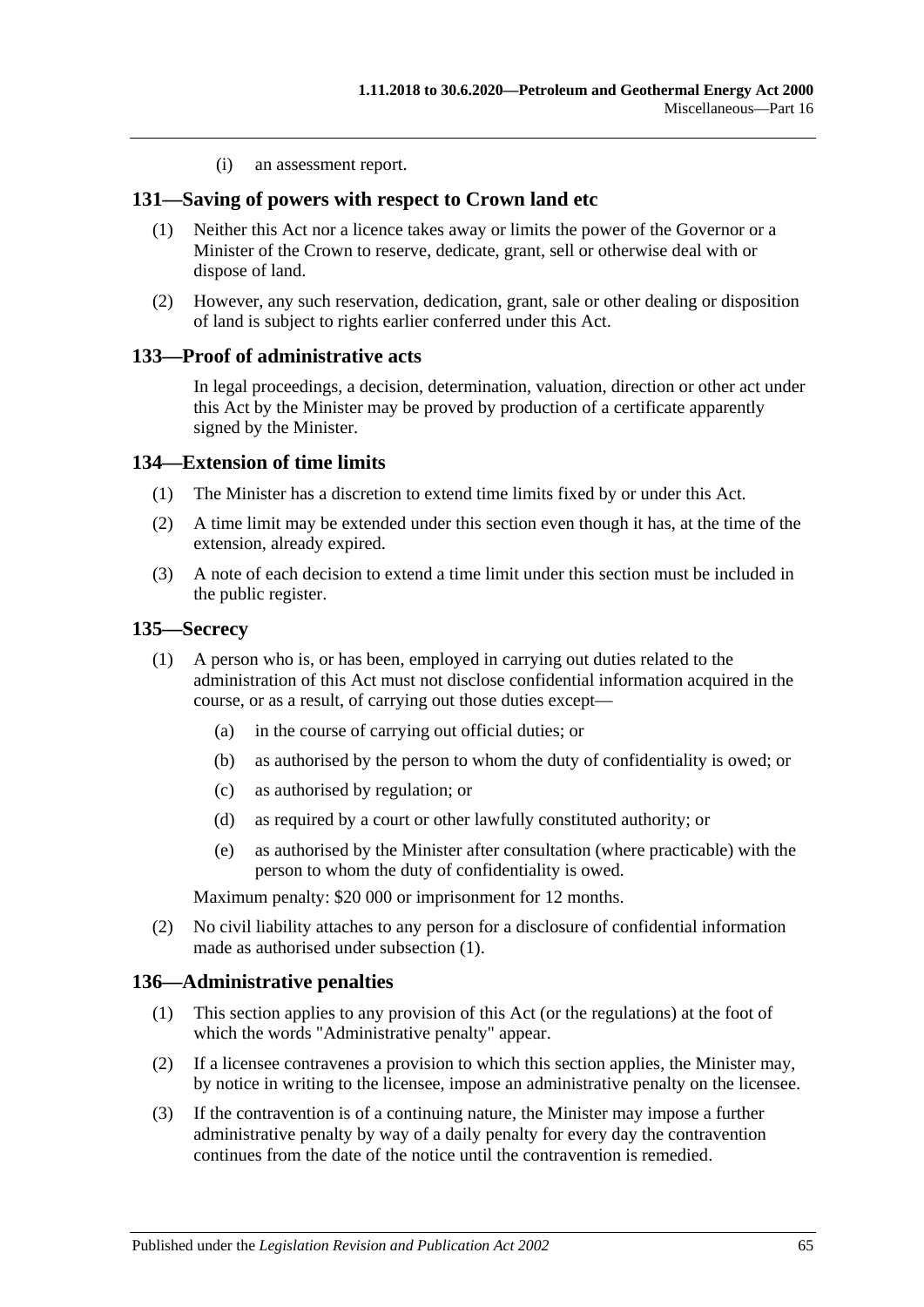- (4) The amount of an administrative penalty—
	- (a) in the case of an administrative penalty that is not a daily penalty—an amount (not exceeding \$10,000) fixed by regulation in relation to the relevant provision;
	- (b) in the case of a daily penalty—an amount (not exceeding \$1,000) fixed by regulation in relation to the relevant provision.
- (5) An administrative penalty may be recovered as a debt due to the Crown.
- (6) If an administrative penalty has been imposed in relation to a particular act or default, the same act or default cannot be made the subject of proceedings for an offence against this Act and if proceedings for an offence against this Act have been brought in relation to a particular act or default, an administrative penalty cannot be imposed for the same act or default.

## **137—Preservation of rights under** *Cooper Basin (Ratification) Act 1975*

Nothing in this Act affects rights conferred by the *[Cooper Basin \(Ratification\)](http://www.legislation.sa.gov.au/index.aspx?action=legref&type=act&legtitle=Cooper%20Basin%20(Ratification)%20Act%201975)  Act [1975](http://www.legislation.sa.gov.au/index.aspx?action=legref&type=act&legtitle=Cooper%20Basin%20(Ratification)%20Act%201975)*.

## **138—Regulations**

- (1) The Governor may make regulations for the purposes of this Act.
- (2) The regulations may, for example—
	- (a) regulate the conduct of operations involved in exploration for, or production of, petroleum or another regulated resource;
	- (b) prohibit or restrict activities that may result in waste of a regulated resource;
	- (c) prescribe consultative procedures for the preparation of statements of environmental objectives;
	- (d) require licensees generally or a particular class of licensees to provide periodic returns of prescribed information certified if the regulations so require by declaration under this Act:
	- (e) prescribe and provide for the recovery of fees in respect of the administration or operation of this Act.
- (3) A regulation may provide that contravention of the regulation is an offence punishable by a penalty not exceeding \$10 000.

# **Schedule—Transitional provisions**

## <span id="page-65-1"></span><span id="page-65-0"></span>**2—Continuation of licences**

- (1) A petroleum exploration licence, a petroleum production licence, or a pipeline licence that was in force under the repealed Act immediately before the commencement of this Act continues in force under this Act, subject to its terms and conditions, as an exploration licence, a production licence or a pipeline licence (as the case requires) under this Act for the balance of the term for which it was granted or last renewed.
- (2) An exploration licence or a production licence under [subsection](#page-65-0) (1) will be taken to include (and to have always included and despite [section](#page-66-0) 4(1)) an authorisation to use a natural reservoir for storage of a regulated substance.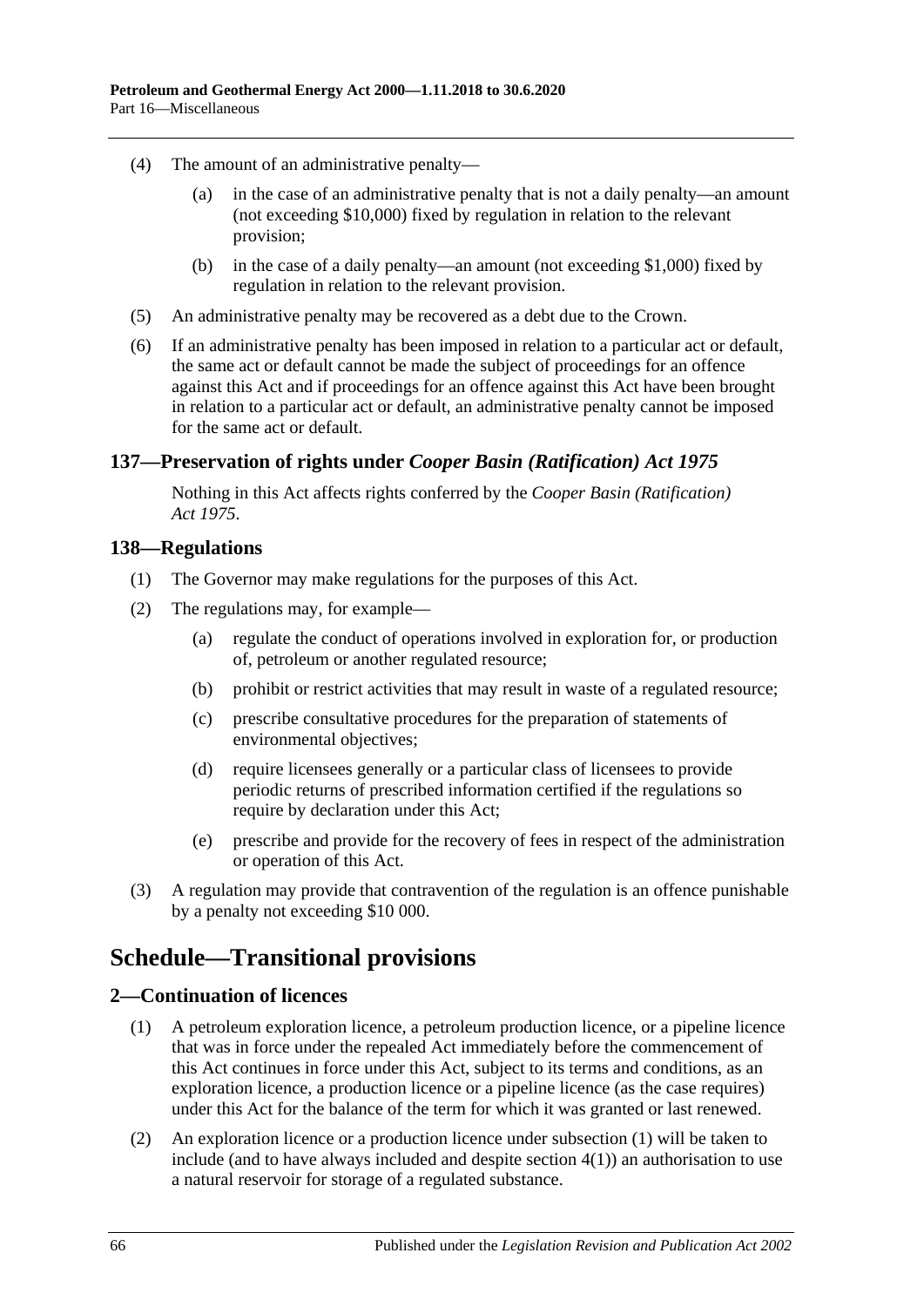## <span id="page-66-2"></span><span id="page-66-1"></span>**3—Preservation of operation of the repealed Act for certain purposes**

- (1) An application for a licence under the repealed Act that has not been finally dealt with under that Act before the commencement of this Act will continue as if it were an application for a corresponding licence under this Act.
- (2) If the regulations so provide, the provisions of the repealed Act apply (or continue to apply), to the exclusion of the corresponding provisions of this Act and subject to any modifications that may be prescribed by the regulations
	- (a) to an application within the ambit of [subsection](#page-66-1)  $(1)$  (as if it were still an application for a licence under the repealed Act); or
	- (b) to the grant or renewal of a licence under this Act (as if it were a licence under the repealed Act).

## <span id="page-66-0"></span>**4—Limitation on certain rights**

- (1) The rights of the holder of a transitional licence are not to be more extensive than if the repealed Act had continued in force.
- (2) A transitional licence cannot be converted into a retention licence under section  $41(1)(a)$ .

## (3) A **transitional licence** is—

- (a) a licence under the repealed Act continued in force under this Act (see [section](#page-65-1) 2); or
- (b) a licence granted under this Act pursuant to an application made under the repealed Act (see [section](#page-66-2) 3).
- <span id="page-66-3"></span>(4) Without limiting a preceding subsection—
	- (a) the provisions of section 32 of the repealed Act will apply in relation to the renewal of a transitional licence; and
	- (b) if a transitional licence is—
		- (i) amalgamated or replaced under [section](#page-44-3) 82; or
		- (ii) divided under [section](#page-44-4) 83,

then—

- (iii) any licence arising from the action taken under the relevant section will be taken to be a transitional licence; and
- (iv) the provisions of section 32 of the repealed Act will apply in relation to the renewal of any licence arising from the action taken under the relevant section.
- (5) The following additional provisions will apply in relation to a petroleum production licence to which the *[Cooper Basin \(Ratification\) Act](http://www.legislation.sa.gov.au/index.aspx?action=legref&type=act&legtitle=Cooper%20Basin%20(Ratification)%20Act%201975) 1975* applies:
	- (a) the term of a licence is 31 years with a right of renewal from time to time of 21 years; and
	- (b) [subsection](#page-66-3) (4) will apply in relation to the amalgamation, replacement or division of any such licence.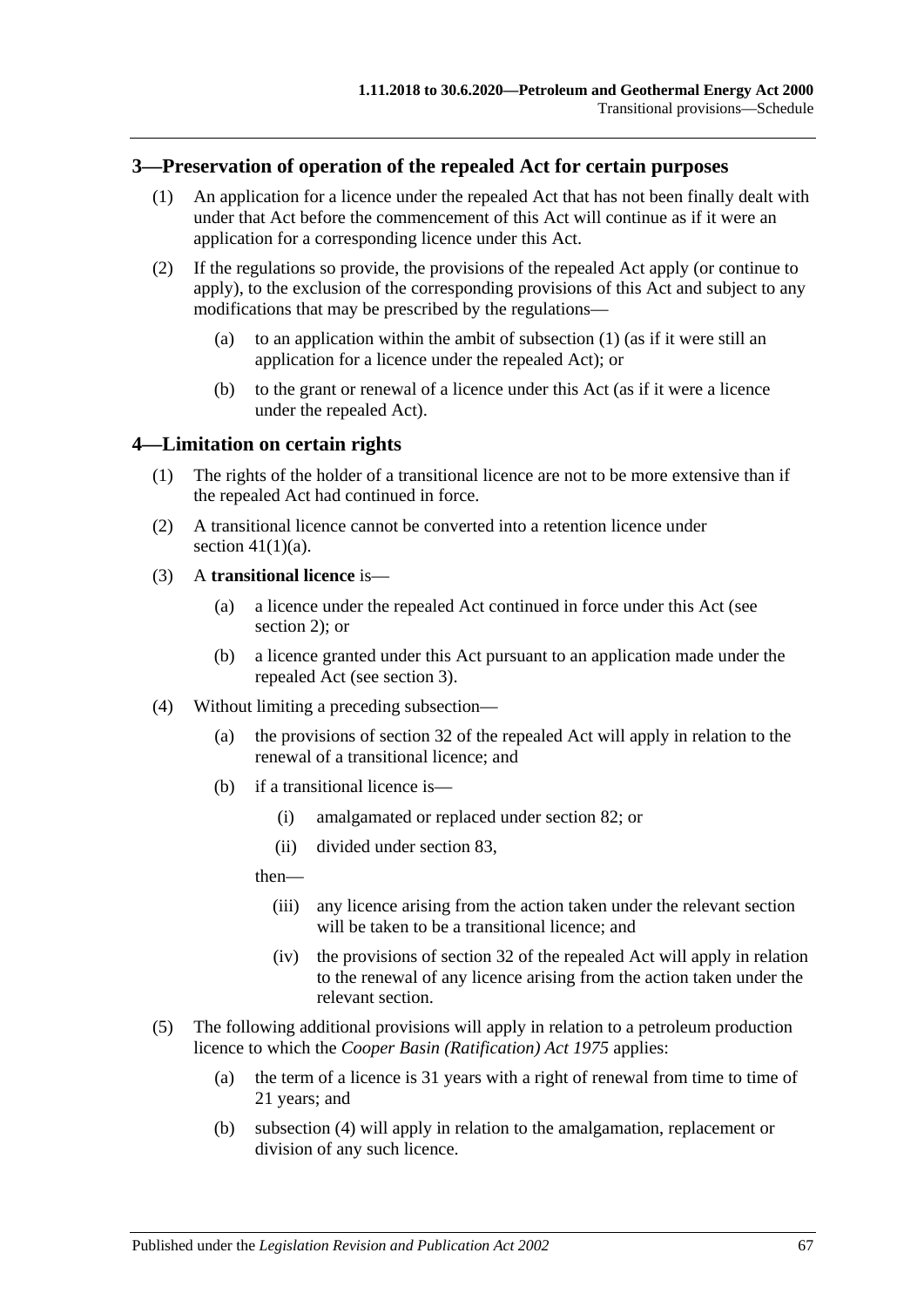#### **5—Environmental assessments**

The Minister may accept and act on an environmental assessment made before the commencement of this Act if the Minister is of the opinion that the assessment was competently made and is appropriate for the purposes for which an environmental impact report is required under this Act.

## **6—Statements of environmental objectives**

- (1) If in the Minister's opinion a document has, before the commencement of this Act, fulfilled a purpose corresponding to the purpose of a statement of environmental objectives under this Act, the Minister may publish the document in the Gazette.
- (2) On publication of a document under this section, it is taken to be a statement of environmental objectives made under this Act.

## **7—Presumptive classification of activities**

- (1) If arrangements for the protection of the environment had been established to the satisfaction of the Minister under regulation 16(2) of the *[Petroleum Regulations](http://www.legislation.sa.gov.au/index.aspx?action=legref&type=subordleg&legtitle=Petroleum%20Regulations%201989) 1989*, the activities to be carried out under the relevant licence are taken to have been classified, on the commencement of this Act, as activities requiring low level official surveillance for the purposes of [section](#page-40-0) 74.
- (2) This does not prevent a change of classification under [section](#page-41-1) 74(4).

## **8—Non-application of certain provisions to certain pipelines**

[Sections](#page-30-0) 52, [53](#page-30-1) and [54](#page-30-2) have no application to the Pipeline Licences Nos. 2 and 5, or the pipeline land relating to those pipelines.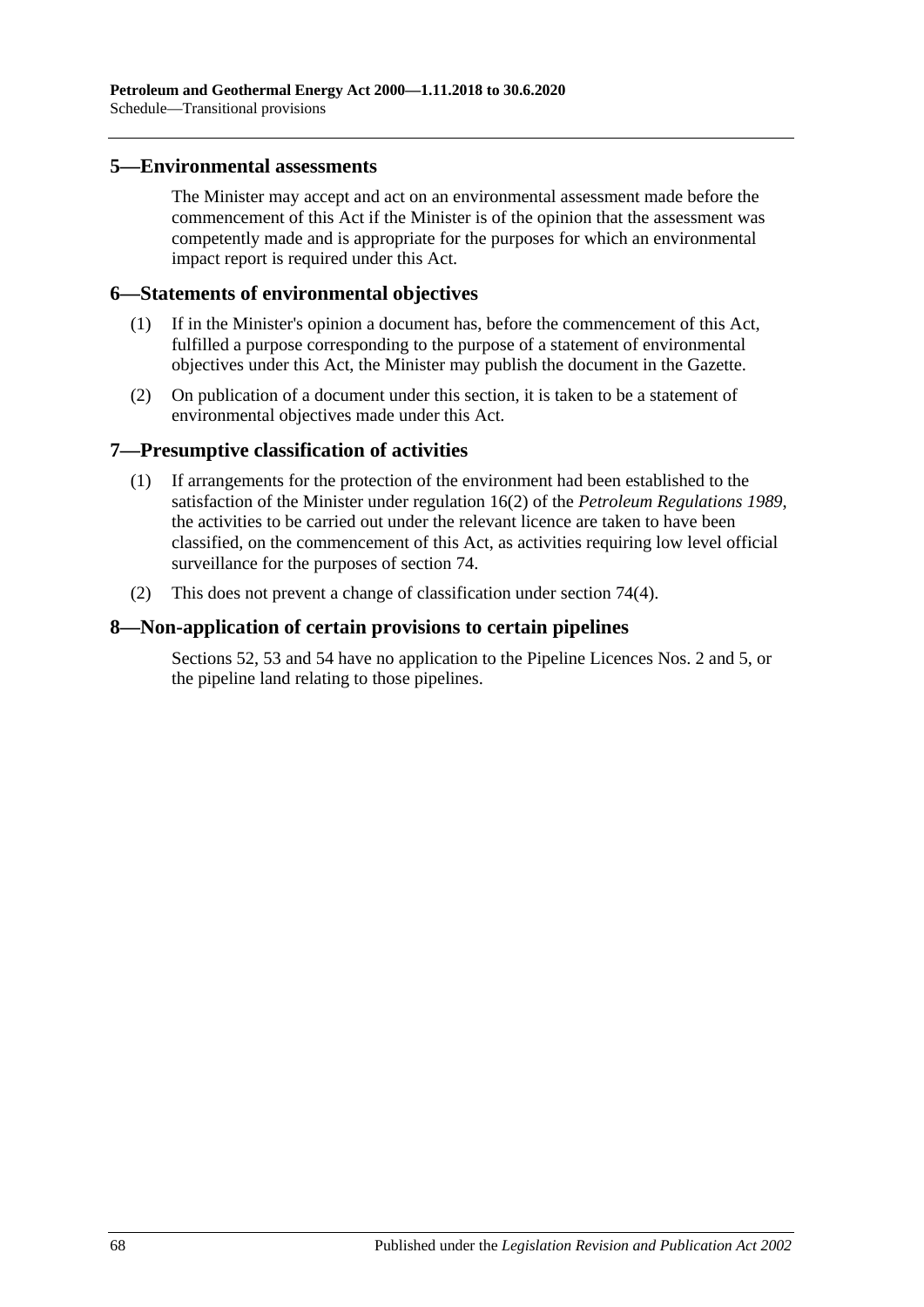# **Legislative history**

## **Notes**

- Amendments of this version that are uncommenced are not incorporated into the text.
- Please note—References in the legislation to other legislation or instruments or to titles of bodies or offices are not automatically updated as part of the program for the revision and publication of legislation and therefore may be obsolete.
- Earlier versions of this Act (historical versions) are listed at the end of the legislative history.
- For further information relating to the Act and subordinate legislation made under the Act see the Index of South Australian Statutes or www.legislation.sa.gov.au.

# **Formerly**

*Petroleum Act 2000*

# **Legislation repealed by principal Act**

The *Petroleum and Geothermal Energy Act 2000* repealed the following:

*Petroleum Act 1940*

# **Principal Act and amendments**

#### New entries appear in bold.

| Year | N <sub>0</sub> | Title                                                                                           | Assent     | Commencement                                                                     |
|------|----------------|-------------------------------------------------------------------------------------------------|------------|----------------------------------------------------------------------------------|
| 2000 | 60             | Petroleum Act 2000                                                                              | 27.7.2000  | 25.9.2000 (Gazette 21.9.2000 p2042)                                              |
| 2001 | 16             | Statutes Amendment (Avoidance of<br><b>Duplication of Environmental</b><br>Procedures) Act 2001 | 17.5.2001  | Pt 6 (s $8$ )—14.6.2001 ( <i>Gazette</i><br>14.6.2001 p2221)                     |
| 2001 | 69             | Statutes Amendment (Courts and<br>Judicial Administration) Act 2001                             | 6.12.2001  | Pt 11 (ss $26 \& 27$ )—3.2.2002 ( <i>Gazette</i><br>24.1.2002 p346)              |
| 2003 | 35             | River Murray Act 2003                                                                           | 31.7.2003  | Sch (cl 19)-24.11.2003 (Gazette<br>20.11.2003 p4203)                             |
| 2004 | 34             | Natural Resources Management Act 5.8.2004<br>2004                                               |            | Sch 4 (cl 37)-2.9.2004 (Gazette<br>2.9.2004 p3545)                               |
| 2005 | -5             | Adelaide Dolphin Sanctuary Act<br>2005                                                          | 14.4.2005  | Sch 2 (cll 54–57)–4.6.2005 ( <i>Gazette</i><br>2.6.2005 p1684)                   |
| 2007 | 60             | <i>Marine Parks Act 2007</i>                                                                    | 29.11.2007 | Sch 1 (cll 44—47)—6.11.2008 (Gazette<br>6.11.2008 p5055)                         |
| 2009 | 20             | Crown Land Management Act 2009                                                                  | 4.6.2009   | Sch 1 (cl 3)-1.6.2010 ( <i>Gazette</i><br>18.2.2010 p816)                        |
| 2009 | 35             | Petroleum (Miscellaneous)<br>Amendment Act 2009                                                 | 23.7.2009  | Pt 2 (ss $4-62$ ) & Sch 1<br>(cll $3$ —6)—1.10.2009 (Gazette<br>1.10.2009 p4764) |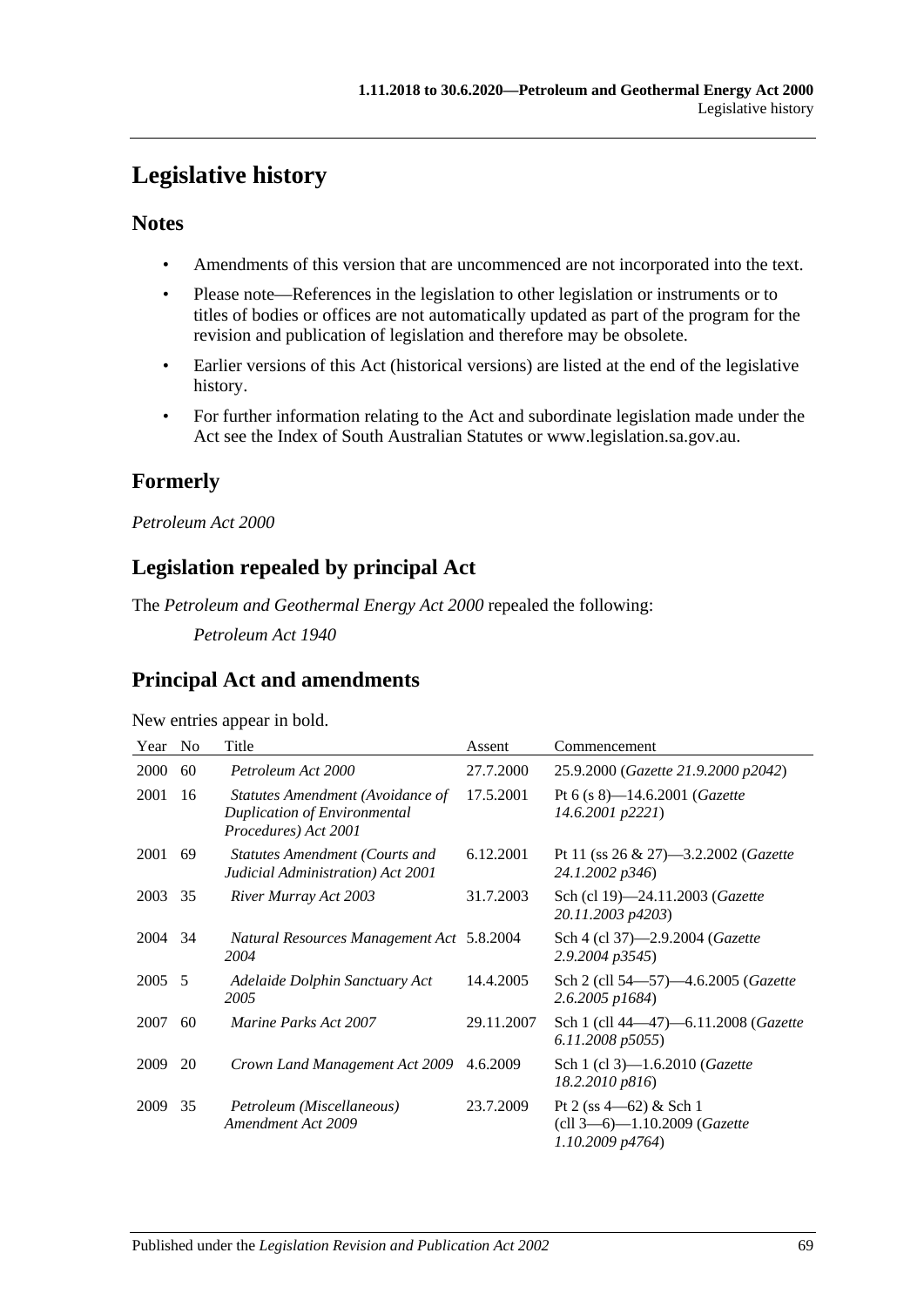#### **Petroleum and Geothermal Energy Act 2000—1.11.2018 to 30.6.2020** Legislative history

| 2009    | 84  | <b>Statutes Amendment (Public Sector</b><br>Consequential Amendments) Act<br>2009                              | 10.12.2009 | Pt 110 (s $262$ )—1.2.2010 ( <i>Gazette</i><br>28.1.2010 p320) |
|---------|-----|----------------------------------------------------------------------------------------------------------------|------------|----------------------------------------------------------------|
| 2010    | 21  | Mining (Miscellaneous) Amendment 18.11.2010<br>Act 2010                                                        |            | Sch 1 (cl 1)-1.7.2011 (Gazette<br>9.6.2011 p2545)              |
| 2011    | -11 | <b>Statutes Amendment (Personal</b><br>Property Securities) Act 2011                                           | 14.4.2011  | Pt 21 (s 53)-16.6.2011 (Gazette<br>$16.6.2011$ $p2610$         |
| 2012 34 |     | Petroleum and Geothermal Energy<br>(Transitional Licences) Amendment<br>Act 2012                               | 27.9.2012  | 27.9.2012 except s 6–25.9.2000: s 2                            |
| 2016 57 |     | Statutes Amendment (Budget 2016)<br>Act 2016                                                                   | 8.12.2016  | Pt 9 (ss $82 - 85$ ) - 8.12.2016: s 2(1)                       |
| 2017    | 51  | Statutes Amendment (SACAT No 2)<br>Act 2017                                                                    | 28.11.2017 | Pt 34 (ss 192 to 194)—22.2.2018<br>(Gazette 30.1.2018 p524)    |
| 2018 24 |     | <b>Petroleum and Geothermal Energy 1.11.2018</b><br>(Ban on Hydraulic Fracturing)<br><b>Amendment Act 2018</b> |            | 1.11.2018                                                      |
| 2019    | 33  | Landscape South Australia<br>Act 2019                                                                          | 21.11.2019 | Sch 5 (cll 65 & 66)—1.7.2020 (Gazette<br>25.6.2020 p3502)      |
| 2019    | 45  | Supreme Court (Court of Appeal)<br>Amendment Act 2019                                                          | 19.12.2019 | Sch 1 (cll 72 to 76)—uncommenced                               |

# **Provisions amended**

New entries appear in bold.

|  |  | Entries that relate to provisions that have been deleted appear in italics. |  |
|--|--|-----------------------------------------------------------------------------|--|
|  |  |                                                                             |  |

| Provision      | How varied                                                            | Commencement |
|----------------|-----------------------------------------------------------------------|--------------|
| Long title     | amended under Legislation Revision and<br><b>Publication Act 2002</b> | 24.11.2003   |
| Pt1            |                                                                       |              |
| s 1            | amended by 35/2009 s 4                                                | 1.10.2009    |
| s <sub>2</sub> | omitted under Legislation Revision and<br><b>Publication Act 2002</b> | 24.11.2003   |
| s <sub>3</sub> | amended by 35/2009 s 5                                                | 1.10.2009    |
| s <sub>4</sub> |                                                                       |              |
| s(4(1))        |                                                                       |              |
| Sanctuary      | Adelaide Dolphin inserted by $5/2005$ Sch 2 (cl $54(1)$ )             | 4.6.2005     |
| region         | competitive tender inserted by $35/2009$ s $6(1)$                     | 1.10.2009    |
| region         | highly prospective deleted by $35/2009$ s $6(2)$                      | 1.10.2009    |
| licence        | amended by 35/2009 s 6(3), (4)                                        | 1.10.2009    |
| occupier       | deleted by $35/2009 s 6(5)$                                           | 1.10.2009    |
| owner          | substituted by $35/2009$ s $6(5)$                                     | 1.10.2009    |
| marine park    | inserted by $60/2007$ Sch 1 cl 44(1)                                  | 6.11.2008    |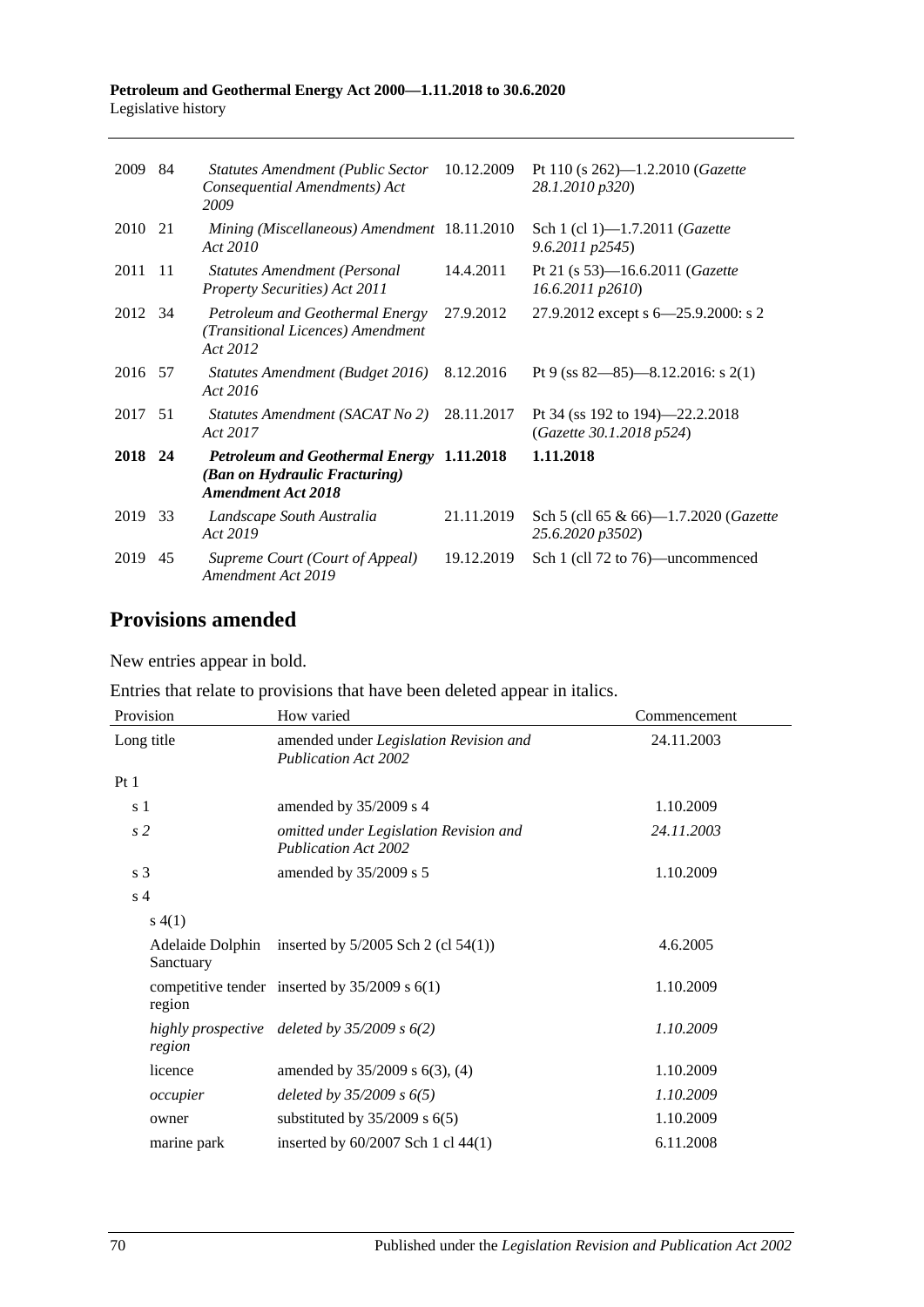| Minister for the<br>Adelaide Dolphin<br>Sanctuary | inserted by $5/2005$ Sch 2 (cl $54(2)$ )                                                 | 4.6.2005   |
|---------------------------------------------------|------------------------------------------------------------------------------------------|------------|
|                                                   | deleted by $60/2007$ Sch 1 cl $44(1)$                                                    | 6.11.2008  |
| Murray-Darling<br><b>Basin</b>                    | inserted by 35/2003 Sch cl 19(a)                                                         | 24.11.2003 |
| petroleum                                         | amended by $35/2009$ s $6(6)$                                                            | 1.10.2009  |
| regulated<br>substance                            | amended by 35/2009 s 6(7)                                                                | 1.10.2009  |
| relevant Act                                      | inserted by 60/2007 Sch 1 cl 44(2)                                                       | 6.11.2008  |
| relevant court                                    | amended by 69/2001 s 26                                                                  | 3.2.2002   |
| relevant Minister                                 | inserted by 60/2007 Sch 1 cl 44(3)                                                       | 6.11.2008  |
| <b>River Murray</b><br>Protection Area            | inserted by 60/2007 Sch 1 cl 44(4)                                                       | 6.11.2008  |
| area                                              | specially protected inserted by 60/2007 Sch 1 cl 44(4)                                   | 6.11.2008  |
| tenement                                          | inserted by $35/2009$ s $6(8)$                                                           | 1.10.2009  |
| transmission<br>pipeline                          | amended by 35/2009 s 6(9)                                                                | 1.10.2009  |
| s(4(3))                                           | inserted by $35/2009$ s $6(10)$                                                          | 1.10.2009  |
| s <sub>5</sub>                                    |                                                                                          |            |
| $s\ 5(3)$                                         | inserted by 35/2009 s 7                                                                  | 1.10.2009  |
| Pt 2                                              |                                                                                          |            |
| s <sub>6A</sub>                                   | inserted by $5/2005$ Sch 2 (cl 55)                                                       | 4.6.2005   |
|                                                   | substituted by 60/2007 Sch 1 cl 45                                                       | 6.11.2008  |
| s <sub>7</sub>                                    |                                                                                          |            |
| s7(1a)                                            | inserted by 57/2016 s 82                                                                 | 8.12.2016  |
| $Pt\,3$                                           |                                                                                          |            |
| Pt 3 Div 1                                        |                                                                                          |            |
| s 10                                              |                                                                                          |            |
| 10(1)                                             | amended by 35/2009 s 8                                                                   | 1.10.2009  |
| Pt 3 Div 1A                                       | inserted by 24/2018 s 3                                                                  | 1.11.2018  |
| Pt 3 Div 2                                        |                                                                                          |            |
| s 12                                              |                                                                                          |            |
| s 12(1)                                           | s 12 redesignated as $s$ 12(1) by 5/2005 Sch 2<br>$\left( \text{cl } 56 \right)$         | 4.6.2005   |
| s $12(2)$ —(4)                                    | inserted by $5/2005$ Sch 2 (cl 56)                                                       | 4.6.2005   |
|                                                   | ceased to have effect and omitted under<br>Legislation Revision and Publication Act 2002 | 6.11.2008  |
| s $12(2)$ and $(3)$                               | inserted by 60/2007 Sch 1 cl 46                                                          | 6.11.2008  |
| s 13                                              | amended by 35/2009 s 9(1), (2)                                                           | 1.10.2009  |
| $s$ 13 $A$                                        | inserted by 11/2011 s 53                                                                 | 16.6.2011  |
| Pt 3 Div 3                                        |                                                                                          |            |
| s 14                                              |                                                                                          |            |
| s 14(4)                                           | inserted by 35/2009 s 10                                                                 | 1.10.2009  |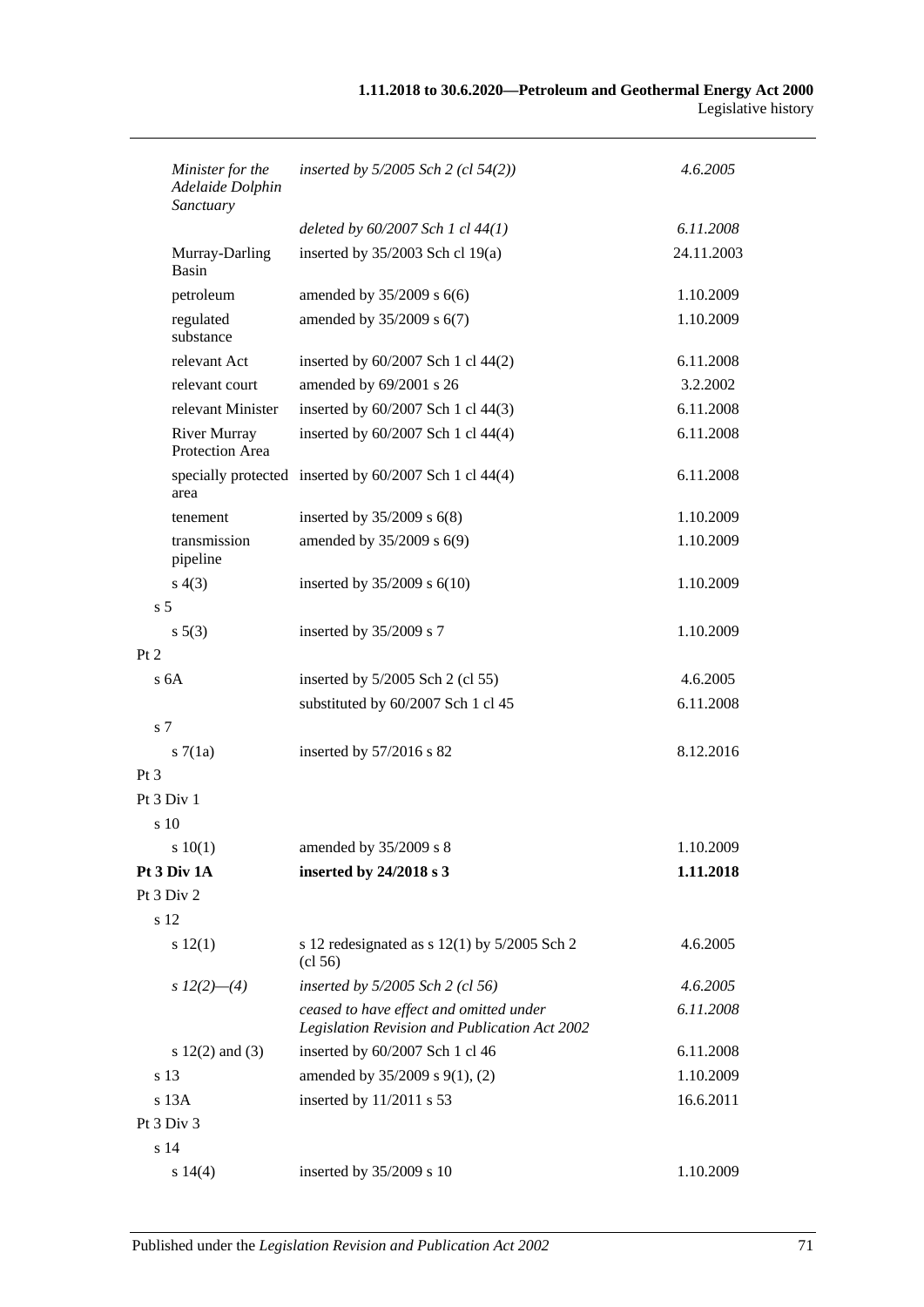| s 15                     |                                                                          |           |  |
|--------------------------|--------------------------------------------------------------------------|-----------|--|
| s 15(2)                  | amended by 35/2009 s 11                                                  | 1.10.2009 |  |
| Pt 4                     |                                                                          |           |  |
| Pt 4 Div 1               |                                                                          |           |  |
| heading                  | substituted by 35/2009 s 12                                              | 1.10.2009 |  |
| s 16                     |                                                                          |           |  |
| s 16(1)                  | amended by 35/2009 s 13(1)                                               | 1.10.2009 |  |
| s 16(2)                  | amended by 35/2009 s 13(2)                                               | 1.10.2009 |  |
| Pt $4$ Div $3$           |                                                                          |           |  |
| heading                  | substituted by 35/2009 s 14                                              | 1.10.2009 |  |
| s 21                     | substituted by 35/2009 s 15                                              | 1.10.2009 |  |
| s 22                     |                                                                          |           |  |
| $s\,22(1)$               | amended by $35/2009$ s $16(1)$ —(3)                                      | 1.10.2009 |  |
| $s\ 22(3)$               | amended by 35/2009 s 16(4)                                               | 1.10.2009 |  |
| s24                      |                                                                          |           |  |
| $s\,24(2)$               | substituted by 35/2009 s 17                                              | 1.10.2009 |  |
| s <sub>25</sub>          |                                                                          |           |  |
| s 25(4)                  | amended by 35/2009 s 18(1)                                               | 1.10.2009 |  |
| $s \; 25(4a)$            | inserted by 35/2009 s 18(2)                                              | 1.10.2009 |  |
| s <sub>26</sub>          |                                                                          |           |  |
| $s \; 26(2)$             | substituted by $35/2009$ s 19(1)                                         | 1.10.2009 |  |
| $s \; 26(3)$             | amended by 35/2009 s 19(2)                                               | 1.10.2009 |  |
| $s \; 26(5a)$ and $(5b)$ | inserted by 35/2009 s 19(3)                                              | 1.10.2009 |  |
| s 27                     |                                                                          |           |  |
| $s\,27(1)$               | substituted by $35/2009$ s $20(1)$                                       | 1.10.2009 |  |
| $s \, 27(1a)$            | inserted by $35/2009$ s $20(1)$                                          | 1.10.2009 |  |
| $s \, 27(2a)$            | inserted by 35/2009 s 20(2)                                              | 1.10.2009 |  |
| $Pt\,5$                  |                                                                          |           |  |
| s 28                     | substituted by 35/2009 s 21                                              | 1.10.2009 |  |
| s 29                     | deleted by 35/2009 s 21                                                  | 1.10.2009 |  |
| s 30                     |                                                                          |           |  |
| $s \ 30(1)$              | amended by 35/2009 s 22(1)                                               | 1.10.2009 |  |
| s $30(1a)$               | inserted by 35/2009 s 22(2)                                              | 1.10.2009 |  |
| s 31                     |                                                                          |           |  |
| $s \ 31(1)$              | s 31 amended and redesignated as s 31(1) by<br>$35/2009$ s $23(1)$ , (2) | 1.10.2009 |  |
| $s \ 31(2)$              | inserted by 35/2009 s 23(2)                                              | 1.10.2009 |  |
| s 32                     |                                                                          |           |  |
| $s \; 32(3)$ and (4)     | inserted by 35/2009 s 24                                                 | 1.10.2009 |  |
| s 33                     |                                                                          |           |  |
| $s \, 33(4)$             | amended by 35/2009 s 25(1)                                               | 1.10.2009 |  |
| $s \, 33(5)$             | inserted by 35/2009 s 25(2)                                              | 1.10.2009 |  |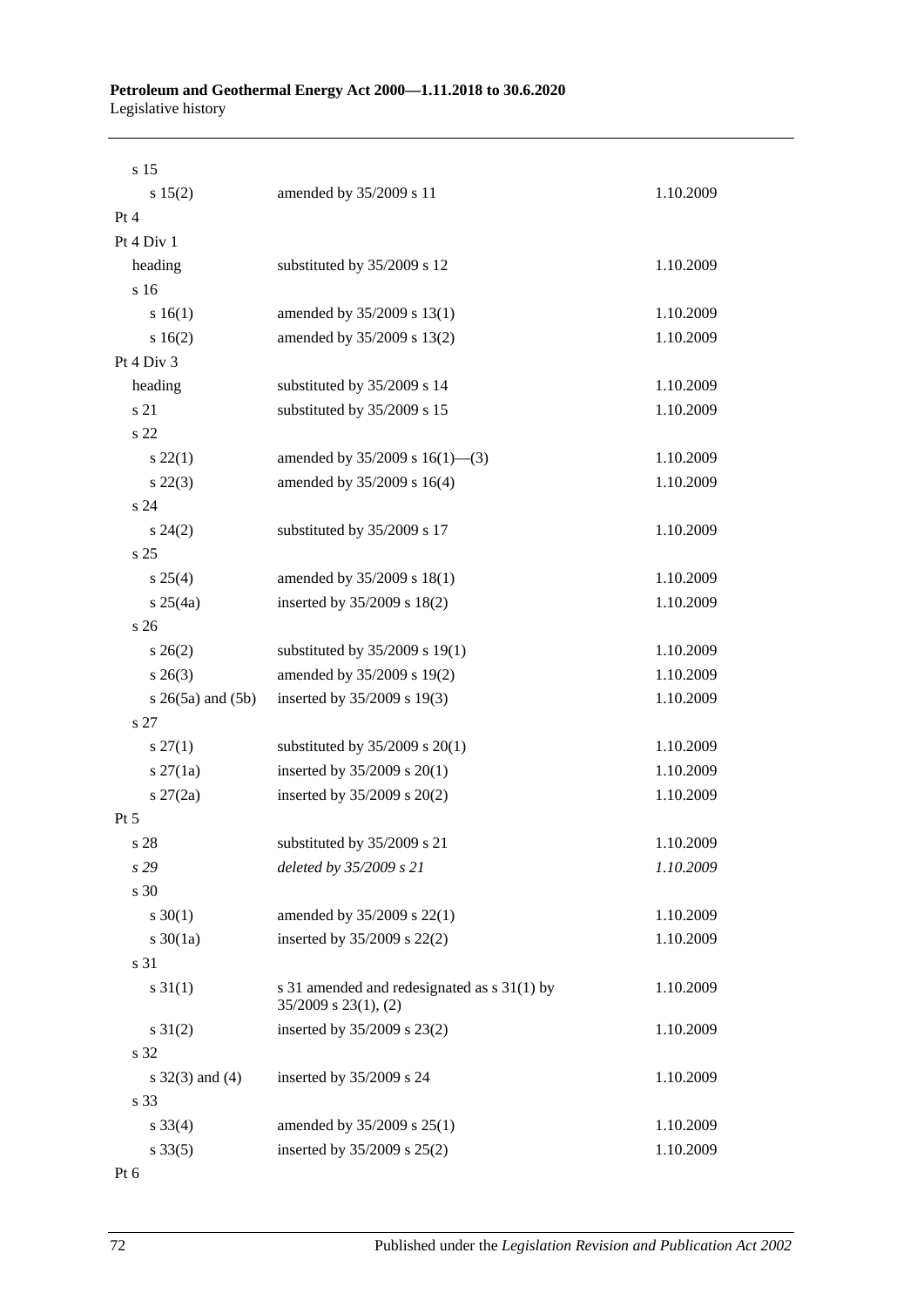#### **1.11.2018 to 30.6.2020—Petroleum and Geothermal Energy Act 2000** Legislative history

| s 34                | substituted by 35/2009 s 26                                              | 1.10.2009 |
|---------------------|--------------------------------------------------------------------------|-----------|
| s 35                |                                                                          |           |
| $s \, 35(1)$        | amended by 35/2009 s 27(1), (2)                                          | 1.10.2009 |
| $s \; 35(3)$        | amended by 35/2009 s 27(3), (4)                                          | 1.10.2009 |
| $s \, 35(4)$        | inserted by 35/2009 s 27(5)                                              | 1.10.2009 |
| s 36                |                                                                          |           |
| $s \, 36(1)$        | amended by 35/2009 s 28                                                  | 1.10.2009 |
| s 37                |                                                                          |           |
| $s \frac{37(1)}{2}$ | s 37 amended and redesignated as s 37(1) by<br>$35/2009$ s $29(1)$ , (2) | 1.10.2009 |
| $s \frac{37(2)}{2}$ | inserted by 35/2009 s 29(2)                                              | 1.10.2009 |
| s 38                |                                                                          |           |
| $s \, 38(5)$        | inserted by 35/2009 s 30                                                 | 1.10.2009 |
| s 41                |                                                                          |           |
| $s\ 41(1)$          | amended by 35/2009 s 31                                                  | 1.10.2009 |
| s 42                |                                                                          |           |
| $s\ 42(1)$          | amended by 35/2009 s 32                                                  | 1.10.2009 |
| Pt 7                |                                                                          |           |
| s <sub>43</sub>     |                                                                          |           |
| $s\,43(3)$          | amended by 35/2009 s 33(1)                                               | 1.10.2009 |
| $s\,43(4)$          | amended by 57/2016 s 83(1)                                               | 8.12.2016 |
| $s\,43(5a)$         | inserted by 35/2009 s 33(2)                                              | 1.10.2009 |
|                     | amended by 57/2016 s 83(2)                                               | 8.12.2016 |
| $s\,43(5b)$         | inserted by 35/2009 s 33(2)                                              | 1.10.2009 |
|                     | amended by 57/2016 s 83(3)                                               | 8.12.2016 |
| $s\,43(8)$          | amended by 57/2016 s 83(4)                                               | 8.12.2016 |
| $s\,43(9)$          | amended by 57/2016 s 83(5)                                               | 8.12.2016 |
| $s\,43(10)$         | amended by 57/2016 s 83(6)                                               | 8.12.2016 |
| $s\,43(11)$         | amended by 57/2016 s 83(7)                                               | 8.12.2016 |
| $s\,43(12)$         | inserted by 35/2009 s 33(3)                                              | 1.10.2009 |
| s 44                |                                                                          |           |
| $s\,44(1)$          | amended by 57/2016 s 84(1)                                               | 8.12.2016 |
| $s\,44(2)$          | amended by 57/2016 s 84(2)                                               | 8.12.2016 |
| s <sub>45</sub>     | amended by 57/2016 s 85                                                  | 8.12.2016 |
| Pt 8                |                                                                          |           |
| s 46                |                                                                          |           |
| $s\,46(1)$          | amended by 35/2009 s 34(1)                                               | 1.10.2009 |
| $s\,46(6)$          | inserted by 35/2009 s 34(2)                                              | 1.10.2009 |
| s 55A               | inserted by 35/2009 s 35                                                 | 1.10.2009 |
| Pt 9                |                                                                          |           |
| heading             | substituted by 35/2009 s 36                                              | 1.10.2009 |
| s 56                |                                                                          |           |
| s 56(1)             | amended by 35/2009 s 37(1), (2)                                          | 1.10.2009 |
|                     |                                                                          |           |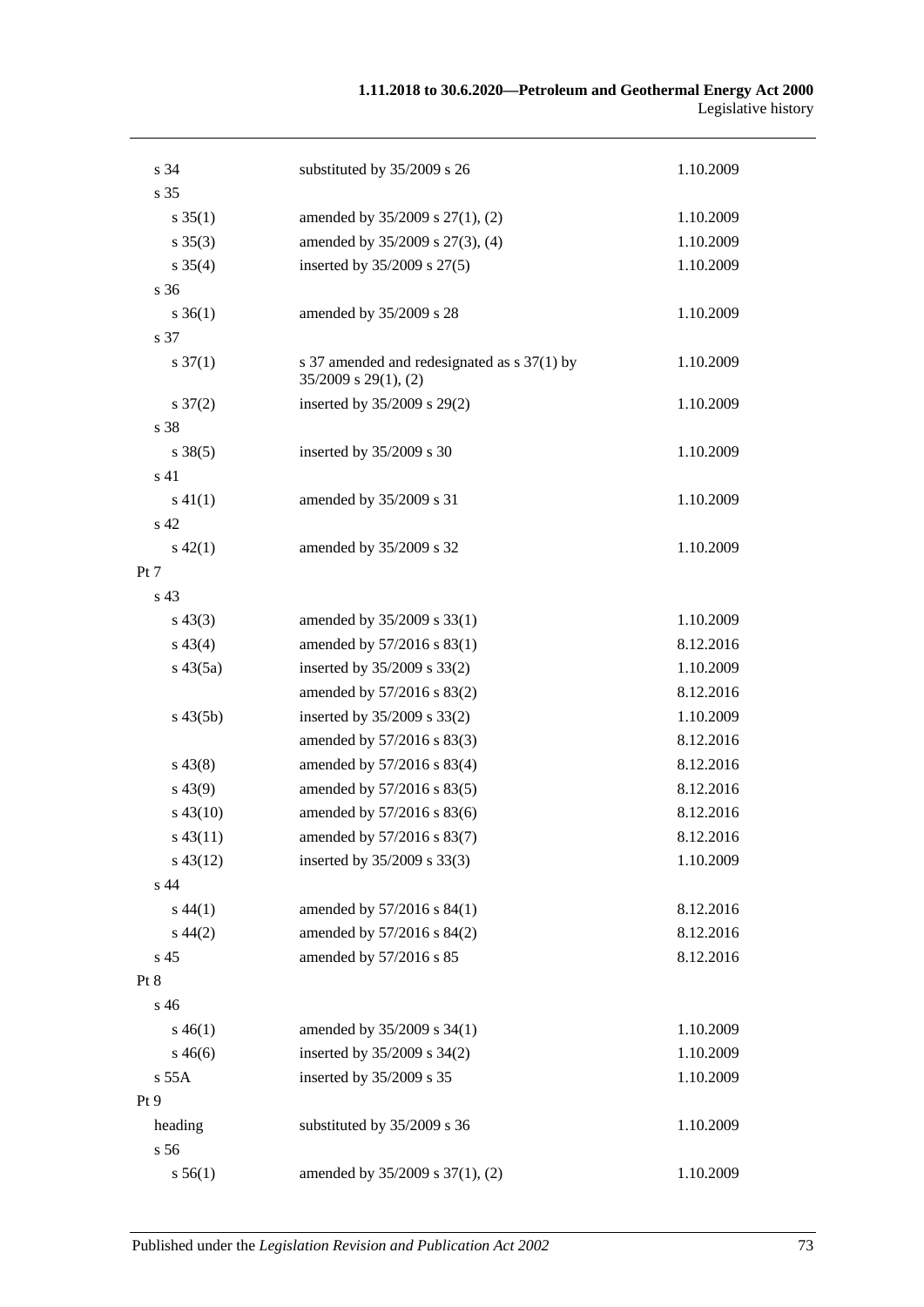#### **Petroleum and Geothermal Energy Act 2000—1.11.2018 to 30.6.2020** Legislative history

| s 56(2)                          | amended by 35/2009 s 37(3)                                                 | 1.10.2009 |
|----------------------------------|----------------------------------------------------------------------------|-----------|
| $s\,56(3)$                       | amended by 35/2009 s 37(4)                                                 | 1.10.2009 |
| s 57                             |                                                                            |           |
| s 57(1)                          | substituted by 35/2009 s 38(1)                                             | 1.10.2009 |
| s 57(2)                          | amended by 35/2009 s 38(2)                                                 | 1.10.2009 |
| s 58                             |                                                                            |           |
| s 58(1)                          | s 58 amended and redesignated as s 58(1) by<br>$35/2009$ s $39(1)$ , (2)   | 1.10.2009 |
| s 58(2)                          | inserted by 35/2009 s 39(2)                                                | 1.10.2009 |
| s 59                             |                                                                            |           |
| s $59(1)$ and (2)                | amended by $35/2009$ s $40(1)$                                             | 1.10.2009 |
| s 59(3)                          | amended by 35/2009 s 40(1), (2)                                            | 1.10.2009 |
| s $59(4)$ (6)                    | amended by 35/2009 s 40(1)                                                 | 1.10.2009 |
| Pt 9A                            | inserted by 35/2009 s 41                                                   | 1.10.2009 |
| Pt 10                            |                                                                            |           |
| s 61                             |                                                                            |           |
| s 61(1)                          | amended by 35/2009 s 42(1)                                                 | 1.10.2009 |
| $s \ 61(3)$                      | inserted by 35/2009 s 42(2)                                                | 1.10.2009 |
| s <sub>62</sub>                  |                                                                            |           |
| $s \, 62(1)$                     | amended by 35/2009 s 43(1)                                                 | 1.10.2009 |
| $s \ 62(3)$                      | amended by 35/2009 s 43(2)                                                 | 1.10.2009 |
| s 63                             |                                                                            |           |
| s 63(2)                          | amended by 35/2009 s 44(1), (2)                                            | 1.10.2009 |
| $s\ 63(3aa)$                     | inserted by 21/2010 Sch 1 cl 1                                             | 1.7.2011  |
| s 63(3a)                         | inserted by 35/2009 s 44(3)                                                | 1.10.2009 |
| s 63(5)                          | substituted by $35/2009$ s $44(4)$                                         | 1.10.2009 |
| $s\,63(6)$                       | inserted by 35/2009 s 44(4)                                                | 1.10.2009 |
| Pt 11                            |                                                                            |           |
| s <sub>65</sub>                  |                                                                            |           |
| s $65(1a)$ (1c)                  | inserted by 35/2009 s 45(1)                                                | 1.10.2009 |
| s 65(6)                          | amended by 35/2009 s 45(2), (3)                                            | 1.10.2009 |
| s 68                             |                                                                            |           |
| s 68(1)                          | substituted by $35/2009$ s 46(1)                                           | 1.10.2009 |
| s 68(2)                          | deleted by $35/2009 s 46(1)$                                               | 1.10.2009 |
| s68(5)                           | inserted by 35/2009 s 46(2)                                                | 1.10.2009 |
| s 69                             |                                                                            |           |
| s 69(1)                          | s 69 amended and redesignated as $s$ 69(1) by<br>$35/2009$ s $47(1)$ , (2) | 1.10.2009 |
| s 69(2)                          | inserted by 35/2009 s 47(2)                                                | 1.10.2009 |
| s 74                             |                                                                            |           |
| $s$ 74(1), (2), (3)<br>and $(5)$ | amended by 35/2009 s 48                                                    | 1.10.2009 |
| s 76A                            | inserted by 35/2009 s 49                                                   | 1.10.2009 |
| s 79                             |                                                                            |           |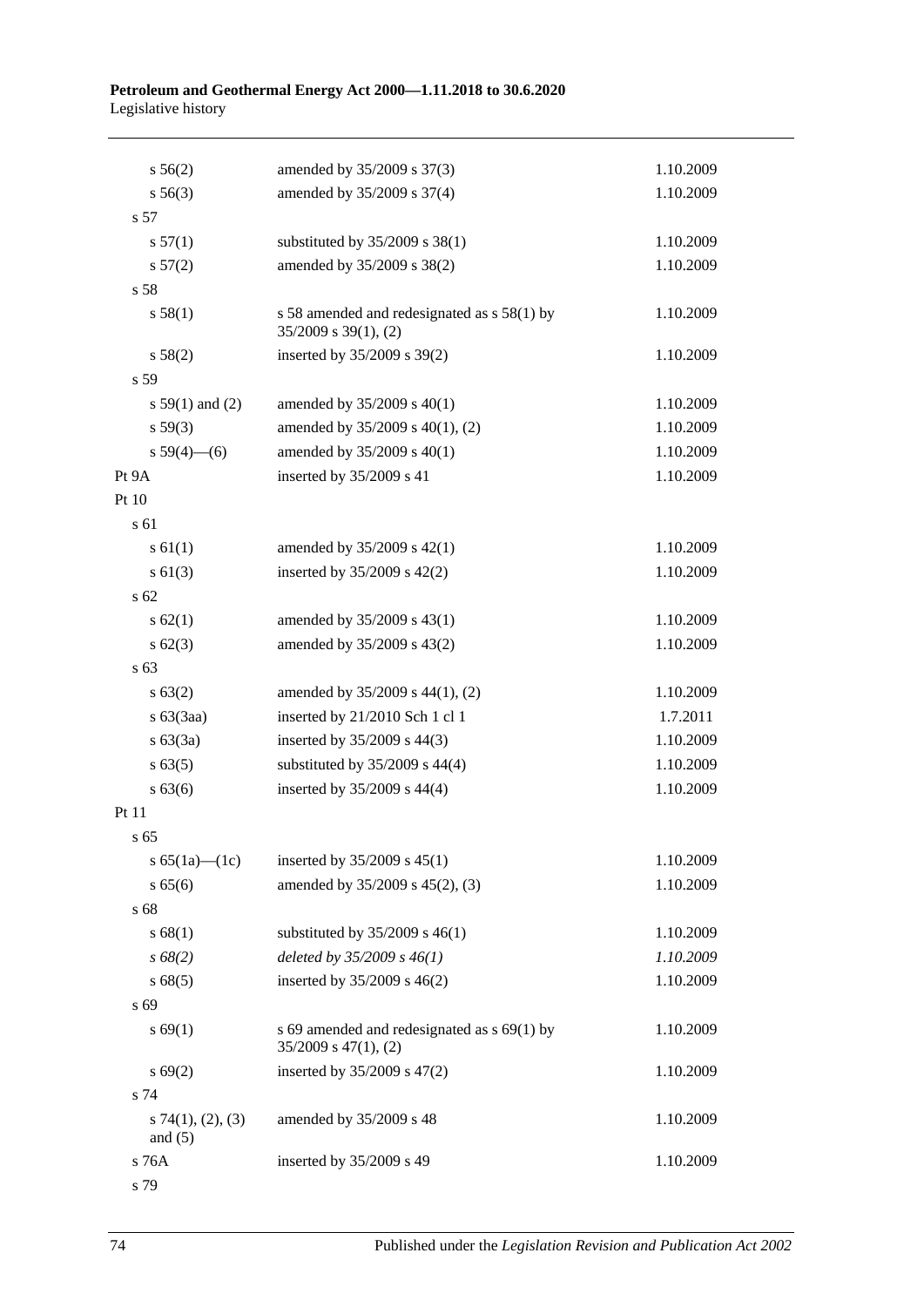| $s \, 79(1)$     | amended by 35/2009 s 50(1)                               | 1.10.2009  |
|------------------|----------------------------------------------------------|------------|
| $s\,79(5)$       | amended by 35/2009 s 50(2)                               | 1.10.2009  |
| s 80             |                                                          |            |
| 80(1)            | amended by 20/2009 Sch 1 cl 3                            | 1.6.2010   |
| s 82             |                                                          |            |
| s 82(2)          | substituted by 34/2012 s 4                               | 27.9.2012  |
| $s \, 82(2a)$    | inserted by 34/2012 s 4                                  | 27.9.2012  |
| s 82(3)          | substituted by 35/2009 s 51                              | 1.10.2009  |
| s 83             |                                                          |            |
| s 83(2)          | amended by 35/2009 s 52(1)                               | 1.10.2009  |
| $s \, 83(2a)$    | inserted by 34/2012 s 5                                  | 27.9.2012  |
| s 83(4)          | inserted by 35/2009 s 52(2)                              | 1.10.2009  |
| s 85             |                                                          |            |
| s 85(1)          |                                                          |            |
| serious incident | amended by 35/2009 s 53                                  | 1.10.2009  |
| s86              |                                                          |            |
| s 86(2)          | amended by 35/2009 s 54(1)                               | 1.10.2009  |
| $s86(6)$ and (7) | inserted by 35/2009 s 54(2)                              | 1.10.2009  |
| s 86A            | inserted by 35/2009 s 55                                 | 1.10.2009  |
| Pt 12            |                                                          |            |
| s 95             |                                                          |            |
| $s\,95(1)$       | s 95 redesignated as $s$ 95(1) by 34/2004 Sch 4<br>cl 37 | 2.9.2004   |
| $s\,95(2)$       | inserted by 34/2004 Sch 4 cl 37                          | 2.9.2004   |
| s 100            |                                                          |            |
| 100(1)           | amended by 35/2009 s 56                                  | 1.10.2009  |
| s 103A           | inserted by 35/2003 Sch cl 19(b)                         | 24.11.2003 |
|                  | substituted by 60/2007 Sch 1 cl 47                       | 6.11.2008  |
| s 103B           | inserted by 5/2005 Sch 2 (cl 57)                         | 4.6.2005   |
|                  | deleted by 60/2007 Sch 1 cl 47                           | 6.11.2008  |
| s 105            |                                                          |            |
| s 105(4)         | amended by 35/2009 s 57                                  | 1.10.2009  |
| s 111            |                                                          |            |
| s 111(1)         | amended by 35/2009 s 58                                  | 1.10.2009  |
| Pt 13            |                                                          |            |
| s 112            | amended by 35/2009 s 59                                  | 1.10.2009  |
| Pt 14            |                                                          |            |
| s 123            |                                                          |            |
| s 123(3)         | substituted by 35/2009 s 60                              | 1.10.2009  |
| Pt 15            |                                                          |            |
| heading          | substituted by 51/2017 s 192                             | 22.2.2018  |
| Pt 15 Div 3      | substituted by 51/2017 s 193                             | 22.2.2018  |
| Pt 16            |                                                          |            |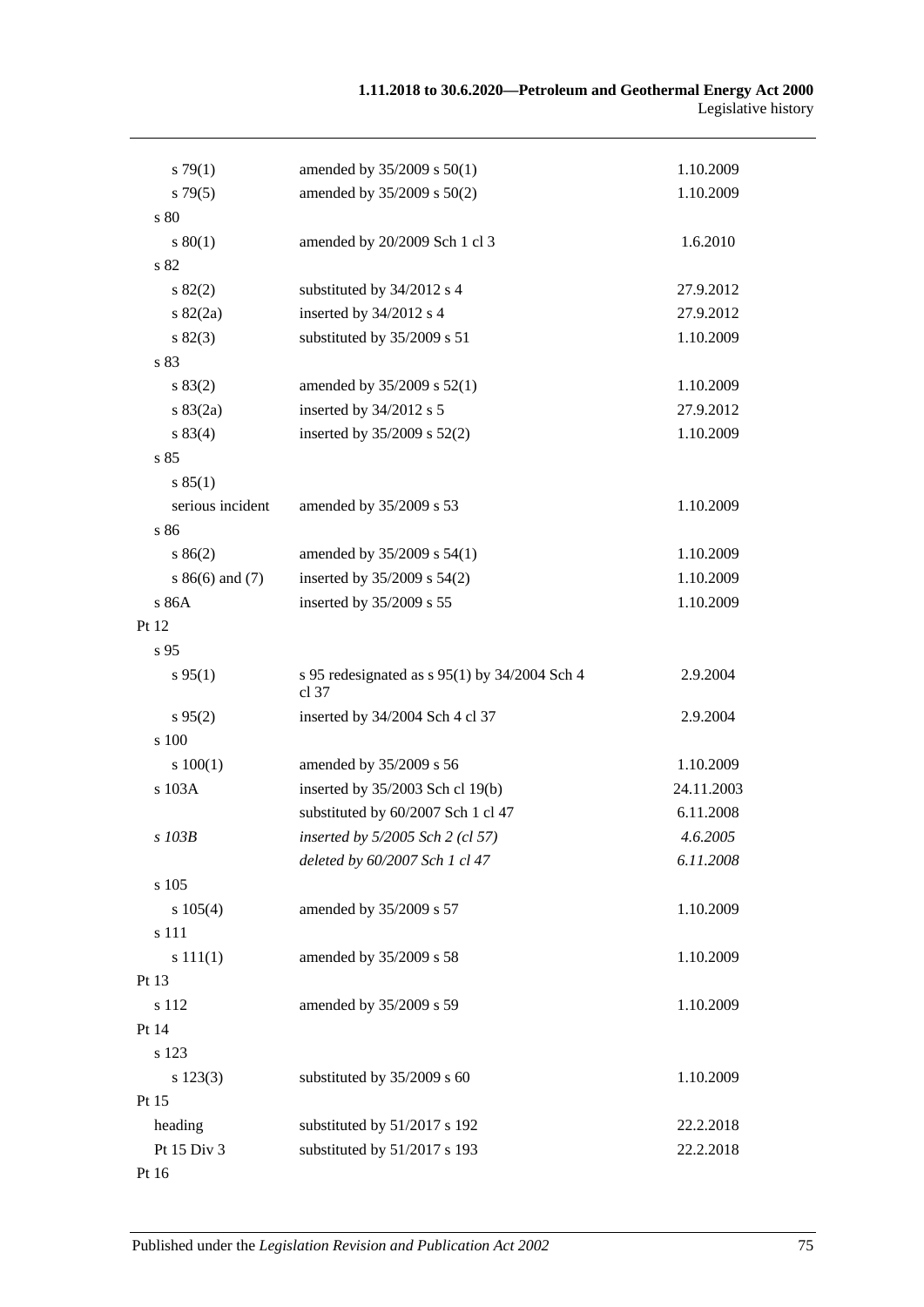**Petroleum and Geothermal Energy Act 2000—1.11.2018 to 30.6.2020** Legislative history

| s 130A             | inserted by $16/2001$ s 8                                             | 14.6.2001  |
|--------------------|-----------------------------------------------------------------------|------------|
| s $130A(3)$        | amended by 35/2009 s 61                                               | 1.10.2009  |
| s 132              | deleted by $84/2009$ s $262$                                          | 1.2.2010   |
| Sch.               |                                                                       |            |
| s <sub>1</sub>     | omitted under Legislation Revision and<br><b>Publication Act 2002</b> | 24.11.2003 |
| s <sub>2</sub>     |                                                                       |            |
| s(2(1))            | s 2 redesignated as s $2(1)$ by $35/2009$ s $62(1)$                   | 1.10.2009  |
| s(2)               | inserted by $35/2009$ s $62(1)$                                       | 1.10.2009  |
| s <sub>4</sub>     |                                                                       |            |
| s $4(4)$ and $(5)$ | inserted by $34/2012$ s 6                                             | 25.9.2000  |
| s 7                |                                                                       |            |
| $s \, 7(1)$        | amended by $35/2009$ s $62(2)$                                        | 1.10.2009  |
|                    |                                                                       |            |

## **Transitional etc provisions associated with Act or amendments**

#### *Statutes Amendment (Courts and Judicial Administration) Act 2001*

#### **27—Transitional provision**

The amendments made to the principal Act by this Part—

- (a) do not apply in respect of proceedings commenced before the commencement of the Part (and those proceedings may continue as if this Act had not been enacted); and
- (b) apply in respect of proceedings commenced after the commencement of this Part (including proceedings in respect of a claim arising before the commencement of this Part).

### *Petroleum (Miscellaneous) Amendment Act 2009, Sch 1*

### **3—Interpretation**

(1) In this Part—

*gas storage tenement* means—

- (a) a gas storage exploration licence; or
- (b) a gas storage retention licence; or
- (c) a gas storage licence;

*principal Act* means the *[Petroleum Act](http://www.legislation.sa.gov.au/index.aspx?action=legref&type=act&legtitle=Petroleum%20Act%202000) 2000*;

*relevant day* means a day appointed by proclamation as the relevant day for the purposes of the provision in which the term is used;

#### *transitional tenement* means—

- (a) an exploration licence; or
- (b) a retention licence; or
- (c) a production licence,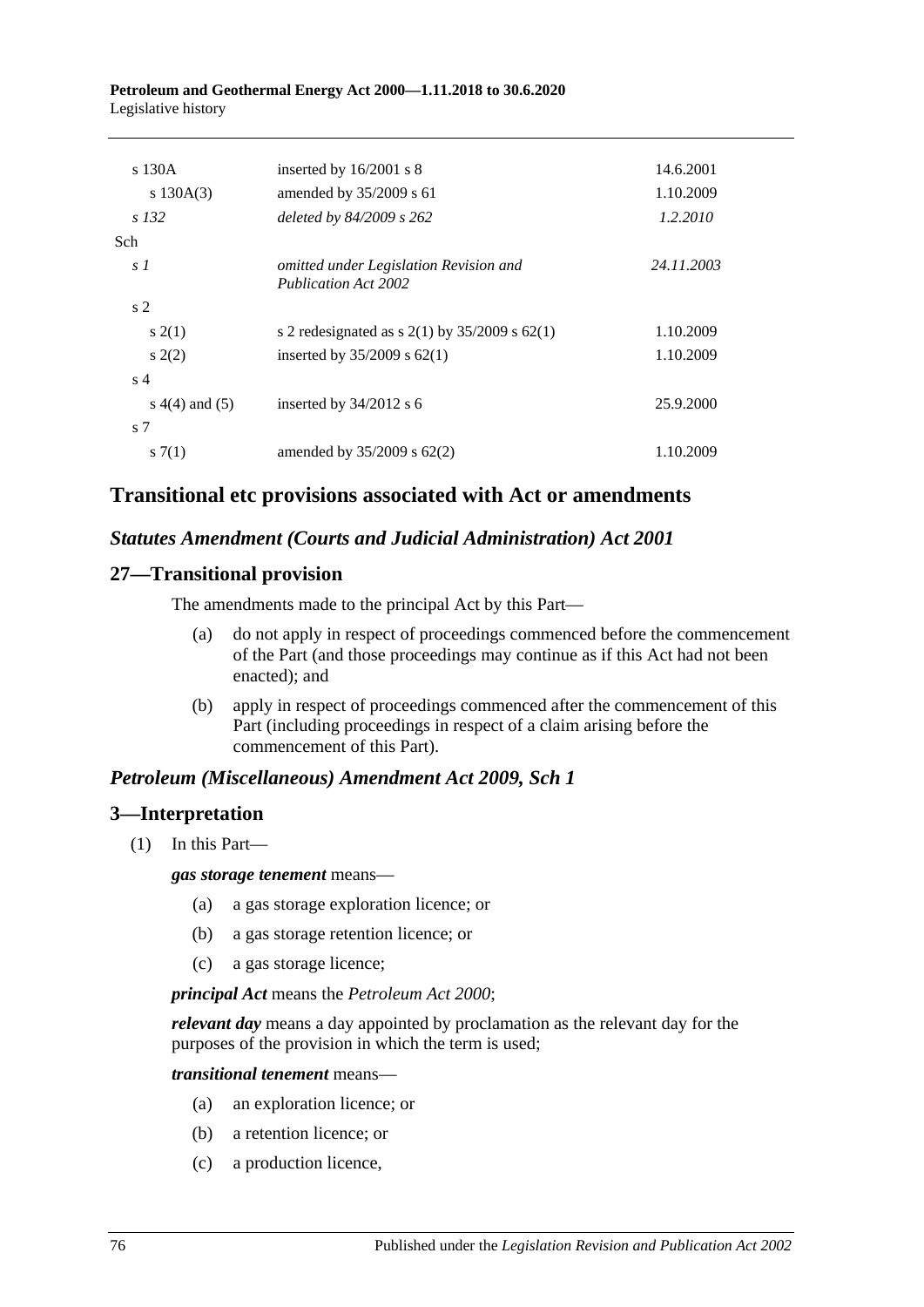held under the principal Act on the commencement of this clause.

(2) In this Part, terms used have meanings consistent with the meanings they have in the principal Act.

#### <span id="page-76-0"></span>**4—Existing licences**

- (1) On or after the relevant day, the Minister—
	- (a) may, on the Minister's own initiative; and
	- (b) must, on application by the holder of a transitional tenement,

issue a gas storage tenement that corresponds to the transitional tenement.

- <span id="page-76-1"></span>(2) Until a gas storage tenement is issued under [subclause](#page-76-0) (1) in relation to a transitional tenement—
	- (a) the person who was the holder of the transitional tenement immediately before the relevant day may undertake any operations relating to gas storage authorised under the transitional tenement; and
	- (b) the only application that may be made for a gas storage tenement in relation to any part of an area held under the transitional tenement is the holder of the transitional tenement.
- (3) [Subclauses](#page-76-0) (1) and [\(2\)](#page-76-1) do not apply to a licence that has been granted in relation to a source of geothermal energy before the relevant day.
- (4) A gas storage tenement issued under [subclause](#page-76-0) (1) will be subject to such conditions as the Minister thinks appropriate after taking into account the conditions attached to the relevant transitional tenement.
- (5) For the purposes of this clause—
	- (a) a gas storage exploration licence corresponds to an exploration licence; and
	- (b) a gas storage retention licence corresponds to a retention licence; and
	- (c) a gas storage licence corresponds to a production licence.

### <span id="page-76-2"></span>**5—Existing applications**

- (1) An application for an exploration licence, a retention licence or a production licence may, on the Minister's own initiative or on application, be varied and continue as if it were an application for a gas storage tenement as well and will be subject to the operation of the principal Act as amended by this Act.
- (2) Without limiting the operation of [subclause](#page-76-2) (1), section  $65(1a)$  of the principal Act, as enacted by this Act, will extend to an application for an exploration licence made before the relevant day (with any ranking determined from the day and the time that the application was received by the Minister under the principal Act before its amendment by this Act).

### **6—References to associated facilities licences**

A reference in any agreement, instrument or other document to an associated facilities licence will be taken to be a reference to an associated activities licence.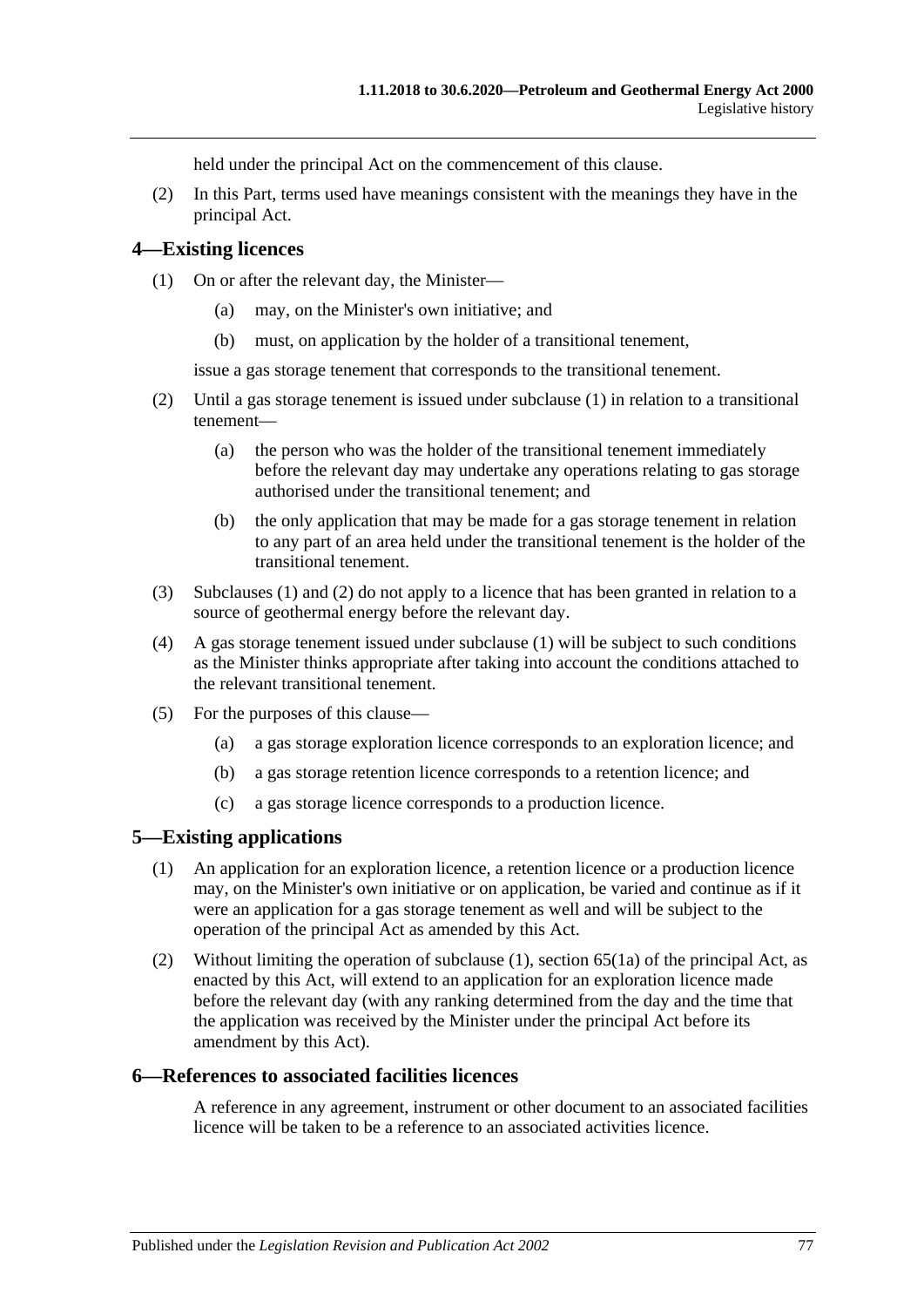## *Petroleum and Geothermal Energy (Transitional Licences) Amendment Act 2012, Sch 1*

### **1—Transitional provisions**

(1) In this clause—

*principal Act* means the *[Petroleum and Geothermal Energy Act](http://www.legislation.sa.gov.au/index.aspx?action=legref&type=act&legtitle=Petroleum%20and%20Geothermal%20Energy%20Act%202000) 2000*.

- (2) Subsection (2a) of section 82 of the principal Act, as enacted by this Act, will be taken to extend to a consolidation of adjacent licence areas that occurred before the commencement of this Act and accordingly to any licence that relates to a consolidated licence area issued under that section before the commencement of this Act.
- (3) Subsection (2a) of section 83 of the principal Act, as enacted by this Act, will be taken to extend to a division of a licence area that occurred before the commencement of this Act and accordingly to any licence that relates to any new licence area issued under that section before the commencement of this Act.
- (4) The term of a licence within the ambit of subsection (4) of section 4 of the Schedule of the principal Act, as enacted by this Act, renewed or issued under the principal Act before the commencement of this Act will be 21 years (subject to any right of renewal under section 32 of the repealed Act and despite any provision made by regulation under the principal Act before the commencement of this Act).

## *Statutes Amendment (SACAT No 2) Act 2017, Pt 34*

### **194—Transitional provisions**

- (1) A right of appeal under section 128 of the principal Act in existence before the relevant day (but not exercised before that day) will be exercised as if this Part had been in operation before that right arose, so that the relevant proceedings may be commenced before the Tribunal rather than the District Court.
- (2) Nothing in this section affects any proceedings before the District Court commenced before the relevant day.
- (3) In this section—

*principal Act* means the *[Petroleum and Geothermal Energy Act](http://www.legislation.sa.gov.au/index.aspx?action=legref&type=act&legtitle=Petroleum%20and%20Geothermal%20Energy%20Act%202000) 2000*;

*relevant day* means the day on which this Part comes into operation;

*Tribunal* means the South Australian Civil and Administrative Tribunal established under the *[South Australian Civil and Administrative Tribunal Act](http://www.legislation.sa.gov.au/index.aspx?action=legref&type=act&legtitle=South%20Australian%20Civil%20and%20Administrative%20Tribunal%20Act%202013) 2013*.

# **Historical versions**

Retrospective amendment not included in Reprints 1—3 (see s 6 of 34/2012) Reprint No 1—14.6.2001 Reprint No 2—3.2.2002 Reprint No 3—24.11.2003 2.9.2004 4.6.2005